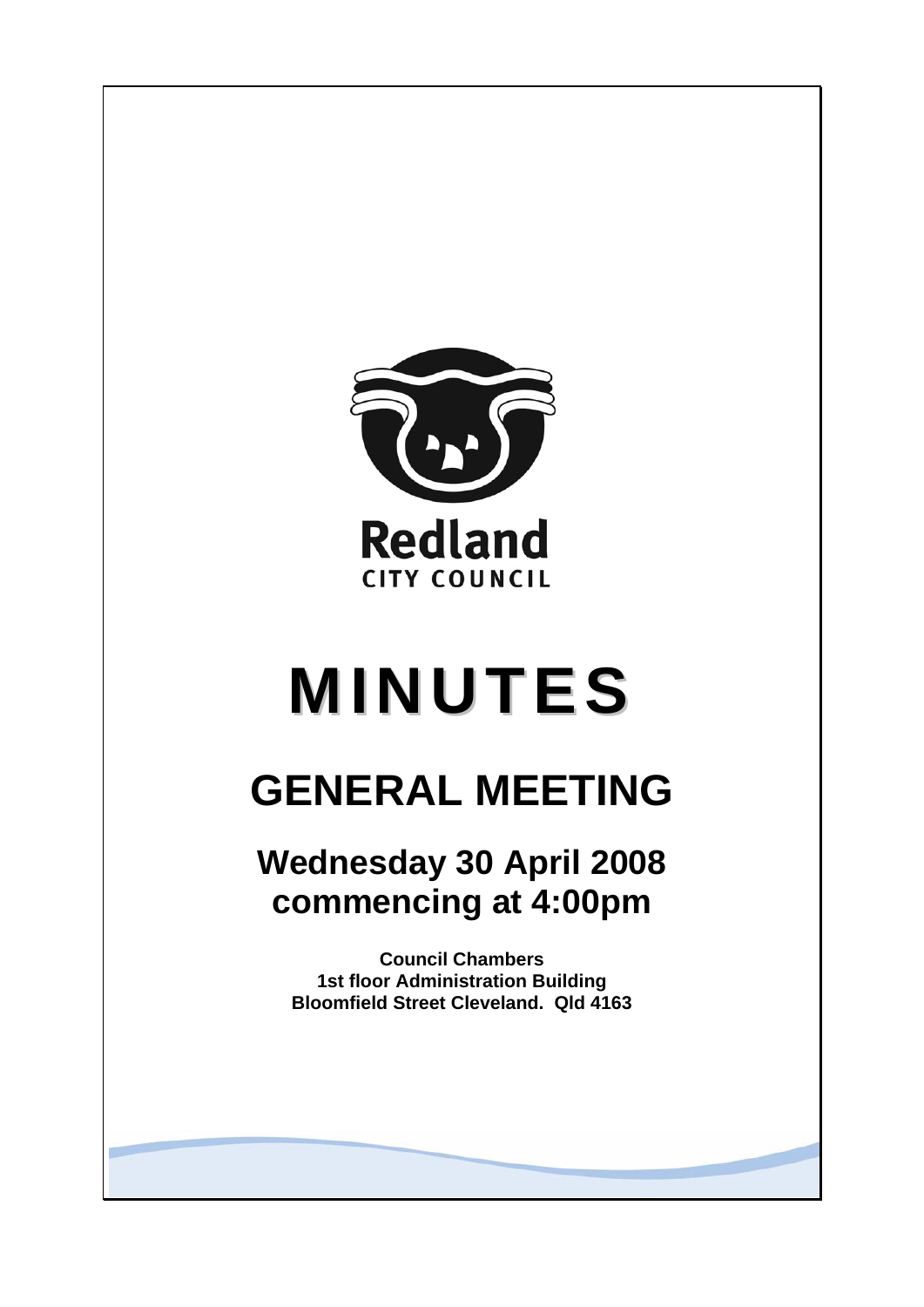# **TABLE OF CONTENTS**

| <b>ITEM</b>  |       | <b>SUBJECT</b>                                                                                                                           | <b>PAGE NO</b> |
|--------------|-------|------------------------------------------------------------------------------------------------------------------------------------------|----------------|
| $\mathbf 1$  |       |                                                                                                                                          |                |
| $\mathbf{2}$ |       |                                                                                                                                          |                |
| 3            |       |                                                                                                                                          |                |
| 4            |       |                                                                                                                                          |                |
|              | 4.1   | <b>GENERAL MEETING MINUTES OF 27 FEBRUARY 20085</b>                                                                                      |                |
|              | 4.2   | POST ELECTION MEETING MINUTES OF 1 APRIL 20086                                                                                           |                |
| 5            |       | <b>MATTERS OUTSTANDING FROM PREVIOUS GENERAL MEETING</b>                                                                                 |                |
|              | 5.1   |                                                                                                                                          |                |
|              | 5.1.1 |                                                                                                                                          |                |
|              | 5.1.2 | PETITION (DIVISION 9) - REQUESTING COUNCIL CLOSE<br>PATHWAY ADJACENT TO 13 AND 15 DIANA STREET,                                          |                |
|              | 5.1.3 | PETITION (DIVISION 9) - REQUEST TO INSTALL LOCAL<br>AREA TRAFFIC MANAGEMENT DEVICES IN KILLARNEY                                         |                |
|              | 5.1.4 | PETITION (DIVISION 4) - REDLANDS DISTRICT<br>MOTORCYCLE CLUB REQUESTING THAT COUNCIL<br><b>PROVIDE FACILITY FOR OFF ROAD MOTOR CYCLE</b> |                |
|              | 5.1.5 | PETITION (DIVISION 3) - REQUEST TO CONTROL<br>TRAFFIC SPEEDS IN CLIFFORD PERSKE DRIVE,                                                   |                |
|              | 5.1.6 | <b>REQUEST FOR REPORT - HEAVY VEHICLES, MT</b>                                                                                           |                |
|              | 5.1.7 | <b>PETITION (DIVISION 9) - REQUESTING TRAFFIC</b><br>CALMING DEVICES IN WILLARD ROAD, CAPALABA 7                                         |                |
| 6            |       |                                                                                                                                          |                |
| 7            |       |                                                                                                                                          |                |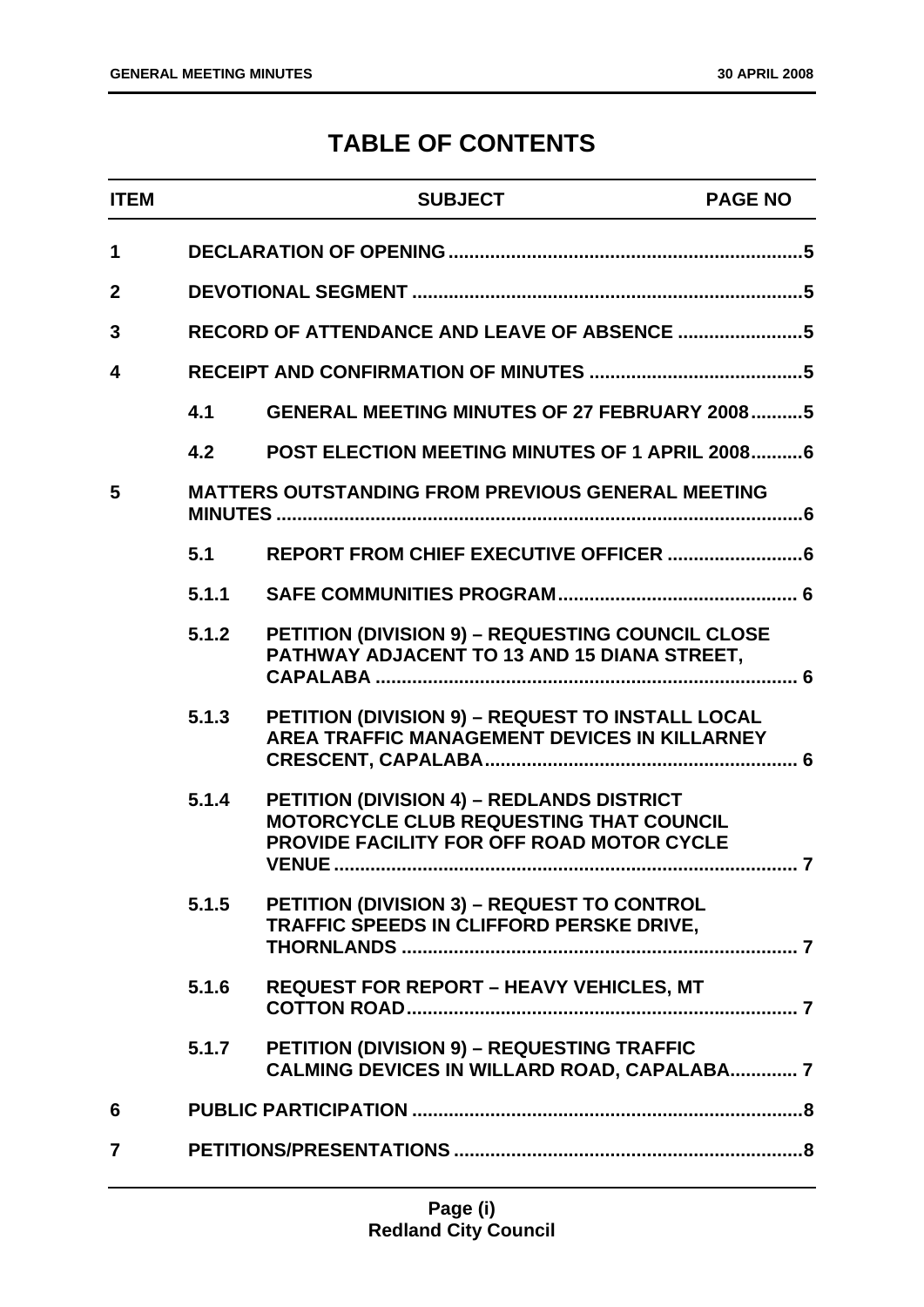|    | 7.1    | <b>PETITION (DIVISION 5) - REQUESTING A VEHICULAR</b><br><b>CROSSING BETWEEN LAMB AND MACLEAY ISLANDS 8</b>                               |
|----|--------|-------------------------------------------------------------------------------------------------------------------------------------------|
|    | 7.2    | PETITION (DIVISION 3) - OBJECTION TO THE<br>PROPOSED DEVELOPMENT OF SOUTH EAST                                                            |
| 8  |        |                                                                                                                                           |
| 9  |        | <b>DECLARATION OF INTEREST ON ANY ITEMS OF BUSINESS9</b>                                                                                  |
|    | 9.1    | "S.244 EXCLUSION FROM MEETING OF COUNCILLOR                                                                                               |
|    | 9.2    | "S.246A RECORDING OF CONFLICT OF INTEREST 10                                                                                              |
| 10 |        | PLANNING & POLICY COMMITTEE 16/04/08 - RECEIPT AND                                                                                        |
|    | 10.1   |                                                                                                                                           |
|    | 10.1.1 |                                                                                                                                           |
|    | 10.1.2 | <b>VEGETATION PROTECTION ORDER CONFIRMATION -</b>                                                                                         |
|    | 10.2   |                                                                                                                                           |
|    | 10.2.1 | <b>REQUEST FOR REPORT - REVIEW OF CURRENT</b><br><b>POSITION ON MANAGEMENT OF SHOPPING TROLLEYS  25</b>                                   |
|    | 10.2.2 | <b>REQUEST FOR REPORT - OPPORTUNITIES FOR</b><br>RECREATIONAL, SPORTING OR FESTIVAL FACILITIES<br>USE ON COMMONWEALTH LAND AT BIRKDALE 25 |
|    | 10.2.3 | <b>STATUS REPORT - QUARRY TRUCKS USING MOUNT</b>                                                                                          |
|    | 10.2.4 | UPDATE ON REPORT FOR CLOSURE OF EASEMENT ON                                                                                               |
|    | 10.3   |                                                                                                                                           |
|    | 10.3.1 | <b>INTERIM VEGETATION PROTECTION ORDER -</b>                                                                                              |
| 11 |        | <b>REDLAND WATER AND WASTE COMMITTEE 22/04/08 - RECEIPT</b>                                                                               |
|    | 11.1   |                                                                                                                                           |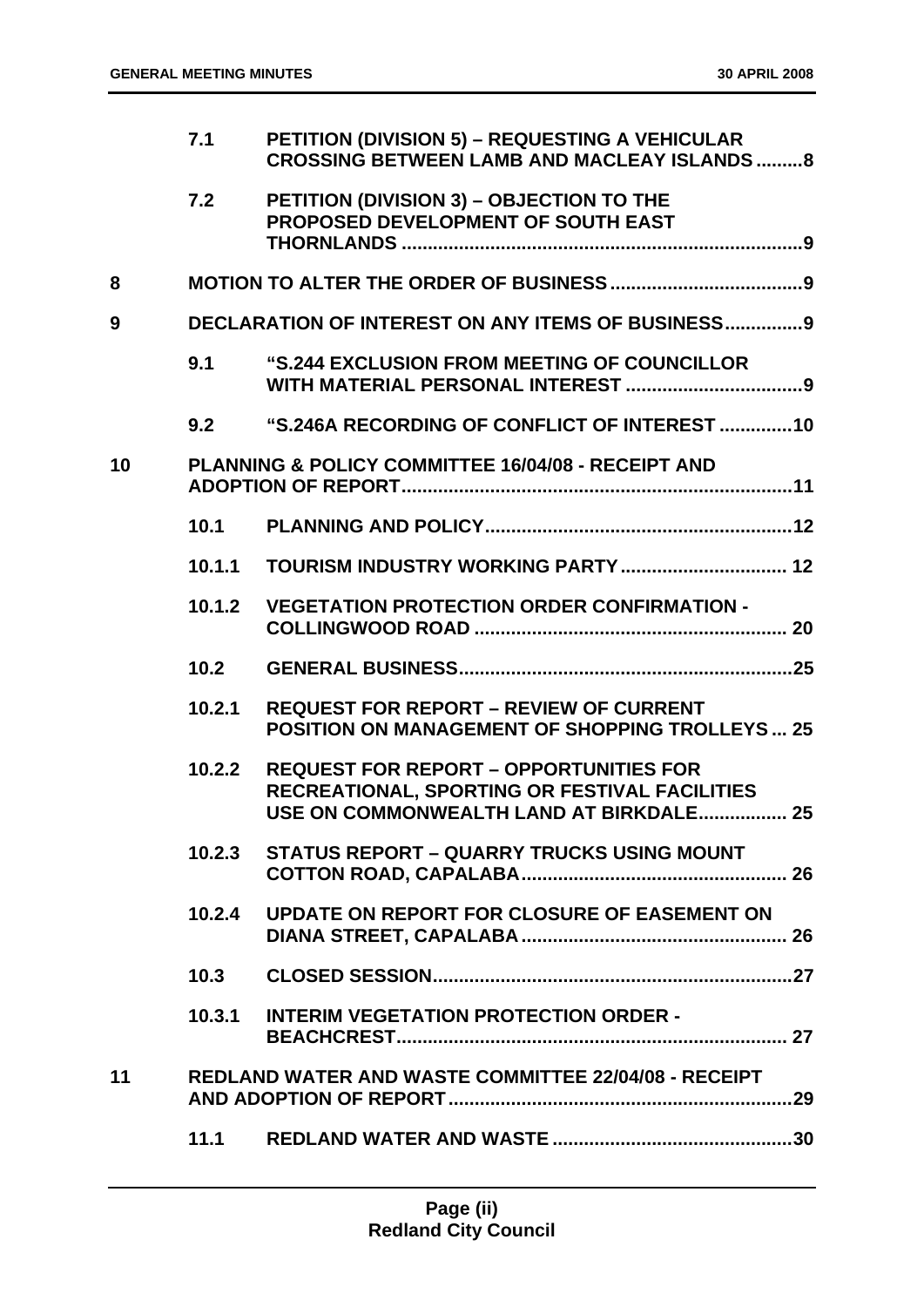|                 | 11.1.1 | <b>REDLAND WATER &amp; WASTE COUNCIL BUSINESS UNIT</b>                                            |
|-----------------|--------|---------------------------------------------------------------------------------------------------|
|                 | 11.1.2 | DELEGATIONS TO CEO - WATER ACT 2000 AND LOCAL                                                     |
|                 | 11.2   |                                                                                                   |
|                 | 11.2.1 | <b>TENDER RWW-55005-4 OPERATION OF GATEHOUSES</b><br>AT THREE (3) WASTE HANDLING FACILITIES 36    |
|                 | 11.3   |                                                                                                   |
|                 |        |                                                                                                   |
| 12 <sub>2</sub> |        | <b>FINANCE AND CORPORATE MANAGEMENT COMMITTEE</b><br>23/04/08 - RECEIPT AND ADOPTION OF REPORT 44 |
|                 | 12.1   |                                                                                                   |
|                 | 12.1.1 | <b>REPORT ON THE AUDIT COMMITTEE MEETING - 12</b>                                                 |
|                 | 12.2   |                                                                                                   |
|                 | 12.2.1 | <b>MARCH 2008 - MONTHLY FINANCIAL REPORTS 51</b>                                                  |
|                 | 12.2.2 | TYPE 3 BUSINESS ACTIVITIES - CODE OF COMPETITIVE                                                  |
|                 | 12.2.3 | <b>REMOTE ACCESS AND WAN SOFTWARE/HARDWARE  60</b>                                                |
|                 | 12.2.4 | <b>PROPOSED SALE OF LAND - 189 SCHOOL OF ARTS</b>                                                 |
|                 | 12.3   |                                                                                                   |
|                 | 12.3.1 | <b>EDGAR HARLEY PAVILION RELOCATION AND</b><br>REFURBISHMENT - DELEGATED AUTHORITY  66            |
|                 | 12.3.2 | <b>PROPOSED ROAD OPENING FROM LOT 2 ON RP62499</b>                                                |
|                 | 12.4   |                                                                                                   |
|                 | 12.4.1 | <b>CORPORATE MONTHLY BALANCED SCORECARD -</b>                                                     |
|                 |        | 12.4.2 QUARTERLY OPERATIONAL PLAN REPORT FOR MARCH                                                |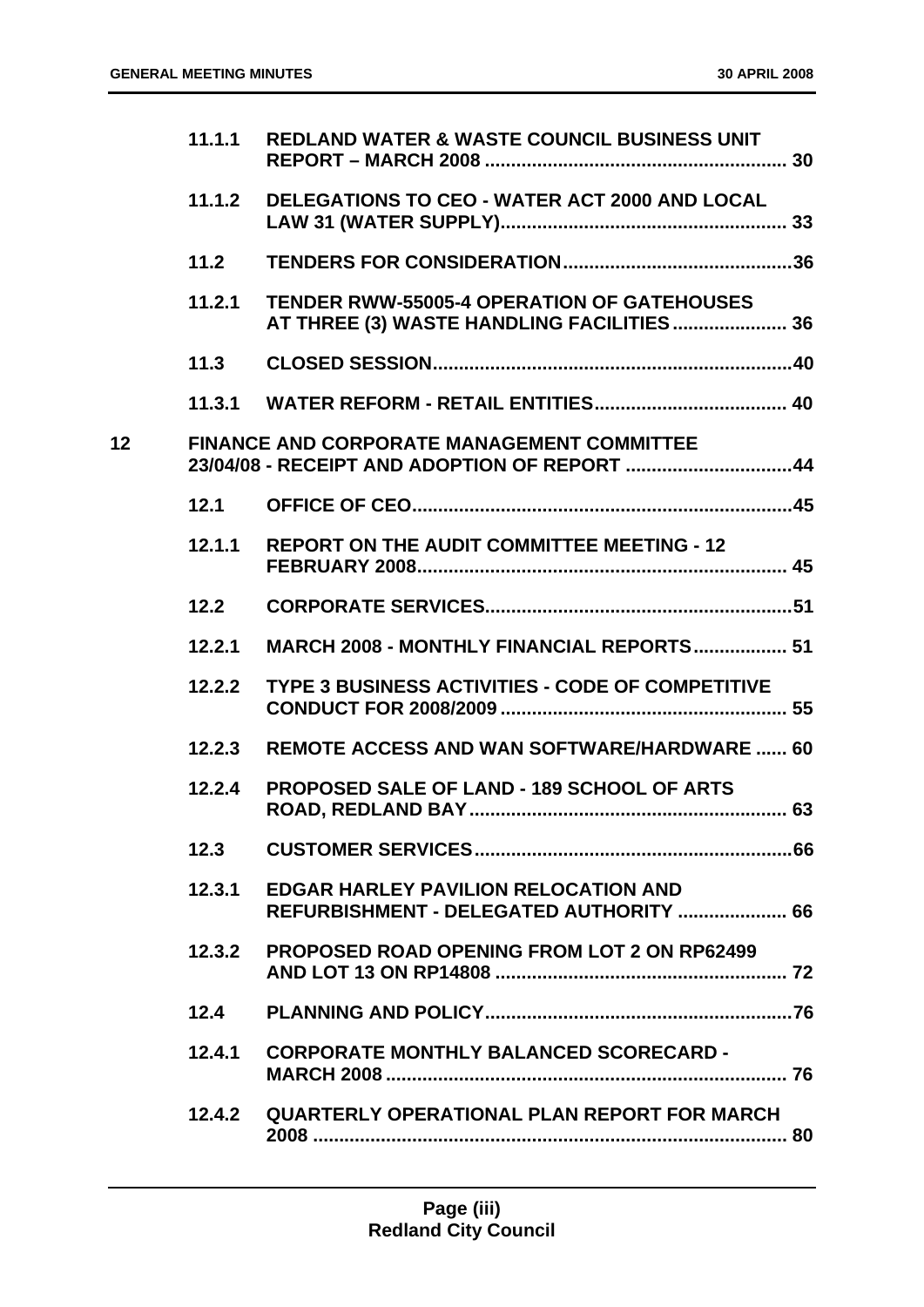| 13 |        | <b>ITEM REFERRED FROM DEVELOPMENT ASSESSMENT</b>                                                                                                                                             |  |
|----|--------|----------------------------------------------------------------------------------------------------------------------------------------------------------------------------------------------|--|
|    | 13.1   |                                                                                                                                                                                              |  |
|    |        | 13.1.1 DEDICATION OF LAND FOR ROAD PURPOSES AT 58-70                                                                                                                                         |  |
| 14 |        |                                                                                                                                                                                              |  |
|    | 14.1   |                                                                                                                                                                                              |  |
|    | 14.1.1 | <b>CODE OF CONDUCT MATTER RELATING TO CR TONI</b>                                                                                                                                            |  |
|    | 14.2   |                                                                                                                                                                                              |  |
|    | 14.2.1 | DEVELOPMENT APPLICATION FOR A MCU MIXED<br>DEVELOPMENT (RES/COMM & REC FACILITIES) AT 219-<br>221 BLOOMFIELD STREET, CLEVELAND - DECISION<br><b>MADE UNDER DELEGATION IN ACCORDANCE WITH</b> |  |
| 15 |        | NOTICE OF MOTION UNDER SECTION 451 OF LOCAL                                                                                                                                                  |  |
|    | 15.1   | NOTICE OF MOTION TO AMEND COUNCIL RESOLUTION<br>OF 31 OCTOBER 2007 - COUNCIL OWNED LAND ON<br>THE SOUTHERN MORETON BAY ISLANDS                                                               |  |
| 16 |        |                                                                                                                                                                                              |  |
|    | 16.1   | SOUTH EAST THORNLANDS STRUCTURE PLAN113                                                                                                                                                      |  |
|    | 16.2   | LOCAL GROWTH MANAGEMENT STRATEGY (LGMS)114                                                                                                                                                   |  |
|    | 16.3   |                                                                                                                                                                                              |  |
| 17 |        |                                                                                                                                                                                              |  |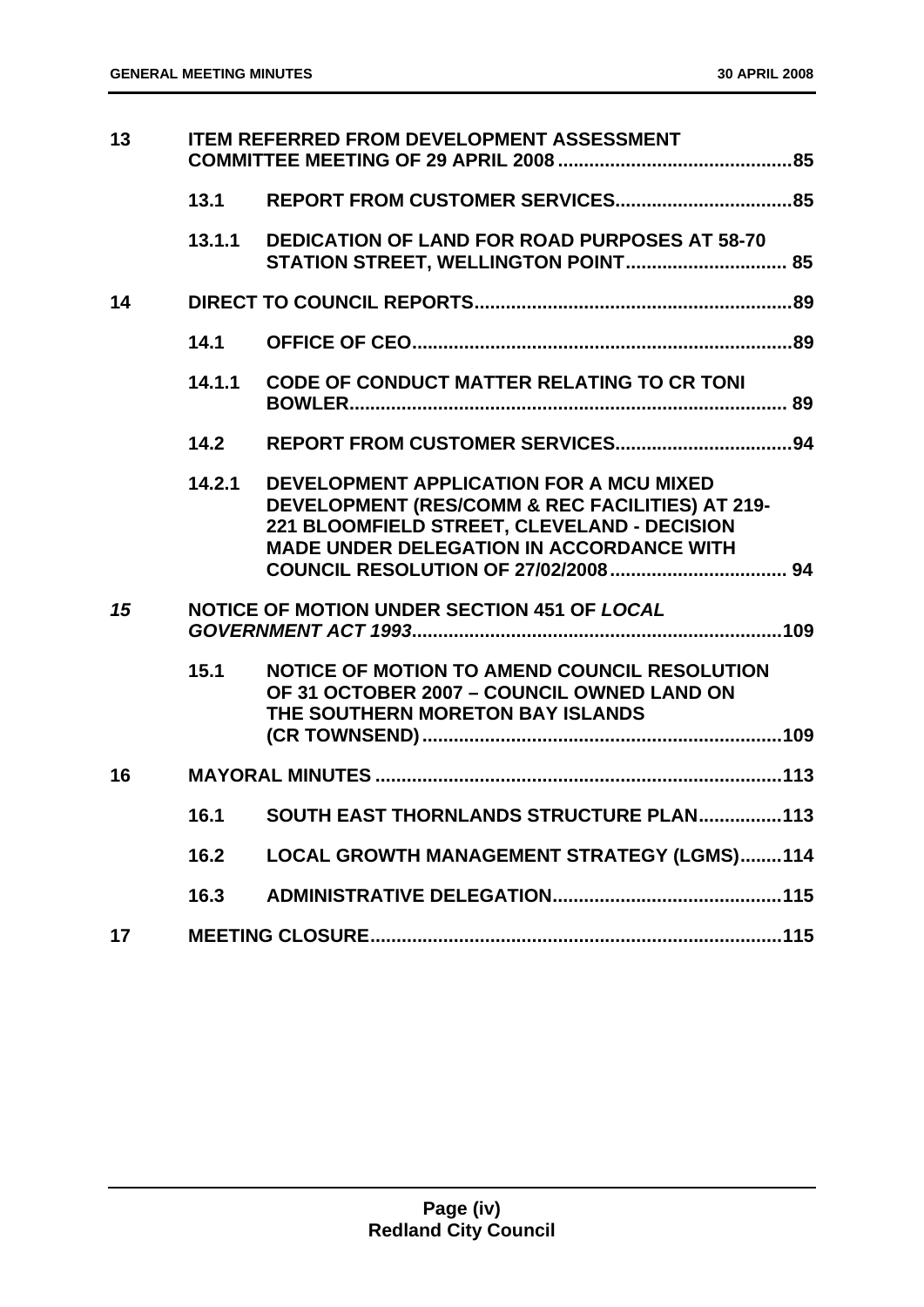# **1 DECLARATION OF OPENING**

The Mayor declared the meeting open at 4.01 pm.

# **2 DEVOTIONAL SEGMENT**

Pastor Glen Gray, from the Redland Ministers' Fellowship, led Council in a brief devotional segment.

# **3 RECORD OF ATTENDANCE AND LEAVE OF ABSENCE**

# **MEMBERS PRESENT:**

| Cr M E Hobson PSM | Mayor                                  |
|-------------------|----------------------------------------|
| Cr T Bowler       | Deputy Mayor and Councillor Division 6 |
| Cr W Boglary      | <b>Councillor Division 1</b>           |
| Cr C B Ogilvie    | <b>Councillor Division 2</b>           |
| Cr D A Henry      | <b>Councillor Division 3</b>           |
| Cr P J Dowling    | <b>Councillor Division 4</b>           |
| Cr B A Townsend   | <b>Councillor Division 5</b>           |
| Cr M A Elliott    | <b>Councillor Division 7</b>           |
| Cr K A Reimers    | <b>Councillor Division 8</b>           |
| Cr K M Williams   | <b>Councillor Division 9</b>           |
| Cr H J Murray     | <b>Councillor Division 10</b>          |
|                   |                                        |

# **EXECUTIVE LEADERSHIP GROUP:**

| Mr R Turner    | <b>Acting Chief Executive Officer</b>            |
|----------------|--------------------------------------------------|
| Ms K Fernon    | <b>Acting General Manager Corporate Services</b> |
| Mr M Goode     | <b>General Manager Customer Services</b>         |
| Mr G Underwood | <b>General Manager Planning and Policy</b>       |

# **APOLOGY:**

Mr G Soutar General Manager Redland Water & Waste

**MINUTES:**<br>Mrs J Thomas

Corporate Meetings & Registers Officer

# **4 RECEIPT AND CONFIRMATION OF MINUTES**

# **4.1 GENERAL MEETING MINUTES OF 27 FEBRUARY 2008**

| Moved by:    | <b>Cr Elliott</b> |
|--------------|-------------------|
| Seconded by: | Cr Ogilvie        |

That the minutes of the General Meeting of Council held on 27 February 2008 be confirmed.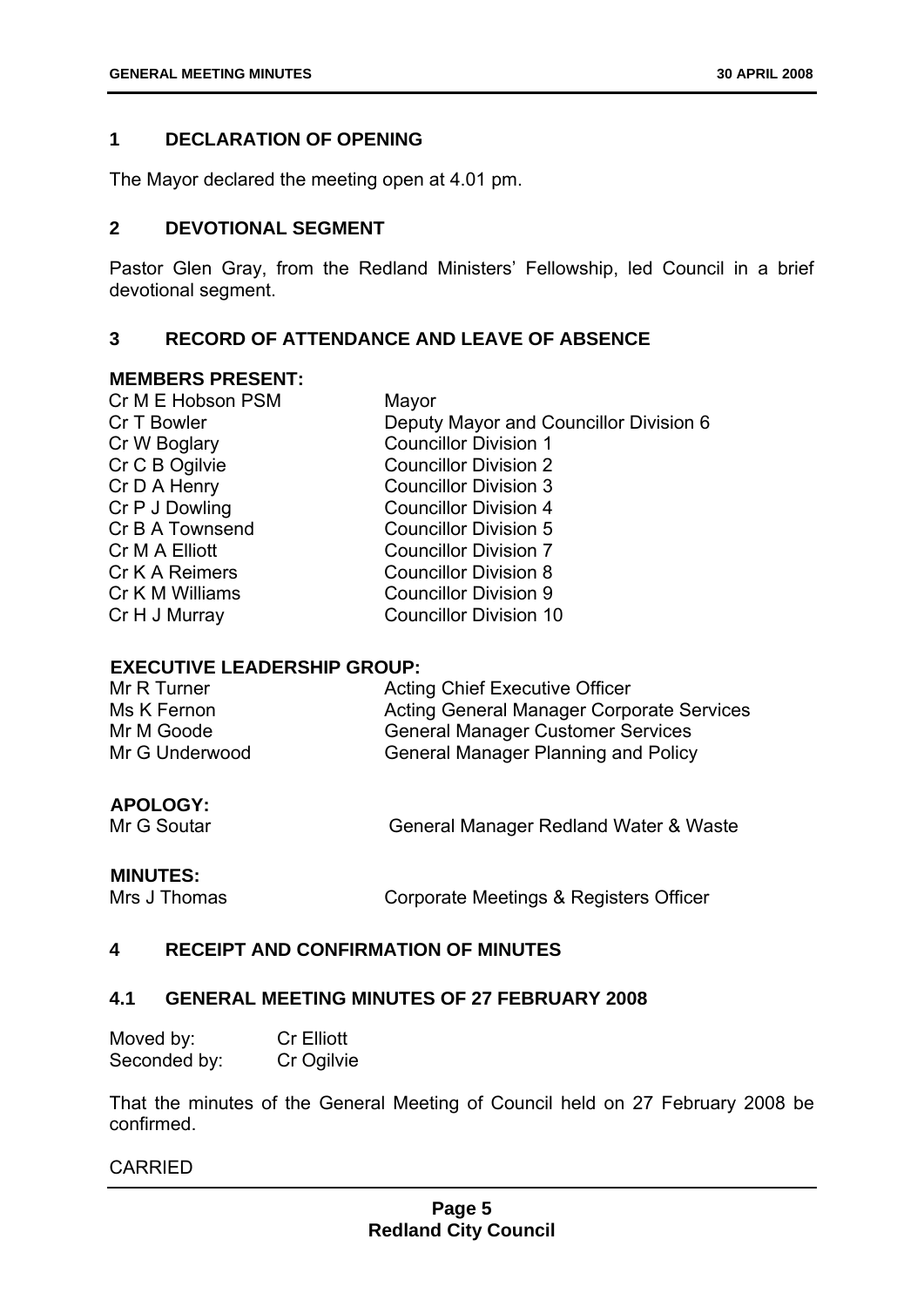# **4.2 POST ELECTION MEETING MINUTES OF 1 APRIL 2008**

| Moved by:    | Cr Ogilvie  |
|--------------|-------------|
| Seconded by: | Cr Townsend |

That the minutes of the Post Election Meeting held on 1 April 2008 be confirmed.

# CARRIED

# **5 MATTERS OUTSTANDING FROM PREVIOUS GENERAL MEETING MINUTES**

# **5.1 REPORT FROM CHIEF EXECUTIVE OFFICER**

# **5.1.1 SAFE COMMUNITIES PROGRAM**

At the General Meeting of 26 September 2007, it was resolved that a report be prepared on the Safe Communities Program and its applicability to the Redlands community as a means to:

- a. Assisting Council to meet its obligations under the Corporate Plan and Community Safety Policy:
- b. Determining the best way forward for community members and organisations with a demonstrable focus on, and commitment to, community safety; and
- c. Identifying other options to strengthen the community's capacity to respond to safety issues.

A report addressing this matter will be presented to the 18 June 2008 Planning and Policy Committee meeting.

# **5.1.2 PETITION (DIVISION 9) – REQUESTING COUNCIL CLOSE PATHWAY ADJACENT TO 13 AND 15 DIANA STREET, CAPALABA**

At the General Meeting of 28 November 2007, Council resolved that the petition requesting that Council take appropriate measures to close the pathway adjacent to 13 and 15 Diana Street, Capalaba, be received and referred to the appropriate area of Council for consideration and a report to Council.

A report addressing this petition will be presented to the 21 May 2008 Planning and Policy Committee meeting.

# **5.1.3 PETITION (DIVISION 9) – REQUEST TO INSTALL LOCAL AREA TRAFFIC MANAGEMENT DEVICES IN KILLARNEY CRESCENT, CAPALABA**

At the General Meeting of 19 December 2007, Council resolved that the petition requesting Council install local area traffic management devices in Killarney Crescent, Capalaba, be received and referred to the appropriate area of Council for consideration and a report to Council.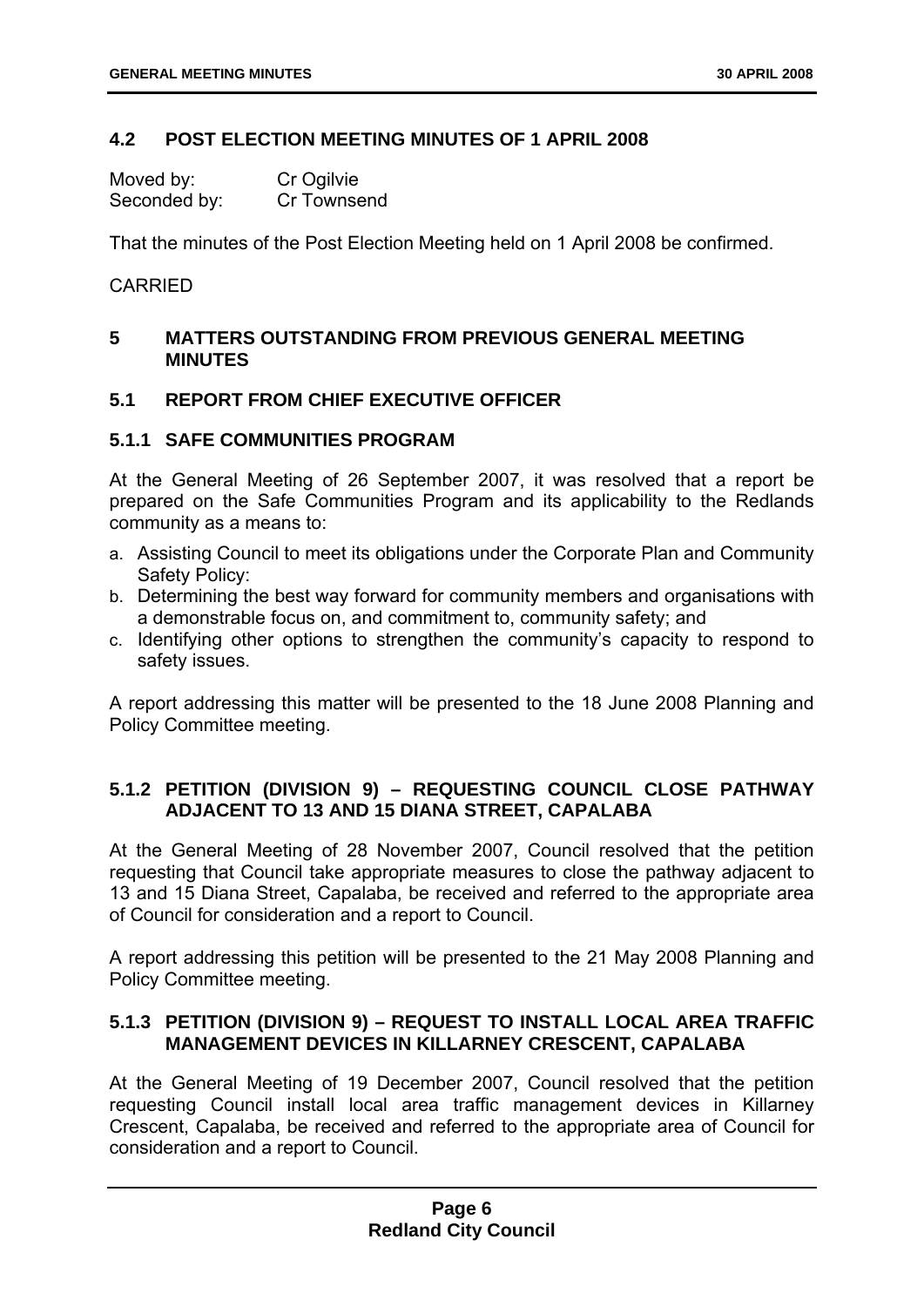A report addressing this petition will be presented to the 7 May 2008 Planning and Policy Committee meeting.

# **5.1.4 PETITION (DIVISION 4) – REDLANDS DISTRICT MOTORCYCLE CLUB REQUESTING THAT COUNCIL PROVIDE FACILITY FOR OFF ROAD MOTOR CYCLE VENUE**

At the General Meeting of 19 December 2007, Council resolved that the petition requesting that Council provide a facility for off-road motor cycle venue, be received and referred to the appropriate area of Council for consideration and a report to Council.

A report addressing this petition will be presented to the August 2008 Planning and Policy Committee meeting.

# **5.1.5 PETITION (DIVISION 3) – REQUEST TO CONTROL TRAFFIC SPEEDS IN CLIFFORD PERSKE DRIVE, THORNLANDS**

At the General Meeting of 30 January 2008, Council resolved that the petition requesting that Council investigate means of controlling traffic speeds in Clifford Perske Drive so as to avoid further wildlife fatalities; the increasing threat to the safety of residents and pedestrians; and the accompanying decline in amenity and quality of life, be received and referred to the appropriate area of Council for consideration and a report to Council.

A report addressing this petition will be presented to the June 2008 Planning and Policy Committee meeting.

# **5.1.6 REQUEST FOR REPORT – HEAVY VEHICLES, MT COTTON ROAD**

At the General Meeting of 30 January 2008, Council resolved that:

- 1. A report be prepared and brought back to Planning & Policy Committee investigating the need to remove heavy vehicles, including quarry trucks, along Mt Cotton Road between Broadwater & Moreton Bay Roads; and
- 2. That a 'Load Limit' sign be installed.

A report addressing this matter will be presented to the June 2008 Planning and Policy Committee meeting.

# **5.1.7 PETITION (DIVISION 9) – REQUESTING TRAFFIC CALMING DEVICES IN WILLARD ROAD, CAPALABA**

At the General Meeting of 28 February 2008, Council resolved that the petition requesting some form of traffic calming device, i.e. speed humps, to be placed on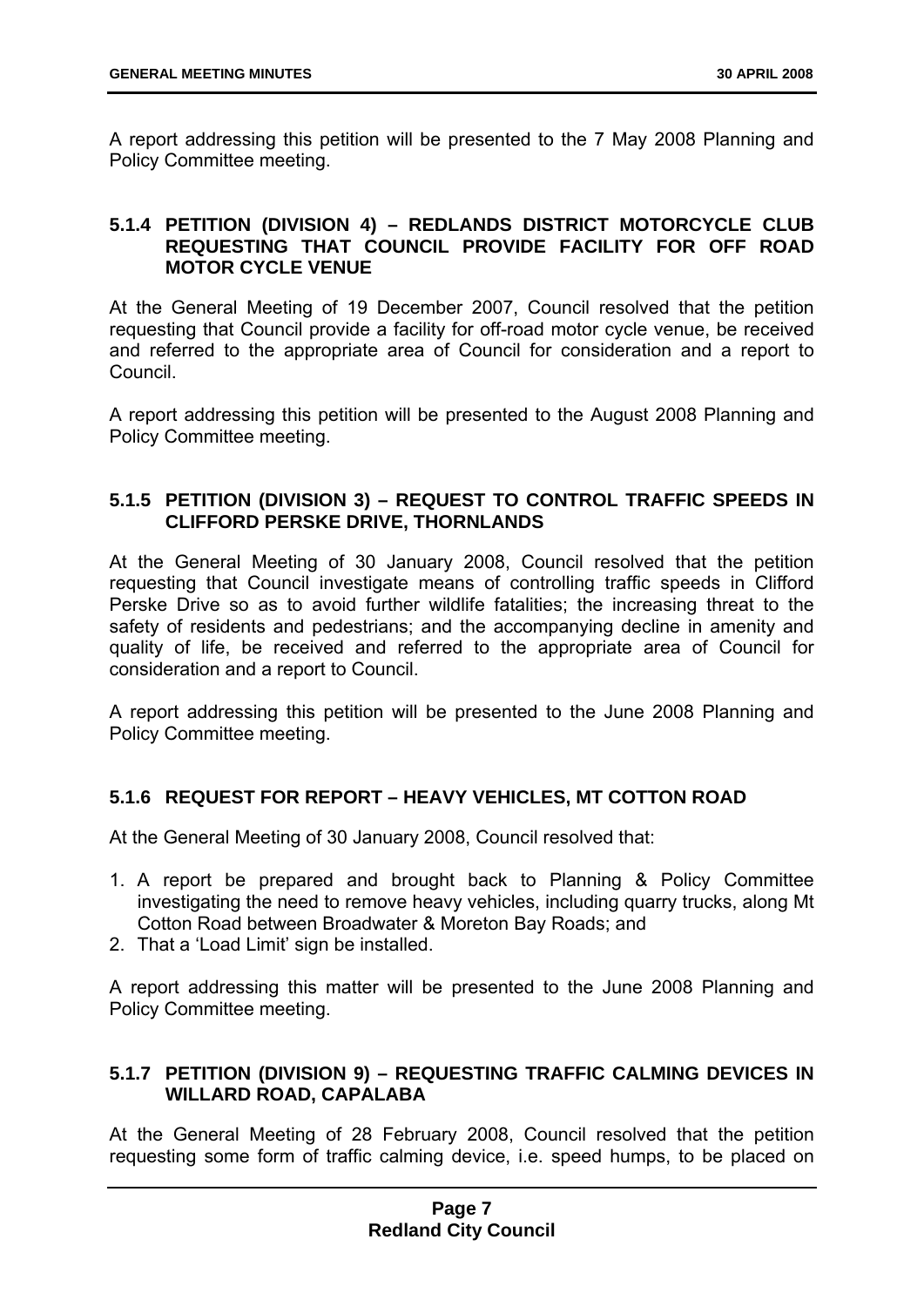Willard Road in addition to footpaths for sidewalks, be received and referred to the appropriate area of Council for consideration and a report to Council.

A report addressing this petition will be presented to the 18 June 2008 Planning and Policy Committee meeting.

# **6 PUBLIC PARTICIPATION**

| Moved by:    | Cr Dowling |
|--------------|------------|
| Seconded by: | Cr Henry   |

That the proceedings of the meeting adjourn for a public participation segment.

# CARRIED

- 1. Ms M J Turk of Thornlands addressed Council in relation to the South-East Thornlands Structure Plan; and
- 2. Ms L Roberts, President Eprapah Creek Landcare Association addressed Council in relation to the South-East Thornlands Structure Plan and tabled a petition objecting to the proposed development of South-East Thornlands.

# **MOTION TO RESUME MEETING**

| Moved by:    | <b>Cr Elliott</b> |
|--------------|-------------------|
| Seconded by: | Cr Murray         |

That the proceedings of the meeting resume.

CARRIED

# **7 PETITIONS/PRESENTATIONS**

# **7.1 PETITION (DIVISION 5) – REQUESTING A VEHICULAR CROSSING BETWEEN LAMB AND MACLEAY ISLANDS**

| Moved by:    | Cr Townsend |
|--------------|-------------|
| Seconded by: | Cr Boglary  |

**That the petition, which reads as follows, be received and referred to the appropriate area of Council for consideration and a report to Council:** 

*"We, the undersigned, electors of Division 5 of Redland City, request that Council approve and pursue the construction of a vehicular crossing between Lamb and Macleay Islands".*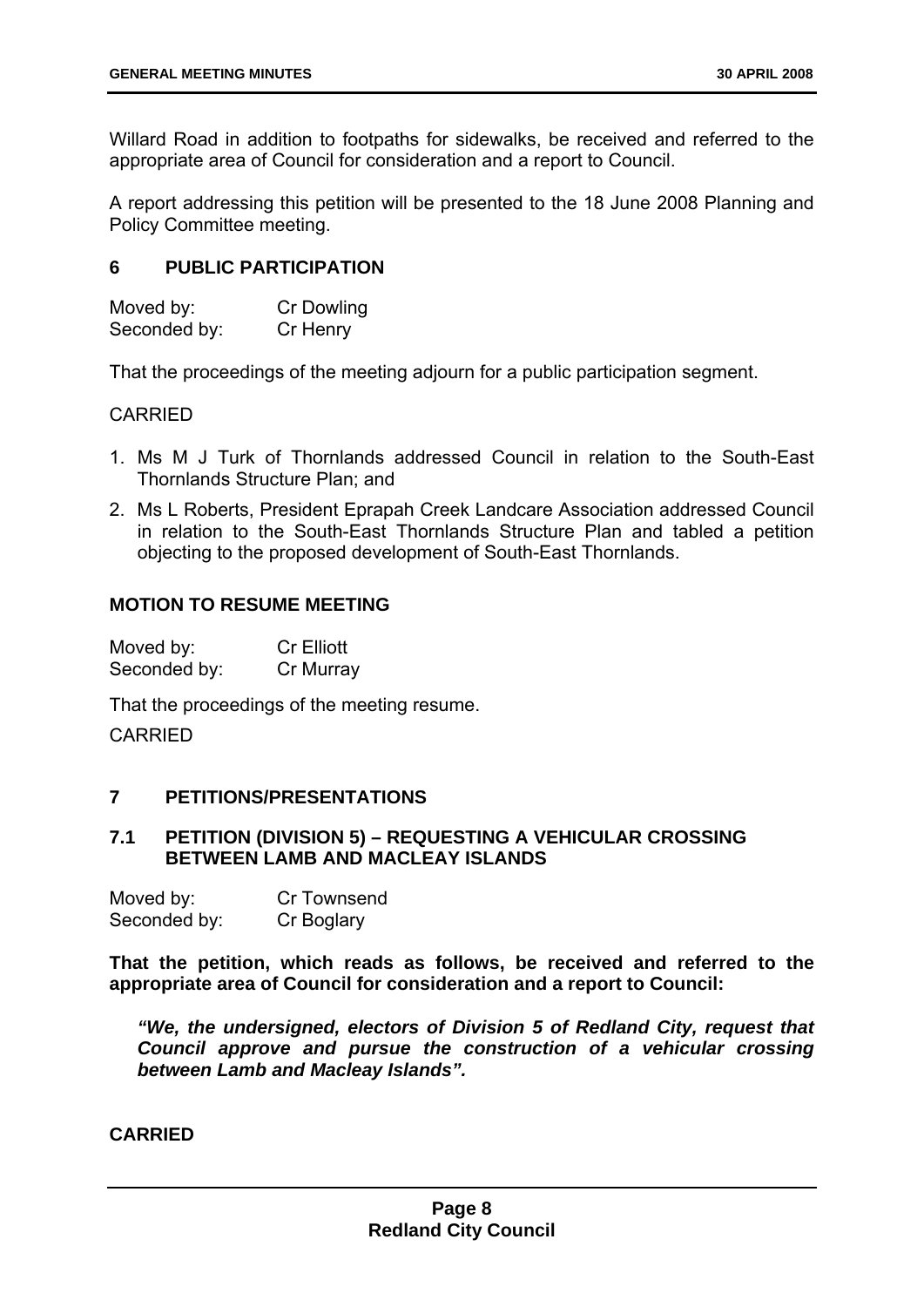# **7.2 PETITION (DIVISION 3) – OBJECTION TO THE PROPOSED DEVELOPMENT OF SOUTH EAST THORNLANDS**

| Moved by:    | Cr Henry           |
|--------------|--------------------|
| Seconded by: | <b>Cr Williams</b> |

**That the petition, which reads as follows, be received and referred to the relevant department to be addressed as part of the consultation process:** 

*"We, the undersigned, object to the proposed development of South East Thornlands on the grounds given below".* 

- *the loss of visual amenity that will occur with the urbanisation of the inter-urban break between Thornlands and Victoria Point;*
- *the increase in existing traffic congestion which will result from the increase from the present low density population to a likely 5,000 (or more);*
- *the local extinction of much-valued populations of koalas, gliders and wallabies;*
- *the strong likelihood of significant negative impacts to the Moreton Bay Marine Park, including the "of State significance" estuary of Eprapah Creek due to the unprecedented population increase."*

# **CARRIED**

# **8 MOTION TO ALTER THE ORDER OF BUSINESS**

Nil

# **9 DECLARATION OF INTEREST ON ANY ITEMS OF BUSINESS**

In accordance with *Local Government Act 1993* –

# **9.1 "S.244 EXCLUSION FROM MEETING OF COUNCILLOR WITH MATERIAL PERSONAL INTEREST**

The Mayor acknowledged the potential perception of a Material Personal Interest in *Item 10.1.1 Tourism Industry Working Party*, as the proprietor of a B&B business, and left the chamber prior to discussion and decision in this matter.

Cr Hobson conceded the potential perception of a Material Personal Interest in *Item 15.1 Notice of Motion to Amend Council Resolution of 31 October 2007 – Council Owned Land on the Southern Moreton Bay Islands (Cr Townsend)*, as the owner of

# **Page 9 Redland City Council**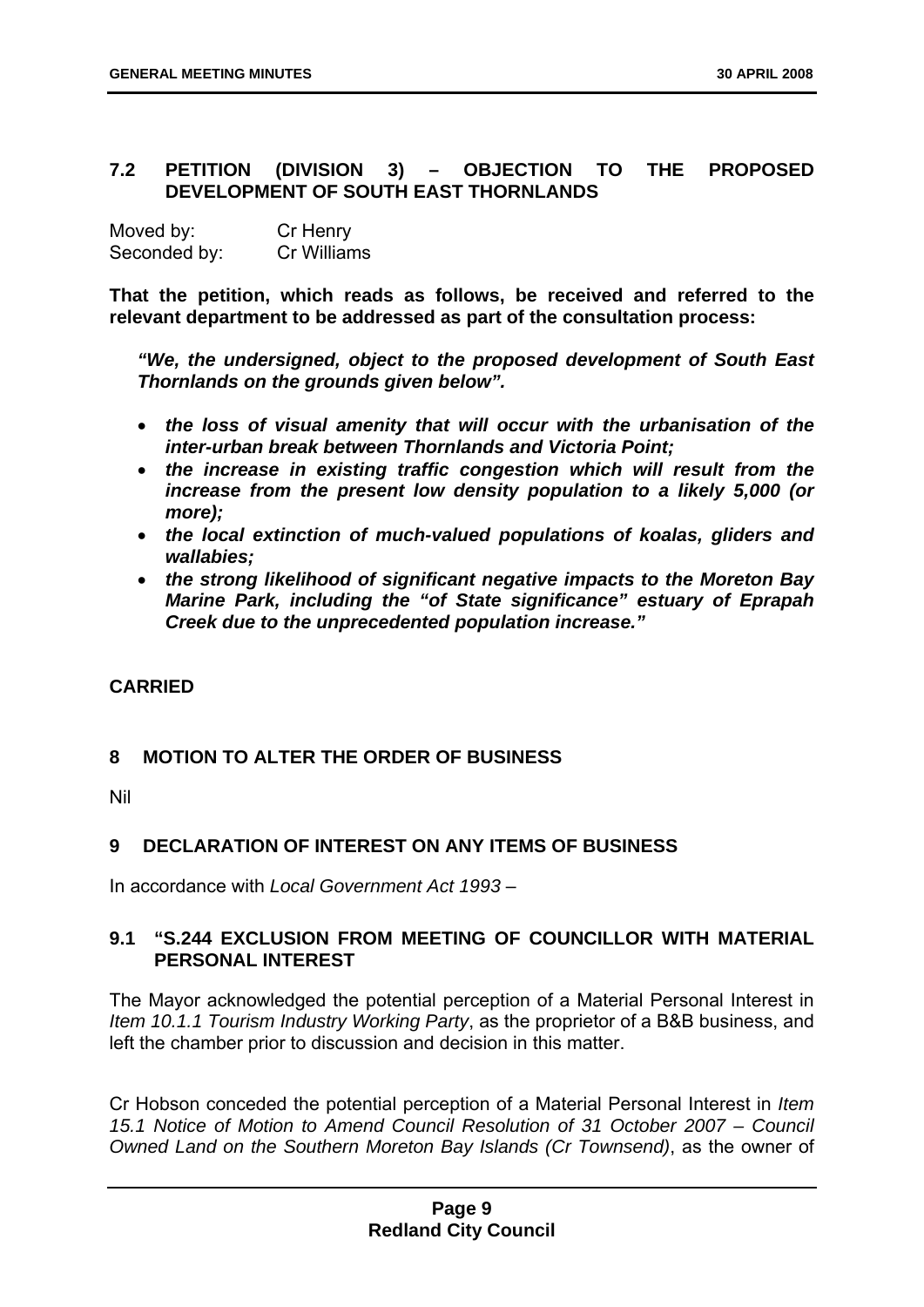property on Macleay Island, and left the chamber prior to discussion and decision in this matter.

Cr Bowler conceded the potential perception of a Material Personal Interest in *Item 15.1 Notice of Motion to Amend Council Resolution of 31 October 2007 – Council Owned Land on the Southern Moreton Bay Islands (Cr Townsend)*, as the owner of property on Russell Island, and left the chamber prior to discussion and decision in this matter.

# **9.2 "S.246A RECORDING OF CONFLICT OF INTEREST**

Cr Williams declared a conflict of interest in *Item 12.3.1 Edgar Harley Pavilion Relocation and Refurbishment – Delegated Authority*, as Chair of the Spring Festival Committee, and left the chamber prior to discussion and decision in this matter.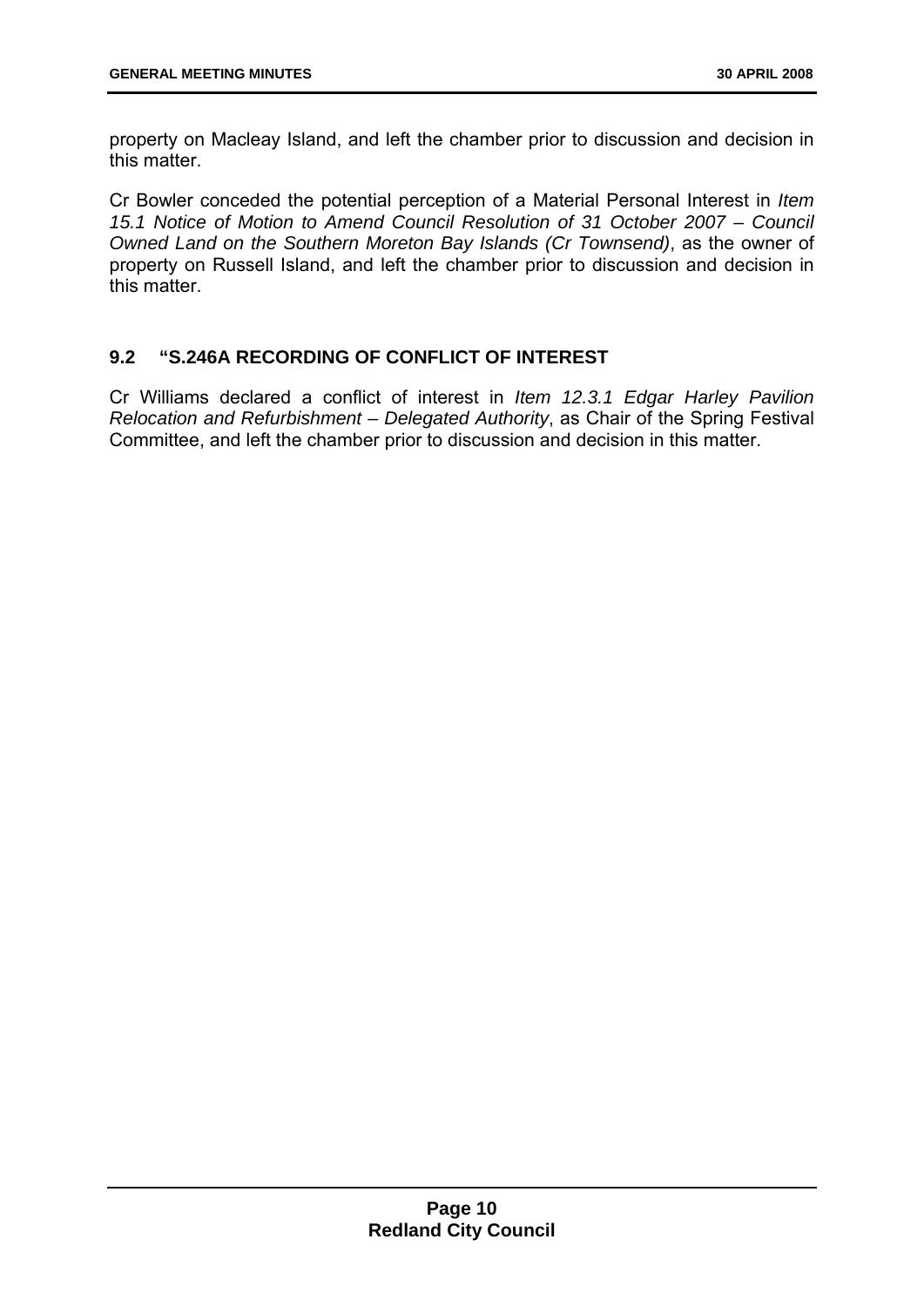# **10 PLANNING & POLICY COMMITTEE 16/04/08 - RECEIPT AND ADOPTION OF REPORT**

| Moved by:    | Cr Murray  |
|--------------|------------|
| Seconded by: | Cr Dowling |

That the Planning and Policy Committee Report of 16 April 2008 be received.

CARRIED

# **DECLARATION OF OPENING**

Cr Murray declared the meeting open at 9.01am.

# **RECORD OF ATTENDANCE AND LEAVE OF ABSENCE**

| <b>Members Present</b>                           |                                                                             |
|--------------------------------------------------|-----------------------------------------------------------------------------|
| Cr H Murray                                      | <b>Chair and Councillor Division 10</b>                                     |
| Cr W Boglary                                     | <b>Councillor Division 1</b>                                                |
| Cr D Henry                                       | Councillor Division 3 – entered at 9.17am                                   |
| Cr P Dowling                                     | <b>Councillor Division 4</b>                                                |
| Cr B Townsend                                    | <b>Councillor Division 5</b>                                                |
| Cr T Bowler                                      | Deputy Mayor & Councillor Division 6 – entered at 9.02am                    |
| Cr M Elliott                                     | <b>Councillor Division 7</b>                                                |
| Cr K Reimers                                     | <b>Councillor Division 8</b>                                                |
| Cr K Williams                                    | <b>Councillor Division 9</b>                                                |
| <b>Acting Committee Manager</b><br>Mr G Photinos | <b>Manager Environmental Management</b>                                     |
| <b>Officers</b>                                  |                                                                             |
| Ms J Sommer                                      | <b>Tourism Development Coordinator</b>                                      |
| Mr D Carter                                      | <b>Senior Advisor Natural Environment</b>                                   |
| Ms C Daunt                                       | <b>Support Officer Natural Environment</b>                                  |
| <b>Minutes</b><br>Mrs J Parfitt                  | Corporate Meetings & Registers Officer                                      |
| <b>LEAVE OF ABSENCE</b>                          |                                                                             |
| Moved by:                                        | <b>Cr Elliott</b>                                                           |
| Seconded by:                                     | Cr Boglary                                                                  |
|                                                  |                                                                             |
|                                                  | That leave of absence from today's meeting be approved for Cr M Hobson PSM, |

CARRIED

Mayor.

# **APOLOGY**

An apology was noted for Cr Ogilvie.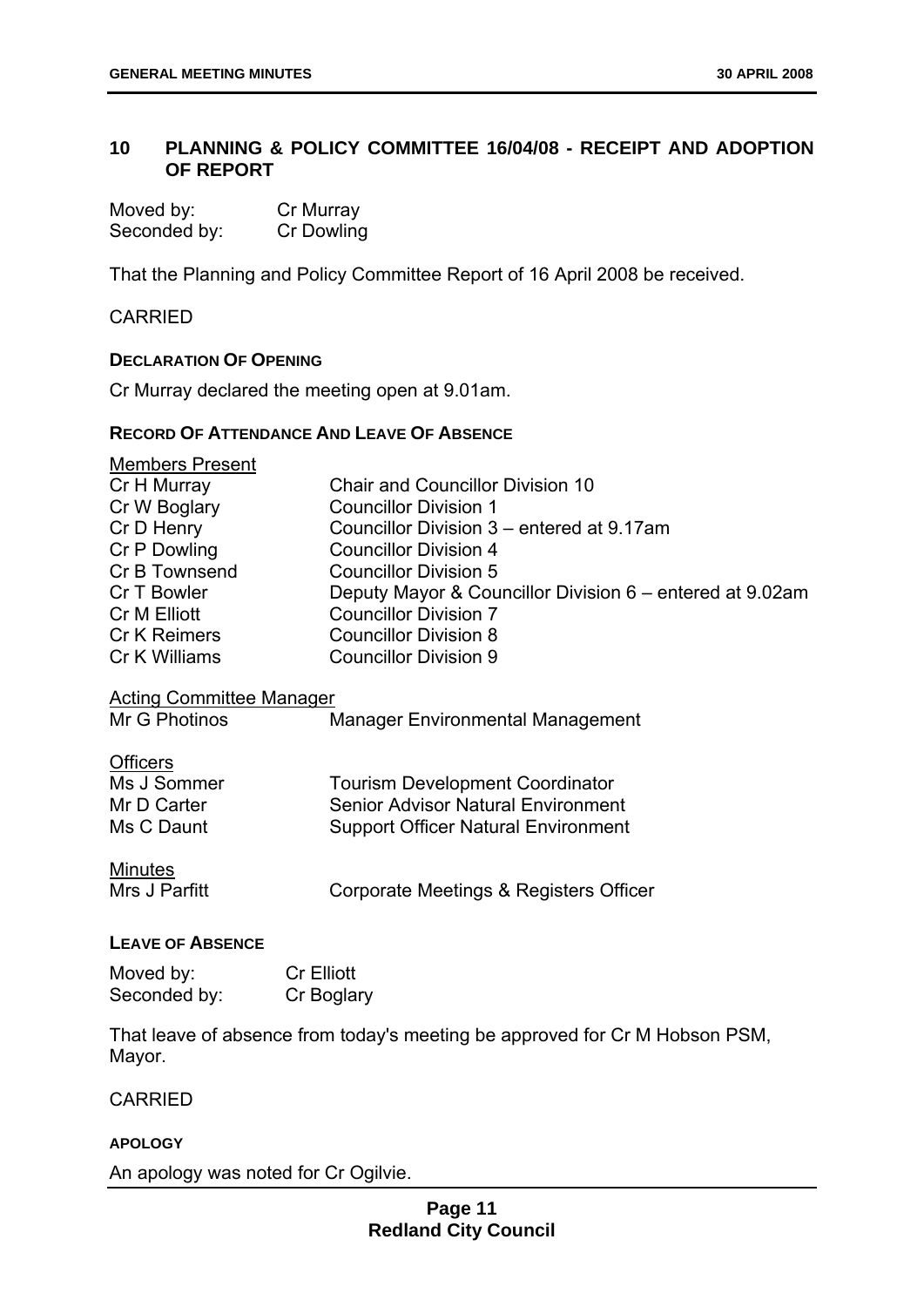# **PUBLIC PARTICIPATION AT MEETING**

| Moved by:    | Cr Dowling  |
|--------------|-------------|
| Seconded by: | Cr Williams |

That the meeting be adjourned for a 15 minute public participation segment.

# CARRIED

• Mr Colin McInnes of Lamb Island addressed committee in relation to Item 1.1 on the agenda – *Tourism Industry Working Party*.

| Moved by:    | <b>Cr Dowling</b> |
|--------------|-------------------|
| Seconded by: | <b>Cr Elliott</b> |

That the meeting resume.

CARRIED

# **DECLARATION OF INTEREST**

Nil

# **MOTION TO ALTER THE ORDER OF BUSINESS**

| Moved by:    | <b>Cr Bowler</b> |
|--------------|------------------|
| Seconded by: | Cr Townsend      |

That the order of business be altered to discuss Item 3 General Business before the closed session Item 2.1 *Interim Vegetation Protection Order – Beachcrest*.

# CARRIED

# **10.1 PLANNING AND POLICY**

# **10.1.1 TOURISM INDUSTRY WORKING PARTY**

| <b>Dataworks Filename:</b>       | <b>Redland Shire Visitor Services Strategy</b>                                                         |
|----------------------------------|--------------------------------------------------------------------------------------------------------|
| <b>Attachment:</b>               | <b>Tourism Industry Working Party Outcomes of</b><br><b>Workshop 6 March 2008 (Calais Consultants)</b> |
| <b>Responsible Officer Name:</b> | <b>Alan Burgess</b><br><b>Manager Economic Development</b>                                             |
| <b>Author Name:</b>              | <b>Jan Sommer</b><br><b>Tourism Development Coordinator</b>                                            |

# **EXECUTIVE SUMMARY**

The Visitor Services Strategy incorporating the Review of Visitor Services Report for the Redland Shire was presented to Redland Shire Council in October 2007. To

# **Page 12 Redland City Council**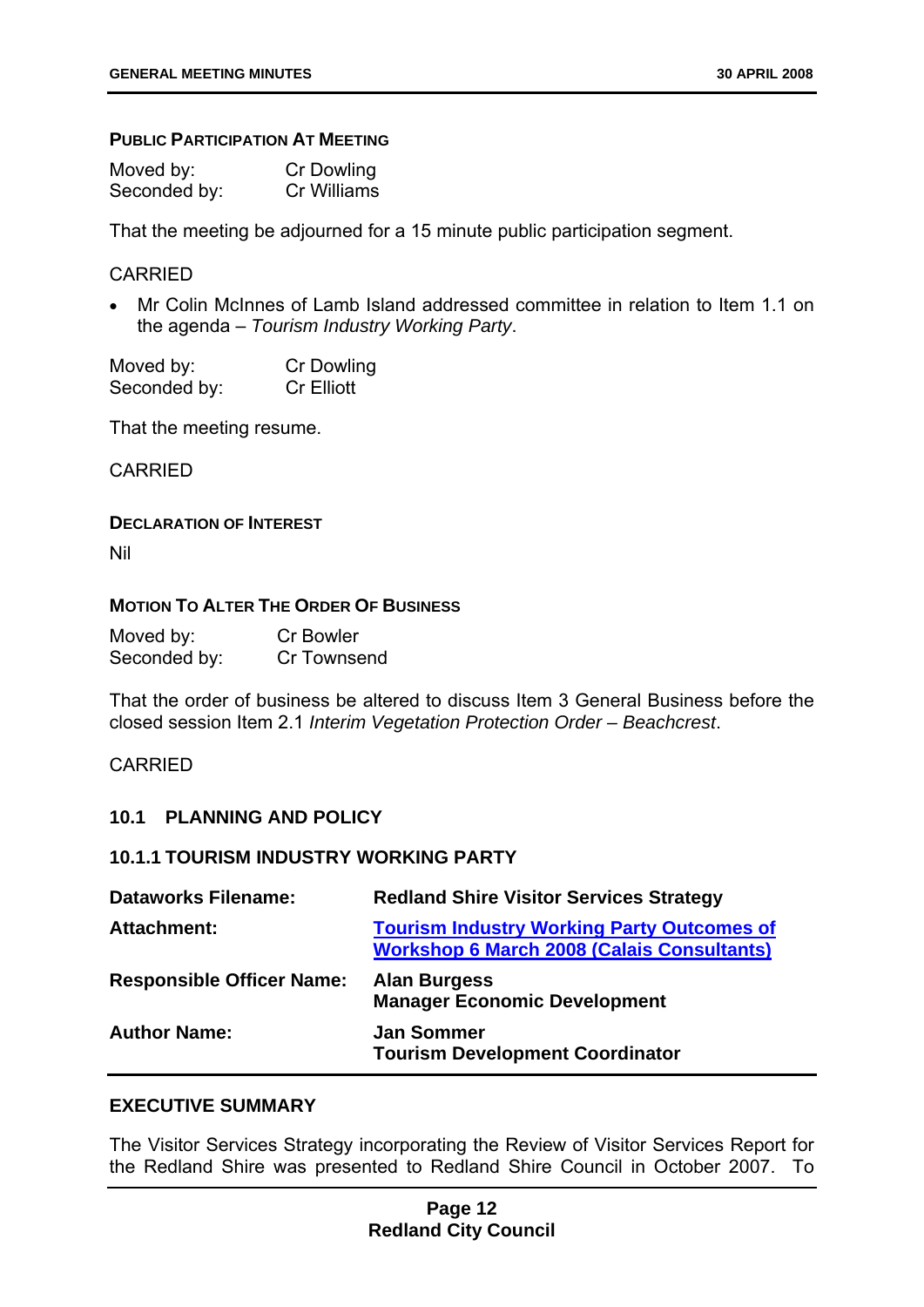address the recommendations of the report, Council resolved to establish an industry working party at the General Meeting in October.

A sixteen (16) person Tourism Industry Working Party (TIWP), representing tourism sectors, the business community and the three geographic areas of the Redland Shire, was endorsed by Council at the November General Meeting. The first workshop, facilitated by Satwant Calais, principal of Calais Consultants, was held on 6 December 2007.

The TIWP expressed a strong desire to achieve a clear direction for tourism in the Redlands. Cohesiveness, one direction, vision, strategic planning and unity were considered an imperative to earning respect and gaining credibility from the tourism industry and the community. The participants were strongly of the opinion that if the bigger picture issues were resolved then visitor services and marketing recommendations would be better able to be resolved.

The primary recommendation from the TIWP was the establishment of a Tourism Advisory Board (TAB) representing a strong industry / local government partnership. This was agreed as the most appropriate model for Redlands at this time with one (1) Councillor, one (1) Redlands Tourism representative, four (4) industry specialists and three (3) representatives of the geographic areas of the Redlands (mainland, NSI and southern Moreton Bay islands).

The Chair of the Tourism Advisory Board will act as a conduit between Council and the Board with the reporting being undertaken by tourism staff in Council's Economic Development and Tourism Unit.

The proposal for the appointment of a TAB and its structure was endorsed at General Meeting in January 2008. The resolution also required the TIWP to continue to meet to discuss and determine the roles and responsibilities, objectives, and composition, nomination and appointment of the Tourism Advisory Board.

The second workshop of the TIWP was scheduled for 6 March. The visitor services subcommittee, established following the first workshop, met on two occasions in January and February to specifically address matters relating to visitor information centres (accredited and supplementary), destination marketing tools, communication systems and effective monitoring.

In addition to the main workshop, small group meetings were scheduled over two days prior to the workshop. Three of the six people who were unable to attend the main workshop attended and participated in the small group meetings which helped inform the workshop discussion.

During discussion, the roles and responsibilities of the TAB were clearly defined, as were the objectives and the composition, nomination and appointment process. Further, the stakeholders were identified, as were the relationships and reporting mechanisms.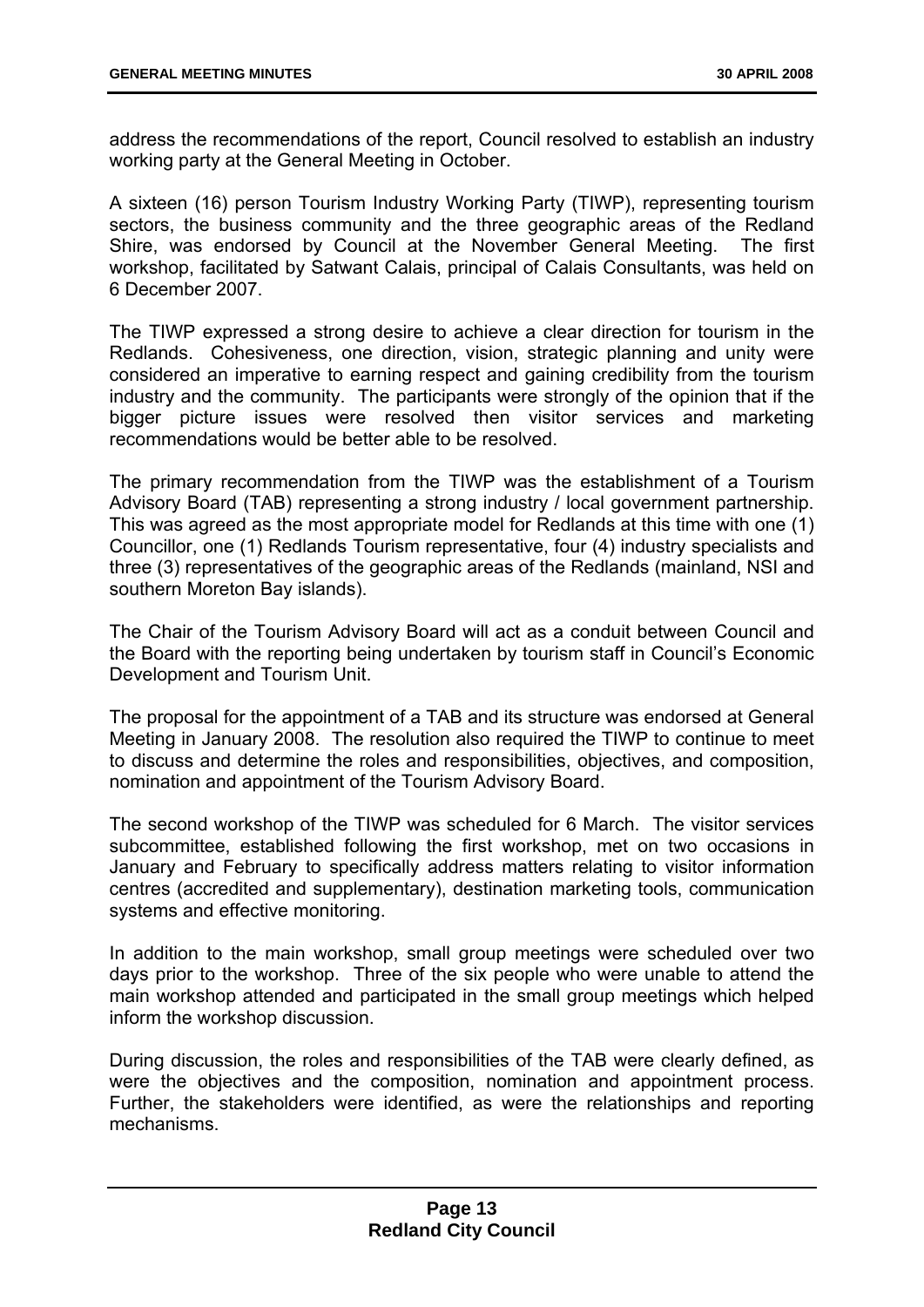Redlands Tourism, as the membership based local tourism organisation, was recognised as a key stakeholder, with the opportunity to participate on the TAB and also as a supplier of services to the industry.

The TIWP strongly recommended that communication to the wider tourism industry in relation to the formation of the Tourism Advisory Board, its structure, roles and responsibilities should be undertaken jointly by Redlands Tourism and Redland City Council in a clear and succinct manner to ensure there is a clear understanding of the future direction for tourism in the Redlands.

# **PURPOSE**

To present the recommendations of the second Tourism Industry Working Party (TIWP) workshop held in March 2008, including the recommendations of the Visitor Services subcommittee. This subcommittee was established following the first TIWP workshop in December 2007, to specifically address matters relating to visitor information centres, destination marketing tools, communication systems and effective monitoring.

The TIWP report, prepared by Satwant Calais who facilitated the meeting, is attached as an appendix to this report.

# **BACKGROUND**

In December 2006, Council resolved to terminate the tender process for a three year contract for the delivery of visitor services at Redlands Visitor Information Centre and further that a Visitor Services Strategy be prepared to determine the future delivery of visitor services in the shire.

Calais Consultants was commissioned to undertake four (4) workshops with Councillors, key stakeholders and the tourism industry and to prepare a report at the conclusion. The Review of Visitor Services Report, prepared by Satwant Calais, principal of Calais Consulting, is included wholly within the Visitor Services Strategy as an Appendix and is referred to throughout the document.

During the industry and stakeholder workshop discussions, wider industry concerns were aired that were detailed in the Review of Visitor Services Report. These were incorporated into the matters for consideration by the TIWP, as determined by the resolution of Council in October.

Following Council's endorsement of the working party participants at the General Meeting in November, reference documents were distributed to the participants including the Visitor Services Strategy and Review of Visitor Services Report, ATS Tourism Strategy 2002 (report and Background Paper).

The TIWP's first meeting was scheduled for the afternoon of 6 December 2007 and individual appointments were scheduled over two days between the consultant and TIWP participants to establish rapport and to discuss any issues arising from the Review of Visitor Services Report.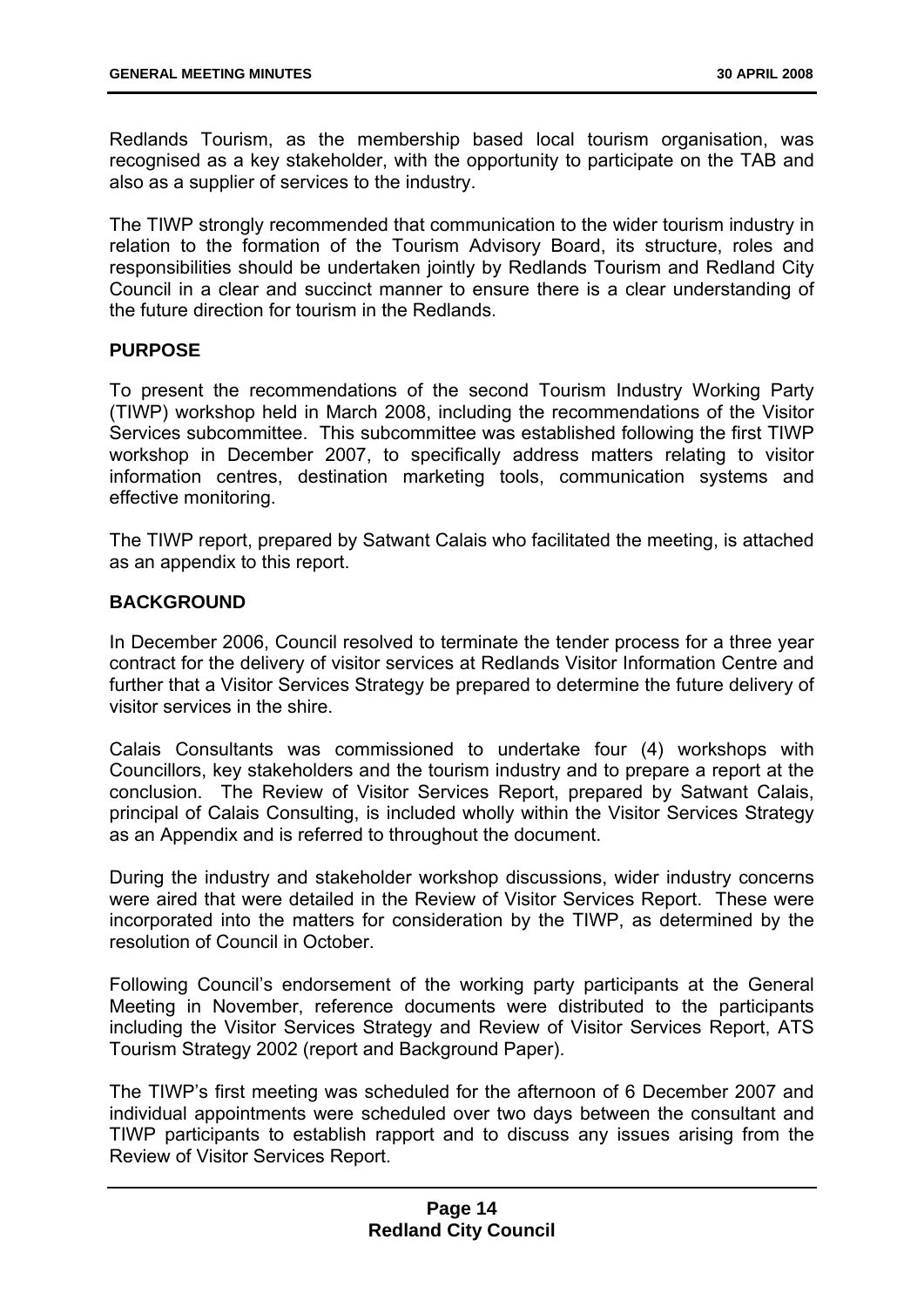The TIWP was specifically requested to consider the following:

- roles and responsibilities of Council and Local Tourism Organisations for tourism in Redlands and the six recommendations from the Visitor Services strategy in relation to accredited and non accredited visitor information centres;
- Establishment of a hierarchy of visitor services, including a primary accredited Visitor information centre, supported by non accredited supplementary centres on the islands and mainland;
- Engage "captured" audience via multimedia presentations and destination information on water transport vehicles;
- Rationalise critical destination marketing tools to a single website and visitor guide reflecting the Redlands on Moreton Bay branding;
- Direct all marketing initiatives to 1300 telephone number and single website, incorporating the online booking service offered by Brisbane marketing, to deliver comprehensive customer service;
- Install a KPI system which provides a clear picture of services being provided and the ability to track the response to marketing campaigns. This includes a dedicated 1300 telephone line and statistics for online and email bookings; and
- Investigate the financial viability and effectiveness of stand alone information kiosks and report back to Council with recommendations and budget implications.

The TIWP expressed a strong desire to achieve a clear direction for tourism in the Redlands. Cohesiveness, one direction, vision, strategic planning and unity were considered an imperative to earning respect and gaining credibility from the tourism industry and the community. The participants were strongly of the opinion that if the bigger picture issues were resolved then visitor services and marketing recommendations would be better able to be resolved.

Although several tourism structure models were discussed at the workshops and included in the Review of Visitor Services Report it was agreed that the most appropriate model for Redlands at this time is a strong industry / local government partnership.

At the conclusion of the workshop, based on the TIWP discussions, Calais Consulting prepared a report recommending the following strategic direction for tourism in the Redlands:

- Appointment of a Tourism Advisory Board (TAB);
- Composition of the board; and
- Roles and responsibilities (in principle)

In January, a report presenting the recommendations of the TIWP was presented to the Planning and Policy Standing Committee and General Meeting of Council. The recommendation to establish the TAB was endorsed and the TIWP was requested to continue to meet to determine strategic directions for the TAB and consider recommendations from the visitor services subcommittee and to report back to Council by 30 April.

The attached report, prepared by Calais Consulting at the conclusion of the TIWP March workshop, addresses the actions requested by Council following the adoption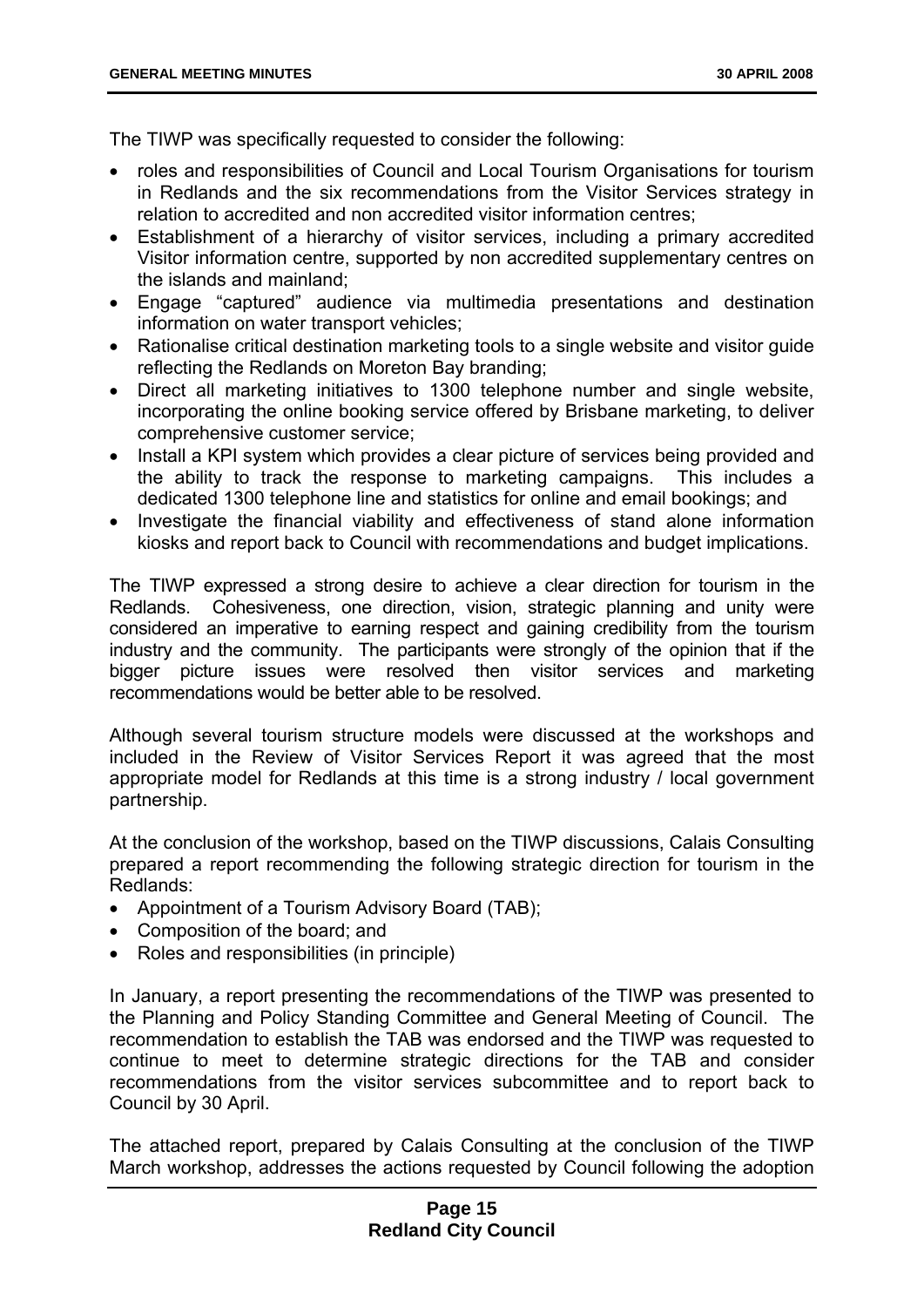of the recommendation of the TIWP to establish the Tourism Advisory Board by Council at the 30 January General Meeting. Specifically, these actions are as follows:

- 1. Finalise the strategic directions of the TAB
	- 1.1 Roles and Responsibilities for Council and TAB (point 5)
	- 1.2 Objectives (point 4)
	- 1.3 Composition arrangements, nomination & appointment process (points 7, 8 & 9)
- 2. Relationships with Existing Stakeholders (point 5)
- 3. Subcommittee Investigations (point 2.2)

# **ISSUES**

# Tourism Industry Support

A strong message was received from the local tourism industry at the initial workshops that strong leadership and clarification of the roles of Redland City Council and Redlands Tourism was required. The TIWP, charged with this task by Council, has defined this through the TAB and its relationship with key stakeholders. Those present at the March workshop were of the strong opinion that the momentum generated by the TIWP must be maintained in order to generate confidence in the process by the industry.

The TIWP proposed that nomination for the TAB be implemented immediately and the appointment and establishment of the TAB was recommended to be finalised by 30 June 2008.

# Roles and Responsibilities of Redlands Tourism

Whilst the relationship of the proposed TAB with the key stakeholders was clear and defined, the TIWP was unclear of Redlands Tourism present roles, responsibilities and support for the TAB and its future direction. The TIWP resolved that a letter be forwarded to Redlands Tourism to seek formal clarification of these points, with a response requested by 31 March 2008. The TIWP also requested a date to be determined for a meeting of the full Redlands Tourism Board and the TIWP.

In a letter of response the Chair of Redlands Tourism suggested they would require further time to generate a formal position. No immediate date for a meeting between the TWIP and Redlands Tourism has yet been set.

# Legal Structure

The legal structure of the TAB was discussed and on further advice from Council's Legal Officer, the most practical course of action is for the TAB to be established initially as a community board, according to Section 473A of the Local Government Act until such time as the TAB is ready to become a separate entity. This community board would operate with a clearly defined charter, identifying the stakeholders to which it would consult and advise on tourism related matters.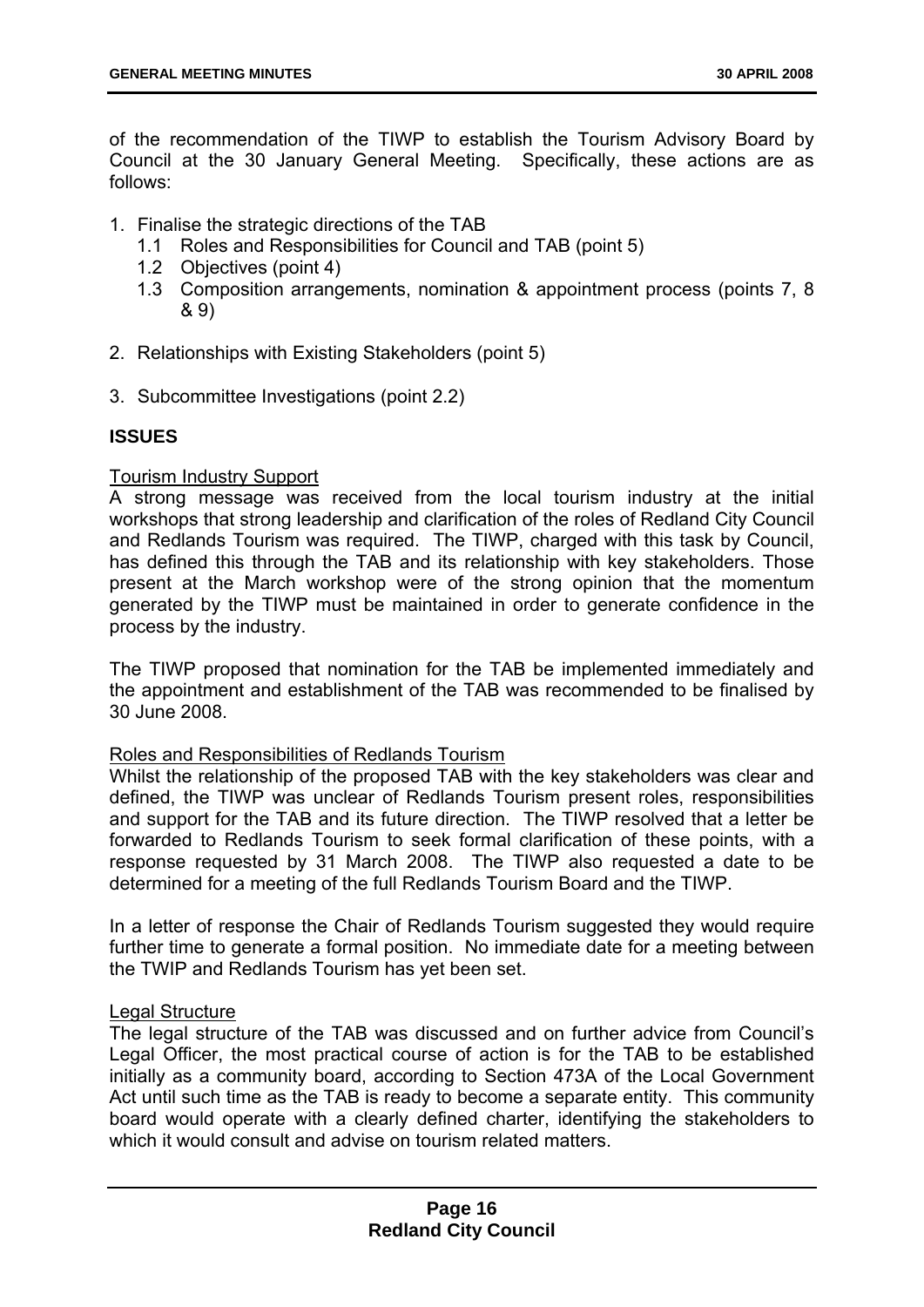# **RELATIONSHIP TO CORPORATE PLAN**

The recommendation primarily supports Council's strategic priority to provide effective organisational leadership through strategic planning and accountable and ethical standards of practice.

# **FINANCIAL IMPLICATIONS**

The Visitor Services Strategy set out the financial implications for the hierarchy of visitor services in consideration of the current budget allocation, including the primary accredited VIC, supplementary centres and on board promotional material for water transport.

The ability to attract additional funding through state and federal government grants for tourism development projects and cooperative marketing opportunities would be enhanced with the existence of a Tourism Advisory Board that has a Business Plan, incorporating an annual marketing plan, demonstrating robust tourism industry partnerships and alliances.

The preparation of strategic plans would be undertaken by the tourism staff of the Economic Development Unit in conjunction with the TAB which would be presented to Council annually for endorsement and the outcomes reported through the normal council reporting process through the Planning and Policy Standing Committee.

# **PLANNING SCHEME IMPLICATIONS**

The Land Use Planning Group was consulted and it is considered that the outcome of recommendations in this report will not require any amendments to the Redlands Planning Scheme.

# **CONSULTATION**

The TIWP workshop was held on 6 March 2008. The facilitator also held small group meetings with TIWP members prior to the main workshop to ensure the views of all participants were considered.

All members of the working party received a copy of the report on receipt from the consultant.

- Mayor Don Seccombe (small meeting and workshop)
- Cr Craig Ogilvie (small meeting)
- Cr Karen Williams (workshop)
- John Conley (small meeting and workshop)
- Steve Eisele standing in for Graeme Leishman (small meeting and workshop)
- David Thomson (workshop)
- Melva Hobson (small meeting)
- Suzanne Deed (workshop)
- Juliette Lally (workshop)
- Marianna Tigani (small meeting)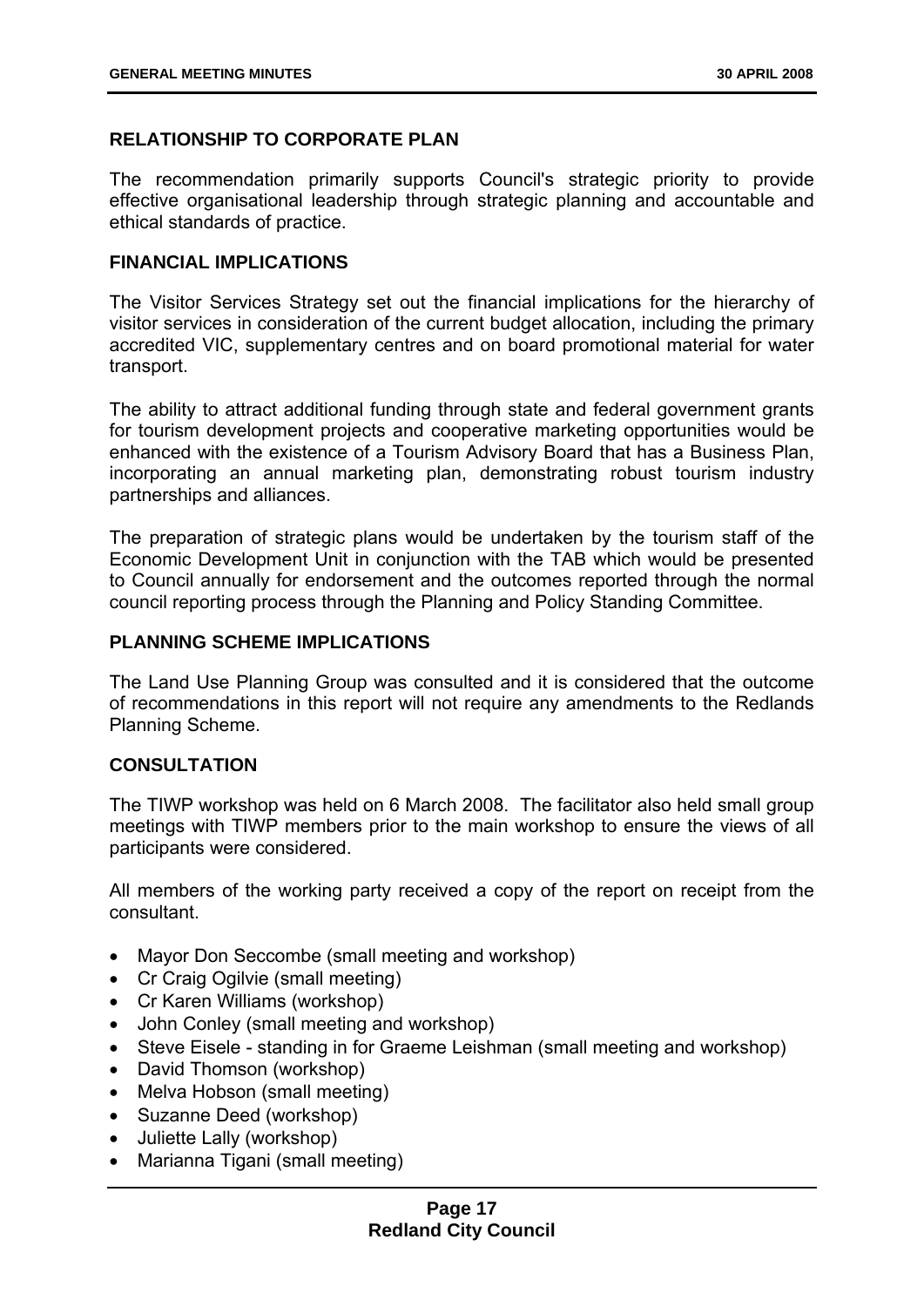- Heather Truman (small meeting and workshop)
- Alan Burgess (small meeting and workshop)
- Jan Sommer (small meeting and workshop)
- Colin McInnes (apology illness)
- Jason Thomas (apology overseas on business)
- Garth Bell (apology)

General Manager – Planning & Policy; Redland City Council Legal Officer.

The comments, concerns and issues raised by the members of the TIWP are recorded in the attached report, prepared by Calais Consulting.

# **OPTIONS**

# **PREFERRED**

That Council endorse the recommendations of the Tourism Industry Working Party (TIWP) as required by the resolution of 30 January General Meeting of Council specifically relating to the following:

- 1. Strategic directions of the Tourism Advisory Board;
	- 1.1 Roles and Responsibilities for Council and TAB (TIWP Report point 5);
	- 1.2 Objectives (TIWP Report point 4); and
	- 1.3 Composition arrangements, nomination and appointment process (TIWP Report points 7, 8, and 9);
- 2. Relationships with Existing Stakeholders (TIWP Report point 5); and
- 3. Subcommittee Investigations and Outcomes (TIWP Report point 2.2).

# **OFFICER'S RECOMMENDATION**

That Council endorse the recommendations of the Tourism Industry Working Party (TIWP) as required by the resolution of 30 January General Meeting of Council specifically relating to the following:

- 1. Strategic directions of the Tourism Advisory Board;
	- 1.1 Roles and Responsibilities for Council and TAB (TIWP Report point 5);
	- 1.2 Objectives (TIWP Report point 4); and
	- 1.3 Composition arrangements, nomination and appointment process (TIWP Report points 7, 8, and 9);
- 2. Relationships with Existing Stakeholders (TIWP Report point 5); and
- 3. Subcommittee Investigations and Outcomes (TIWP Report point 2.2).

# **COMMITTEE RECOMMENDATION**

That this item be deferred to the next Planning & Policy Committee meeting.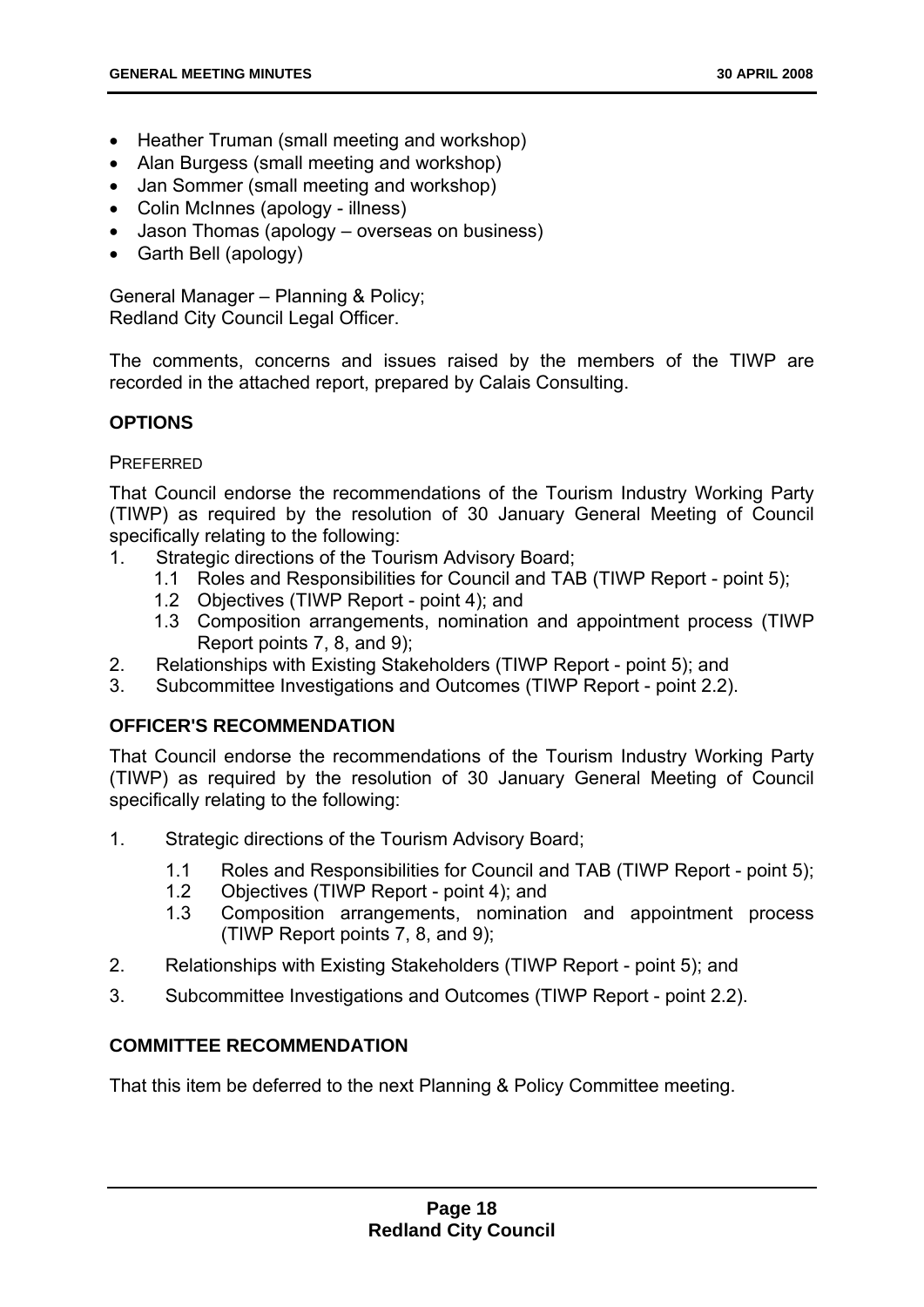# **PROPOSED MOTION**

| Moved by:    | Cr Dowling  |
|--------------|-------------|
| Seconded by: | Cr Williams |

That the committee recommendation not be adopted and that the item not be deferred but be dealt with tonight for the following reasons:

- 1. The deferral was against a motion of council where it was, by resolution carried that the TAB tourism advisory board recommendations be reported back to Council by 30 April (page 13);
- 2. Demonstrate to the tourism industry that we are capable of moving forward and delivering on the plan put forward by the industry working group
- 3. That the grounds given by Cr Bowler for the deferral (Mayor, Cr Hobson request) will almost certainly expose Cr Hobson to an MPI conflict as the proprietor of a tourism business of a B&B.
- 4. The item should be dealt with tonight and in the absence of Cr Hobson.

The Mayor denied that there was any Material Personal Interest, however to avoid any perceived MPI conflict, opted to leave the chamber during discussion and decision in this matter.

Cr Elliott asked whether Cr Williams should also declare a Material Personal Interest in this matter due to the fact that she was Chair of the Spring Festival Committee.

Cr Williams denied any MPI conflict, but conceded there was a conflict of interest and left the chamber during discussion and decision in this matter.

Due to the fact that the seconder of the motion, Cr Williams, had declared a conflict of interest in the matter, a ruling was sought from the Deputy Mayor as to the legality of the motion. The Deputy Mayor ruled that she did not accept this as a legal motion and requested a new seconder for Cr Dowling's motion.

The motion lapsed for want of a seconder.

# **COUNCIL RESOLUTION**

| Moved by:    | Cr Murray         |
|--------------|-------------------|
| Seconded by: | <b>Cr Reimers</b> |

# **That this item be deferred to the next Planning & Policy Committee meeting.**

# **CARRIED**

Crs Hobson and Williams returned to the meeting at 4.37 pm.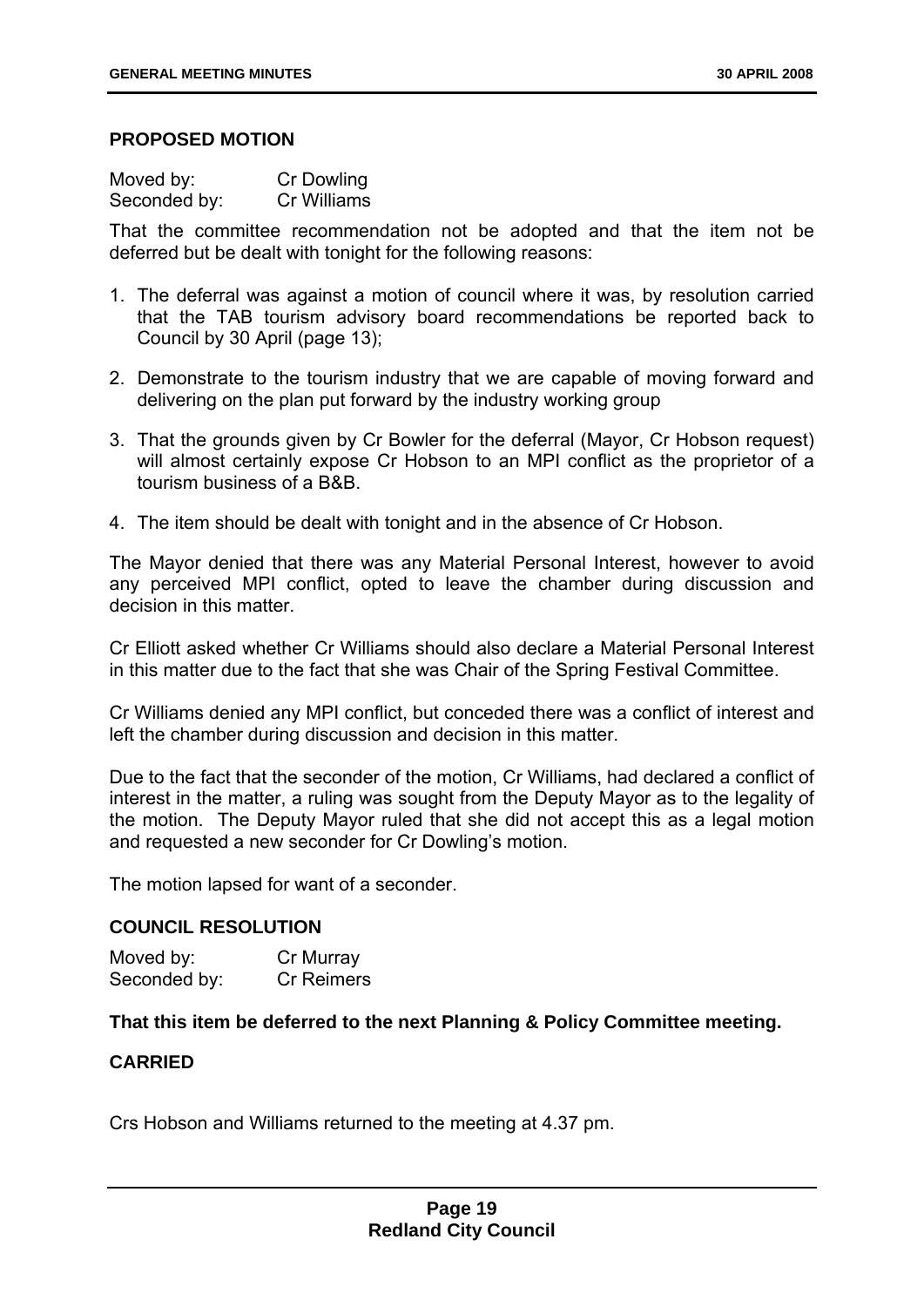# **10.1.2 VEGETATION PROTECTION ORDER CONFIRMATION - COLLINGWOOD ROAD**

| <b>Dataworks Filename:</b>       | <b>EM Vegetation Protection</b>                                   |
|----------------------------------|-------------------------------------------------------------------|
| <b>Attachments:</b>              | <b>VPO Summary Sheet</b><br><b>Expert Report</b>                  |
| <b>Responsible Officer Name:</b> | <b>Gary Photinos</b><br><b>Manager - Environmental Management</b> |
| <b>Author Name:</b>              | <b>Leo Newlands</b><br><b>Advisor- Reserve Management</b>         |

# **EXECUTIVE SUMMARY**

The owner of the property situated at 68 Collingwood Road Birkdale applied for a Vegetation Protection Order for two *Eucalyptus tereticornis* trees under Local Law No. 6, "Protection of Vegetation".

Council resolved on 30 January 2008 to make an Interim Vegetation Protection Order under the provision of Local Law No.6. The interim order can only remain in place for a period of 6 months while Council calls for public submissions and prepares an expert report. If the interim order is not confirmed within 6 months, the interim order would lapse.

This report outlines the outcomes of public submissions, expert report and officer recommendations regarding the confirmation of a full vegetation protection order and recommends that Council confirms a Vegetation Protection Order under the provision of Local Law No. 6 on two mature *Eucalyptus tereticornis* trees located on Lot 1 RP234065.

# **PURPOSE**

That Council consider the expert report and submissions made in response to the notice of the order, confirm the Vegetation Protection Order under the provisions of Local Law No. 6 "Protection of Vegetation" on two mature *Eucalyptus tereticornis* trees located on the corner of Collingwood Road and Shonagh Court, described as 68 Collingwood Road Birkdale (Lot 1 RP 234065).

# **BACKGROUND**

- An application for a Reconfiguration of a Lot application was lodged on the 12th July 2007, and has been assessed against the requirements of the Planning Scheme. Specifically, the application (SB005251) is to reconfigure a single lot (RP234065) into 2 lots.
- Redland City Council Local Law 6 (Protection of Vegetation) provides for the protection of vegetation through Vegetation Protection Orders. The owner of the property made an application for a Vegetation Protection Order for two *Eucalyptus tereticornis* trees on one of the proposed allotments.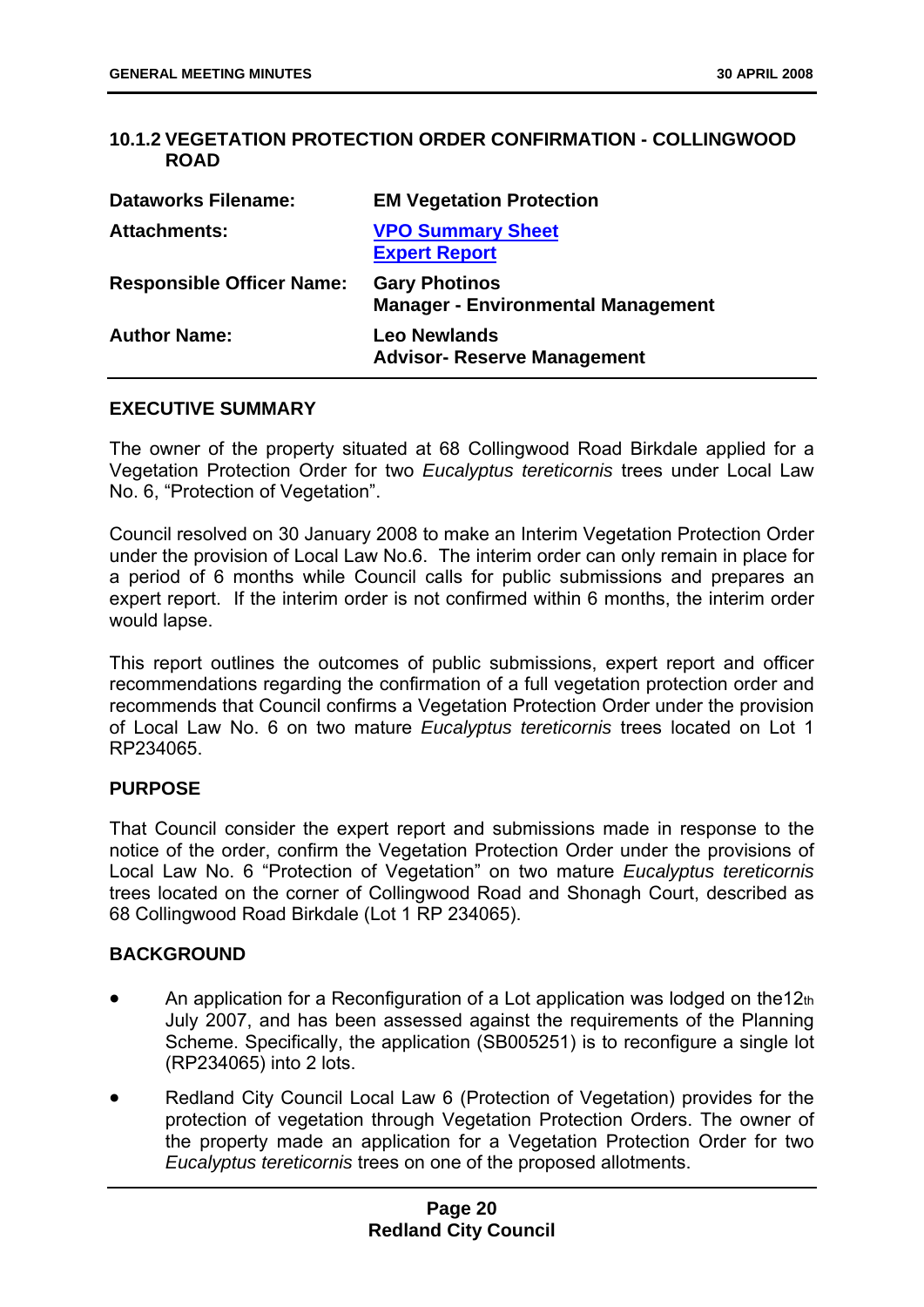- Council resolved at the General Meeting on 30 January 2008 to make an Interim Vegetation Protection Order under the provision of Local Law No.6.
- Council now has the expert report for the trees, undertaken the public notification of the Vegetation Protection Order and is in a position to determine whether the interim vegetation protection order should be confirmed.

# **ISSUES**

MAKING OF VEGETATION PROTECTION ORDER'S UNDER LOCAL LAW 6 (PROTECTION OF VEGETATION)

Any person may apply to have a Vegetation Protection Order (VPO) placed on vegetation on private land. Local Law No. 6, Protection of Vegetation provides the power for Local Government to make VPO's for 'significant vegetation' as defined by the local law on private land.

Council in assessing this request, may by resolution, place an interim VPO upon the trees.

The interim VPO will remain for 6 months in which time public notification with a minimum of 21 days for submissions to be received, and during this time Council must also get an expert report ensuring the order is consistent with and justified in light of the objects of the law.

The advertisement must detail the grounds on which the VPO is being made and invite public submissions within 21 days of a fixed date, for or against the order. The outcomes of the expert report and public submissions are subsequently presented to Council for a decision on whether the VPO is confirmed.

## OUTCOME FROM SUBMISSIONS PROCESS

No submissions had been received for or against the protection of these trees subsequent to the public notice calling for submission placed in Redland Times on Friday  $15<sup>th</sup>$  February 2008.

## OUTCOME FROM EXPERT REPORT

A report, as per attachment, has been undertaken by external consultant (Biodiversity Assessment and Management) to assess the trees. Specifically, the expert report must determine whether the order is consistent with, and justified in the light of the reasons for which it has been protected. The conclusion of the report is as follows: "The subject trees are located in an area that has been heavily developed for residential dwellings, with small pockets of bushland being retained in some surrounding areas. The retention of the subject trees provided what could be considered an important link to these surrounding bushland areas. It is our opinion that a vegetation protection order should be placed on the subject trees."

# GROUNDS FOR THE VEGETATION PROTECTION ORDER

The resident in his application for VPO has stated the grounds for the application was under Local Law 6, Part1 3 (h) that the vegetation is "a significant value habitat for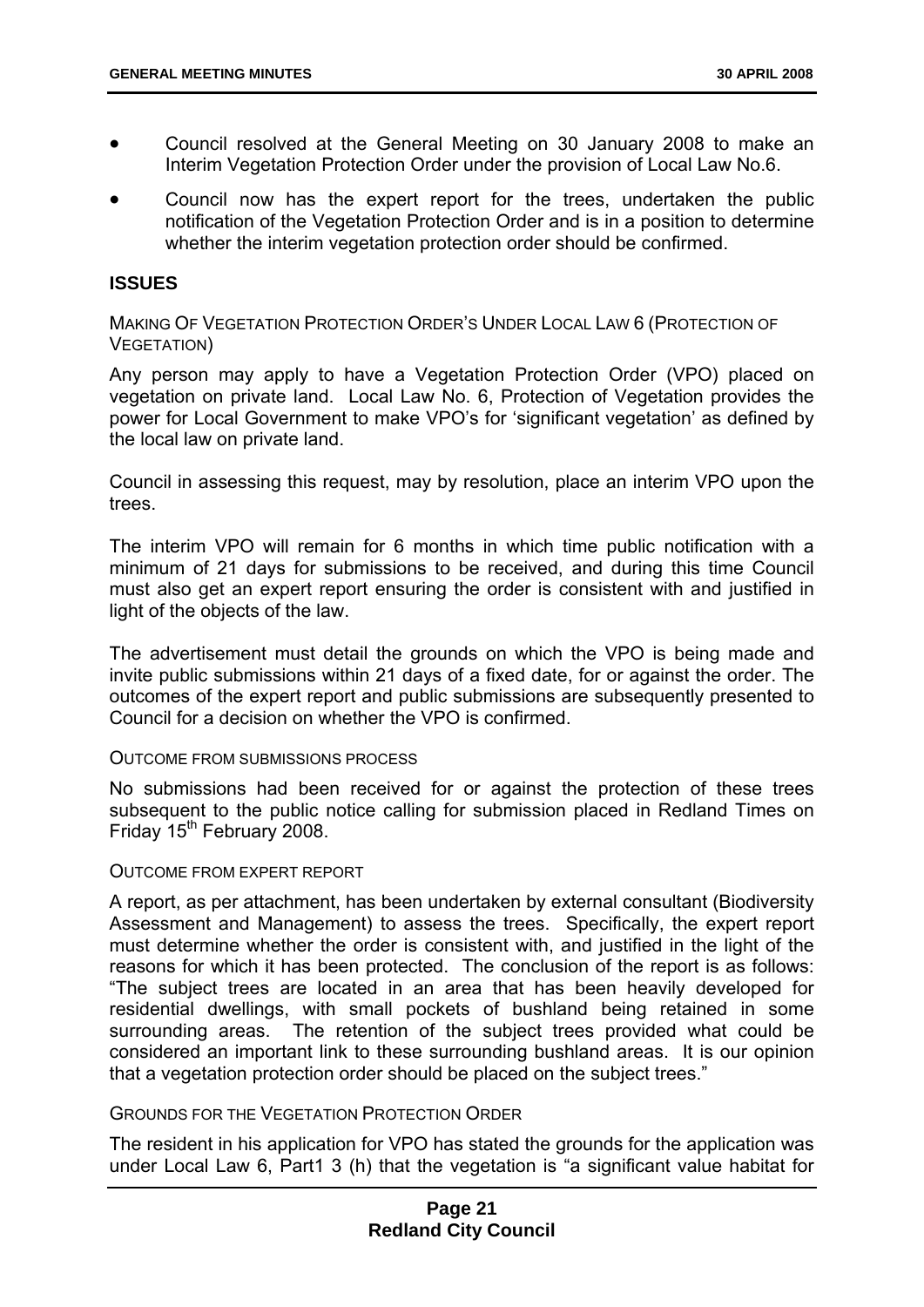native animals (including native or migratory birds) or a part of a fauna and flora corridor".

# ZONING AND KOALA HABITAT RETENTION

The allotment is zoned 'urban residential' and allows for infill development to occur. Whilst infill development can reduce pressure for green field development, the reduced size of allotments can cause the progressive removal of koala habitat and food trees in urban areas. Urban Koala populations and urban habitat trees are seen to be integral to sustaining koala populations in the Redlands and the Koala Coast. Therefore, protection of trees through VPO's is an integral element to sustaining koala populations. The owner of this lot recognises the habitat value of these trees and has initiated the VPO.

# ONGOING TREE MANAGEMENT

Eucalyptus tereticornis has the propensity to drop large limbs in storms. Ongoing management of these trees can still occur with the VPO; however a permit for removal or trimming of the trees will be required. Currently Council applies a fee for permit applications.

# CONDITIONS TO APPLY TO THE VEGETATION PROTECTION ORDER

The management of trees requires consideration of the site specific impacts of development on all parts of the plant including trunk, canopy, and root structure. As such, a confirmed VPO requires a set of conditions that afford a level of regard for the trees' long term viability.

Where Subordinate Local Law No. 6 permits for damage to protected vegetation under certain circumstances, it is proposed that a condition be included in the Vegetation Protection Order that any damage to the trees can only be carried out with a permit issued under the local law.

# **RELATIONSHIP TO CORPORATE PLAN**

The recommendation primarily supports Council's strategic priority to ensure the enhancement of biodiversity including koala habitat, bushland, greenspace, waterways, catchments, air and coastal ecosystems in recognition of our unique location on Moreton Bay.

# **FINANCIAL IMPLICATIONS**

Council costs associated with this application have amounted to \$1,200.00 for the preparation of the expert report and advertising of public submissions notice. Ongoing costs to Council should this order be confirmed will be associated with inkind support (advice) to the owners when required from Council's arborist.

The landowners will incur costs associated with the ongoing management of the protected trees by engaging an arborist to undertake any works to ensure the long term viability of the trees as well as Council's permit chares.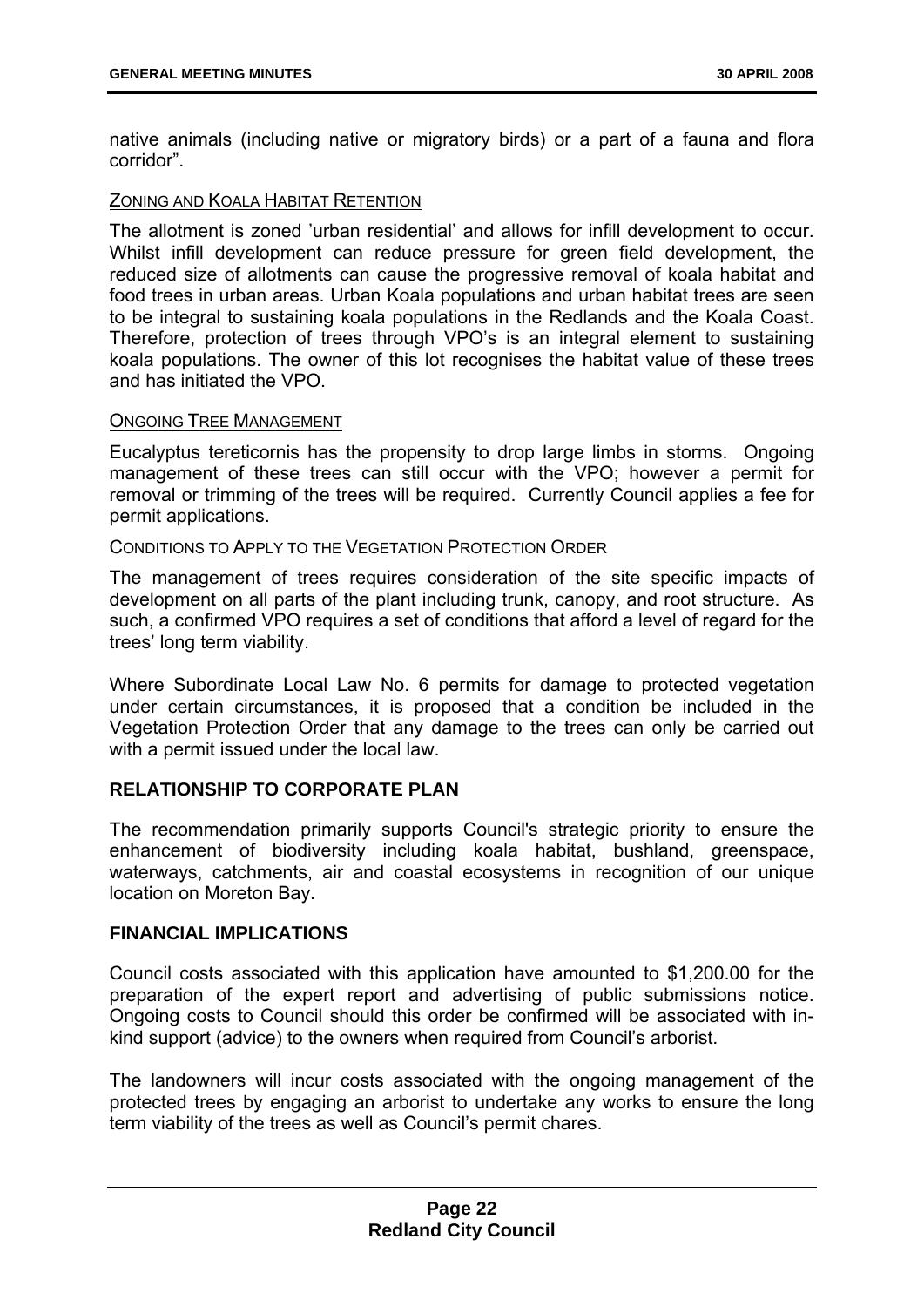Currently, Council charges applicants \$104.00 (general permit) to assess an application for a permit to damage protected vegetation. This may increase to \$125.00 in line with CPI increases in the upcoming budget if approved by Council. The fees have come about to recover costs associated with the processing of permit applications by the Customer Services Department. Council's fees and charges schedule does not stipulate any circumstances where these fees can be waived.

# **PLANNING SCHEME IMPLICATIONS**

The Land Use Planning Group was consulted and it is considered that the outcome of recommendations in this report will not require any amendments to the Redlands Planning Scheme.

# **CONSULTATION**

Consultation has been undertaken with Environmental Management, David Spinks (the current property owner), Development Assessment, Operations and Maintenance, external consultant (Biodiversity Assessment and Management) and the public who are all supportive of the recommendation to confirm the vegetation protection order.

# **OPTIONS**

# **PREFERRED**

That Council, having considered the expert report and submissions made in response to the notice of the order, resolve:

- 1. To confirm the Vegetation Protection Order under the provisions of Local Law No. 6 "Protection of Vegetation" on two mature Eucalyptus tereticornis trees located on the corner of Collingwood Road and Shonagh Court, described as 68 Collingwood Road Birkdale (Lot 1 RP 234065); and
- 2. That any damage to the trees can only occur where a permit has been issued by Council under the provisions of Local Law 6 (Protection of Vegetation).

# **ALTERNATIVE**

That Council, having considering the expert report and submissions made in response to the notice of the order, resolve to **not** confirm a Vegetation Protection Order and wholly revoke the interim protection order made on the  $30<sup>th</sup>$  January 2008.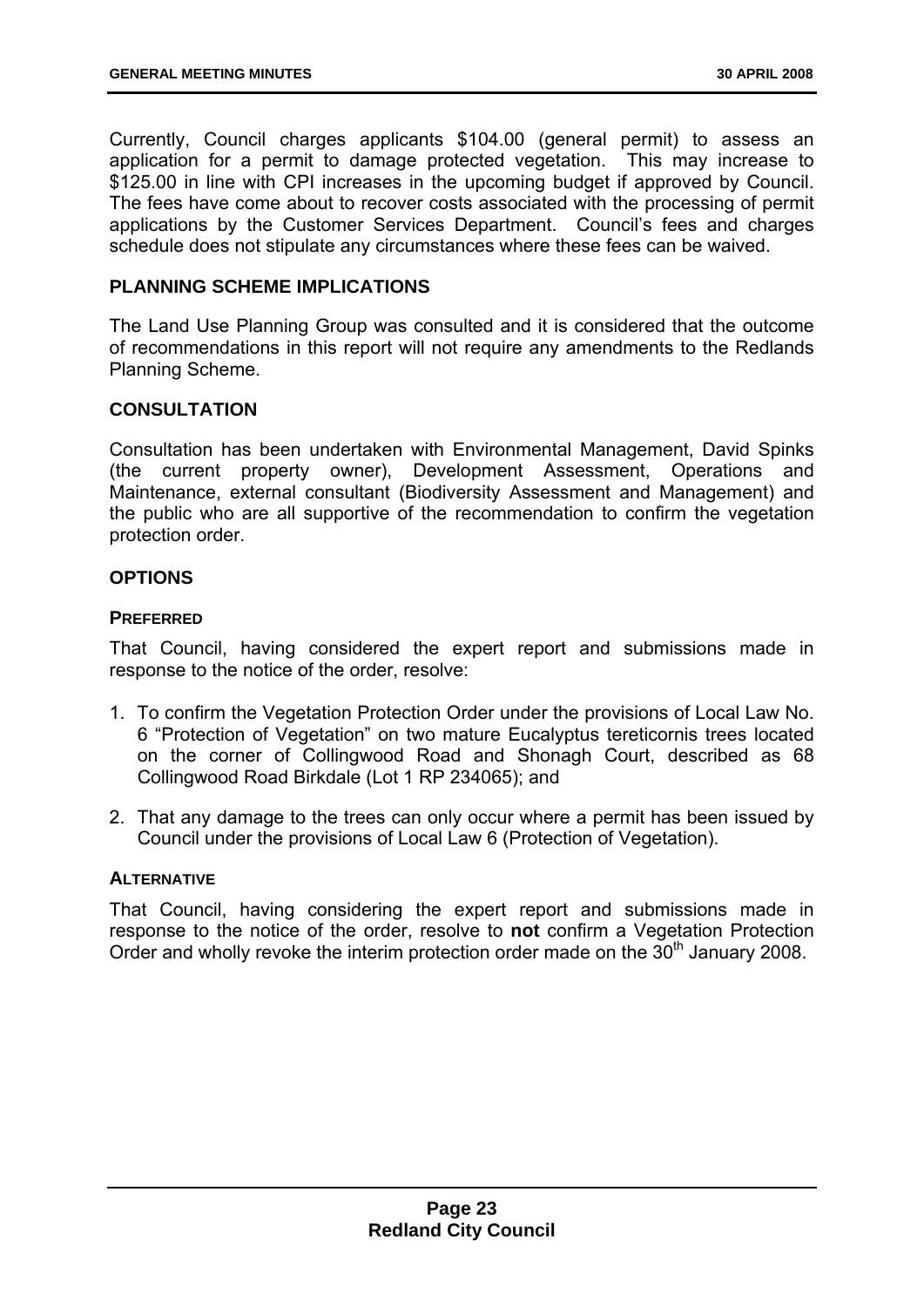# **OFFICER'S/COMMITTEE RECOMMENDATION/ COUNCIL RESOLUTION**

| Moved by:    | Cr Murray |
|--------------|-----------|
| Seconded by: | Cr Henry  |

**That Council, having considered the expert report and submissions made in response to the notice of the order, resolve as follows:** 

- **1. To confirm a Vegetation Protection Order under the provision of Local Law No. 6 "Protection of Vegetation" on two mature** *Eucalyptus tereticornis* **trees located on the corner of Collingwood Road and Shonagh Court, described as 68 Collingwood Road, Birkdale (Lot 1 RP 234065); and**
- **2. That any damage to the trees can only occur where a permit has been issued by Council under the provisions of Local Law 6 (Protection of Vegetation).**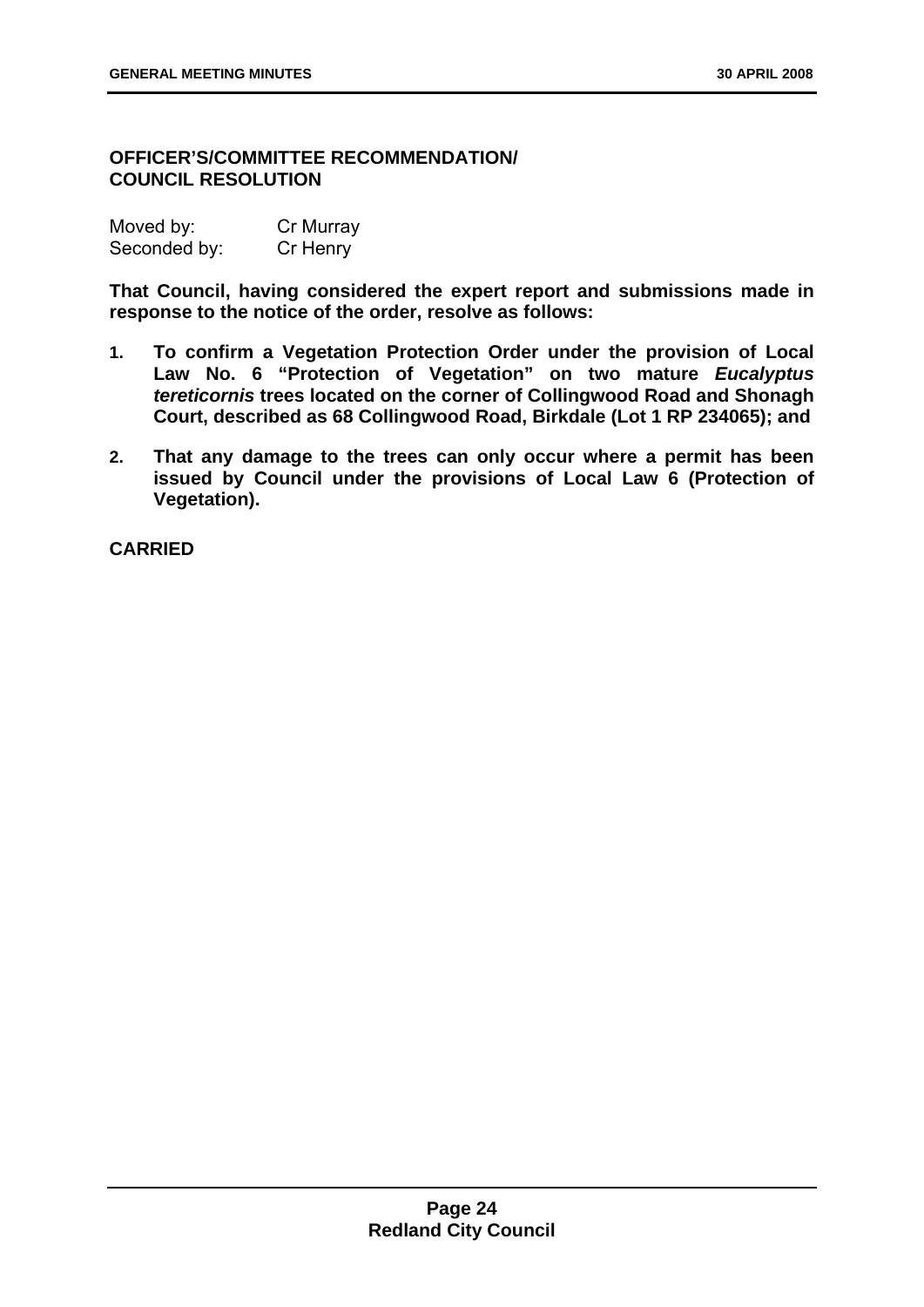# **10.2 GENERAL BUSINESS**

Permission was granted for the following items of general business to be raised.

# **10.2.1 REQUEST FOR REPORT – REVIEW OF CURRENT POSITION ON MANAGEMENT OF SHOPPING TROLLEYS**

# **COMMITTEE RECOMMENDATION/ COUNCIL RESOLUTION**

| Moved by:    | Cr Murray         |
|--------------|-------------------|
| Seconded by: | <b>Cr Elliott</b> |

**That a report be prepared and presented to Council to review the current position on the management of shopping trolleys and to provide additional options for compliance.** 

# **CARRIED**

# **10.2.2 REQUEST FOR REPORT – OPPORTUNITIES FOR RECREATIONAL, SPORTING OR FESTIVAL FACILITIES USE ON COMMONWEALTH LAND AT BIRKDALE**

**COMMITTEE RECOMMENDATION/ COUNCIL RESOLUTION** 

| Moved by:    | Cr Murray         |
|--------------|-------------------|
| Seconded by: | <b>Cr Elliott</b> |

**That a report be prepared and presented to Council on the opportunities for recreational, sporting or festival facilities use on commonwealth land (telecommunications) on Old Cleveland Road East, Birkdale.**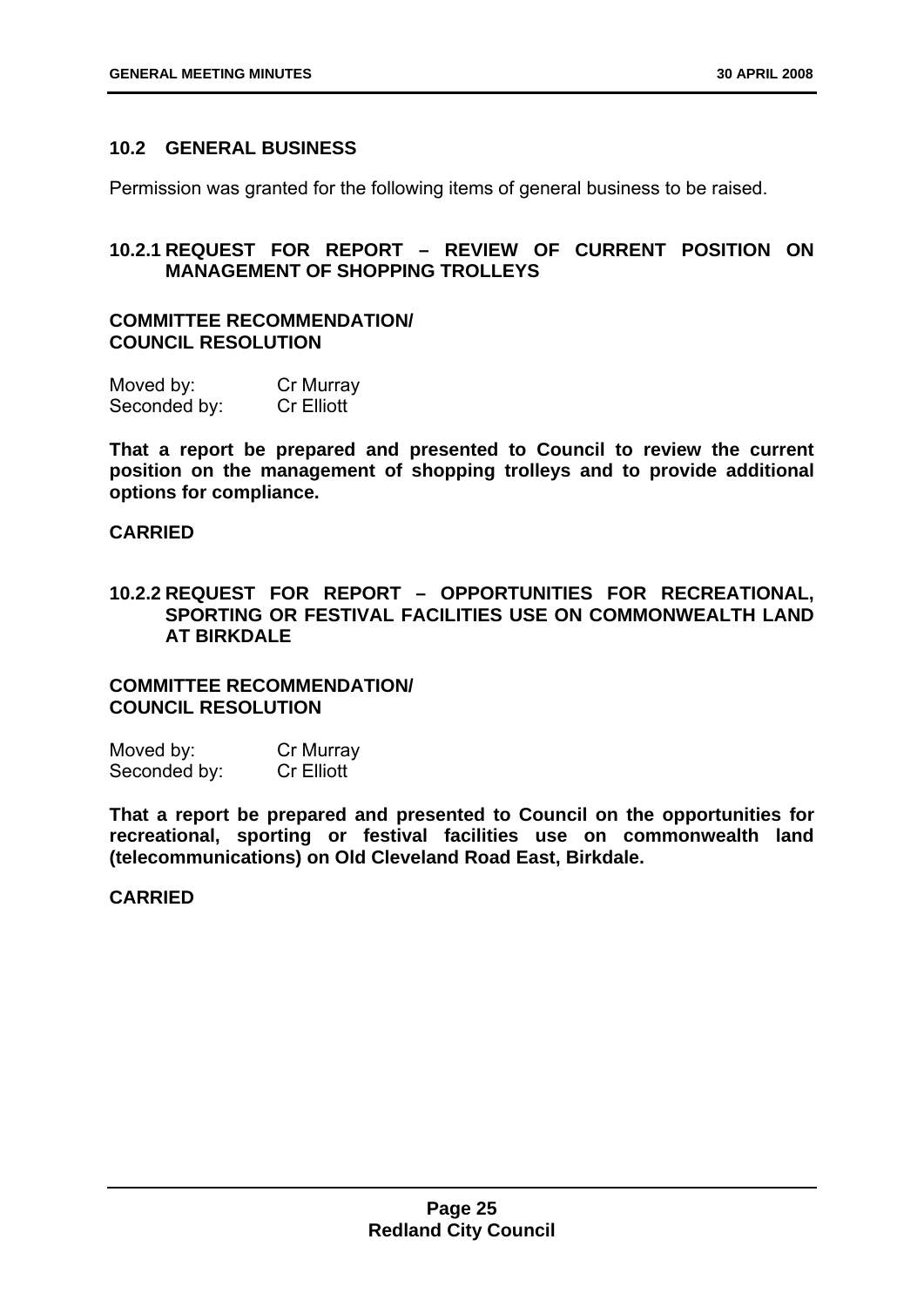# **10.2.3 STATUS REPORT – QUARRY TRUCKS USING MOUNT COTTON ROAD, CAPALABA**

# **COMMITTEE RECOMMENDATION/ COUNCIL RESOLUTION**

| Moved by:    | Cr Murray         |
|--------------|-------------------|
| Seconded by: | <b>Cr Elliott</b> |

**That a status report be provided to Cr Bowler on her previous request on the legalities of quarry trucks using Mount Cotton Road, Capalaba past the Capalaba State School.** 

# **CARRIED**

# **10.2.4 UPDATE ON REPORT FOR CLOSURE OF EASEMENT ON DIANA STREET, CAPALABA**

# **COMMITTEE RECOMMENDATION/ COUNCIL RESOLUTION**

| Moved by:    | Cr Murray         |
|--------------|-------------------|
| Seconded by: | <b>Cr Elliott</b> |

**That an update be provided to Cr Williams on report for closure of easement on Diana Street Capalaba previously due to April Planning & Policy meeting.**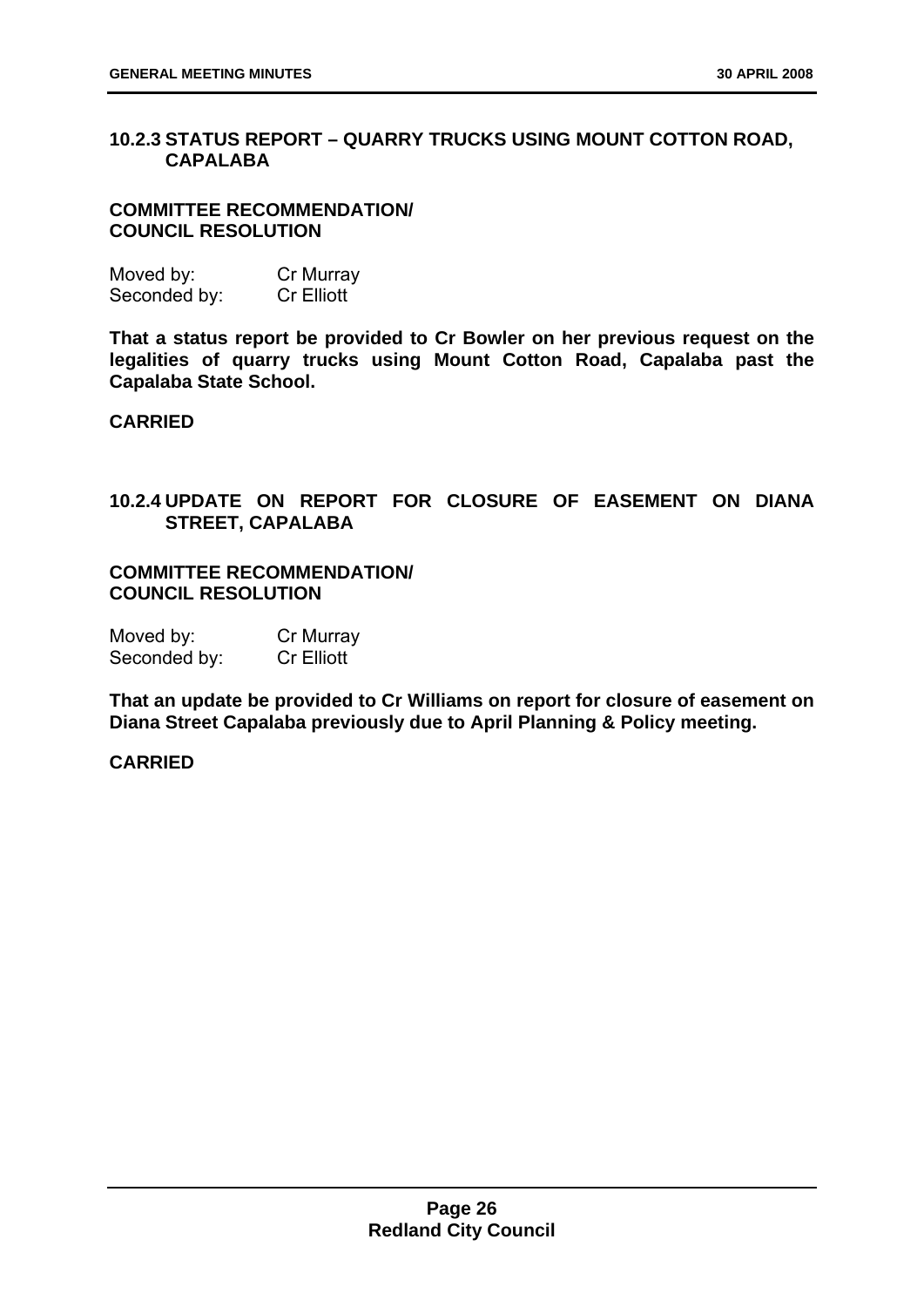# **10.3 CLOSED SESSION**

That the meeting be closed to the public under Section 463(1) of the *Local Government Act 1993* to discuss the following item:

# **10.3.1 Interim Vegetation Protection Order - Beachcrest**

The reason that is applicable in this instance is as follows:

*"(h) other business for which a public discussion would be likely to prejudice the interests of the local government or someone else, or enable a person to gain a financial advantage."* 

CARRIED

# **MOTION TO REOPEN MEETING**

That the meeting be again opened to the public.

CARRIED

# **10.3.1 INTERIM VEGETATION PROTECTION ORDER - BEACHCREST**

| <b>Dataworks Filename:</b>       | <b>EM Vegetation Protection</b>                                    |
|----------------------------------|--------------------------------------------------------------------|
| <b>Responsible Officer Name:</b> | <b>Gary Photinos</b><br><b>Manager - Environmental Management</b>  |
| <b>Author Name:</b>              | <b>Candy Daunt</b><br><b>Support Officer - Natural Environment</b> |

# **EXECUTIVE SUMMARY**

A request from a member of the community has been received for vegetation protection to apply to a large pine tree on Beachcrest Road, Wellington Point.

The 'pine' tree which is believed to be a Cook Pine (*Araucaria columnaris*) and is a significant specimen considered to be greater than 100 years old. This tree, located within an urban lot, is an important land and sea mark in the area.

This report outlines the rationale and considerations for the proposed Interim Vegetation Protection Order for the tree. It is further recommended that the details of the report remain confidential until such time as the land owner has been officially notified on the proposed vegetation protection order.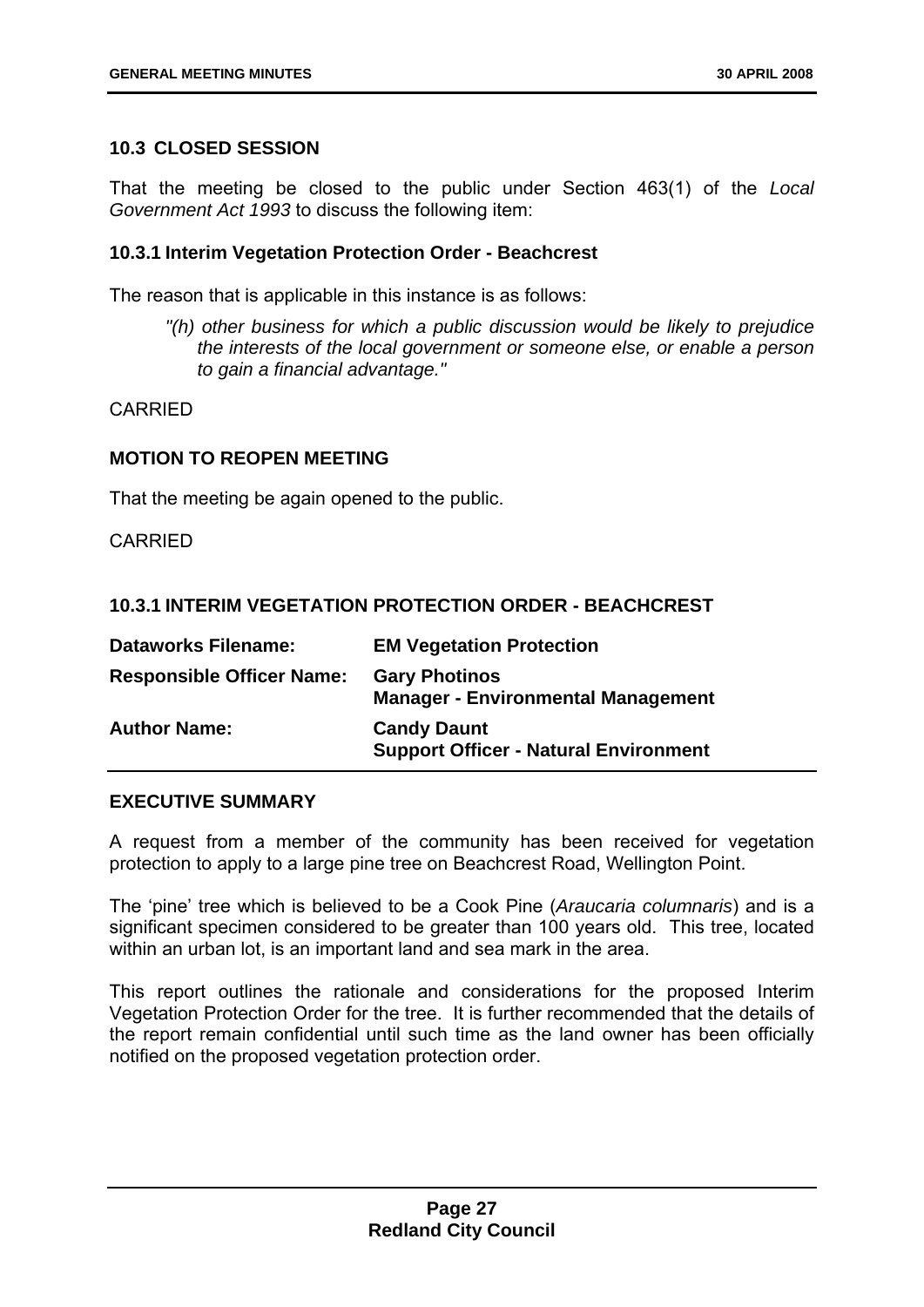# **OFFICER'S/COMMITTEE RECOMMENDATION/ COUNCIL RESOLUTION**

| Moved by:    | Cr Murray         |
|--------------|-------------------|
| Seconded by: | <b>Cr Elliott</b> |

**That Council resolve as follows:** 

- **1. To make an Interim Vegetation Protection Order under the provision of Local Law No. 6 "Protection of Vegetation" on the large** *Araucaria sp*  **(pine) tree located at Beachcrest Road, Wellington Point;**
- **2. That damage to the tree is only permitted under Section 27(J) "if the damage is allowed under a permit issued by Council under the provisions of this Local Law"; and**
- **3. That the details of the interim vegetation protection order contained within this report remain confidential to the public until the landowner has been officially notified.**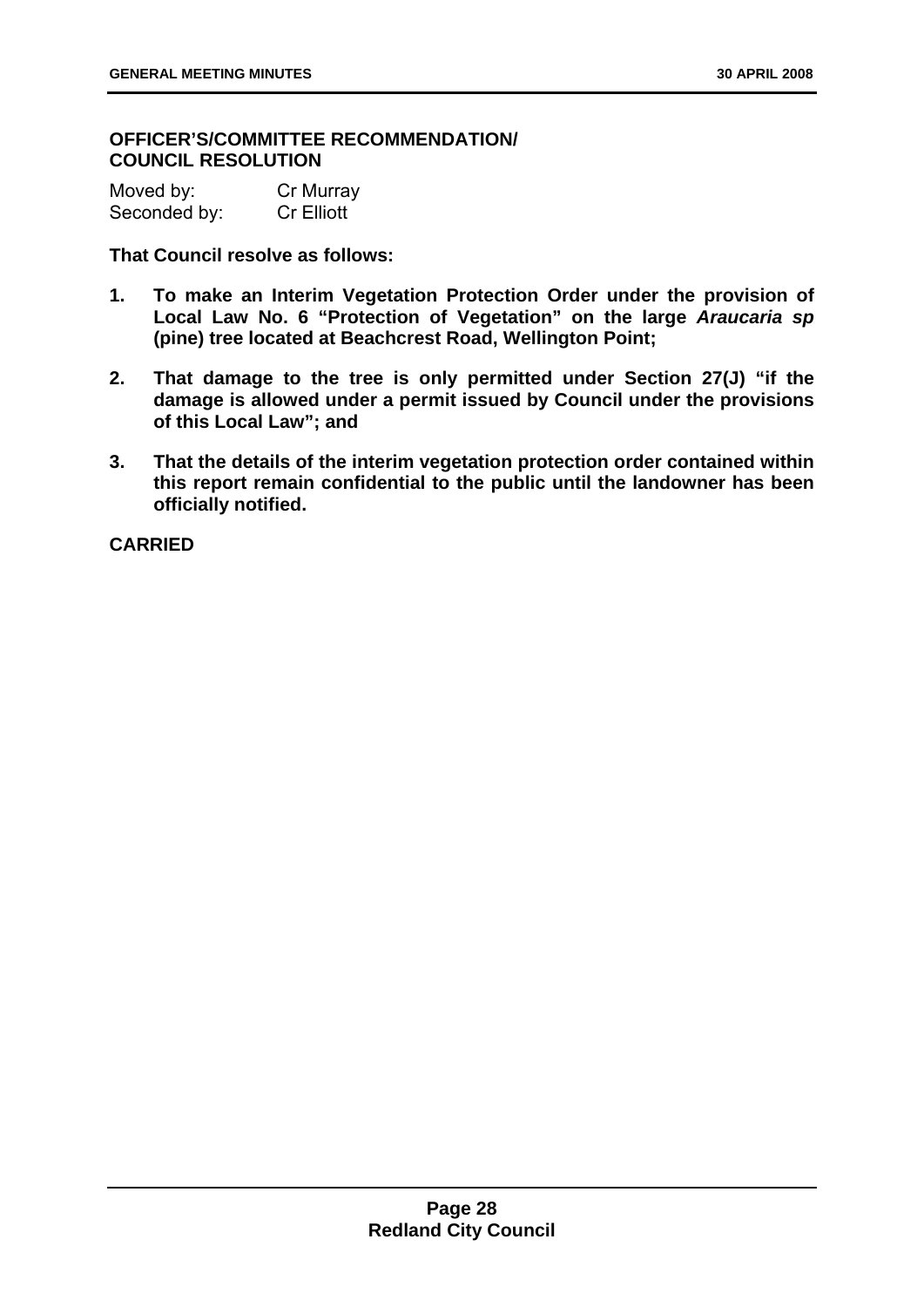# **11 REDLAND WATER AND WASTE COMMITTEE 22/04/08 - RECEIPT AND ADOPTION OF REPORT**

| Moved by:    | Cr Henry          |
|--------------|-------------------|
| Seconded by: | <b>Cr Reimers</b> |

That the Redland Water and Waste Committee Report of 22 April 2008 be received.

# CARRIED

# **DECLARATION OF OPENING**

Cr Henry declared the meeting open at 2.00 pm.

# **RECORD OF ATTENDANCE AND LEAVE OF ABSENCE**

| Members Present                        |                                                        |
|----------------------------------------|--------------------------------------------------------|
| Cr D A Henry                           | <b>Chair and Councillor Division 3</b>                 |
| Cr M A Hobson PSM                      | Mayor                                                  |
| Cr W Boglary                           | <b>Councillor Division 1</b>                           |
| Cr P J Dowling                         | <b>Councillor Division 4</b>                           |
| Cr B A Townsend                        | <b>Councillor Division 5</b>                           |
| Cr T Bowler                            | Deputy Mayor and Councillor Division 6 Entered at 2.04 |
|                                        | pm                                                     |
| Cr M A Elliott                         | Councillor Division 7 Entered at 2.03 pm               |
| Cr K A Reimers                         | <b>Councillor Division 8</b>                           |
| Cr K M Williams                        | <b>Councillor Division 9</b>                           |
| Cr H J Murray                          | Councillor Division 10 Entered at 2.01pm               |
| <b>Committee Manager</b>               |                                                        |
| Mr G Soutar                            | General Manager Redland Water & Waste                  |
|                                        |                                                        |
| <b>Officers</b>                        |                                                        |
| Mr R Turner                            | <b>Acting Chief Executive Officer</b>                  |
| Mr B Taylor                            | <b>Manager Treatment Operations</b>                    |
| Mr S Cantrell                          | <b>Acting Manager Technical Support</b>                |
| Mr K McGuire                           | <b>Acting Manager Customer Service and Business</b>    |
|                                        | Performance                                            |
| <b>Minutes</b>                         |                                                        |
| Mrs J Thomas                           | Corporate Meetings & Registers Officer                 |
| <b>APOLOGY</b>                         |                                                        |
|                                        |                                                        |
| Cr C B Ogilvie                         | <b>Councillor Division 2</b>                           |
| <b>PUBLIC PARTICIPATION AT MEETING</b> |                                                        |
| Nil                                    |                                                        |
|                                        |                                                        |
| <b>DECLARATION OF INTEREST</b>         |                                                        |
| Nil                                    |                                                        |
|                                        |                                                        |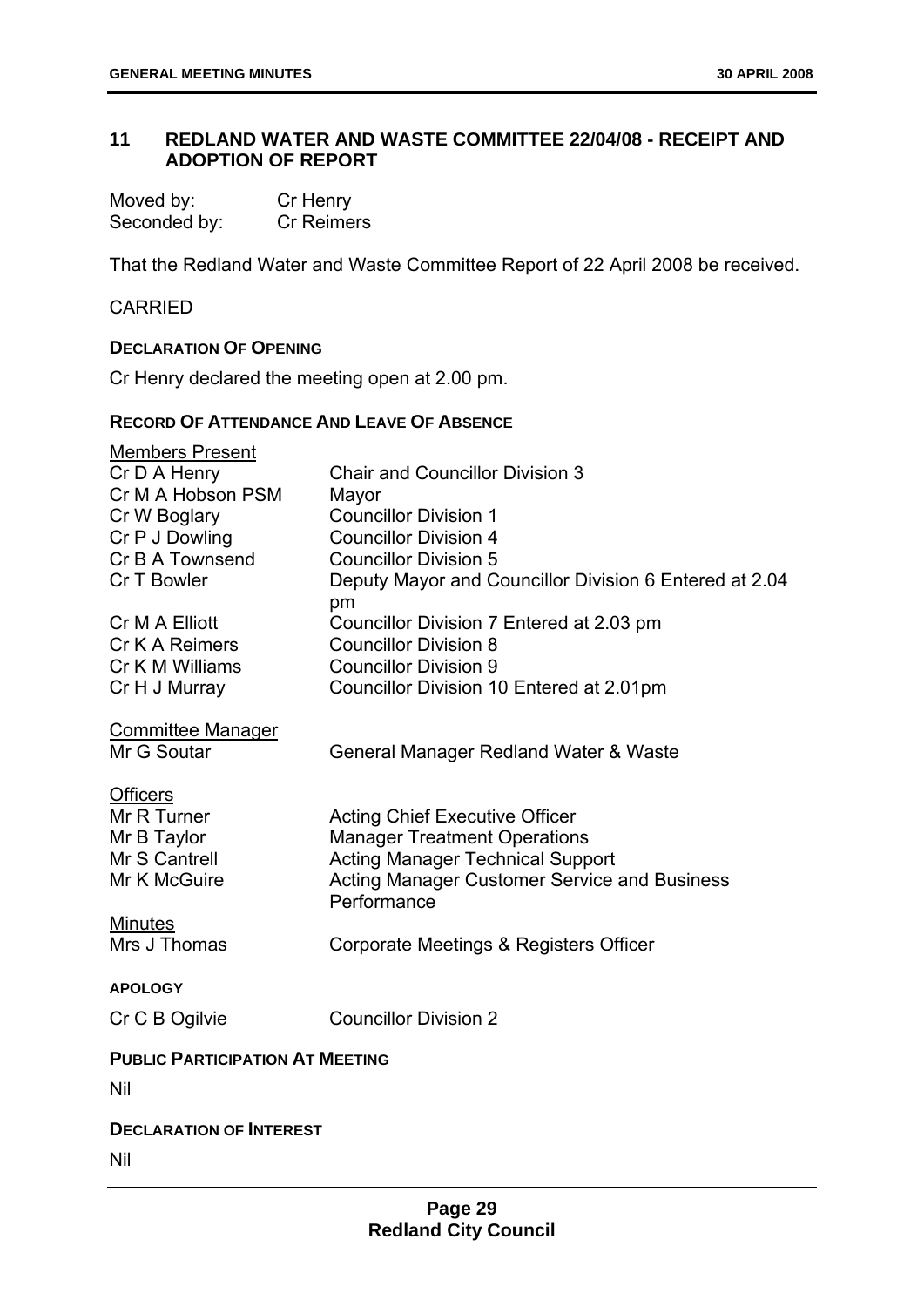## **MOTION TO ALTER THE ORDER OF BUSINESS**

Nil

# **11.1 REDLAND WATER AND WASTE**

# **11.1.1 REDLAND WATER & WASTE COUNCIL BUSINESS UNIT REPORT – MARCH 2008**

| Dataworks Filename:              | <b>WW Redland Water &amp; Waste Committee</b><br><b>WM Redland Water &amp; Waste Committee</b><br><b>WS Redland Water &amp; Waste Committee</b>                                                        |
|----------------------------------|--------------------------------------------------------------------------------------------------------------------------------------------------------------------------------------------------------|
| <b>Attachments:</b>              | <b>Business Unit Report - March 2008</b><br><b>Appendix A - Additional Water Quality Indicators</b><br><b>Appendix B - Wastewater Treatment Plants</b><br><b>Supplementary Performance Information</b> |
| <b>Responsible Officer Name:</b> | <b>Gary Soutar</b><br><b>General Manager, Redland Water &amp; Waste</b>                                                                                                                                |
| <b>Author Name:</b>              | <b>Gary Soutar</b><br><b>General Manager, Redland Water &amp; Waste</b>                                                                                                                                |

# **EXECUTIVE SUMMARY**

The Redland Water & Waste (RWW) Council Business Unit report is presented to Council for noting. The report provides the business unit's performance for the month of March 2008 and covers financial and non-financial indicators for water, wastewater and waste.

It is expected that, most of the time the report findings will be "business as usual". Where exceptions occur, these will be highlighted.

The report provides a regular opportunity for Council to consider the performance of RWW and to respond to any exceptional reporting.

Council is provided with the option to accept the report or, accept it and request additional information or a review of performance.

# **PURPOSE**

To report on the ongoing performance of the business unit against key performance indicators (KPIs).

# **BACKGROUND**

RWW's performance plan identifies KPIs for which performance targets have been agreed with Council. Reporting is done each month through the RWW Committee.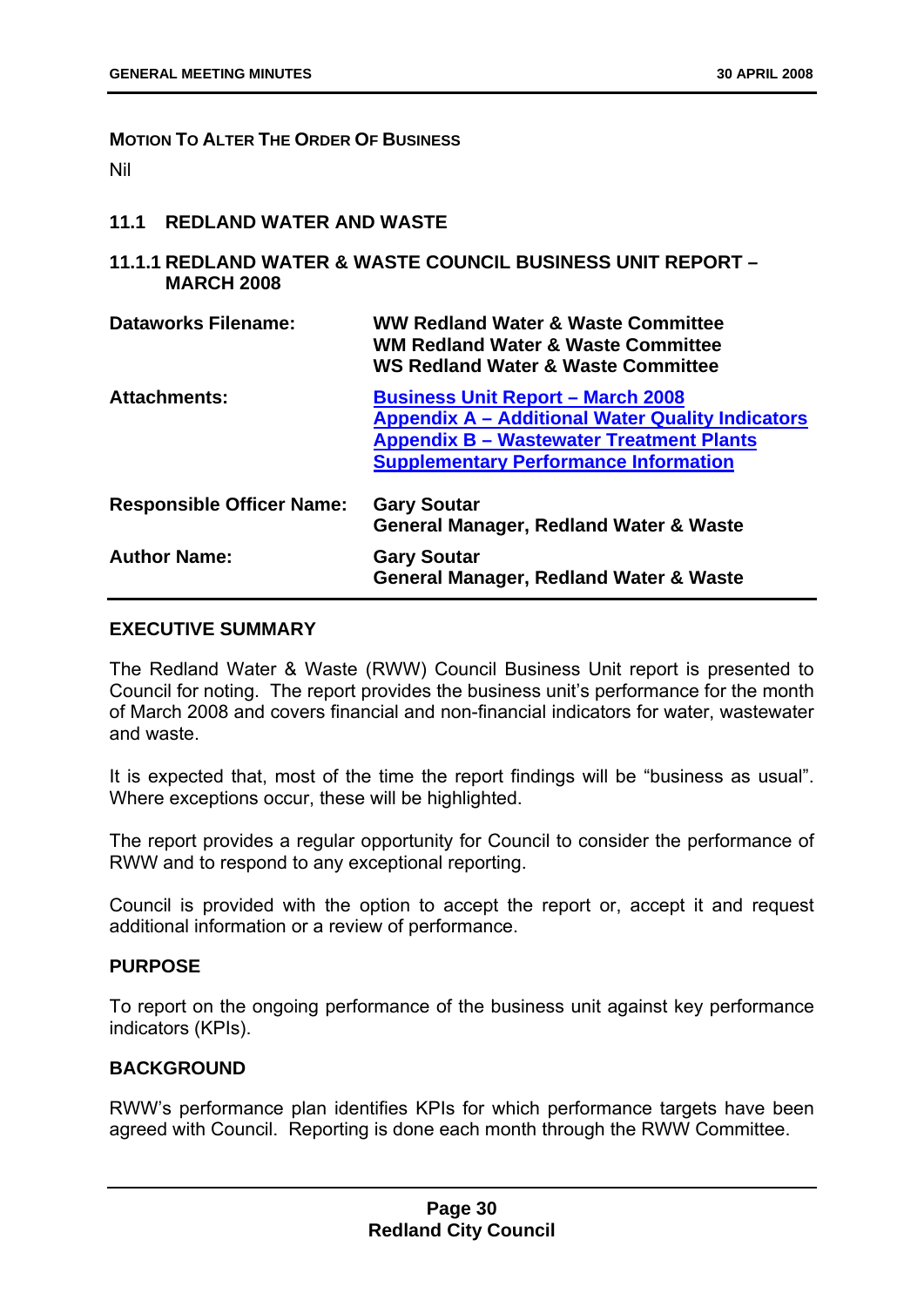# **ISSUES**

The report is provided to Council as a means of monitoring the performance of RWW for the activities of water, wastewater and waste.

The first part of the report comprises a "snapshot" of the business unit's achievement in meeting KPIs (year-to-date) and financial report card.

The report then provides specific financial report and commentary, capital expenditure (graphically) and a detailed customer overview.

The main body of the report focuses on actual levels of achievement against the KPIs for the month. Where exceptions have occurred and targets not met, an explanation is given as well as action taken to improve performance.

The report closes with a summary of the major issues for each group during the month.

# **RELATIONSHIP TO CORPORATE PLAN**

The recommendation primarily supports Council's strategic priority to provide and maintain water, wastewater and waste services to sustain our community.

Providing this report also supports Council's Governance strategic priority to provide a clear organisational direction supported by effective leadership and a framework of policies, plans and strategies that are responsive to the community's needs and which promote accountable and ethical standards of practice.

# **FINANCIAL IMPLICATIONS**

There are no direct financial implications resulting from this report. Financial implications may result where Council requests a performance review or requests an increase in performance standards.

# **CONSULTATION**

Consultation has occurred with:

- Acting Manager Customer Service & Business Performance, RWW;
- Manager Treatment Operations, RWW;
- Acting Manager Technical Support, RWW; and
- Senior Advisor, Financial Management, RWW.

# **OPTIONS**

# **PREFERRED**

That Council resolve to accept the Redland Water & Waste Council business unit report for March 2008, as presented in the attachment.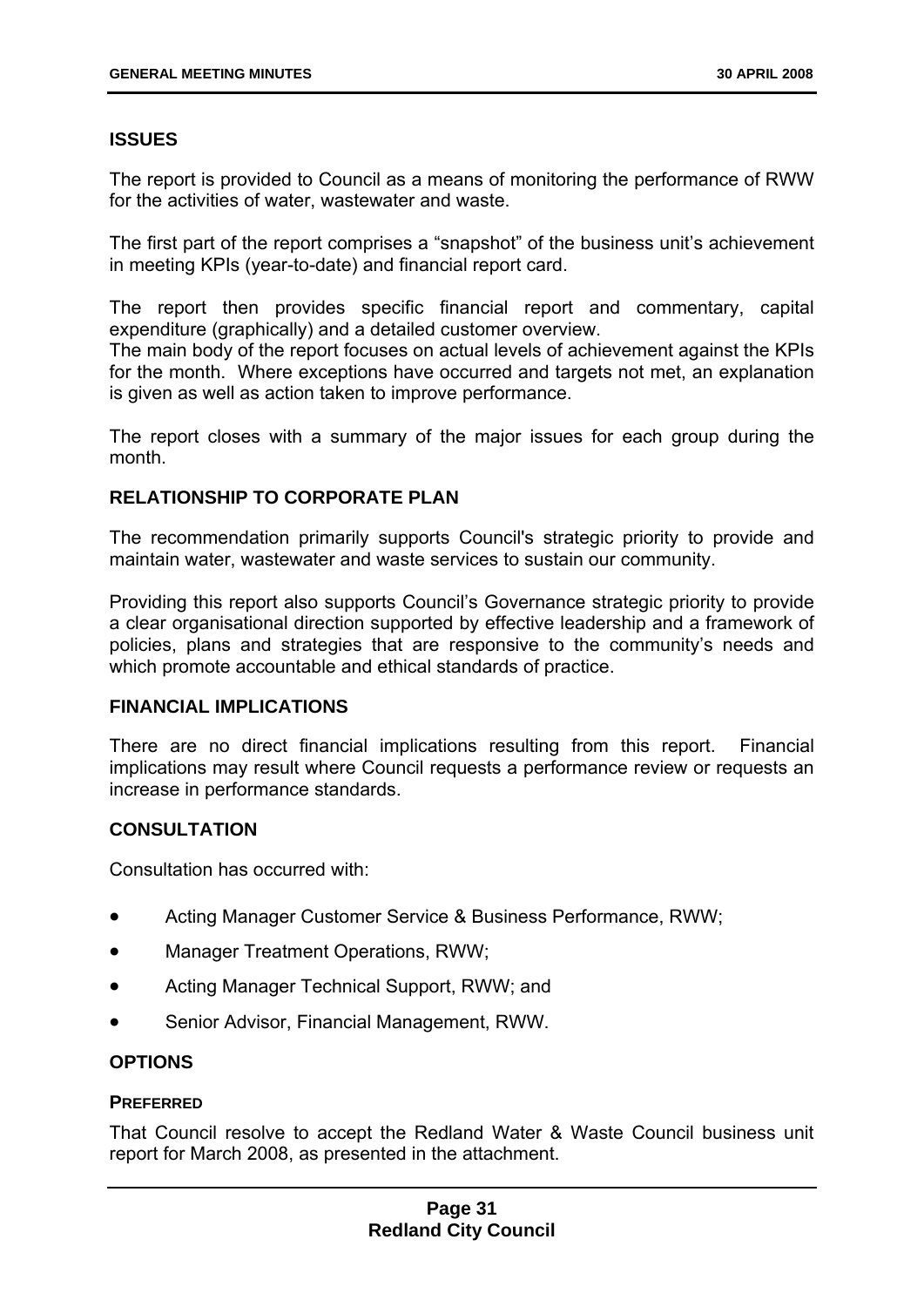# **ALTERNATIVE**

That Council accepts the report and requests additional information or a review of performance.

# **OFFICER'S/COMMITTEE RECOMMENDATION/ COUNCIIL RESOLUTION**

Moved by: Cr Henry Seconded by: Cr Boglary

**That Council resolve to accept the Redland Water & Waste Council Business Unit Report for March 2008, as presented in the attachment.**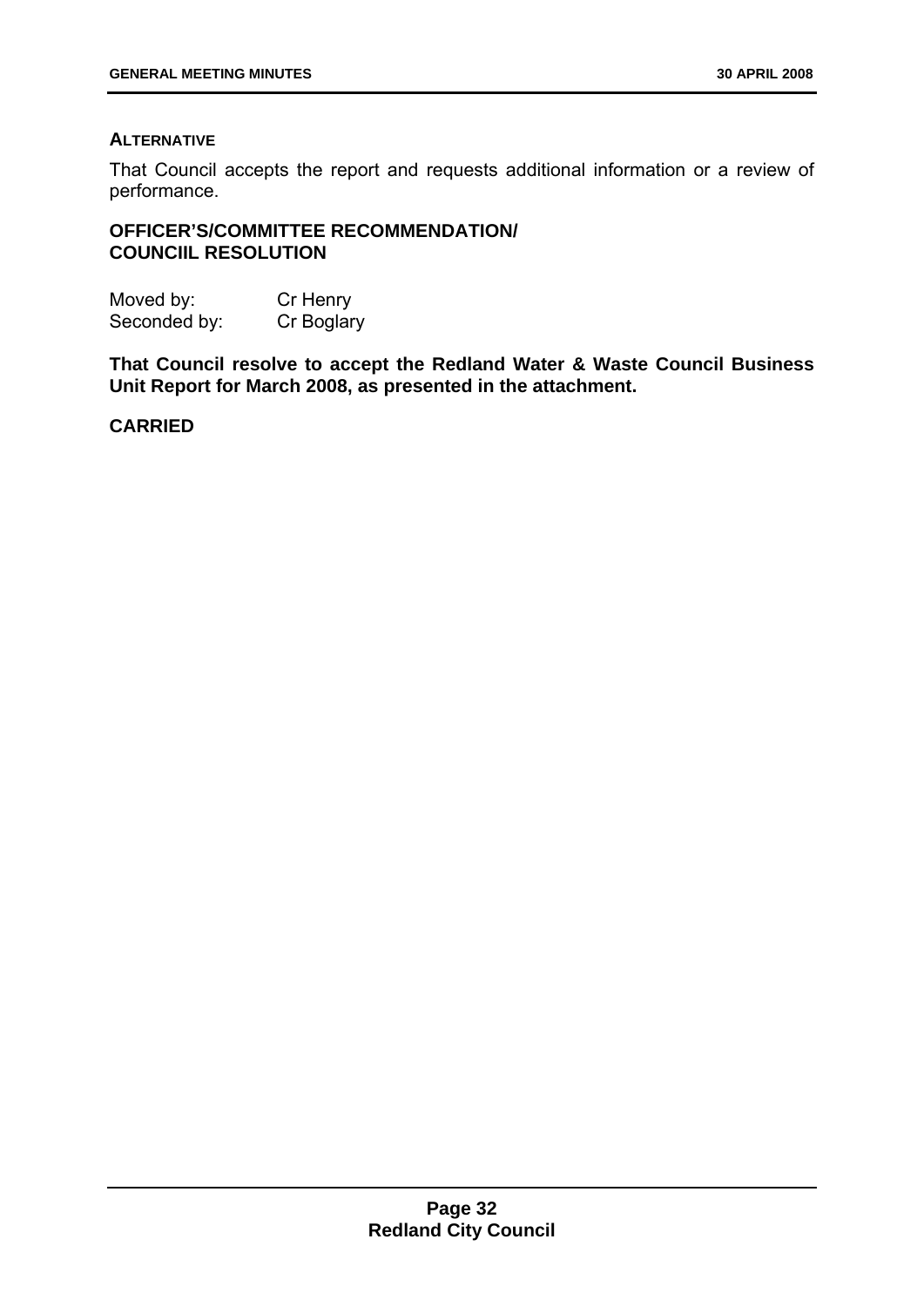# **11.1.2 DELEGATIONS TO CEO - WATER ACT 2000 AND LOCAL LAW 31 (WATER SUPPLY)**

| <b>Dataworks Filename:</b>       | WS - Legislation - Water Act 2000<br>L & E Local Laws - Local Law 31                                 |
|----------------------------------|------------------------------------------------------------------------------------------------------|
| <b>Attachment:</b>               | <b>Attachment 1 - Extract from Water Act 2000</b><br><b>Attachment 2 - Extract from Local Law 31</b> |
| <b>Responsible Officer Name:</b> | <b>Kevin McGuire</b><br><b>Acting Manager Customer Service &amp; Business</b><br><b>Performance</b>  |
| <b>Author Name:</b>              | <b>Michelle Vanyai</b><br><b>Senior Project Officer</b>                                              |

# **EXECUTIVE SUMMARY**

Redland City Council (RCC) is a registered water service provider (WSP) under the *Water Act 2000*. In order for RCC to carry out its obligations as a WSP, it is recommended that Council delegate authority to the Chief Executive Officer (CEO) under specific sections of the *Water Act 2000* and *Local Law 31 (Water Supply)* to appoint authorised officers under the Local Law.

Through this delegated authority to the CEO and the appointment of authorised officers, the WSP's operational activities can be carried out and enforced under the specified act and local law.

# **PURPOSE**

The purpose of this report is to recommend that Council delegate authority to the CEO under the *Water Act 2000* and for Council to appoint authorised officers under *Local Law 31 (Water Supply)*.

# **BACKGROUND**

RCC operates as a WSP under the *Water Act 2000* and has established Redland Water & Waste (RWW) as a commercial business unit to undertake the operations of the WSP.

Recent changes to the *Water Act 2000,* together with staff movements within RWW, have necessitated a review of current delegations and authority to be undertaken, particularly as they relate to water restrictions and Council's ability to protect the city's infrastructure system and supply.

Several areas under the *Water Act 2000* provide for Council to delegate authority to the CEO. *Local Law 31 (Water Supply)* requires Council, by resolution, to appoint officers for the purposes of exercising powers of authorised officers to undertake particular operational functions.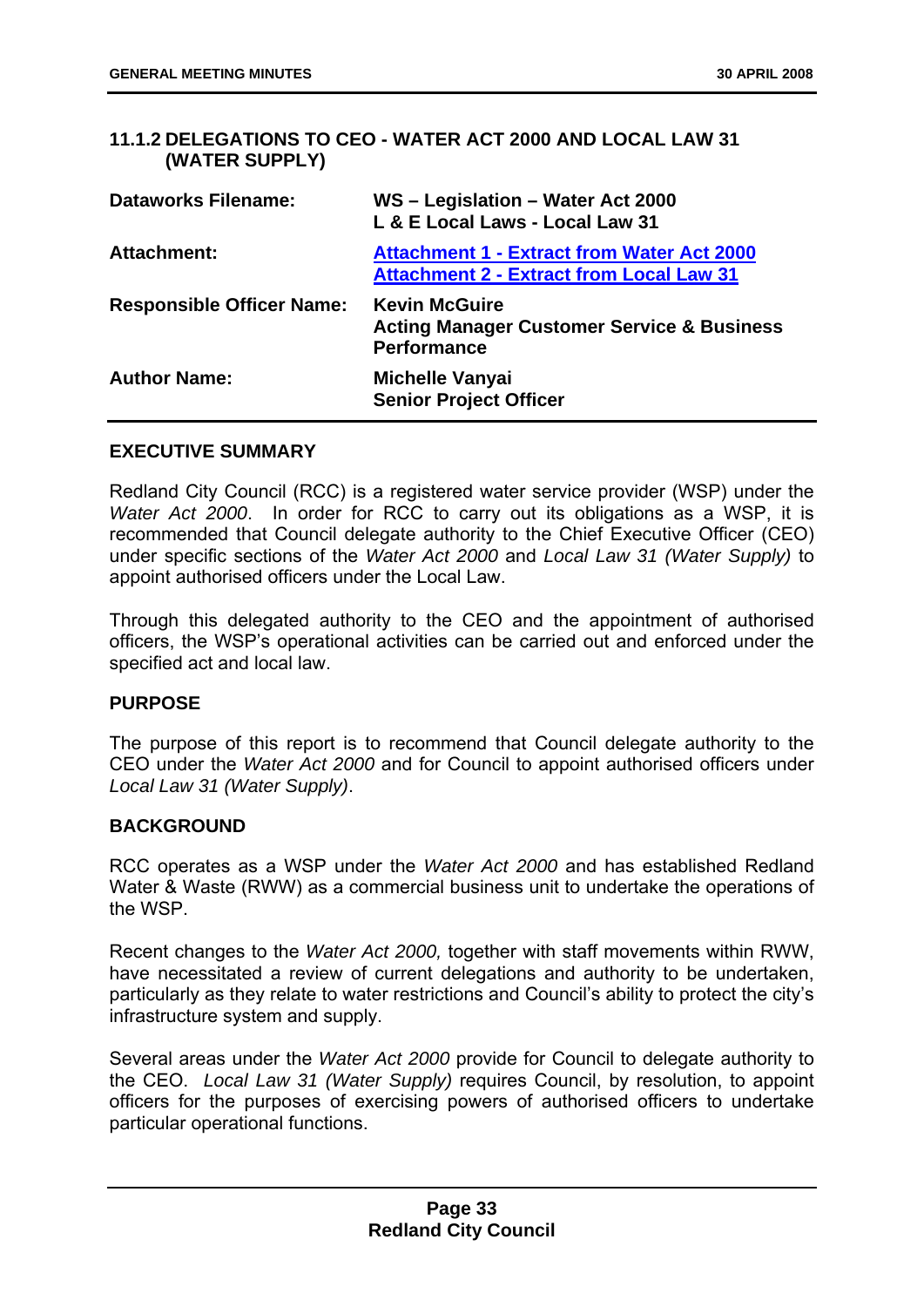# **ISSUES**

The CEO has the power under the *Local Government Act 1993*, section 1132, to delegate authority to employees of RCC, unless Council resolves otherwise. It is intended that the powers recommended for delegation to the CEO will be ondelegated to suitably qualified, experienced and trained officers of Council.

The attachments outline the recommended sections for delegation under the *Water Act 2000* and *Local Law No 31 (Water Supply)*.

# **RELATIONSHIP TO CORPORATE PLAN**

The recommendation primarily supports Council's strategic priority to provide and maintain water services and support the provision of transport and waterways infrastructure.

# **FINANCIAL IMPLICATIONS**

There are no financial implications relating to the delegation of authority recommended in this report.

# **PLANNING SCHEME IMPLICATIONS**

The Land Use Planning Group was consulted and it is considered that the outcome of recommendations in this report will not require any amendments to the Redlands Planning Scheme.

# **CONSULTATION**

Consultation has occurred with:

- Legal Services; and
- Corporate Meetings and Registers Team.

# **OPTIONS**

# **PREFERRED**

That Council resolve as follows:

- To delegate authority, under section 472 of the *Local Government Act 1993*, to the Chief Executive Officer to exercise the powers and responsibilities relating to sections 384A and 385 of the *Water Act 2000;*
- To appoint the following officers as authorised officers under Local Law No 31 (Water Supply), section 5.3, to exercise the powers and responsibilities as specified below for the purposes of this local law;

| Kevin McGuire,                     | Section 29                           |
|------------------------------------|--------------------------------------|
| <b>Water Reticulation Services</b> | Note: Additional to sections already |
| Manager                            | delegated to K McGuire - General     |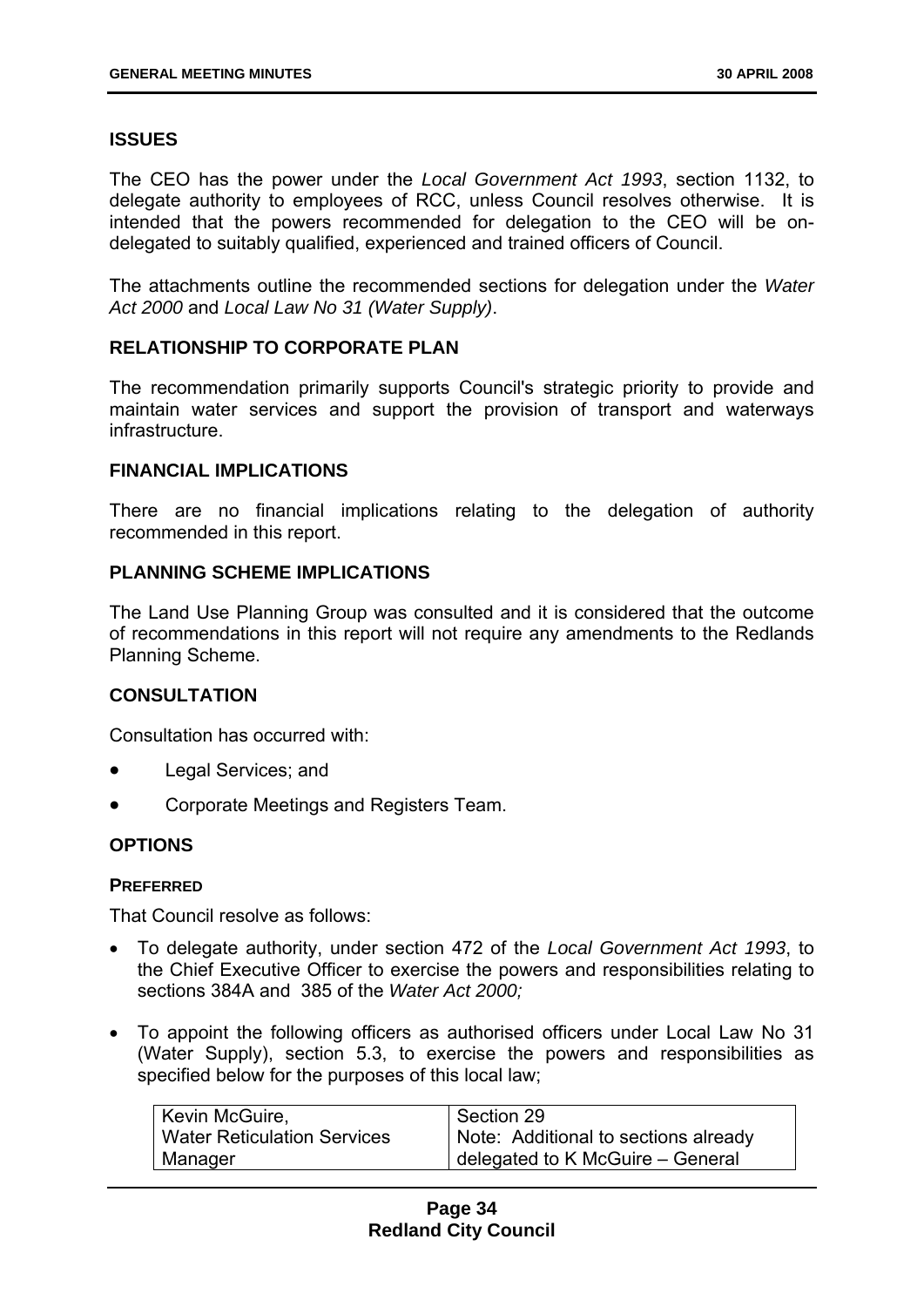|                                  | Meeting 28/09/2005      |
|----------------------------------|-------------------------|
| <b>Meredith Boyle</b>            | Section 29              |
| Water Billing Team Leader        |                         |
| Darren Smith                     | Sections 18, 19, 27, 28 |
| <b>Supervisor Water Services</b> |                         |

• That the Local Law 31 appointments above expire when the authorised officer ceases employment with Redland City Council or if the instrument is revoked by Council resolution.

# **ALTERNATIVE**

That Council resolve to not delegate any or all of the recommended powers.

# **OFFICER'S/COMMITTEE RECOMMENDATION/ COUNCIL RESOLUTION**

| Moved by:    | Cr Henry   |
|--------------|------------|
| Seconded by: | Cr Boglary |

**That Council resolve as follows:** 

- **1. To delegate authority, under section 472 of the** *Local Government Act 1993***, to the Chief Executive Officer to exercise the powers and responsibilities relating to sections 384A and 385 of the** *Water Act 2000***;**
- **2. To appoint the following officers as authorised officers under Local Law No 31 (Water Supply), section 5.3, to exercise the powers and responsibilities as specified below for the purposes of this local law;**

| <b>Kevin McGuire,</b><br><b>Water Reticulation Services</b><br><b>Manager</b> | <b>Section 29</b><br><b>Note: Additional to sections already</b><br>delegated to K McGuire - General<br><b>Meeting 28/09/2005</b> |
|-------------------------------------------------------------------------------|-----------------------------------------------------------------------------------------------------------------------------------|
| <b>Meredith Boyle</b>                                                         |                                                                                                                                   |
| <b>Water Billing Team Leader</b>                                              | <b>Section 29</b>                                                                                                                 |
| <b>Darren Smith</b>                                                           |                                                                                                                                   |
| <b>Supervisor Water Services</b>                                              | Sections 18, 19, 27, 28                                                                                                           |

**3. That the Local Law 31 appointments above expire when the authorised officer ceases employment with Redland City Council or if the instrument is revoked by Council resolution.**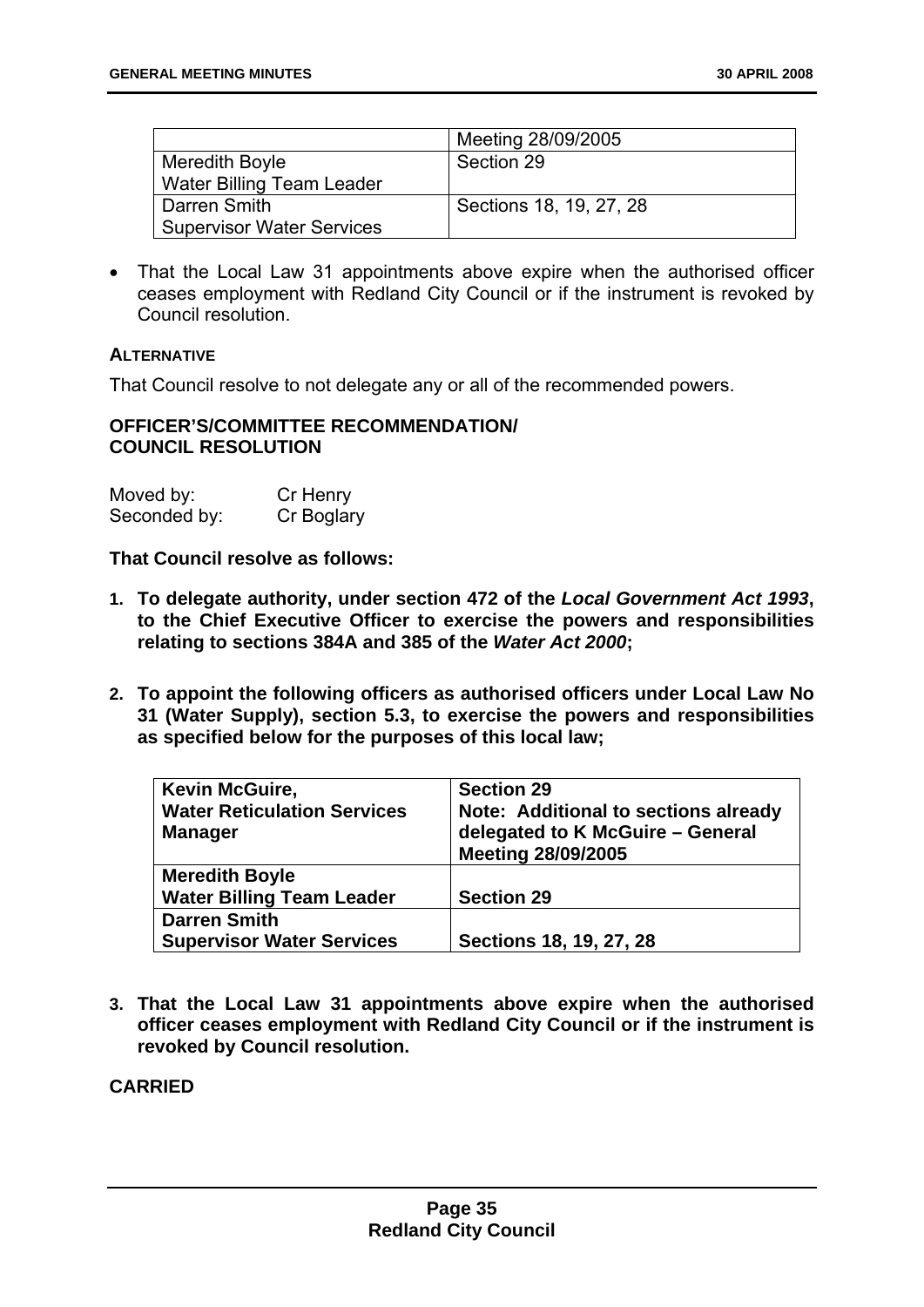## **11.2 TENDERS FOR CONSIDERATION**

## **11.2.1 TENDER RWW-55005-4 OPERATION OF GATEHOUSES AT THREE (3) WASTE HANDLING FACILITIES**

| <b>Dataworks Filename:</b>       | WM Tender RWW 55005-4                                                  |
|----------------------------------|------------------------------------------------------------------------|
| <b>Responsible Officer Name:</b> | <b>Gary Soutar</b><br><b>General Manager Redland Water &amp; Waste</b> |
| <b>Author Name:</b>              | Paula Kemplay<br><b>Service Manager Waste Operations</b>               |

#### **EXECUTIVE SUMMARY**

The contract for the operation of the weighbridge and gatehouses at the three (3) mainland waste transfer stations expires on 30 June 2008 after the maximum 5-year duration. A new tender was prepared and it is recommended that Council accept the tender from the Pickwick Group Pty Ltd and enter into a schedule of rates contract for 2 years from 1 July 2008 to 30 June 2010, with the option to extend for a further three (3) one-year periods.

### **PURPOSE**

The purpose of this report is to recommend acceptance of the most advantageous tender for operation of the weighbridge and gatehouses.

### **BACKGROUND**

On 9 February 2008, in accordance with section 484(1) of the *Local Government Act 1993*, Council advertised in the Courier-Mail inviting tenders for the works. Suitable security companies were also contacted by phone to advise of the tender availability.

A total of 14 tenders were issued and 3 tenders were received by the due date and time. The 3 tenders received were compliant and evaluated in accordance with the tender evaluation plan. Tenderers were asked to respond to the requirements below as follows:

| <b>TENDER EVALUATION CRITERIA</b> |                                            |
|-----------------------------------|--------------------------------------------|
| Criteria - all tenderers          | Reference to tender deliverable attachment |
|                                   | in Section B                               |
| Form of tender                    | Tender deliverable attachment - A          |
| Statement of non-compliance       | Tender deliverable attachment - B          |
| Corporate and financial           | Tender deliverable attachment - C          |
| information                       |                                            |
| Insurances                        | Tender deliverable attachment -D           |
| Referee reports                   | Tender deliverable attachment - E          |
| Operational & delivery capacity   | Tender deliverable attachment - F          |
| Nominated staff                   | Tender deliverable attachment - G          |
| Notice of sub-contractors         | Tender deliverable attachment - H          |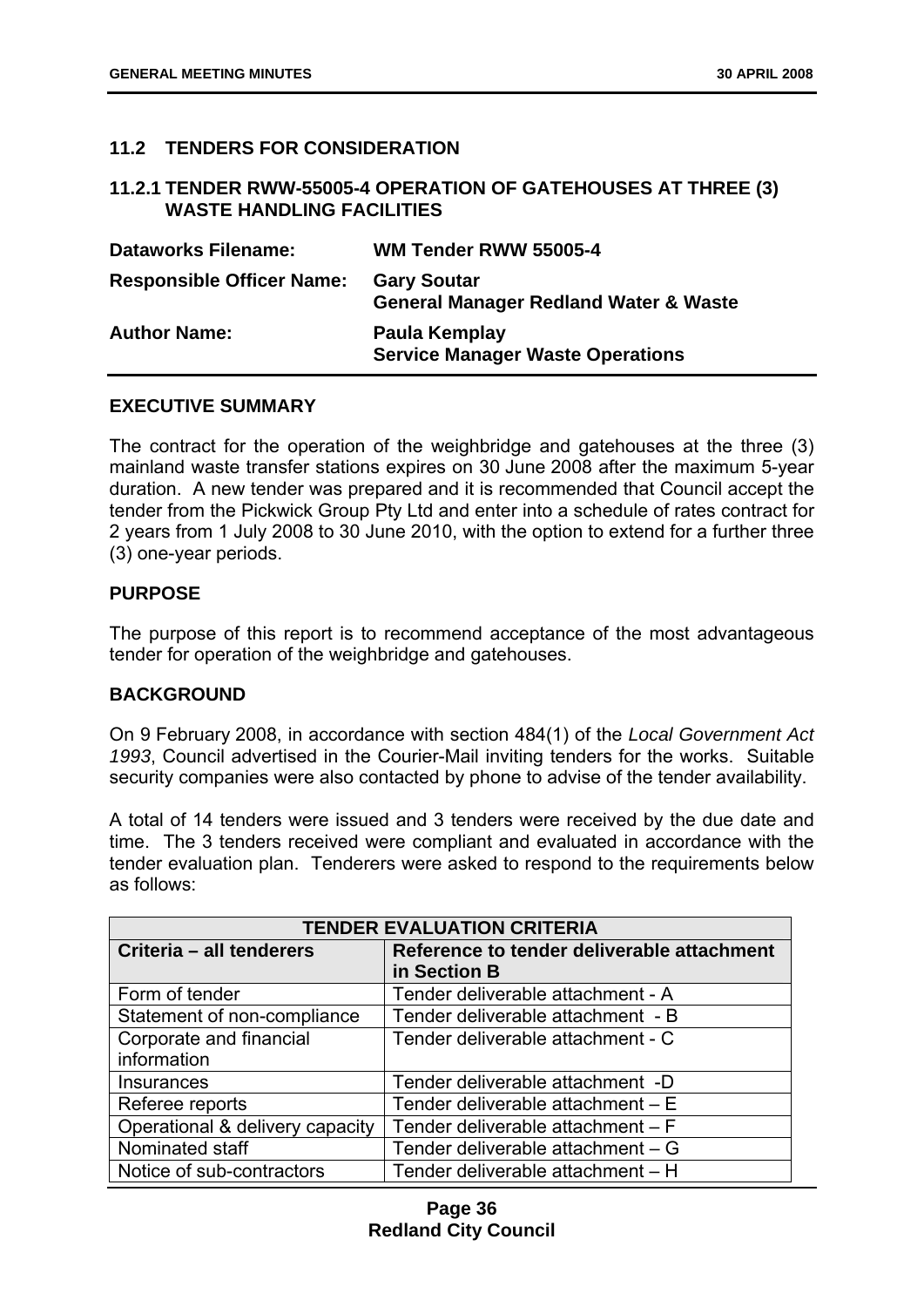| Compliance statement | Tender deliverable attachment - I |
|----------------------|-----------------------------------|
| Documentation        | Tender deliverable attachment - J |
| Pricing schedule     | Tender deliverable attachment - K |

The service to be provided is managing the gatehouse operations at the 3 Redland City Council (RCC) mainland waste handling facilities including attending the gatehouse, assessment of loads against waste acceptance criteria, recording of all transactions, application of fees and charges, maintaining the weighbridge and ensuring optimum diversion of resources from the waste stream.

The level of service required in terms of opening hours and work to be undertaken remains the same as the last contract; however the tender included new workplace health and safety (WH&S) and quality system reporting requirements which aligns this contract with other Council contracts. In addition, key performance indicators (KPIs) and liquidated damages were included to ensure strong performance in terms of site attendance, competencies of staff, compliance with Trades Measurement Branch legislation and accuracy of transactions.

### **ISSUES**

Clarifications were sought from all tenderers regarding information provided in their offers.

# **RELATIONSHIP TO CORPORATE PLAN**

The recommendation primarily supports Council's strategic priority to provide and maintain waste services and support the provision of infrastructure.

### **FINANCIAL IMPLICATIONS**

The estimated cost of the new recommended schedule of rates contract including some provisional costs for additional operations and weighbridge repairs will be \$791,974 (including GST) for the first 2 years. Funds for this have been referred to the 2008/09 budget submission. This is an increase of 14% on the existing budget.

The contract will be subject to CPI adjustments from 2009/10.

### **PLANNING SCHEME IMPLICATIONS**

The Land Use Planning Group was not consulted and it is considered that the outcome of recommendations in this report will not require any amendments to the Redlands Planning Scheme.

### **CONSULTATION**

- The Contract Management Services Unit was consulted regarding the corporate templates;
- external consultants, ELT Solutions, assisted in compiling the tender deliverables and were part of the evaluation team;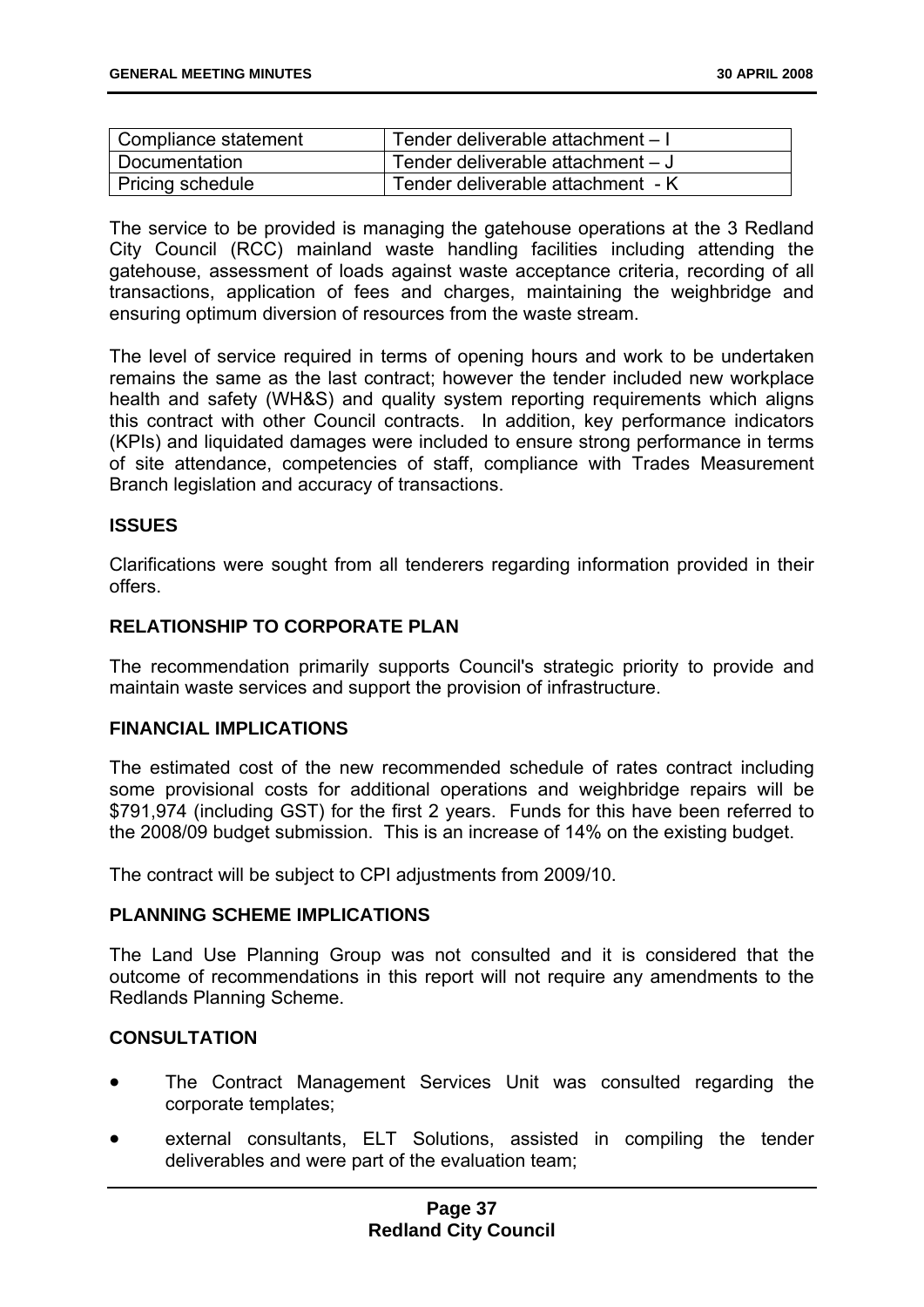• Australian Business Reporting was also contacted for a contractor report.

### **OPTIONS**

#### **PREFERRED**

That Council resolve as follows:

- 1. To accept the tender and enter into a schedule of rates contract RWW-55005-4 with the Pickwick Group Pty Ltd for operation of the weighbridge and gatehouses at Redland City Council's 3 mainland waste handling facilities for a period of 2 years from 1 July 2008 to 30 June 2010;
- 2. To delegate authority to the Chief Executive Officer to:
	- a. make, vary and discharge the contract in accordance with the agreed contract terms for any changes;
	- b. exercise any further options to extend this contract as specified in the contract; and
	- c. sign all relevant documentation;
- 3. That a contingency amount of 5% of the contract value equivalent to \$39,600 (including GST) be allocated for any variations approved by the Chief Executive Officer;
- 4. To delegate authority for the Chief Executive Officer to sign the contract documents; and
- 5. That the document entitled "Summary of Evaluation for Tender RWW 55005-4" remains confidential.

#### **ALTERNATIVE**

That Council resolve to not accept the tender and enter into a schedule of rates contract RWW-55005-4 with the Pickwick Group Pty Ltd for operation of the weighbridge and gatehouses at Redland City Council's three (3) mainland waste handling facilities for a period of 2 years from 1 July 2008 to 30 June 2010 and to reassess options in the marketplace for delivering the service.

This option is not recommended as any re-tendering process could not be completed before the existing contract expires.

### **OFFICER'S/COMMITTEE RECOMMENDATION/ COUNCIL RESOLUTION**

| Moved by:    | Cr Henry   |
|--------------|------------|
| Seconded by: | Cr Boglary |

**That Council resolve as follows:**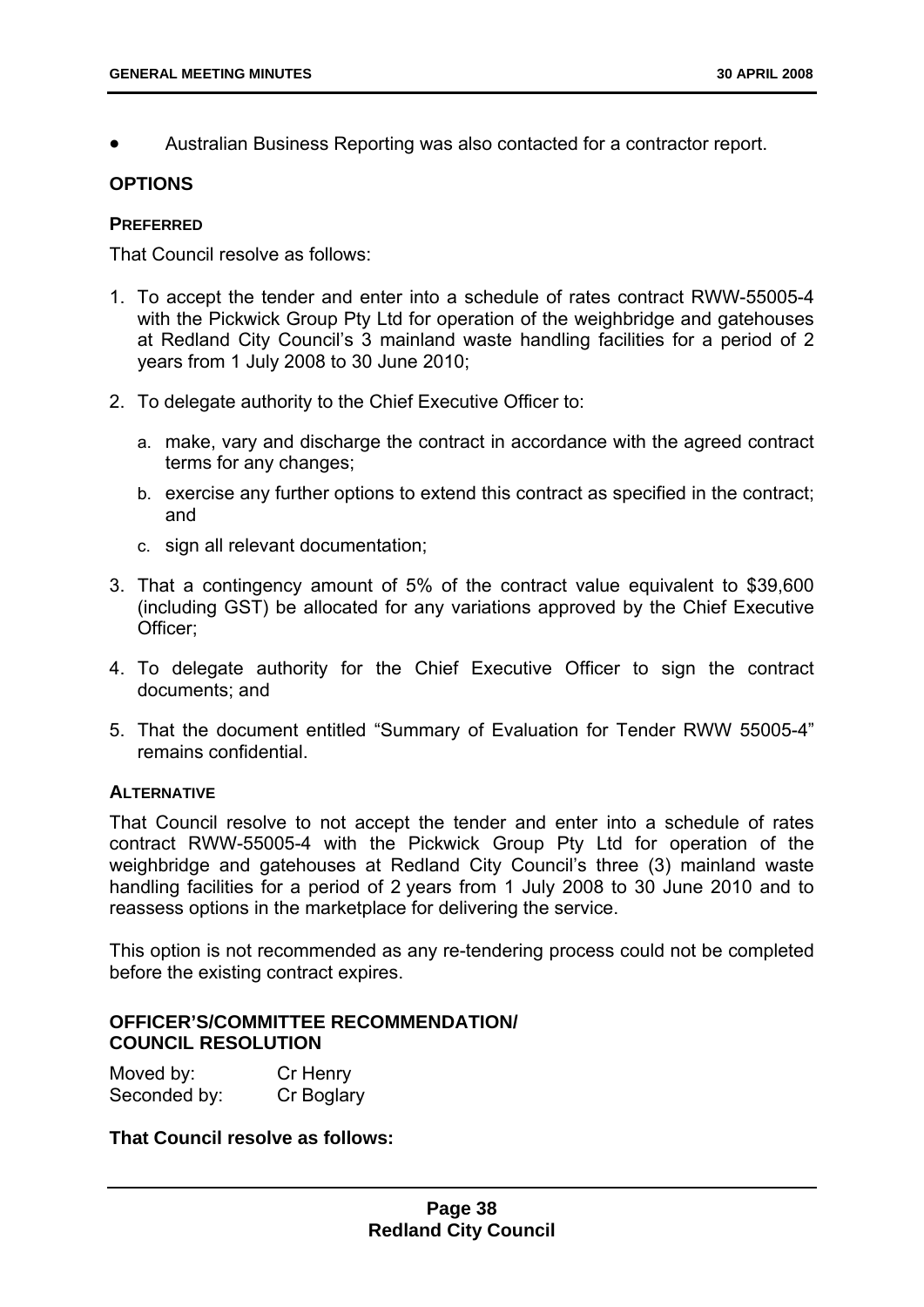- **1. To accept the tender and enter into a schedule of rates contract RWW 55005-4 with the Pickwick Group Pty Ltd for operation of the weighbridge and gatehouses at Redland City Council's 3 mainland waste handling facilities for a period of 2 years from 1 July 2008 to 30 June 2010;**
- **2. To delegate authority to the Chief Executive Officer to:** 
	- **a) make, vary and discharge the contract in accordance with the agreed contract terms for any changes;**
	- **b) exercise any further options to extend this contract as specified in the contract;**
	- **c) sign all relevant documentation;**
- **3. That a contingency amount of 5% of the contract value equivalent to \$39,600 (including GST) be allocated for any variations approved by the Chief Executive Officer;**
- **4. To delegate authority for the Chief Executive Officer to sign the contract documents; and**
- **5. That the document entitled "Summary of Evaluation for Tender RWW 55005- 4" remains confidential.**

**CARRIED**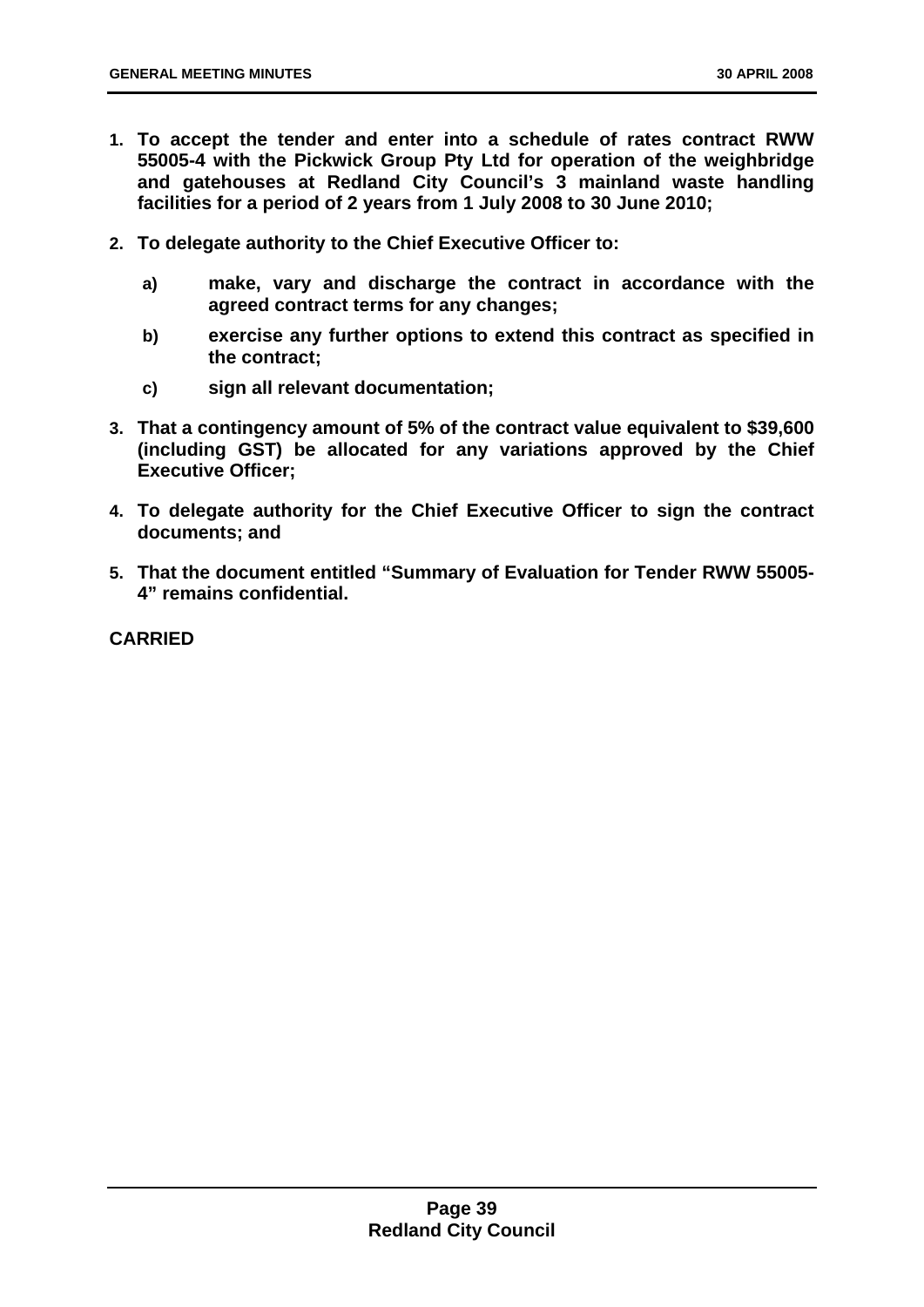## **11.3 CLOSED SESSION**

#### **11.3.1 WATER REFORM - RETAIL ENTITIES**

| <b>Dataworks Filename:</b>       | WS Planning - Water Reform                                              |
|----------------------------------|-------------------------------------------------------------------------|
| <b>Responsible Officer Name:</b> | <b>Gary Soutar</b><br><b>General Manager, Redland Water &amp; Waste</b> |
| <b>Author Name:</b>              | <b>Gary Soutar</b><br><b>General Manager, Redland Water &amp; Waste</b> |

#### **EXECUTIVE SUMMARY**

As part of the water reform in South-East Queensland (SEQ), legislation was enacted which provided for between 3 and 10 water retailers being owned by local governments.

The Council of Mayors (SEQ) (COMSEQ) engaged Synergies Economic Consulting to prepare an options paper for the amalgamation of Councils' water retail functions. This paper is to assist COMSEQ to make a submission to the Queensland government on the number and form of the retail entities, their ownership arrangements and the transition pathway. A part of the requirements of this submission will be a decision by each Council as to whether they want to retain ownership of a retail function and, if so, in what form.

Following a review of the issues, risks, functions and a financial analysis, it is recommended that Council does not participate in the retail function and seeks to sell its customer base to another retailer.

## **PURPOSE**

This report is being presented for Council's consideration and endorsement of the recommendation because Council is required to inform the Queensland Government of its position in respect to ownership of a water retail business. Council responses are being co-ordinated through COMSEQ.

### **BACKGROUND**

As part of the water reform in SEQ, legislation was enacted which provided for between 3 and 10 water retailers being owned by local government.

COMSEQ engaged Synergies Economic Consulting to prepare an options paper considering the issues and suggesting recommendations in relation to the amalgamation of Councils' water retail functions. The report also provides advice to Councils considering whether or not they wish to own a retail water business under the new institutional arrangements.

### **ISSUES**

The key findings of the report are as follows: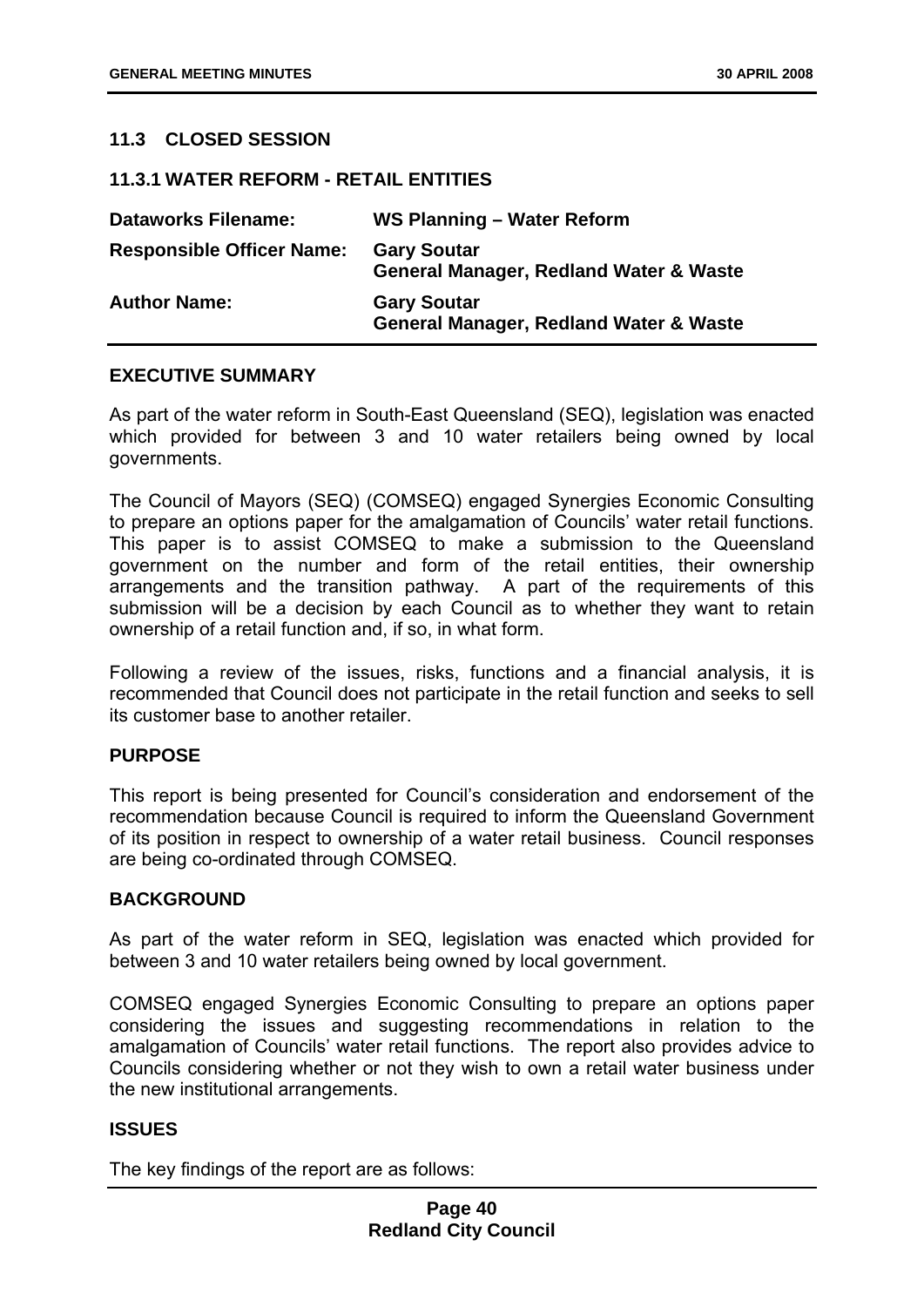### • **Number and configuration of retailers**

The criteria for determining the number of retailers were efficiency, business performance and sustainability and organisation capacity and resourcing. Based on these criteria, the report recommended as few as possible retailers on the basis that this presents them with the best opportunity to be commercially successful. As the current state legislation requires a minimum of 3 retailers in SEQ, the report confirms that 3 should be the maximum number, but notes that in the best case and based on the necessary economies of scale, one retailer would be ideal. It is acknowledged that for the purposes of competition, 2 retailers might be workable, subject to market rules.

Based on the state's requirement for a minimum of 3 retailers, Brisbane City Council (BCC) would be one retailer, with the remaining Councils forming the other 2 retailers. Under the current guidelines, no Council can have more than 40% of the market and BCC's current market share is approximately 37%.

#### • **Shareholding arrangements**

As a starting point, it is reasonable to expect that shares be established proportional to the number of connections for each Council. This would give Council a 15% shareholding in one of the companies.

#### • **Functions**

The report recommends that retail businesses perform a narrow function typical of retailers in other utilities. These would include procurement of water, forecasting and water trading - the last 2 functions having an element of risk. The report suggests that including wastewater retail function in the business would improve profitability. However, no policy direction has been formulated.

#### • **Financial issues**

It is likely that Councils will be required to finance the majority of start-up costs. Industry benchmarks for this type of operation suggest a start-up cost in the order of \$75 million could be expected. If Council had a 15% shareholding, our portion of the start-up costs would be \$11.25 million.

There is also an uncertainty about profitability. Most retail businesses rely on turnover to increase profits, yet the focus across SEQ is on water conservation which could result in reduced consumption.

### • **Uncertainties**

A number of matters still require resolution:

- a. confirmation of the obligations of retailers and the associated risks borne by retailers;
- b. what are the grid market rules that reflect the above obligations;
- c. whether retail contestability will be introduced and, if so, when;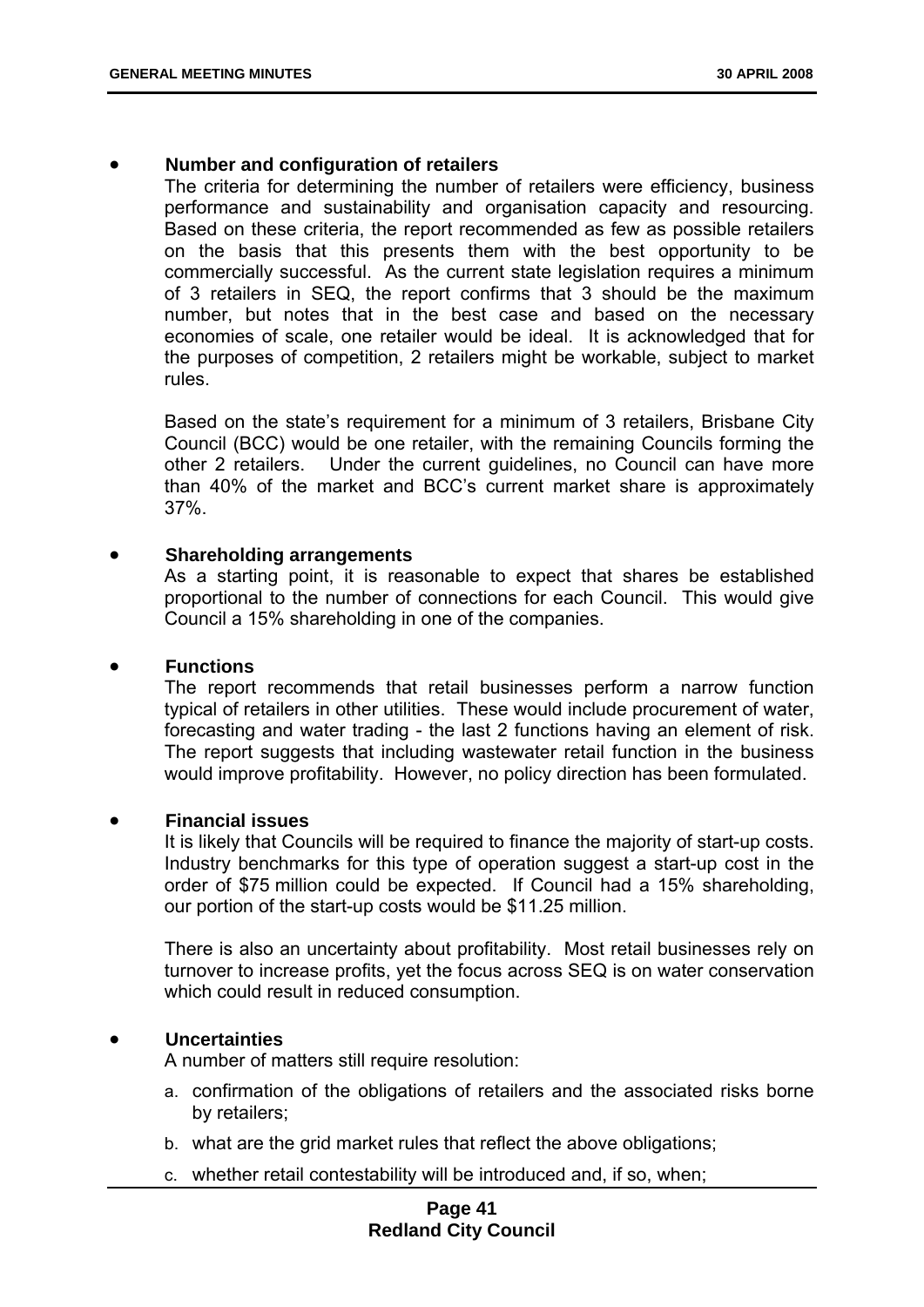- d. what is the framework for pricing regulation;
- e. matters affecting working capital including any regulatory constraints upon the retail businesses in setting the terms of trade with their customers.

Considering all the issues outlined above, it is considered that the risks far outweigh the advantages of Council having or being part of a retail water business.

However, in arriving at that conclusion, there is no doubt that Council's current consumer base is of value to either a larger Council or another retailer. An opportunity exists for Council to sell this consumer base.

#### **RELATIONSHIP TO CORPORATE PLAN**

This issue has no relationship to Council's corporate plan.

## **FINANCIAL IMPLICATIONS**

Initial start-up costs could be in the order of \$11.25 million. Profit margins could be in the order of 1.5% of costs.

### **CONSULTATION**

Consultation has been undertaken with the Chief Executive Officer (CEO) and General Manager Corporate Services.

## **OPTIONS**

#### **PREFERRED**

That Council resolve as follows:

- 1. To advise the Queensland Government, through the Council of Mayors, that it does not wish to own, either in part or whole, a retail water business; and
- 2. That the Chief Executive Officer be authorised to enter into negotiations to sell Council's consumer base to interested parties should the opportunity arise.

#### **ALTERNATIVE**

That Council maintain an interest in a retail water business.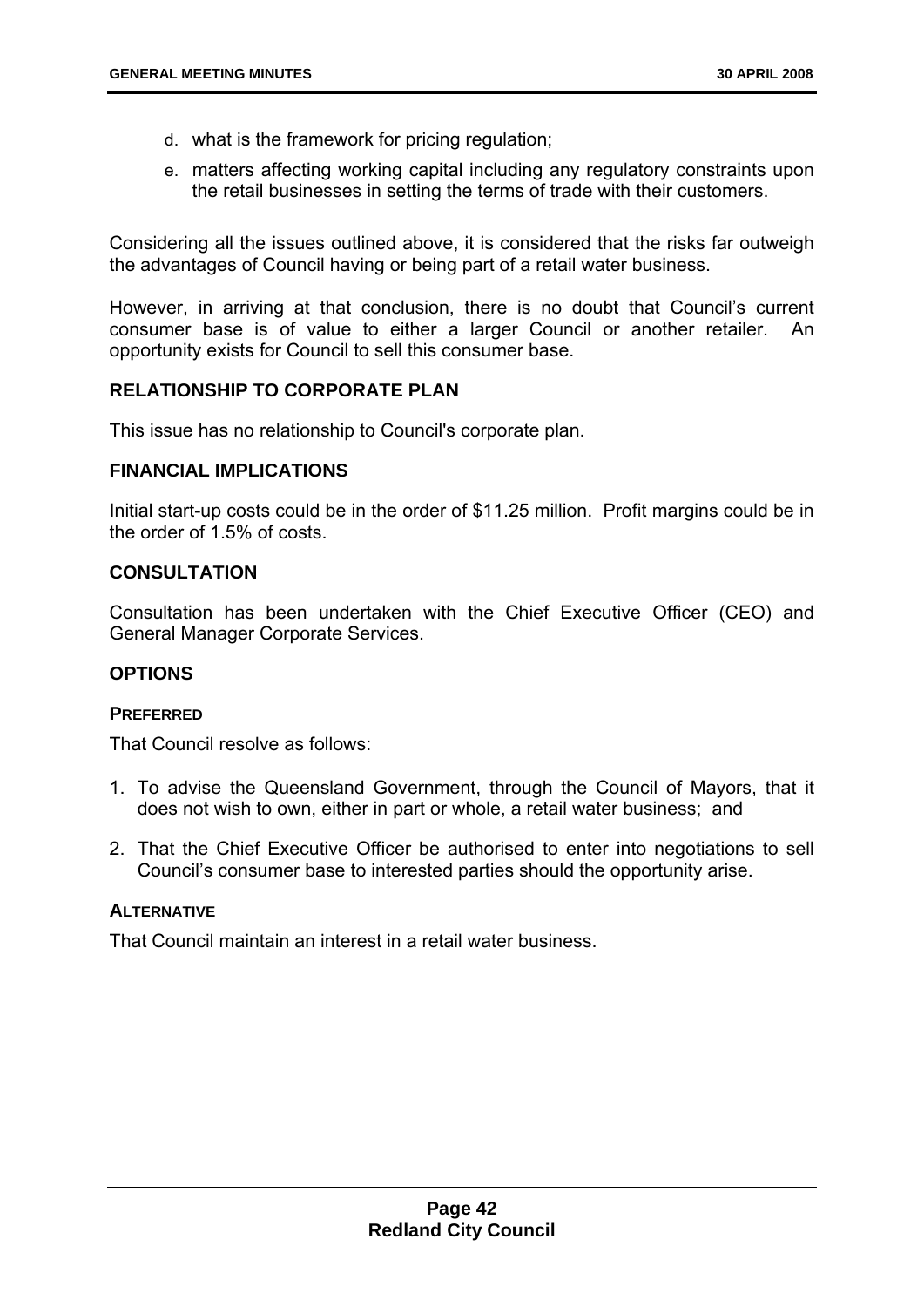# **OFFICER'S/COMMITTEE RECOMMENDATION/ COUNCIL RESOLUTION**

| Moved by:    | Cr Henry   |
|--------------|------------|
| Seconded by: | Cr Boglary |

**That Council resolve as follows:** 

- **1. To advise the Queensland Government, through the Council of Mayors, that it does not wish to own, either in part or whole, a retail water business; and**
- **2. That the Chief Executive Officer be authorised to enter into negotiations to sell Council's consumer base to interested parties should the opportunity arise.**

**CARRIED**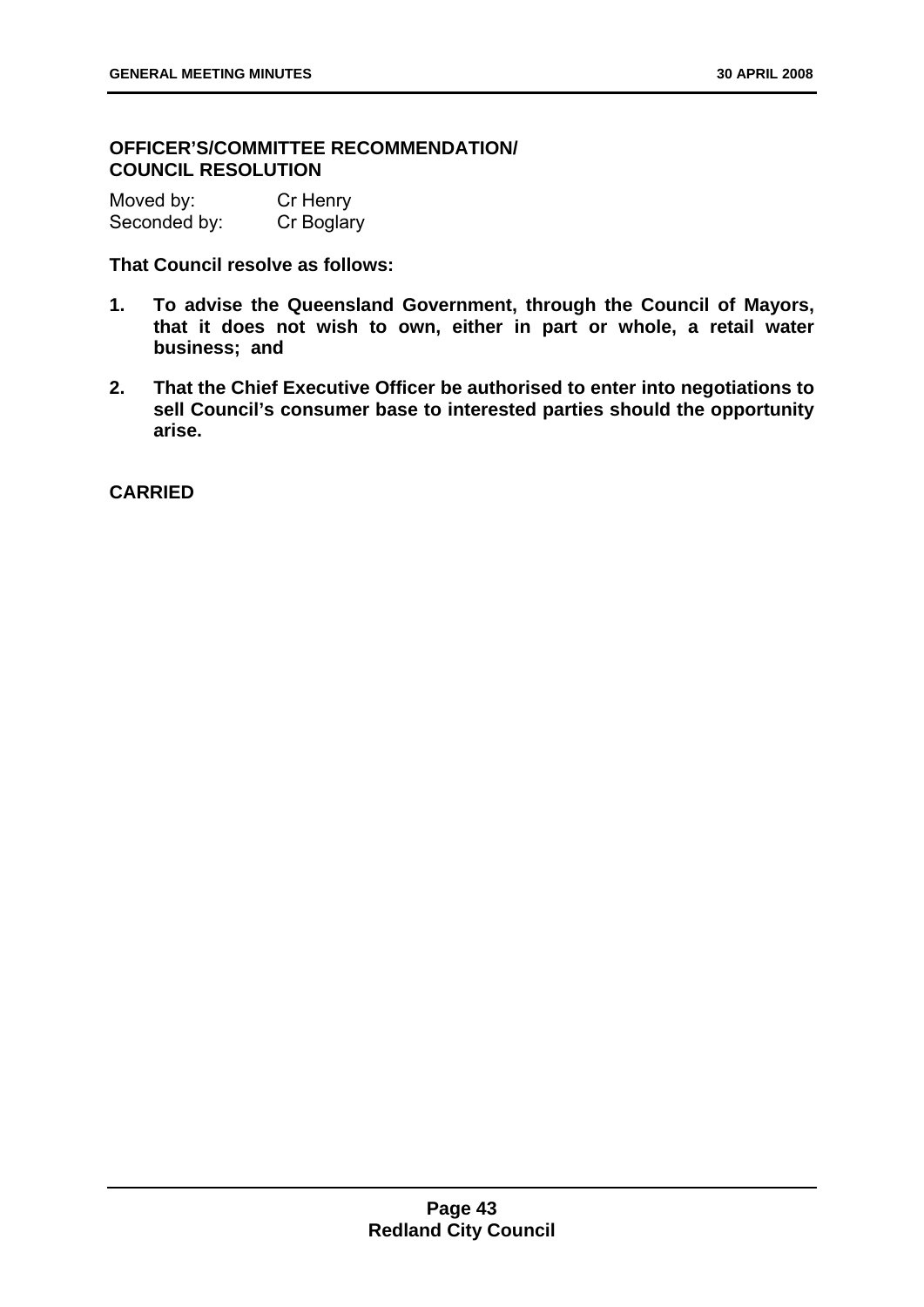# **12 FINANCE AND CORPORATE MANAGEMENT COMMITTEE 23/04/08 - RECEIPT AND ADOPTION OF REPORT**

| Moved by:    | Cr Townsend       |
|--------------|-------------------|
| Seconded by: | <b>Cr Dowling</b> |

That the Finance and Corporate Management Committee Report of 23 April 2008 be received.

#### CARRIED

## **DECLARATION OF OPENING**

Cr Townsend declared the meeting open at 2.00pm.

## **RECORD OF ATTENDANCE AND LEAVE OF ABSENCE**

| <b>Members Present</b>   |                                                  |
|--------------------------|--------------------------------------------------|
| Cr B Townsend            | <b>Chair &amp; Councillor Division 5</b>         |
| Cr M Hobson PSM          | Mayor – entered at 2.02pm                        |
| Cr W Boglary             | <b>Councillor Division 1</b>                     |
| Cr C Ogilvie             | <b>Councillor Division 2</b>                     |
| Cr D Henry               | <b>Councillor Division 3</b>                     |
| Cr P Dowling             | <b>Councillor Division 4</b>                     |
| Cr T Bowler              | Deputy Mayor & Councillor Division 6             |
| Cr M Elliott             | Councillor Division 7 - entered at 2.14pm        |
| <b>Cr K Reimers</b>      | <b>Councillor Division 8</b>                     |
| Cr K Williams            | Councillor Division 9 – entered at 2.04pm        |
| Cr H Murray              | Councillor Division 10 - entered at 2.02pm       |
| <b>Committee Manager</b> |                                                  |
| Mr R Turner              | <b>Acting Chief Executive Officer</b>            |
| <b>Officers</b>          |                                                  |
| Mr M Goode               | <b>General Manager Customer Services</b>         |
| Mr G Underwood           | <b>General Manager Planning &amp; Policy</b>     |
| Mr G Soutar              | General Manager Redland Water & Waste            |
| Mrs K Fernon             | <b>Acting General Manager Corporate Services</b> |
| Mrs K Phillips           | <b>Manager Financial Services</b>                |
| Mr P Bucknell            | <b>Manager Information Management</b>            |
| Mr M Elliott             | <b>Property Services Manager</b>                 |
| Mr W Dawson              | <b>Manager Land Use Planning</b>                 |
| Mr T Donovan             | <b>Manager Assessment Services</b>               |
| Mr W Van Wyk             | Manager Corporate Planning, Performance and Risk |
| Minutes                  |                                                  |
| Mrs J Parfitt            | Corporate Meetings & Registers Officer           |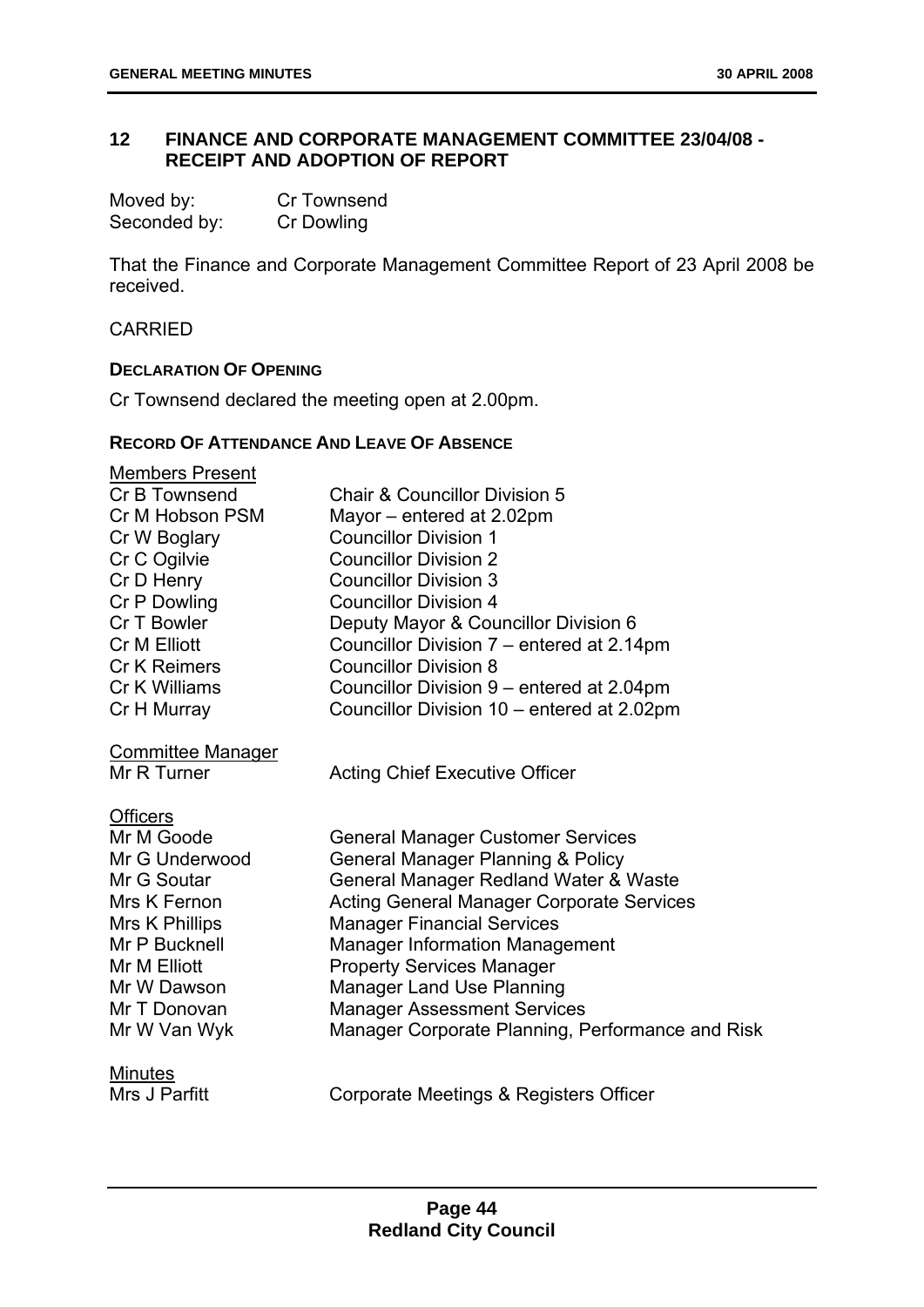#### **PUBLIC PARTICIPATION AT MEETING**

Nil

#### **DECLARATION OF INTEREST**

Cr Williams declared a conflict of interest in Item 3.1 – *Edgar Harley Pavilion Relocation and Refurbishment – Delegated Authority* as Chair of the Spring Festival Committee who use the Edgar Harley Pavilion building and was present for discussion and vote on this item.

### **ORDER OF BUSINESS**

Nil

Cr Elliott left the meeting at 3.00pm during discussion on Item 3.1. Cr Dowling left the meeting at 3.13pm during discussion on Item 4.1.

## **12.1 OFFICE OF CEO**

## **12.1.1 REPORT ON THE AUDIT COMMITTEE MEETING - 12 FEBRUARY 2008**

| <b>Dataworks Filename:</b>       | <b>GOV Audit Committee</b>                            |
|----------------------------------|-------------------------------------------------------|
| <b>Responsible Officer Name:</b> | <b>Susan Rankin</b><br><b>Chief Executive Officer</b> |
| <b>Author Name:</b>              | <b>Kylie Fernon</b><br><b>Manager Internal Audit</b>  |

## **EXECUTIVE SUMMARY**

In line with the Audit Committee Charter, the Audit Committee meeting of 12 February 2008 was scheduled to enable discussion and consideration of the following:

- Receipt and Confirmation of Minutes of 30 October 2007;
- Business Arising from Previous Minutes;
- Local Government Finance Standard 2005 Section 15 Requirements;
- Compliance Certificates;
- Internal Audit Plan Status;
- Internal Audit Recommendations Due for Implementation;
- QAO Recommendations Due for Implementation;
- Internal Audit Reports;
- 2007/2008 Audit Plan External Audit;
- Emerging Issues; and
- Other Business.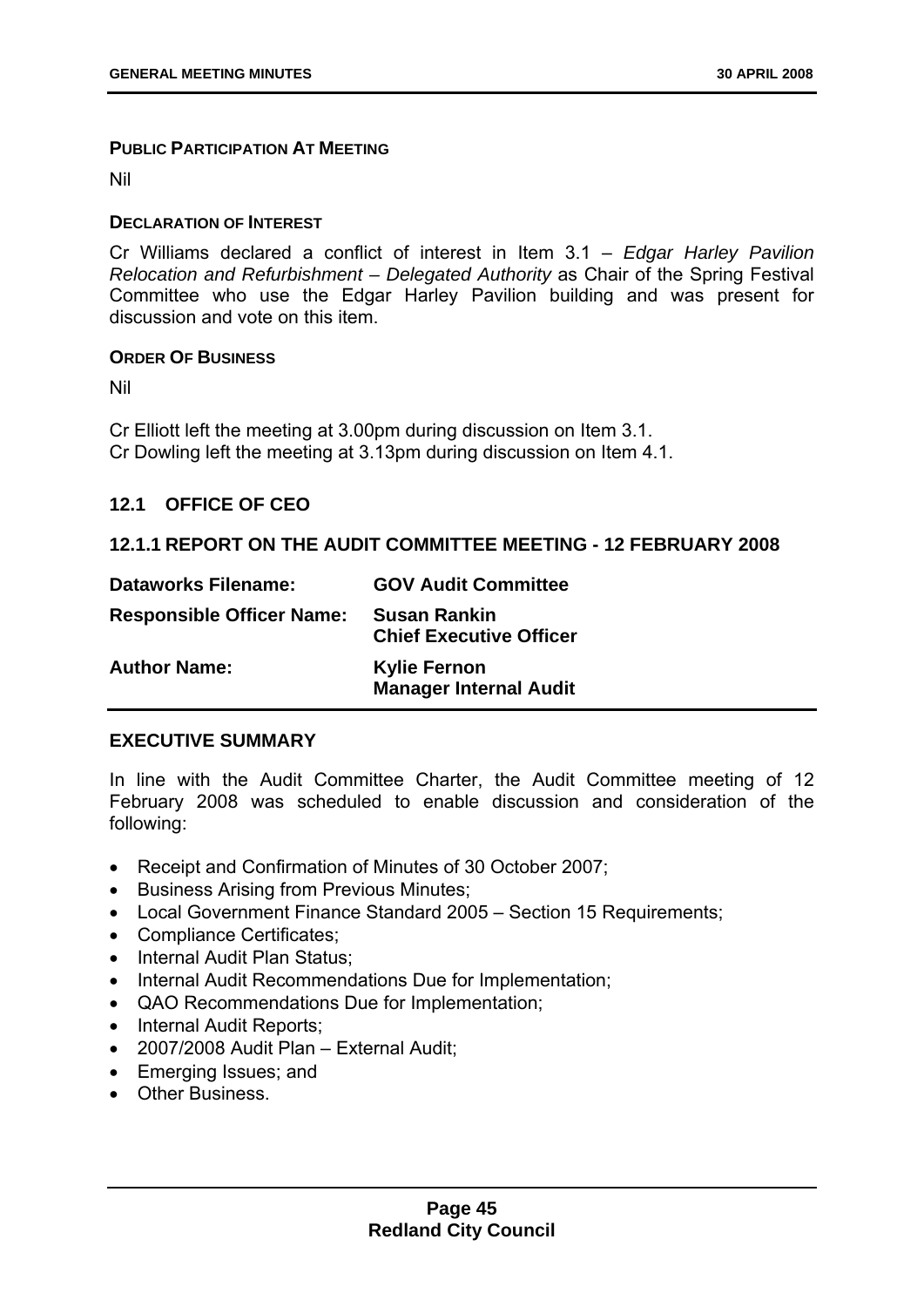# **PURPOSE**

The authority for the establishment of an Audit Committee is provided for under Section 502 of the *Local Government Act 1993*. It operates in accordance with Part 2, Section 7 of the *Local Government Finance Standard 2005*.

The purpose of this report is to provide a summary of the issues discussed at the meeting on 12 February 2008.

## **BACKGROUND**

The primary objective of the Audit Committee is to assist Council in fulfilling its corporate governance role and oversight of financial measurement and reporting responsibilities imposed under the *Financial Administration and Audit Act 1997*, the *Local Government Act 1993* and other relevant legislation.

To fulfil this objective, it is necessary that a report on discussions and deliberations of the Audit Committee be submitted to Council to enhance the ability of Councillors to discharge their legal responsibility.

## **ISSUES**

The following is a summary of the issues discussed at the meeting of 12 February 2008:

The Chair, Mr Scanlan, declared the meeting open (Item 1), with all members and invitees present (Item 2).

### **3. Receipt and Confirmation of Minutes**

Moved by: Cr Seccombe Seconded by: Cr Dowling

That the minutes of the Audit Committee meeting of 30 October 2007 are a true and accurate record of proceedings.

# **3.1 Business Arising from Previous Minutes**

The Chair asked for any business arising from the previous minutes of this committee.

- 3.1.1 QAO Audit Recommendations
	- KPMG 2007-2008 Audit Plan This item was deferred for discussion at item 9.1.
	- Payroll/Leave Ongoing. This item will be dealt with and expected to be resolved this financial year.
	- Asset Recognition Discussions continuing. This item will be dealt with and expected to be resolved this financial year.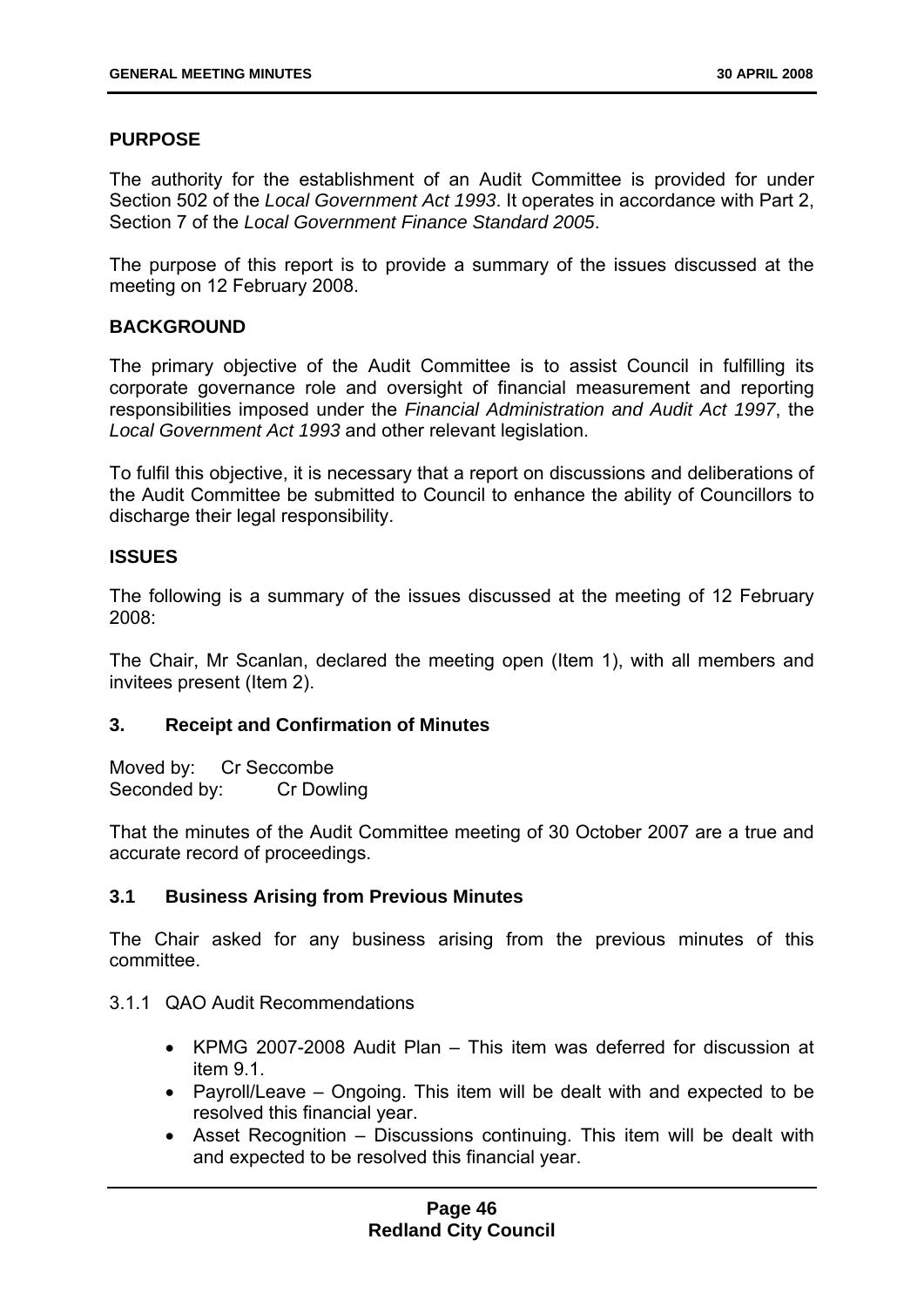• Advice on new Committee Chairs – CEO stated that committee structure and chairs would be decided at the Statutory meeting of the new Council. Envisaged that there would still be a requirement for an audit committee with, most probably, an external chair.

### **4. Local Government Finance Standard 2005 – Section 15 Requirements**

The CEO reported as follows:

Water is still a major issue at the moment. We have received our compensation offer and we are negotiating that offer.

The formal transfer date is 2 May 2008. We have indicated we are happy to complete the transaction sooner once we agree on compensation and asset issues.

Pending policy decision on whether we keep our water retailing business. This decision will need to be taken by the new Council in April to meet the State Government's timeframes.

Decision on distribution water business will be spread through this and the next financial year.

We will need to explore options on how we show the compensation figure for bulk water assets in our financial statements given that the compensation is less than the current asset values. CEO to raise this issue with Treasury and request that they discuss with Auditor General to get a consistent treatment across all councils.

The Audit Committee noted the report.

### **5. Compliance Certificates**

Compliance Certificates for the Office of CEO, Customer Services, Planning and Policy, Corporate Services and Redland Water and Waste were presented to the **Committee.** 

The Audit Committee noted the Compliance Certificates as presented.

### **6. Internal Audit Plan**

### **6.1 Audit Plan Status**

The status of the Audit Plan was presented to the Committee for noting.

The Audit Committee noted the status of the Audit Plan as presented.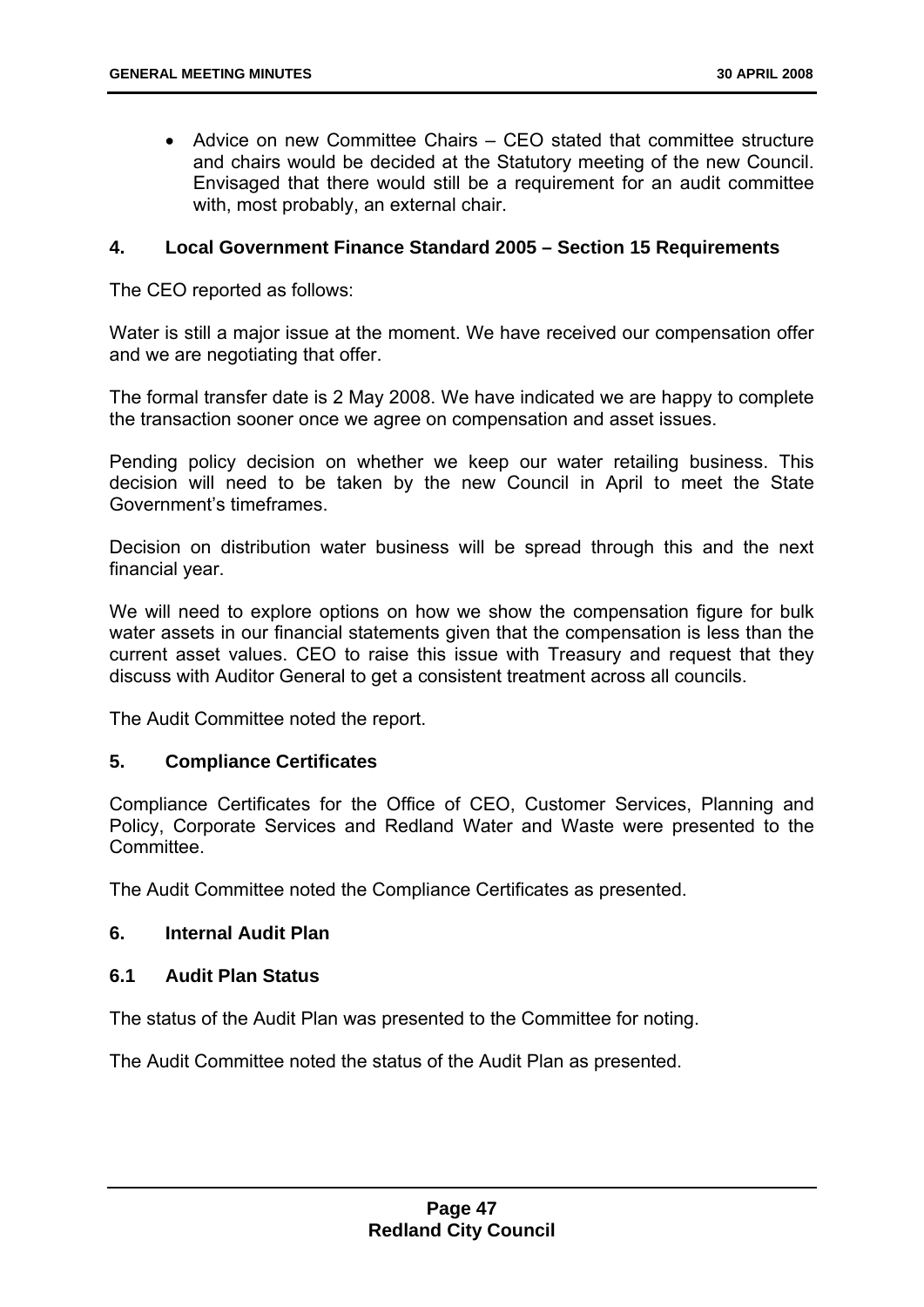# **7. Audit Recommendations Due For Implementation**

## **7.1 Internal Audit Recommendations**

The Manager Internal Audit presented a progress report of audit recommendations due for implementation to the Committee.

The Audit Committee noted the Audit Recommendations Due For Implementation as presented.

## **7.2 QAO Recommendations**

Ms J Richards stated these would be followed up during their interim visit.

The Audit Committee noted the Audit Recommendations to that report.

## **8. Internal Audit Reports**

The following reports were presented for Audit Committee consideration:

## **8.1 Customer Services**

- Internal Audit Report 22/10/07 Review of Local Disaster Management Planning (distributed separately)
- Internal Audit Report 08/11/07 Review of the Functionality of the Horizon System (distributed separately)
- Internal Audit Report 23/01/08 Review of Home Assist Secure (distributed separately)

### **8.2 Redland Water and Waste**

• Internal Audit Report 08/02/08 – Review of Water and Wastewater Recoverable Private Works.

**Note:** It was resolved to defer consideration of this report until the next Audit Committee meeting to permit inclusion of management comments prior to consideration by the Committee.

# **8.3 Planning and Policy**

Nil.

# **8.4 Corporate Services**

• Internal Audit Report 30/01/08 – Review of Procedure Document 'Issue and Use of Cabcharge eTickets' PR-3043-001-019 (distributed separately)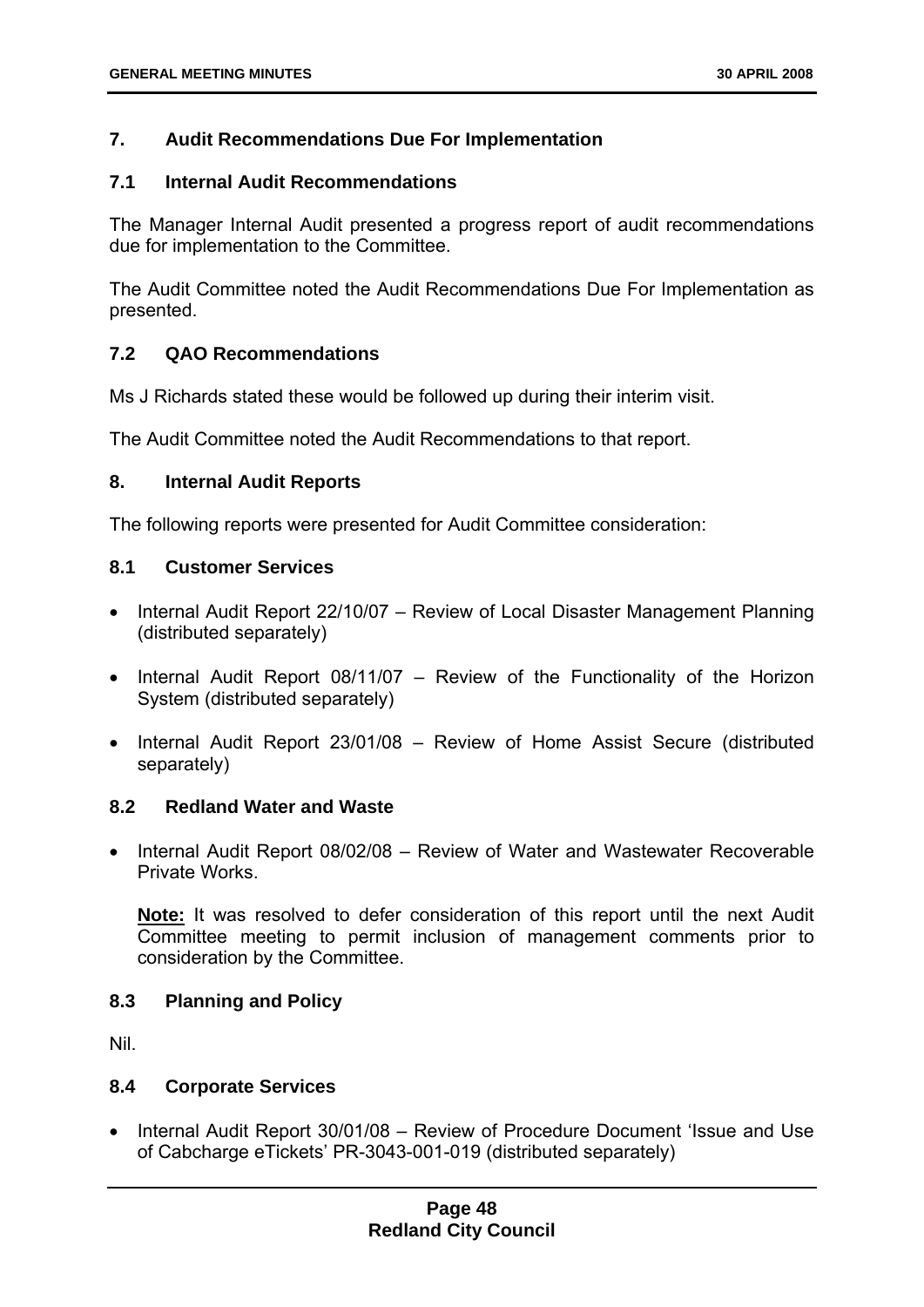## **8.5 Across Council**

- Internal Audit Report 13/12/07 Review of Fees and Charges (distributed separately)
- Internal Audit Report 22/01/08 Review of Materials and Services (distributed separately)
- Internal Audit Report 17/01/08 Review of Contract Management (distributed separately)

The reports were received and noted as presented.

## **9. Update From External Auditors**

### **9.1 2007-08 Audit Plan**

Ms J Richards presented the Audit Plan to committee. The purpose of the Audit Plan is to:

- Summarise the major areas of audit focus;
- Outline KPMG audit approach;
- Confirm KPMG audit approach with the Council's Audit Committee and the Queensland Audit Office;
- Set out KPMG communication protocols and deliverables; and
- Confirm KPMG and QAO senior external audit contacts.

The KPMG 07-08 Audit Plan was noted as presented.

### **10. Emerging Issues**

The Committee acknowledged that water was an emerging issue.

### **11. Other Business**

Nil.

### **12. Meeting Closure**

The Chair noted his appreciation for his involvement with Council in his capacity as Chair of the Audit Committee over the past 3 years.

Mr Scanlan was thanked for his professionalism as an independent chair.

The Chair closed the meeting at 2.47pm.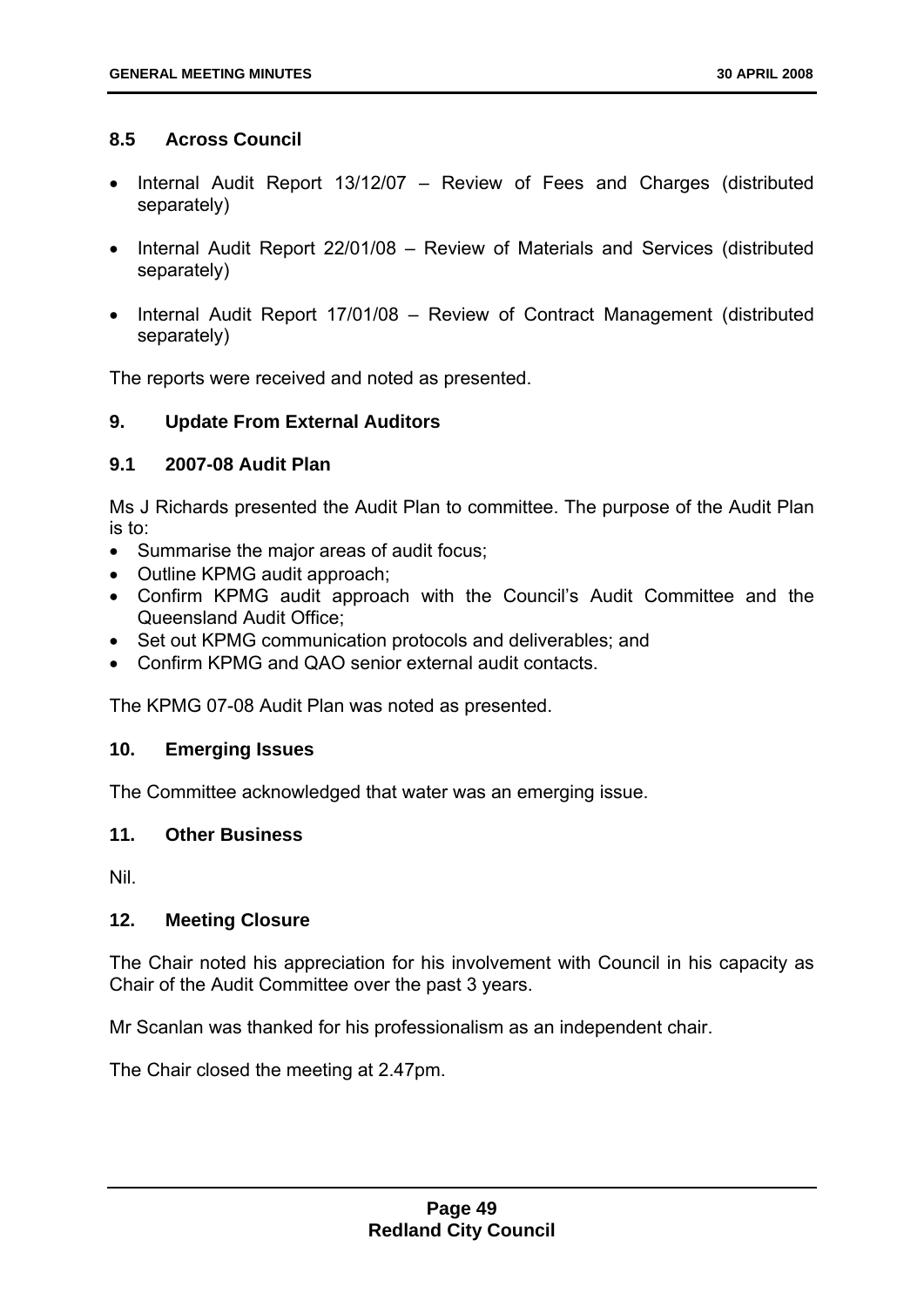# **RELATIONSHIP TO CORPORATE PLAN**

The recommendation in this report primarily supports Council's strategic priority to support the organisation's capacity to deliver services to the community by building a skilled, motivated and continually learning workforce, ensuring our assets and finances are well managed, our corporate knowledge is captured and used to best advantage, and that we market and communicate our services effectively.

#### **FINANCIAL IMPLICATIONS**

The cost to Council for the attendance of the independent Committee Chair is \$5,000 per annum. This is provided for in the Internal Audit Group Budget.

### **CONSULTATION**

The Audit Committee minutes are presented for confirmation as true and accurate record of proceedings at its next meeting.

### **OPTIONS**

#### **PREFERRED**

The Council accept this report, which summarises the issues discussed at the Audit Committee meeting of 12 February 2008.

# **ALTERNATIVE**

- 1. That Council accept this report and request additional information; or
- 2. That Council not accept this report and request an alternative method of reporting.

### **OFFICER'S/COMMITTEE RECOMMENDATION/ COUNCIL RESOLUTION**

| Moved by:    | Cr Townsend       |
|--------------|-------------------|
| Seconded by: | <b>Cr Reimers</b> |

**That Council resolve to accept this report, which summarises the issues discussed at the Audit Committee Meeting of 12 February 2008.** 

### **CARRIED**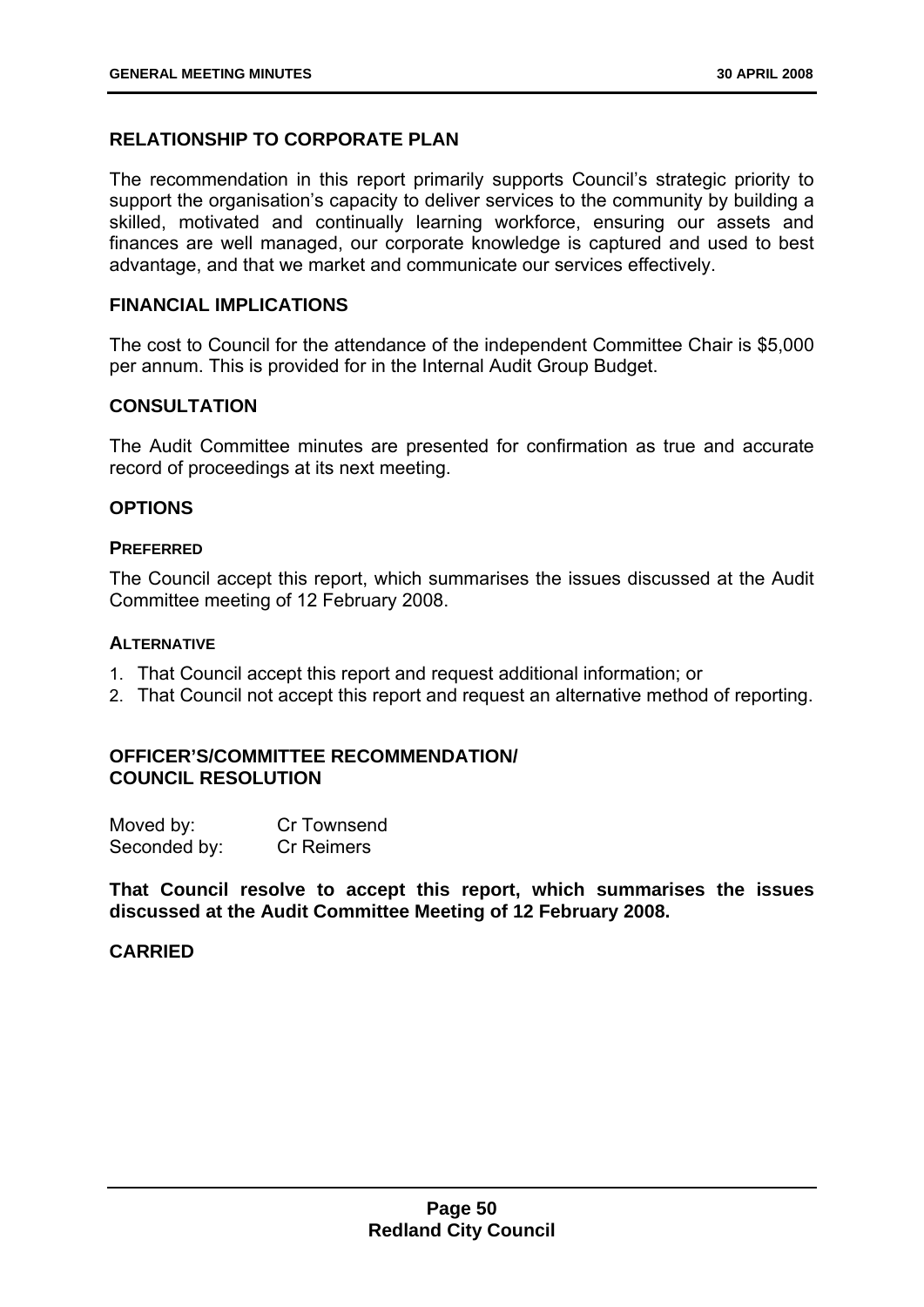# **12.2 CORPORATE SERVICES**

#### **12.2.1 MARCH 2008 - MONTHLY FINANCIAL REPORTS**

| <b>Dataworks Filename:</b>       | <b>FM Monthly Financial Reports to Committee</b>           |
|----------------------------------|------------------------------------------------------------|
| <b>Attachment:</b>               | <b>EOM Report</b>                                          |
| <b>Responsible Officer Name:</b> | <b>Kerry Phillips</b><br><b>Manager Financial Services</b> |
| <b>Author Name:</b>              | Deborah Hall<br><b>Finance Officer</b>                     |

### **EXECUTIVE SUMMARY**

Section 528(1) of the *Local Government Act 1993* requires that Council's statement of accounts be presented at an ordinary monthly meeting.

The attachments to this report present the interim March 2008 financial statement of accounts to Council and provide detailed analytical commentary.

All of the seven Key Financial Performance Indicators exceeded targets set at the beginning of the financial year. These are:

- level of dependence on general rate revenue;
- ability to pay our bills current ratio;
- ability to repay our debt debt servicing ratio;
- cash balance;
- cash balances cash capacity in months;
- longer term financial stability debt to assets ratio; and
- operating performance.

The operating financial result (Earnings Before Interest, Tax and Depreciation – EBITD) is ahead of budget by \$7.9 million, with operating expenditure favourable by \$7.3 million and operating revenue favourable by \$0.6 million.

Capital expenditure is \$5.3 million behind budget expenditure levels at the end of March.

The cash flow position for the year is ahead of forecast levels by \$3.1 million at the end of March 2008.

### **PURPOSE**

The purpose is to present the March 2008 report to Council and explain the content and analysis of the report. Section 528 of the *Local Government Act 1993* requires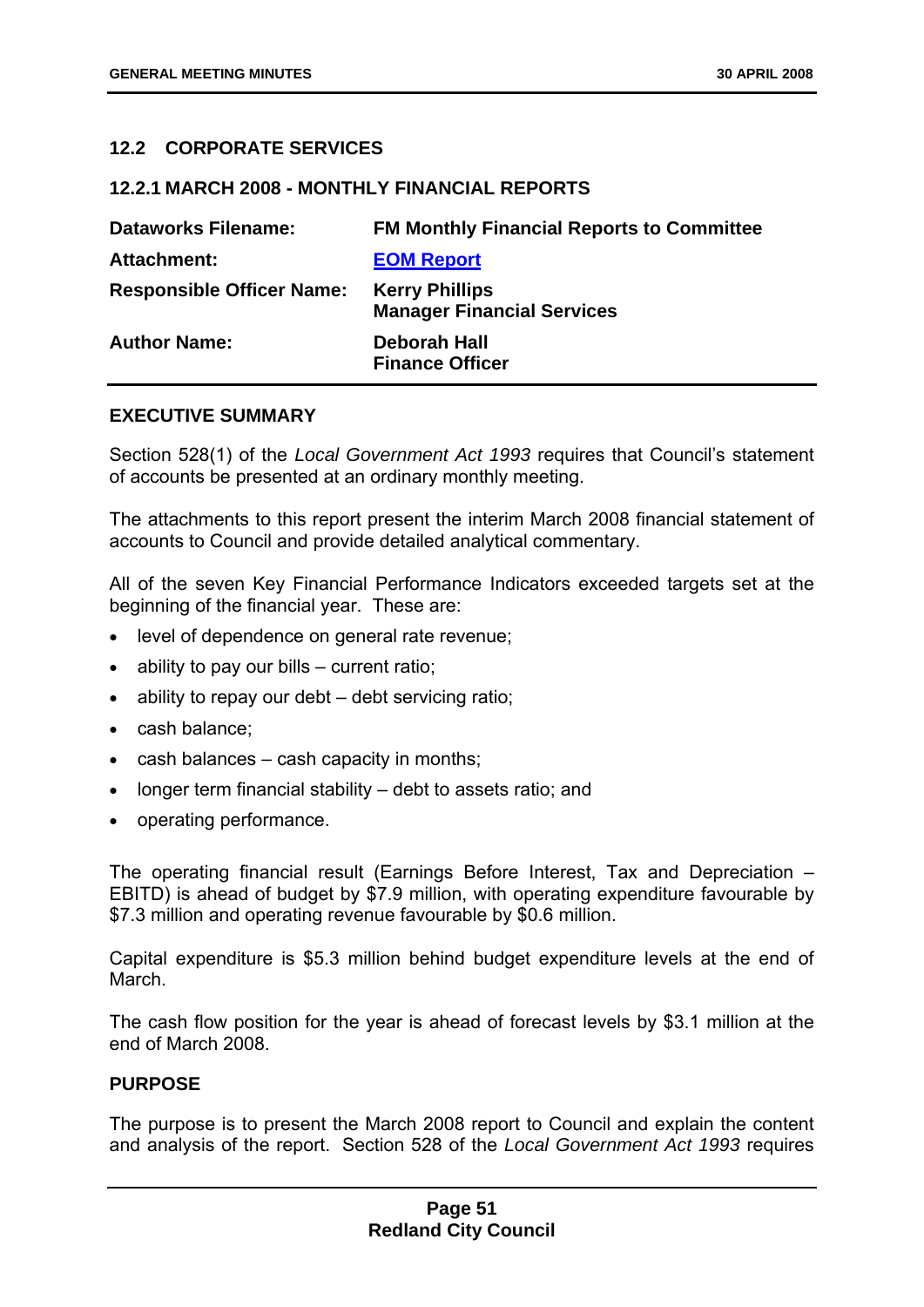the Chief Executive Officer of a local government to present statements of its accounts to the local government.

## **BACKGROUND**

The Corporate Plan contains a strategic priority to ensure the long term financial viability of Redland City and provide public accountability in financial management. For organisational effectiveness, it is important that Council receive and understand the monthly financial statements.

## **ISSUES**

The following elements, shown in the attachments, comprise the interim End of Month Financial Reports for March 2008:

## **Corporate Financial Report Card (A)**

- Operating Revenue compared with Budget;
- General Operating Costs compared with Budget;
- Capital Expenditure compared with Budget;
- Cash Position; and
- Employee Costs compared with Budget.

## **Report Card Analysis (B)**

Classifies variances between revised budget and actual results as being either timing or permanent variances as well as favourable or unfavourable. Timing variances are anticipated to evaporate once 30 June 2008 figures are produced. Permanent variances imply the variance will remain into the next financial year.

### **Council Financial Report 1 (C)**

Shows the percentage variance of year to date actual results compared with year to date budget by colour indicators.

### **Council Financial Report 2 (D)**

Shows year to date actual results compared with annual and year to date budgets. This report has a brief commentary on all year to date variances greater than \$20,000.

An **Operational Statement by Strategic Priority (E)**; a **Balance Sheet (F)**, an **Investment Summary (G)**, a **Statement of Cash Flows (H)**, **Financial Stability Ratios Report (I)**, **Community Benefit Fund Report (J) ), Type III Business Activities Report (K)** and a **Quarterly Operational and Capital Projects Report (L)** have been included to provide the complete picture of Council's finances.

### **RELATIONSHIP TO CORPORATE PLAN**

The recommendation in this report primarily supports Council's strategic priority to support the organisation's capacity to deliver services to the community by building a skilled, motivated and continually learning workforce, ensuring assets and finances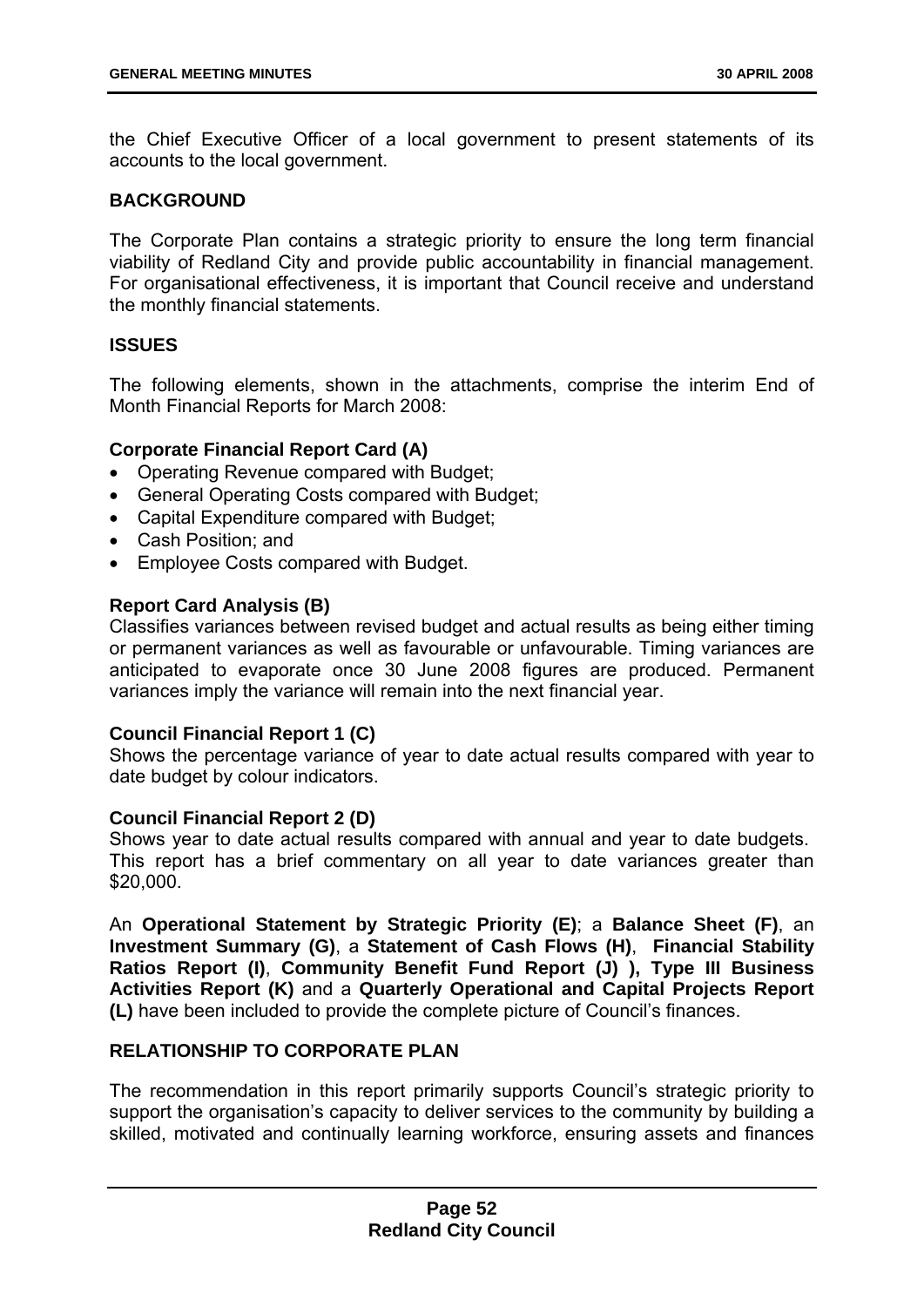are well managed, corporate knowledge is captured and used to best advantage, and that services are marketed and communicated effectively.

### **FINANCIAL IMPLICATIONS**

The overall financial position remains strong with EBITD of \$34.1 million (\$7.9 million ahead of budget). This result is due to total operating revenue of \$121.6 million (\$0.6 million ahead of budget) and total operating costs of \$87.5 million (favourable variance of \$7.3 million).

The capital expenditure program is \$5.3 million behind targeted expenditure levels at the end of March 2008.

The investment of surplus funds for the month returned a weighted average rate of return of 7.11% that compares favourably to the benchmark UBS Australia Bank Bill Index of 7.08%. These returns are reported on a monthly weighted average return. In turn Council benchmarks the funds against the UBS Australia Bank Bill Index. Interest return is reported on both an annual effective and nominal rate of return. On a YTD basis it is slightly above due to the volatility of world markets.

The Cash Enhanced Funds have now under-performed for 8 of the last 9 months due to the uncertainty of world financial markets. A reduction was made in these types of investments mid September 2007. A further decision was made in December 2007 to transfer the balance in the Q I C Cash Enhanced Fund to the QTC Cash Fund and the situation to be kept under review during the coming months. It should be noted that the QTC Cash Fund is capital guaranteed.

The cash balance exceeds the target range of \$32 million to \$42 million at \$55.5 million, equivalent to 5.2 months cash capacity.

## **PLANNING SCHEME IMPLICATIONS**

It is considered that the outcome of recommendations in this report will not require any amendments to the Redlands Planning Scheme.

# **CONSULTATION**

Consultation has taken place amongst the Executive Leadership Group.

### **OPTIONS**

#### **PREFERRED**

That Council note the End of Month Financial Reports for March 2008 and explanations as presented in the attachments.

### **ALTERNATIVE**

That Council requests additional information.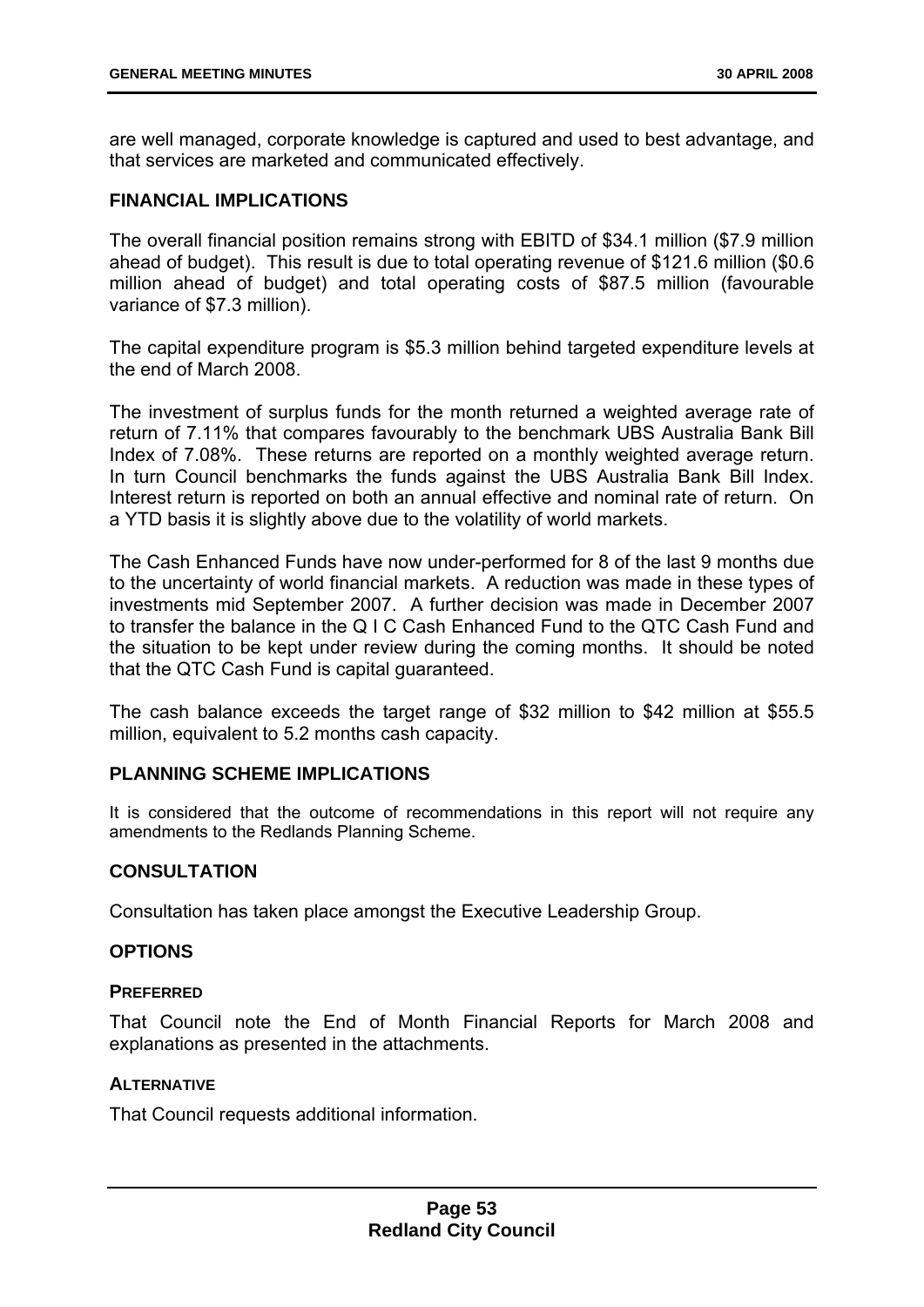# **OFFICER'S/COMMITTEE RECOMMENDATION/ COUNCIL RESOLUTION**

| Moved by:    | Cr Townsend       |
|--------------|-------------------|
| Seconded by: | <b>Cr Reimers</b> |

**That Council resolve to note the End of Month Financial Reports for March 2008 and explanations as presented in the following attachments:** 

- **1. Corporate Financial Report Card;**
- **2. Report Card Analysis;**
- **3. First Council Financial Report;**
- **4. Second Council Financial Report;**
- **5. Operational Statement by Strategic Priority;**
- **6. Balance Sheet;**
- **7. Investment Summary;**
- **8. Statement of Cash Flows;**
- **9. Financial Stability Ratios Report;**
- **10. Community Benefit Fund Report;**
- **11. Type III Business Activities Report and a**
- **12. Quarterly Operational and Capital Projects report.**

**CARRIED**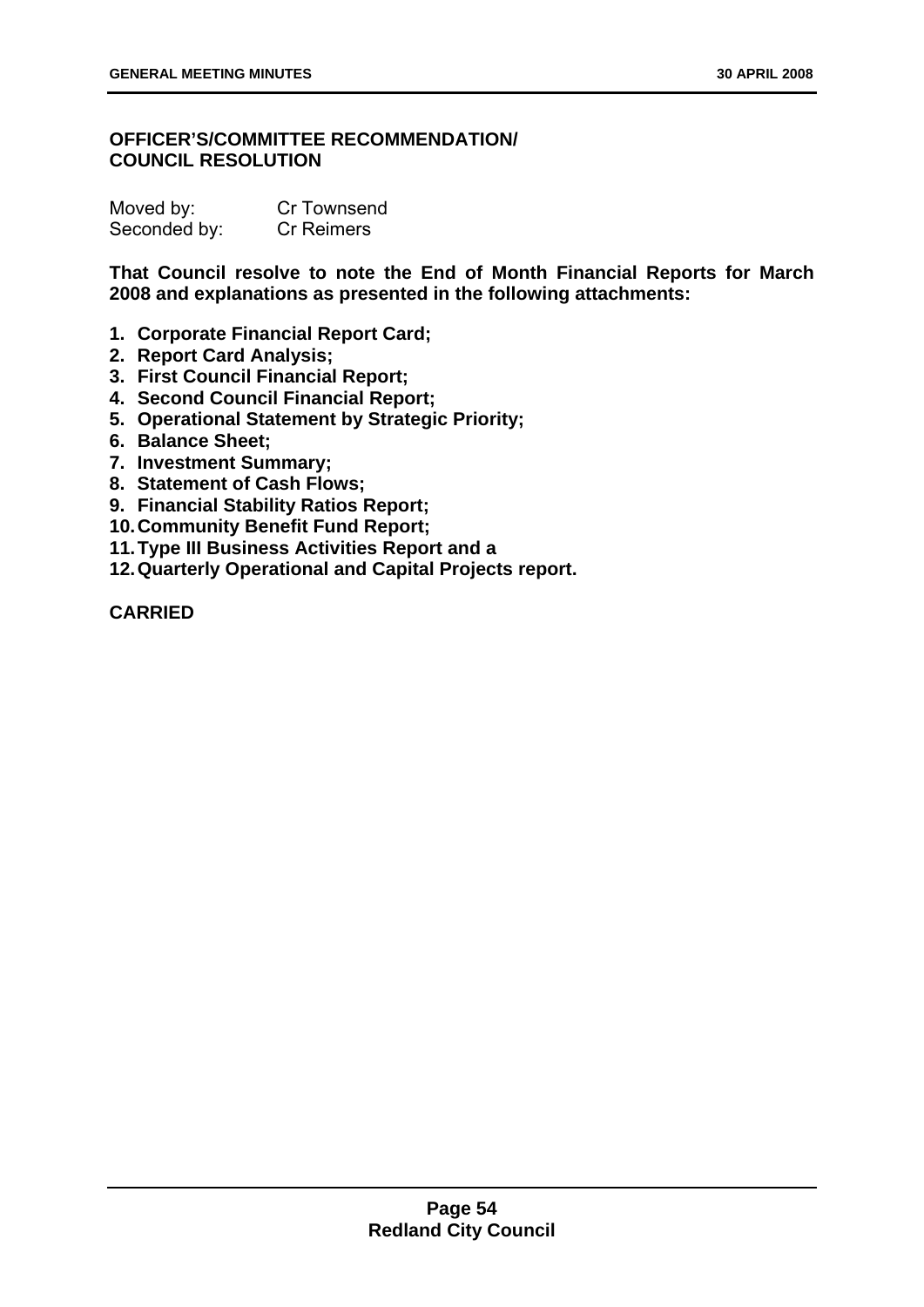## **12.2.2 TYPE 3 BUSINESS ACTIVITIES - CODE OF COMPETITIVE CONDUCT FOR 2008/2009**

| <b>Dataworks Filename:</b>       | <b>FM Corporate Budget</b>                                      |
|----------------------------------|-----------------------------------------------------------------|
| <b>Responsible Officer Name:</b> | <b>Ray Turner</b><br><b>General Manager, Corporate Services</b> |
| <b>Author Name:</b>              | <b>Kerry Phillips</b><br><b>Manager, Financial Services</b>     |

# **EXECUTIVE SUMMARY**

The *Local Government Act 1993*, section 766(1) provides that Council must resolve whether the Code of Competitive Conduct should or should not be applied to each of its business activities for the following financial year.

The purpose of this report is to review the application of the Code of Competitive Conduct (the Code) to business activities across Redland City Council, to recommend those which should continue to have the Code applied for 2008/2009 and identify if any additional activities should have the code applied.

It is recommended that Council resolve to apply the Code of Competitive Conduct to the following business activities for 2008/2009 –

- 1. School Age Care;
- 2. Caravan Parks and Camping;
- 3. Redland Performing Arts Centre; and
- 4. Building Certification Services.

# **PURPOSE**

The purpose of this report is to review the application of the Code to business activities across Redland City Council, to recommend those which should continue to have the Code applied for 2008/2009 and identify if any additional activities should have the code applied.

### **BACKGROUND**

The requirements of the *Local Government Act 1993* ('The Act') and the *Local Government Finance Standard 2005* ('The Standard') can be summarised as follows:

• S.761 defines

*building certification business activity, of a local government, means-* 

 *(a) performing building certifying functions if the local government, in carrying on the activity, engages in competition with the private sector; and*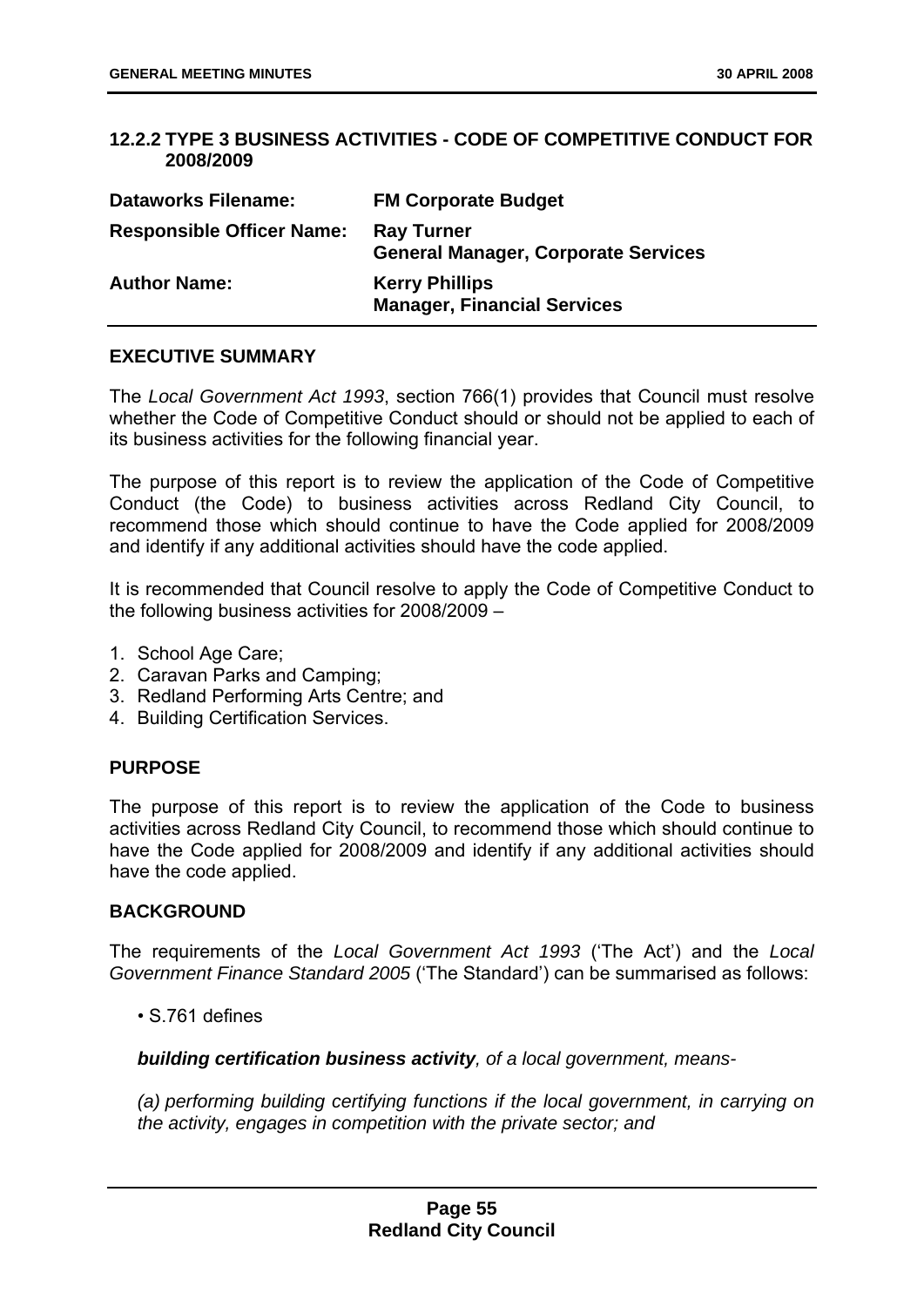*(b) the activity is prescribed under a regulation.* ( *see Local Government Regulation 2005* S.30)

 •S.765 of the Act requires that during each financial year a local government must identify its activities that are 'Business Activities'.

 • S.762 (1)(a) and (b) of the Act says that a 'business activity' of a local government is (a) *any activity "trading in goods and services to clients such as offstreet parking and cultural, sporting and recreational facilities and quarries if, in carrying on the activity, the local government engages in competition with the private sector; or* 

 *(b) submission of a competitive tender in the local government's own tendering process in competition with other for the provision of goods and services to itself."* 

 • S.762(2) of the Act specifically excludes "a roads business activity" and "library services" from the definition of "business activity".

 • S.766(1) of the Act provides that Council must resolve whether the code of competitive conduct should or should not be applied to each of its business activities for the following financial year.

 • S.763(1) of the Act requires Council to apply the code of competitive conduct to "roads business activities" which can be defined as road works undertaken by competitive tender , other than by sole supplier arrangement or Agreed Price Performance Contract (APPC), which are road works on State controlled roads or Council roads that have been put out to competitive tender.

 • Part 11 of the Standard (CODE OF COMPETITIVE CONDUCT) prescribes the code of competitive conduct, ('The Code') incorporating competitive neutrality principles for the purposes of the Act.

• Elements of the Code (S.72 of the standard) are:

- o full cost pricing;
- o treatment of community service obligations;
- o elimination, or taking account, of advantages and disadvantages of public ownership; and
- o financial reporting.

 • The Queensland Local Government Department ('The Department') made a regulation limiting the requirements of the Act (S.765,766) to business activities with current expenditure for the activity for the previous financial year greater than \$270,000 (S.31(1) *Local Government Regulation 2005*). Notwithstanding, the code of competitive conduct may also be voluntarily applied to business activities below the threshold and any other activities that are not business activities (S.767 of the Act).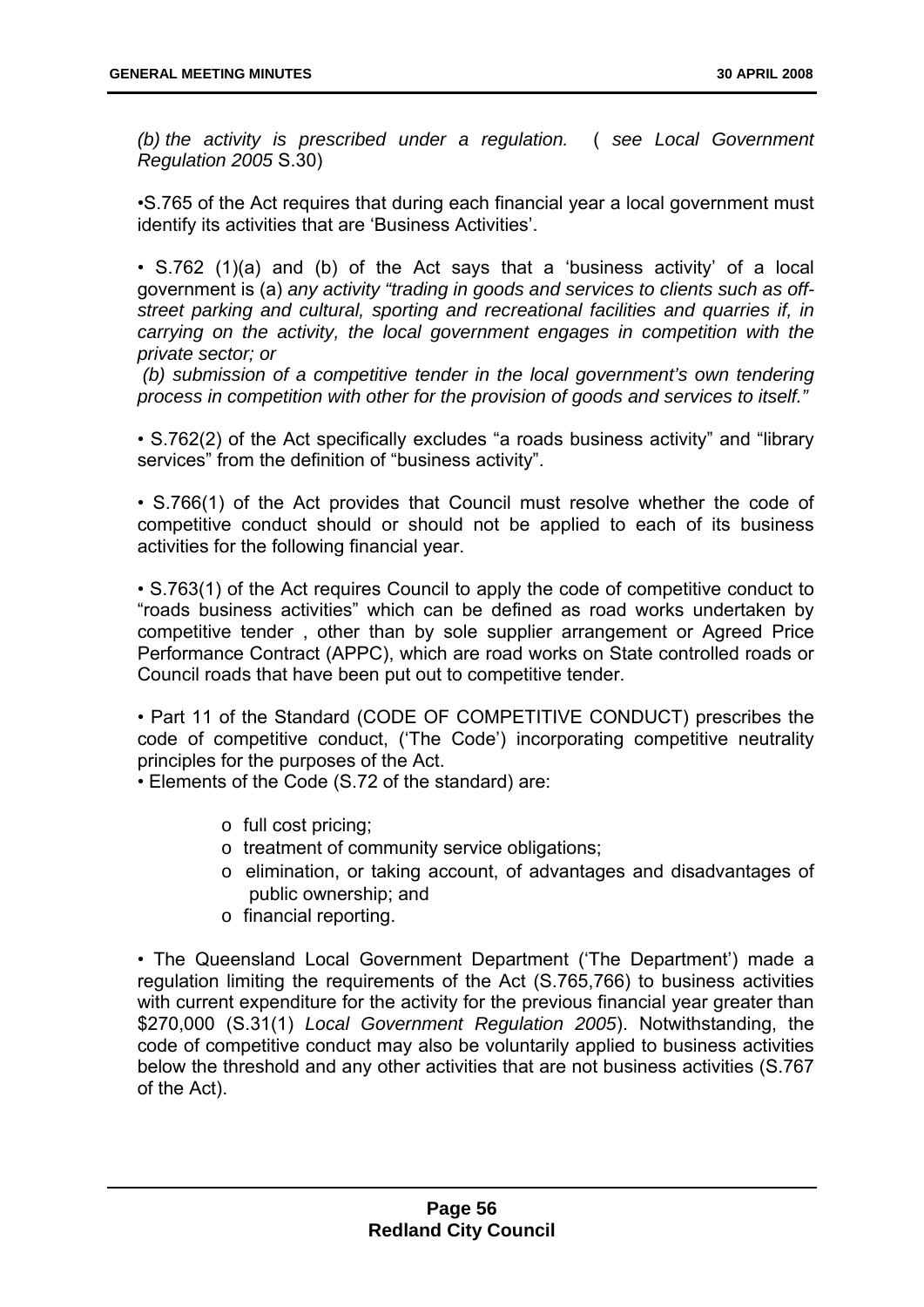# **ISSUES**

In view of the above, the following definitions can be used in discussion of these activities.

 • Type 3 Business Activities – "business activities" with current expenditure for the activity for the previous financial year greater than \$270,000

• Type 3 Roads Business Activities – as defined in S763(1)

 • Other Business Activities – "business activities" with current expenditure for the activity for the previous year less than or equal to \$270,000

• Other Activities - any other activity as provided in S767 of the Act.

Council's decision of 31 May 2005 regarding "Progressing National Competition Policy (NCP) Reforms" reviewed the application of the Code across the following areas covered in the table below. Comments in the last column address the current status in relation to such definitions and makes recommendation as to how the Code should be applied for 2008/2009.

| <b>Activity</b>                                           | <b>Classification</b>                         | <b>Comments and recommendation</b>                                                                                                                                                                                                                                                            |
|-----------------------------------------------------------|-----------------------------------------------|-----------------------------------------------------------------------------------------------------------------------------------------------------------------------------------------------------------------------------------------------------------------------------------------------|
| <b>Parks</b><br>Caravan<br>and Camping                    | Type3<br><b>Business</b><br><b>Activities</b> | Estimated current year expenditure for<br>2007/2008 \$2,661,000 is greater than<br>the Department's threshold.<br>Recommendation must apply the Code<br>for 2008/2009.                                                                                                                        |
| <b>School</b><br>Age<br>Care                              | Type3 Business<br><b>Activities</b>           | Estimated current year expenditure for<br>20072008 is \$2,944,000 which exceeds<br>the Department's threshold.<br>Recommendation must apply the Code<br>for 2008/2009.                                                                                                                        |
| <b>Redland</b><br><b>Performing Arts</b><br><b>Centre</b> | Type3<br><b>Business</b><br><b>Activities</b> | It is expected in the first full year of<br>operation the centre will generate<br>expenditure which will<br>exceed<br>the<br>Department's threshold.<br>Visibility of financial performance for this<br>service specifically in 2007/2008 will be<br>constructed for inclusion in the 2008/09 |
|                                                           |                                               | budget publication.<br>It is highly recommended that Council<br>apply the code for 2008/2009                                                                                                                                                                                                  |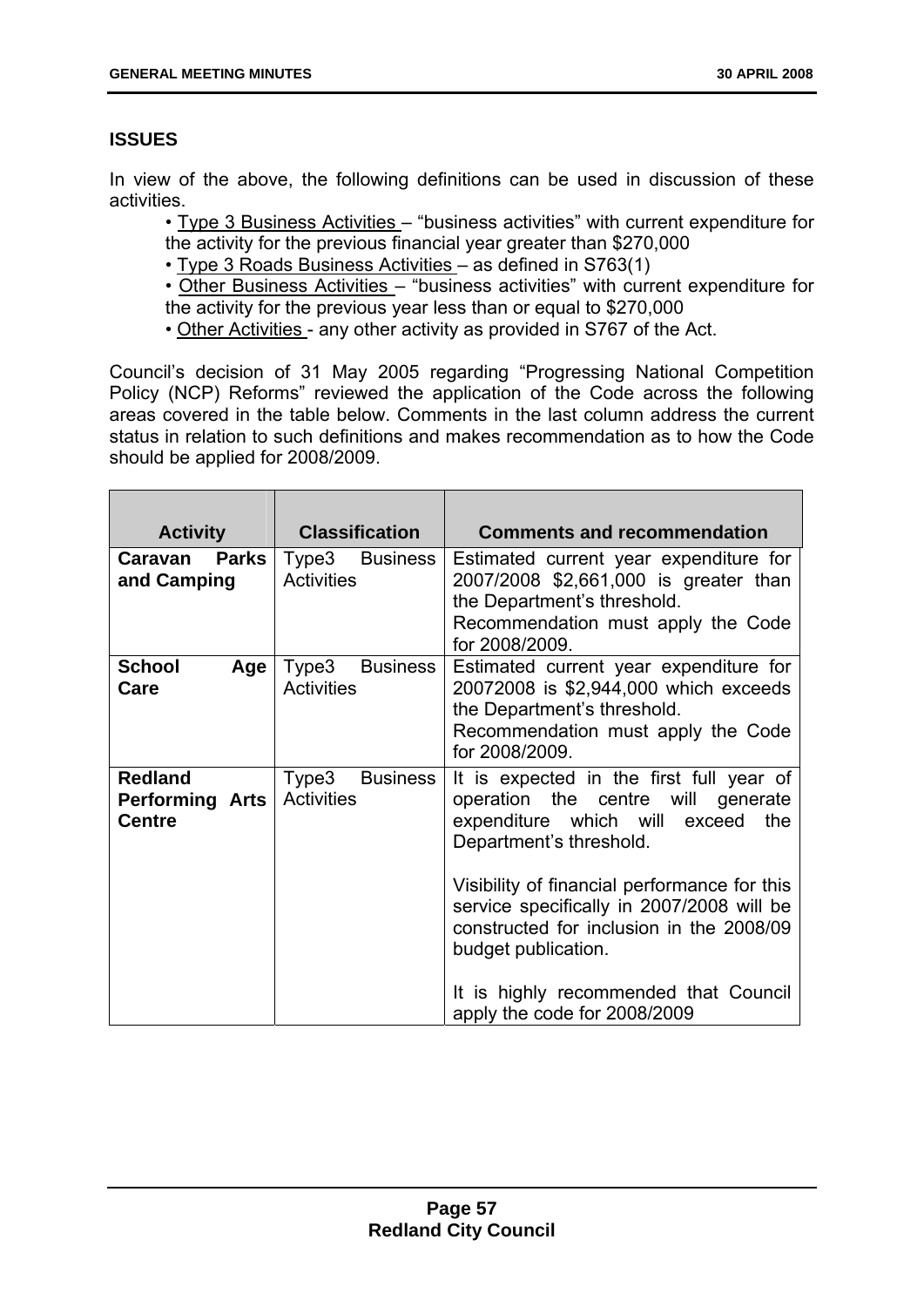| <b>Activity</b>                                            | <b>Classification</b>                         | <b>Comments and recommendation</b>                                                                                                                           |
|------------------------------------------------------------|-----------------------------------------------|--------------------------------------------------------------------------------------------------------------------------------------------------------------|
| <b>Building</b><br><b>Certification</b><br><b>Services</b> | <b>Business</b><br>Type3<br><b>Activities</b> | Local Government Regulation 2005<br>combined with the pricing of services in<br>2007/2008 implies the requirement for<br>compliance.                         |
|                                                            |                                               | Visibility of financial performance for this<br>service specifically in 2007/2008 will be<br>constructed for inclusion in the 2008/09<br>budget publication. |
|                                                            |                                               | It is highly recommended Council apply<br>the code for 2008/2009 to ensure public<br>transparency.                                                           |

## **RELATIONSHIP TO CORPORATE PLAN**

The recommendation primarily supports Council's strategic priority to ensure the long term financial viability of the Shire and provide public accountability in financial management.

### **FINANCIAL IMPLICATIONS**

There are no actual financial implications with respect to the recommendation.

### **CONSULTATION**

In preparing this report, consultation has been undertaken with the Senior Financial Advisor Customer Services Department, the General Manager Customer Services and the General Manager Corporate Services.

### **OPTIONS**

### **PREFERRED**

That Council resolve to apply the Code of Competitive Conduct to the following business activities for 2008/2009 –

- 1. School Age Care;
- 2. Caravan Parks and Camping;
- 3. Redland Performing Arts Centre; and
- 4. Building Certification Services.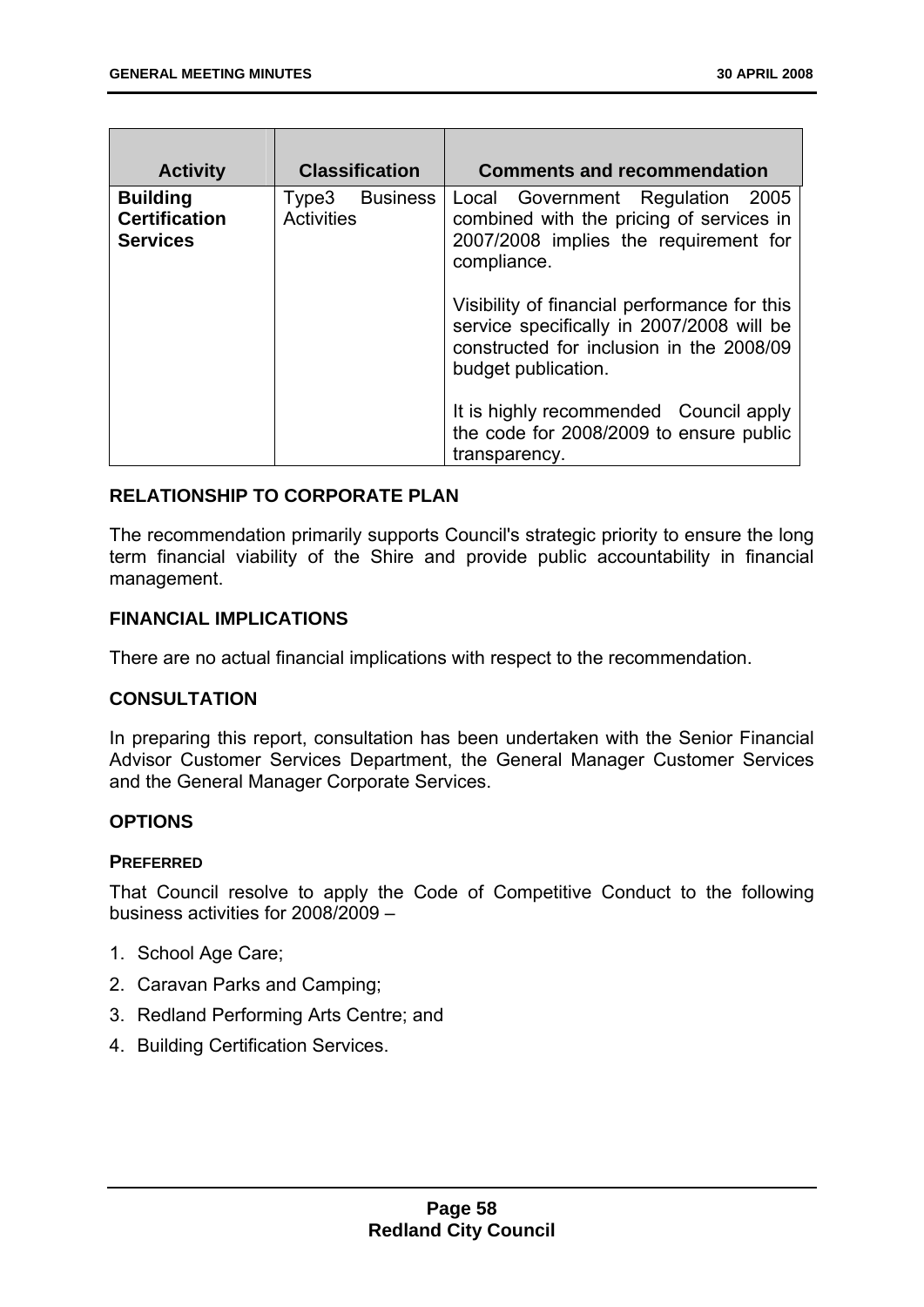# **OFFICER'S/COMMITTEE RECOMMENDATION/ COUNCIL RESOLUTION**

| Moved by:    | <b>Cr Townsend</b> |
|--------------|--------------------|
| Seconded by: | <b>Cr Reimers</b>  |

**That Council resolve to apply the Code of Competitive Conduct to the following business activities for 2008/2009 –** 

- **1. School Age Care;**
- **2. Caravan Parks and Camping;**
- **3. Redland Performing Arts Centre; and**
- **4. Building Certification Services.**

**CARRIED**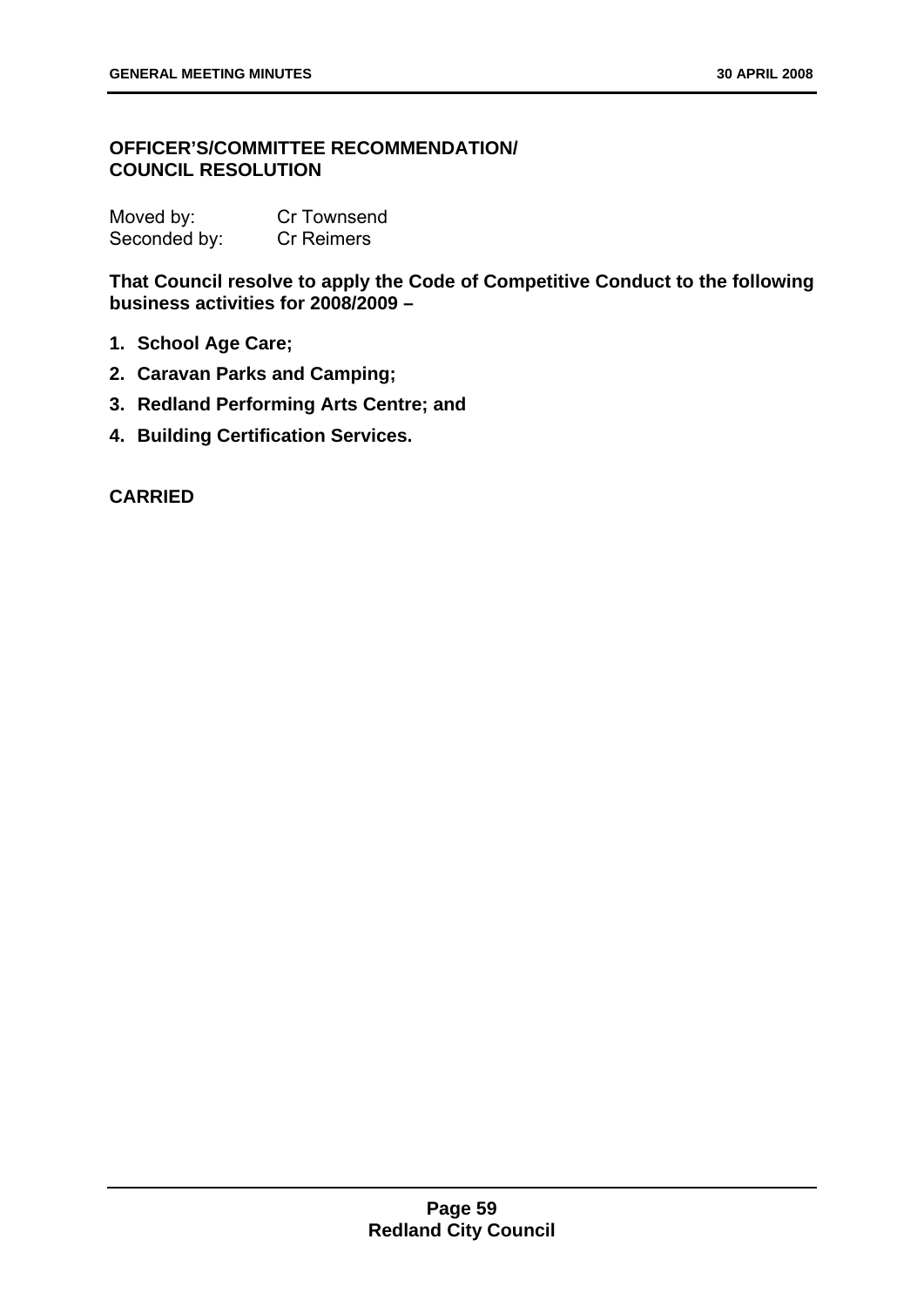## **12.2.3 REMOTE ACCESS AND WAN SOFTWARE/HARDWARE**

| <b>Dataworks Filename:</b>       | <b>IM Acquisitions - Software</b>                                   |
|----------------------------------|---------------------------------------------------------------------|
| <b>Responsible Officer Name:</b> | <b>Phil Bucknell</b><br><b>Group Manager Information Management</b> |
| <b>Author Name:</b>              | <b>Phil Bucknell</b><br><b>Group Manager Information Management</b> |

### **EXECUTIVE SUMMARY**

Council's annual operational budget and 5 Year Operational Plan includes ongoing funding for upgrades and extensions to the Wide Area Computer Network (WAN) and continuous improvement of computer access from remote external Council sites.

After extensive research and experience with a variety of products, a unique combined hardware/software package has recently been identified that will enhance this computer functionality. There is only one vendor for this product in Australia.

Section 481 of the *Local Government Act 1993* requires Council to resolve that it is not necessary to seek further tenders or quotes if it is satisfied that there is only one supplier of a particular product available to it.

### **PURPOSE**

The purpose of this report is to request that Council resolves that PK Business Advantage is the only supplier of the NetLeverage Network Appliance and ThinPoint software associated with it.

# **BACKGROUND**

The brief of the Information Management Group includes:

- 1) investigating and taking opportunities to leverage off current technologies and developments; and
- 2) investigating and implementing continuous improvement initiatives for existing Information Management services.

Both Local and Wide Area Network users benefit from the results of this effort. There is a growing need for fast efficient and low cost access to Council's computer systems for staff while out in the field. An increasing demand for remote and mobile access to corporate software applications is being matched by a variety of remote access devices becoming available in the marketplace.

Information Management Group has an annual budget allocation to meet its objectives and is constantly assessing the IT marketplace for software and hardware that meets with Council's business needs. Recent research has identified a solution which is worthy of further investigation and piloting.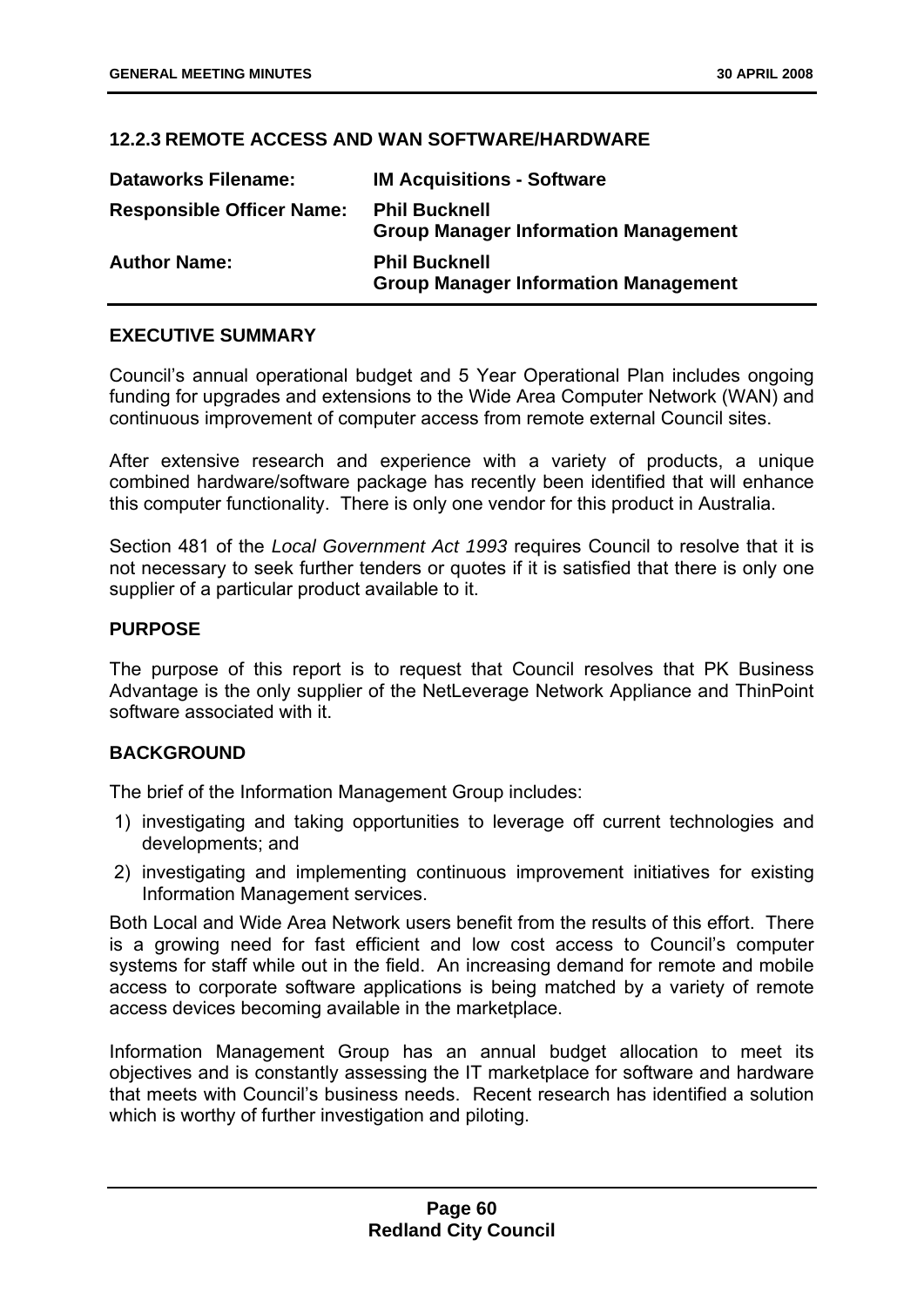The NetLeverage/ThinPoint package is a combined hardware/software system distributed solely by PK Business Advantage. It is already used by over 1200 organisations, the most prominent of which are in the mining and education sectors. This solution has also been implemented by the Department of Health and Community Services (DGCS) in the Northern Territory in order to provide fast, secure access to doctors traveling in remote areas.

Section 481 of the *Local Government Act 1993* requires Council to resolve that it is not necessary to seek further tenders or quotes if it is satisfied that there is only one supplier of a particular product available to it.

## **ISSUES**

Any purchase of this hardware/software system will form part of IM's continuous improvement process and will align with the approved ICT Strategic Plan 2006-2010.

## **RELATIONSHIP TO CORPORATE PLAN**

The recommendation in this report primarily supports Council's strategic priority to support the organisation's capacity to deliver services to the community by building a skilled, motivated and continually learning workforce, ensuring our assets and finances are well managed, our corporate knowledge is captured and used to best advantage, and that we market and communicate our services effectively.

# **FINANCIAL IMPLICATIONS**

No additional funding is being sought as all costs can be covered within existing budgets. The initial purchase of a startup package will cost \$21,750 with an ongoing annual maintenance and support fee of \$1,250. Initial set-up and training is included in this quote. A successful pilot could result in substantial ongoing savings as this product has the potential to replace existing more expensive ones currently in use.

### **PLANNING SCHEME IMPLICATIONS**

The Land Use Planning Group was consulted and it is considered that the outcome of recommendations in this report will not require any amendments to the Redlands Planning Scheme.

### **CONSULTATION**

The Group Manager, Information Management has consulted with the General Manager Corporate Services, and the Service Managers of IM Technical Services, Business Improvement and Information Systems.

## **OPTIONS**

### **PREFERRED**

1. That under section 486(1)(a) of the *Local Government Act 1993*, Council resolves that it is satisfied that there is only one supplier reasonably available to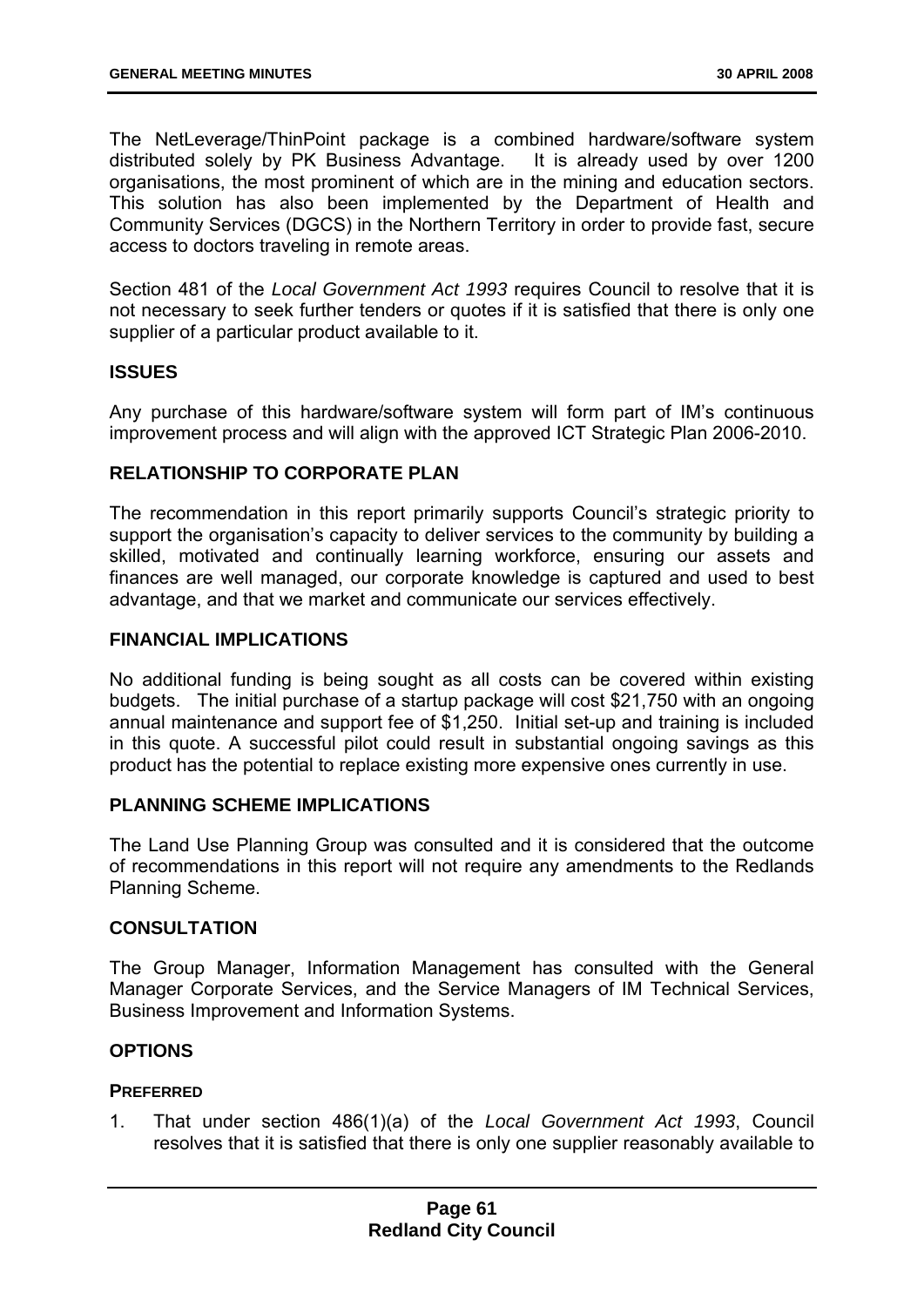it to provide the NetLeverage Network Appliance and ThinPoint software associated with it, namely PK Business Advantage; and

2. That the Chief Executive Officer be authorised to make, vary and discharge a contract with PK Business Advantage under sections 483(1) and 486(1) of the *Local Government Act 1993*.

### **ALTERNATIVE**

That Council take no action.

## **OFFICER'S/COMMITTEE RECOMMENDATION/ COUNCIL RESOLUTION**

| Moved by:    | Cr Townsend       |
|--------------|-------------------|
| Seconded by: | <b>Cr Reimers</b> |

### **That Council resolve as follows:**

- **1. That under section 486(1)(a) of the** *Local Government Act 1993***, Council resolves that it is satisfied that there is only one supplier reasonably available to it to provide the NetLeverage Network Appliance and ThinPoint software associated with it, namely PK Business Advantage; and**
- **2. That the Chief Executive Officer be authorised to make, vary and discharge a contract with PK Business Advantage under sections 483(1) and 486(1) of the** *Local Government Act 1993***.**

**CARRIED**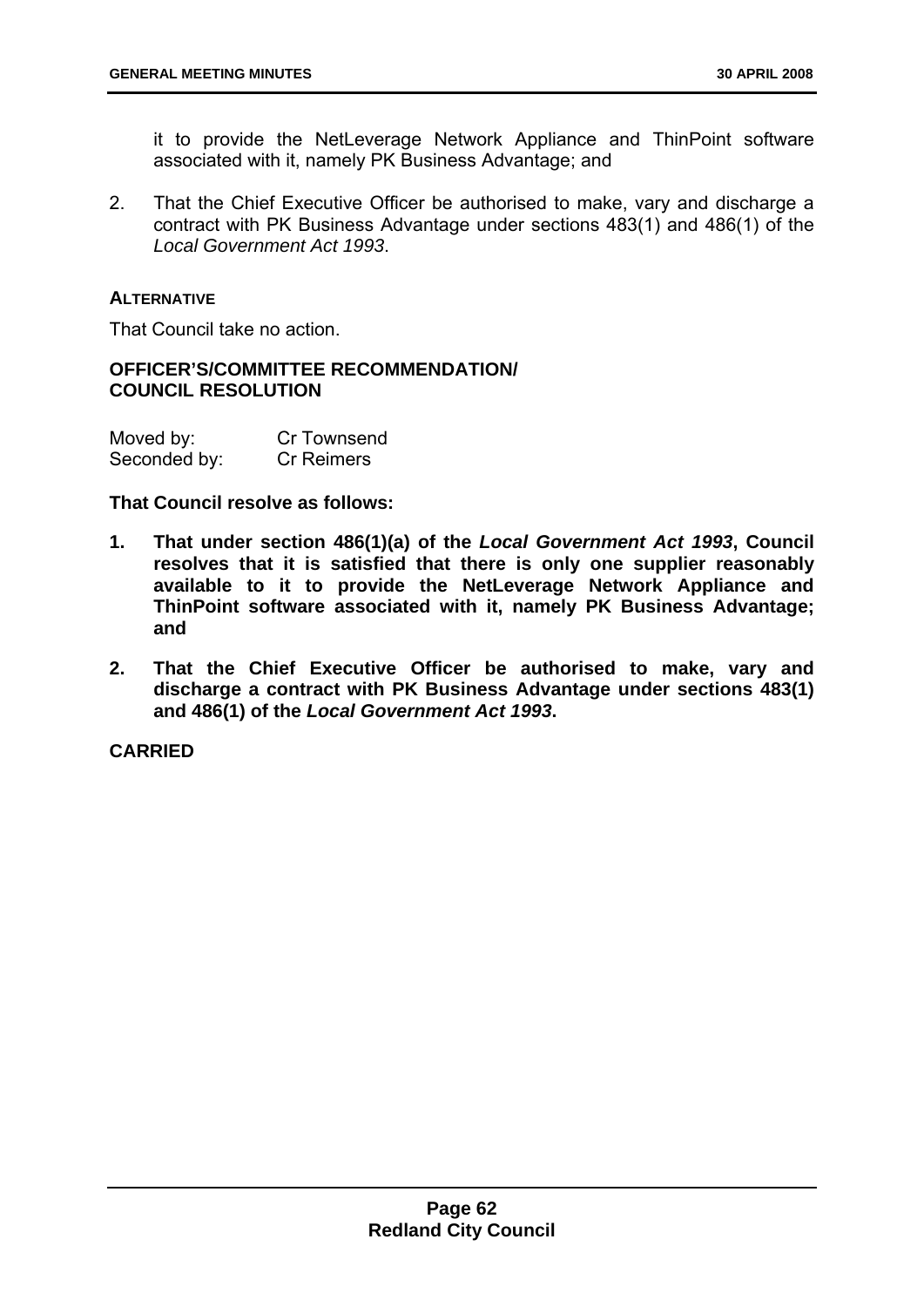## **12.2.4 PROPOSED SALE OF LAND - 189 SCHOOL OF ARTS ROAD, REDLAND BAY**

| <b>Dataworks Filename:</b>       | P.322230                                                                           |
|----------------------------------|------------------------------------------------------------------------------------|
| <b>Attachments:</b>              | <b>Site Plan</b>                                                                   |
| <b>Responsible Officer Name:</b> | <b>Brian Lewis</b><br><b>Manager Corporate Acquisitions Fleet &amp; Facilities</b> |
| <b>Author Name:</b>              | <b>Mery Elliott</b><br><b>Property Service Manager</b>                             |

#### **EXECUTIVE SUMMARY**

Council owned land located at 189 School of Arts Road, Redland Bay has been resurveyed so that the proposed roundabout at the intersection of School of Arts Road and Collins Street can be built. The balance of the property, containing an old timber dwelling, is no longer required by Council and can be sold.

This property has been identified by Council as having significant heritage value and has been registered on Council's Heritage Register. It is Council's intention to sell the property with the Heritage Listing on it, so that any potential purchaser is aware of their obligations with respect to preserving the dwelling.

At its meeting held on 31 May 2006 Council resolved as follows:

"That consideration of this matter be deferred until such time as the road alignment is completed".

It is now considered appropriate to bring this matter to Council for further consideration.

#### **PURPOSE**

The purpose of this report is to recommend that Council agree to resolve to submit the property for sale at public auction.

### **BACKGROUND**

In 2001, Council acquired land located at Lot 1 RP48961 – 189 School of Arts Road, Redland Bay. This property was acquired to allow for the construction of a 2-lane roundabout at the intersection of School of Arts Road and Collins Street.

The property has an old timber dwelling on it that has significant heritage value. In 2002, it was decided that the roundabout proposed at this intersection should be redesigned to avoid demolition of the heritage dwelling. Infrastructure Planning have amended the planning layouts to incorporate this change and have resurveyed the old Lot 1 into a new Lot 1 on SP165089, reducing the lot size from 2000m2 down to 937m2, with the balance being transferred over to road reserve.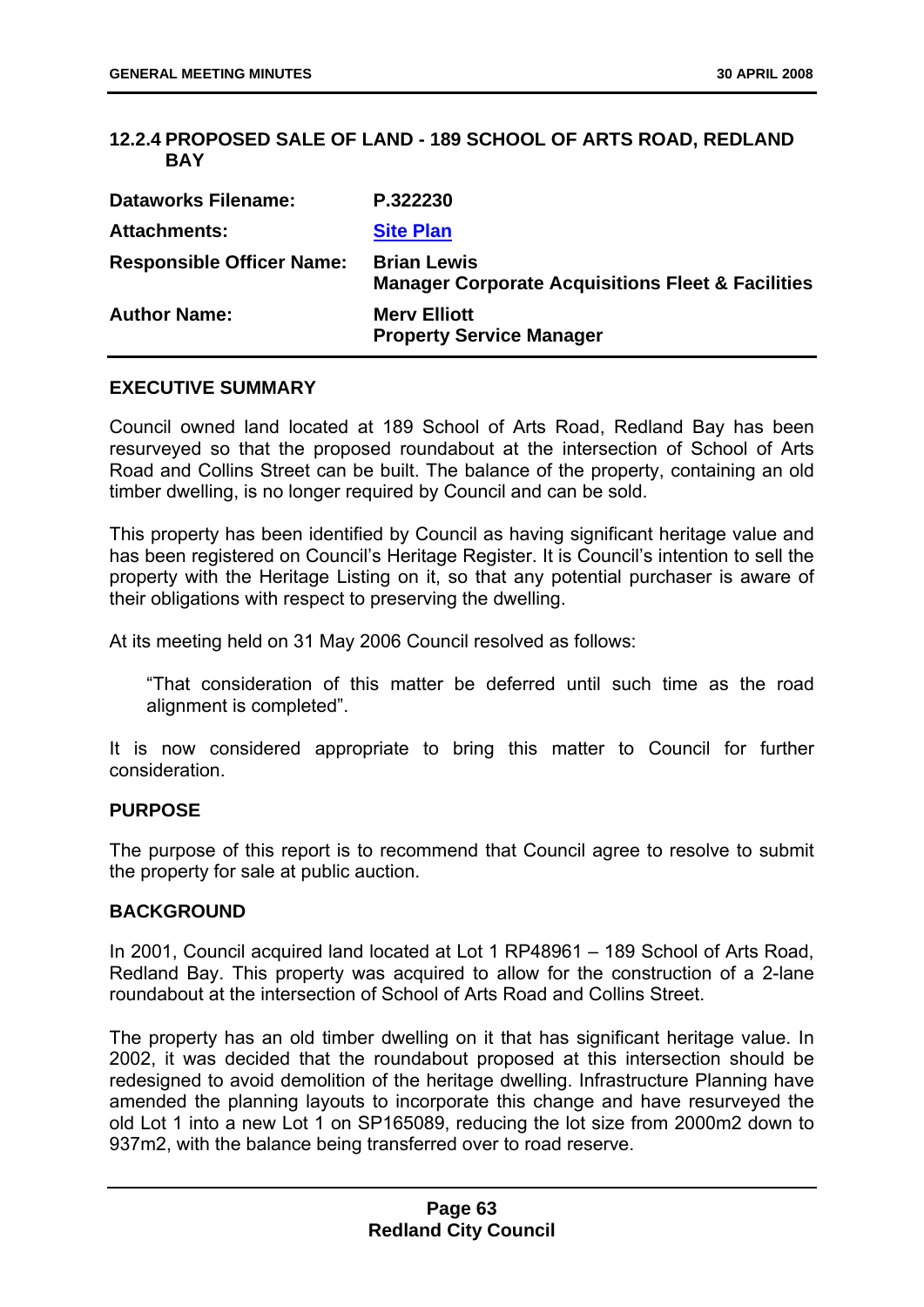This issue of sale was reported to Council's General Meeting of 31 May 2006 and Council resolved as follows:

"That consideration of this matter be deferred until such time as the road alignment is completed".

### **ISSUES**

Investigations made with the developer of adjoining land have revealed that development and subsequent intersection road works will not be undertaken for some time, possibly 18 months to 2 years. It is considered inappropriate to delay sale for this period of time due to maintenance issues associated with the dwelling. During the past 12 months, \$45,000 has been spent on replacing the roof, repainting and other urgent repairs.

The land is listed as a place of local heritage in Schedule 4 of the Redland Planning Scheme and subsequent owners are required to honour the intent of the heritage status. As a result of the Planning Scheme designation, any demolition or removal application would require an Impact Assessment Material Change of Use approval from Council which would be unlikely to be successful. In any case, it is considered that the dwelling adds value to the site and such an application would appear unlikely.

At the present time, the property is rented and will become vacant within the next several months. It is considered appropriate that action should be taken now to dispose of the property by public auction.

# **RELATIONSHIP TO CORPORATE PLAN**

The recommendation primarily supports Council's strategic priority to ensure the long term financial viability of the Redlands and provide public accountability in financial management.

### **FINANCIAL IMPLICATIONS**

Council will receive significant income from the sale, receive annual rates payments, and be relieved of ongoing maintenance costs.

### **CONSULTATION**

Property Service Manager has consulted with Local Councillor and Manager Community & Social Planning.

### **OPTIONS**

### **PREFERRED**

That Council resolve as follows:

- 1. To sell the land located at 189 School of Arts Road, Redland Bay, being Lot 1 SP165089;
- 2. That the Chief Executive Officer be delegated the authority to:

### **Page 64 Redland City Council**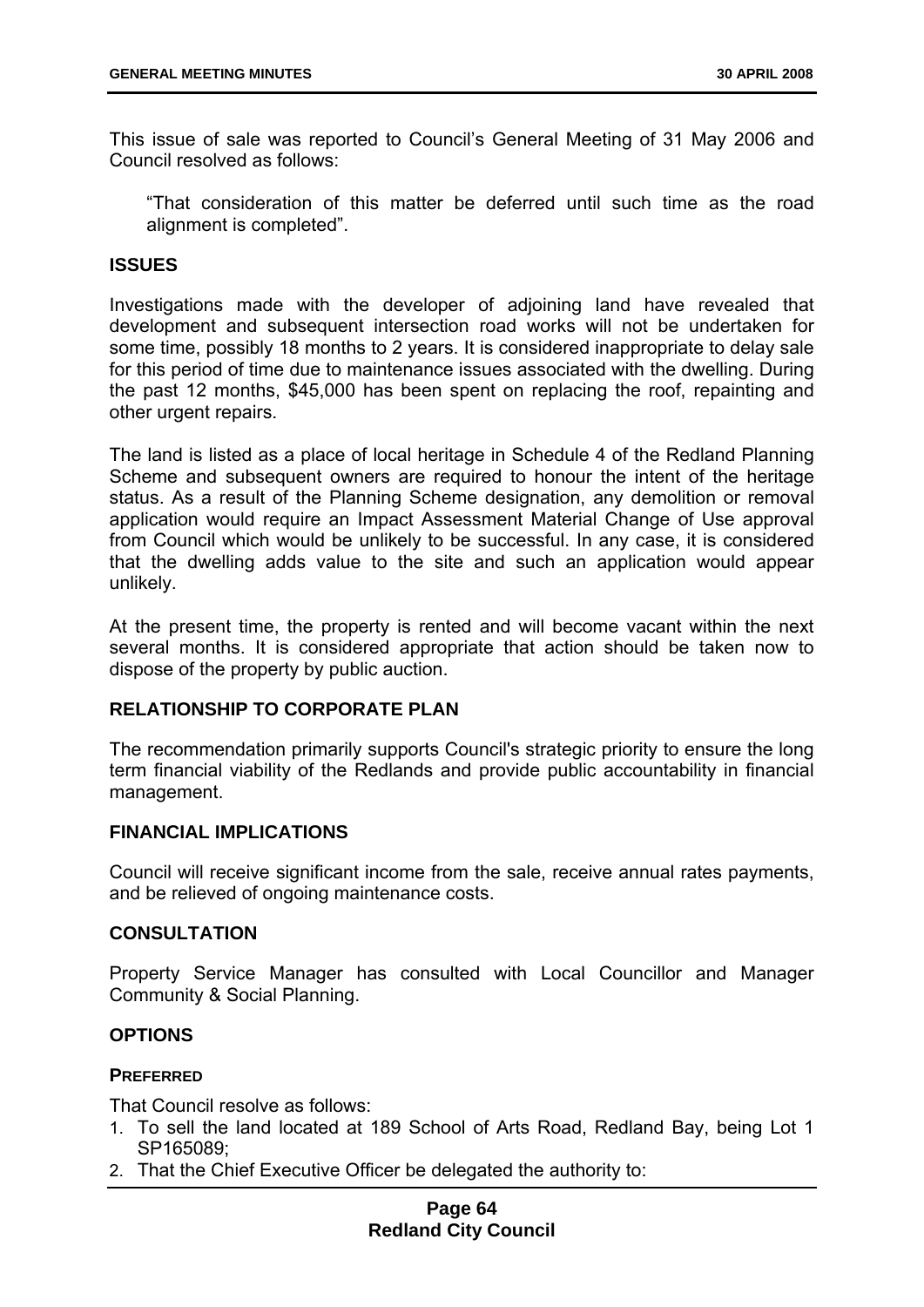- a) Negotiate the sale of the land at 189 School of Arts Road, Redland, being Lot 1 SP165089; and
- b) Make, vary and discharge the contract in accordance with the agreed contract terms; and
- c) Sign all relevant documentation in this matter.

### **ALTERNATIVE**

- 1. Council retains the property and investigates utilisation for tourism/historical or other public purposes; or
- 2. Council retains the property and offers the property for rent.

# **OFFICER'S/COMMITTEE RECOMMENDATION/ COUNCIL RESOLUTION**

| Moved by:    | Cr Henry          |
|--------------|-------------------|
| Seconded by: | <b>Cr Elliott</b> |

**That Council resolve as follows:** 

- **1. To sell the land located at 189 School of Arts Road, Redland Bay, being Lot 1 SP165089;**
- **2. That the Chief Executive Officer be delegated the authority to:** 
	- **a) Negotiate the sale of the land at 189 School of Arts Road, Redland, being Lot 1 SP165089; and**
	- **b) Make, vary and discharge the contract in accordance with the agreed contract terms; and**
	- **c) Sign all relevant documentation in this matter.**

**CARRIED**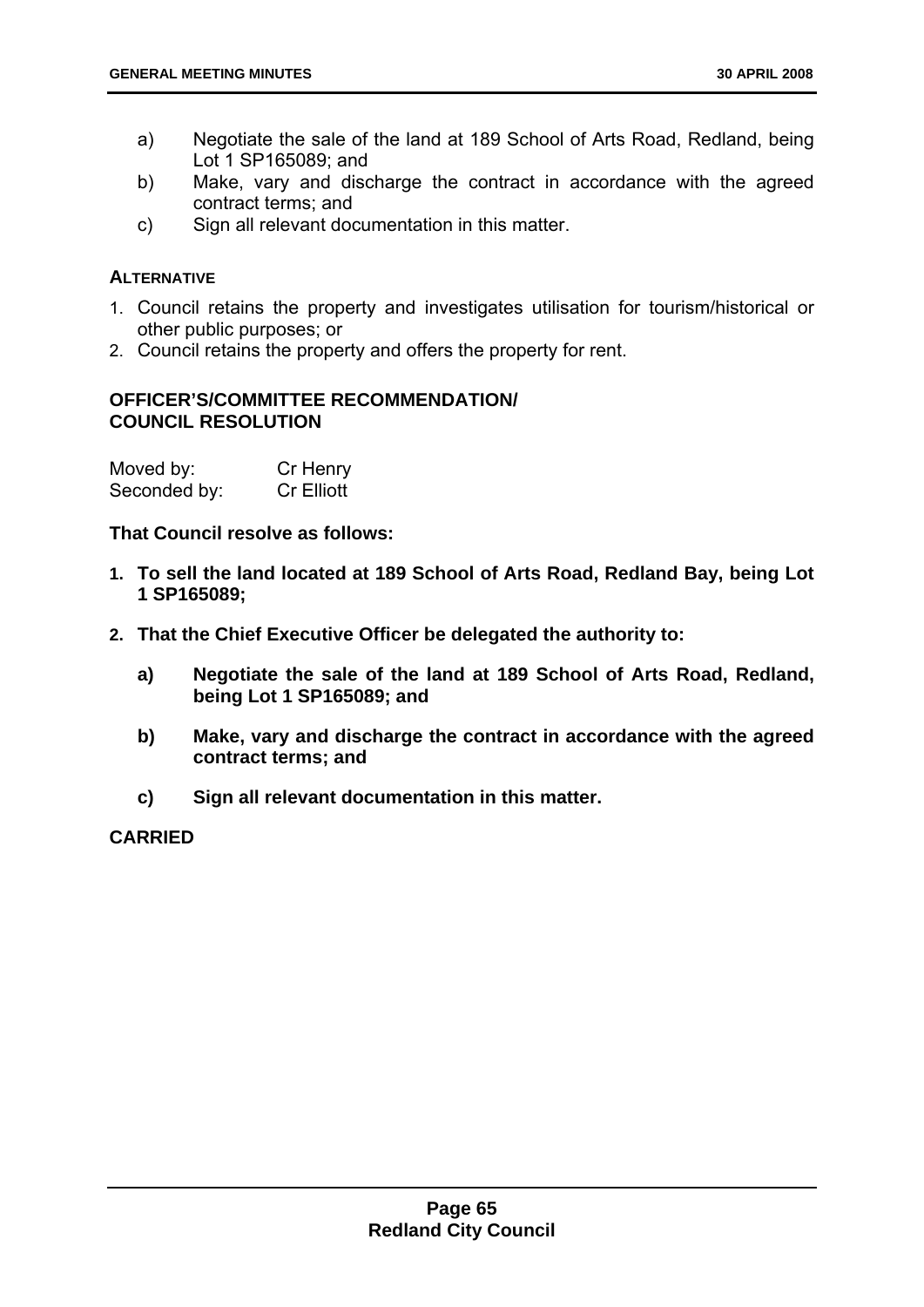### **12.3 CUSTOMER SERVICES**

Cr Williams declared a conflict of interest at Committee in the following item as Chair of the Spring Festival Committee and remained in the meeting for discussion and vote on this item.

Cr Williams declared a conflict of interest in this item at today's General Meeting as Chair of the Spring Festival Committee and left the chamber prior to discussion and decision in this matter.

## **12.3.1 EDGAR HARLEY PAVILION RELOCATION AND REFURBISHMENT - DELEGATED AUTHORITY**

| <b>Dataworks Filename:</b>       | 70837; 42121                                                                                      |
|----------------------------------|---------------------------------------------------------------------------------------------------|
| <b>Responsible Officer Name:</b> | <b>Michelle Pipia</b><br><b>Acting Group Manager, Project Delivery Group</b>                      |
| <b>Author Name:</b>              | <b>Nigel Carroll</b><br><b>Acting Service Manager, Project Management</b><br><b>Services Unit</b> |

### **EXECUTIVE SUMMARY**

The Edgar Harley Pavilion relocation and refurbishment project forms part of the implementation of the priorities in the Cleveland Showgrounds Master Plan. The project must be done to allow for the construction of the already awarded Cleveland Showgrounds Site Entry, Plaza Roof & Trail project that is to be constructed in that location.

The Edgar Harley Pavilion is currently a two storey building and this project involves the relocation of the top storey only to another site within the Cleveland Showgrounds and the re-establishment of the single storey building on new foundations at the new location. The single storey building will then be refurbished and extended to incorporate toilets, kitchen facilities and provide disability access. The remaining bottom storey in the original location will be demolished to allow for the Site Entry, Plaza Roof & Trail project to be constructed.

The budget for this project is split over two financial years (2007/2008 and 2008/2009) and the project is currently out to tender as one tender with two separable portions that are in line with the budget allocations:

Separable Portion 1 – Stage 1 (2007/2008) - The relocation and reestablishment (excluding service connections) of the single storey building on new foundations and the demolition of the remaining bottom storey.

Separable Portion 2 – Stage 2 (2008/2009) – The refurbishment and extension of the single storey building (including service connections) to incorporate toilets, kitchen facilities and provide disability access.

## **Page 66 Redland City Council**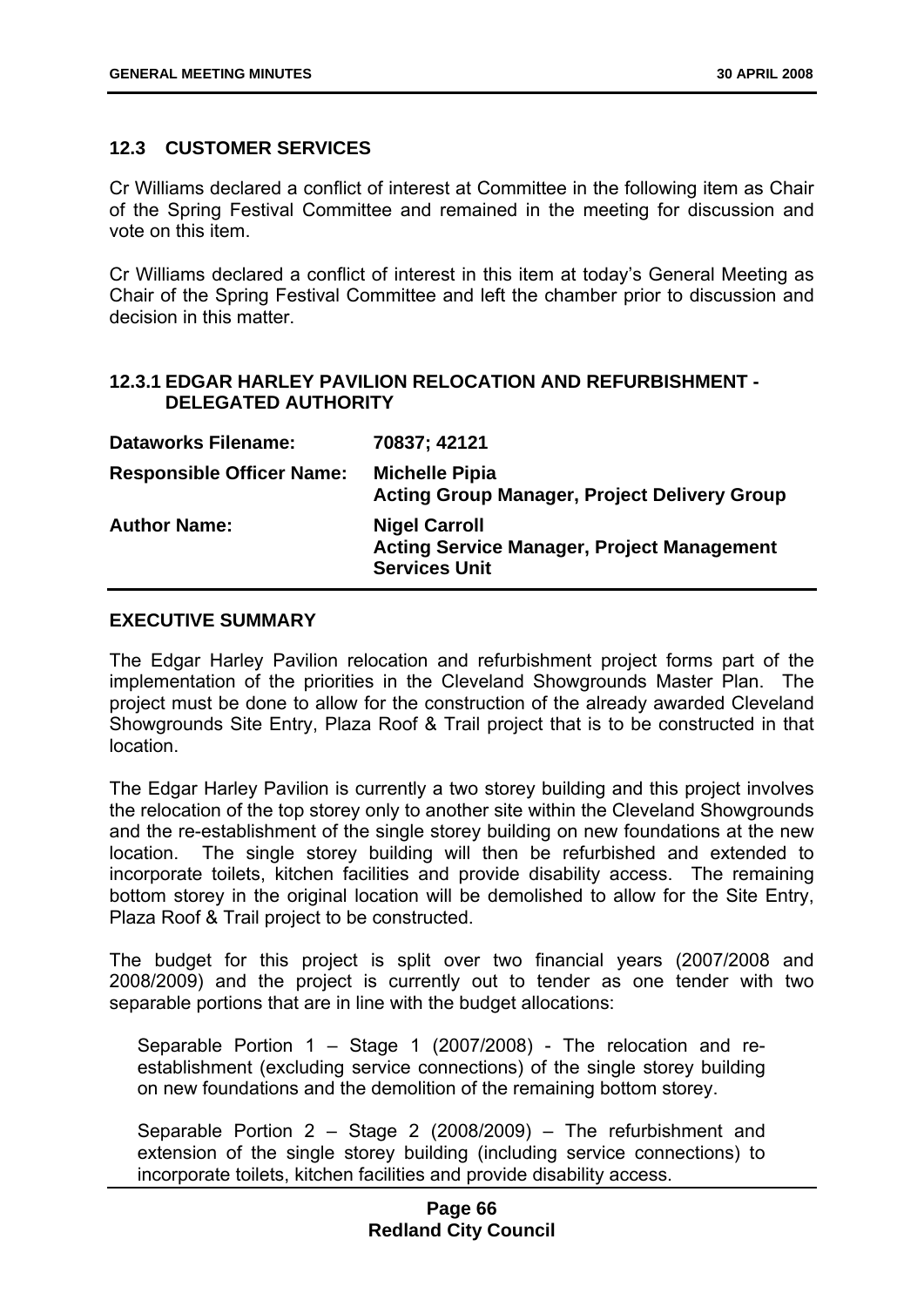The total project budget over two financial years is \$627,054. An estimate from a Quantity Surveyor for the entire project is \$620,034 excluding contingency and GST.

The timing of the Edgar Harley Pavilion relocation and refurbishment project is critical and any delays could result in delay costs occurring against Council on the Cleveland Showgrounds Site Entry, Plaza Roof & Trail contract and could jeopardise the approved funding. To expedite the tender award process, delegated authority is being sought for the Chief Executive Officer to accept the tender most advantageous to Council and to make, vary and discharge a contract with the successful tenderer for the Edgar Harley Pavilion relocation and refurbishment project and sign all relevant documentation in accordance with *the Local Government Act 1993*.

## **PURPOSE**

The purpose of this report is to seek resolution from Council to:

- 1. Proceed with the Edgar Harley Pavilion Relocation and Refurbishment project and note that the Council must provide \$382,000 (of which \$50,000 is approved funding) in the 2008/2009 adopted budget.
- 2. Delegate authority to the Chief Executive Officer to accept the tender from and make, vary and discharge a contract with the successful tenderer for Tender PDG-70837-2 for the Edgar Harley Pavilion Relocation and Refurbishment.
- 3. Delegate authority to the Chief Executive Officer to sign and amend all relevant documentation.
- 4. Appoint the Chief Executive Officer as Principal's Representative for this contract.
- 5. Authorise the Chief Executive Officer to delegate further the Principal's Representative role to an appropriate senior officer within Council.

## **BACKGROUND**

The Edgar Harley Pavilion relocation and refurbishment project forms part of the implementation of the priorities in the Cleveland Showgrounds Master Plan. The Master Plan was developed through a comprehensive consultation process with the community, Council and user groups.

The Edgar Harley Pavilion must be relocated to allow for the construction of the Cleveland Showgrounds Site Entry, Plaza Roof & Trail project that is to be constructed in that location. That project has an approved Queensland 150th Legacy Infrastructure Program [Q150] funding amount of \$486,825 and must be completed by 31<sup>st</sup> December 2008 to comply with the funding requirements. A contract for the design and construction of that project has already been awarded and before any construction works can commence on site for that project, it is a requirement that the Edgar Harley Building be relocated.

The Edgar Harley Pavilion is currently a two storey building and this project involves: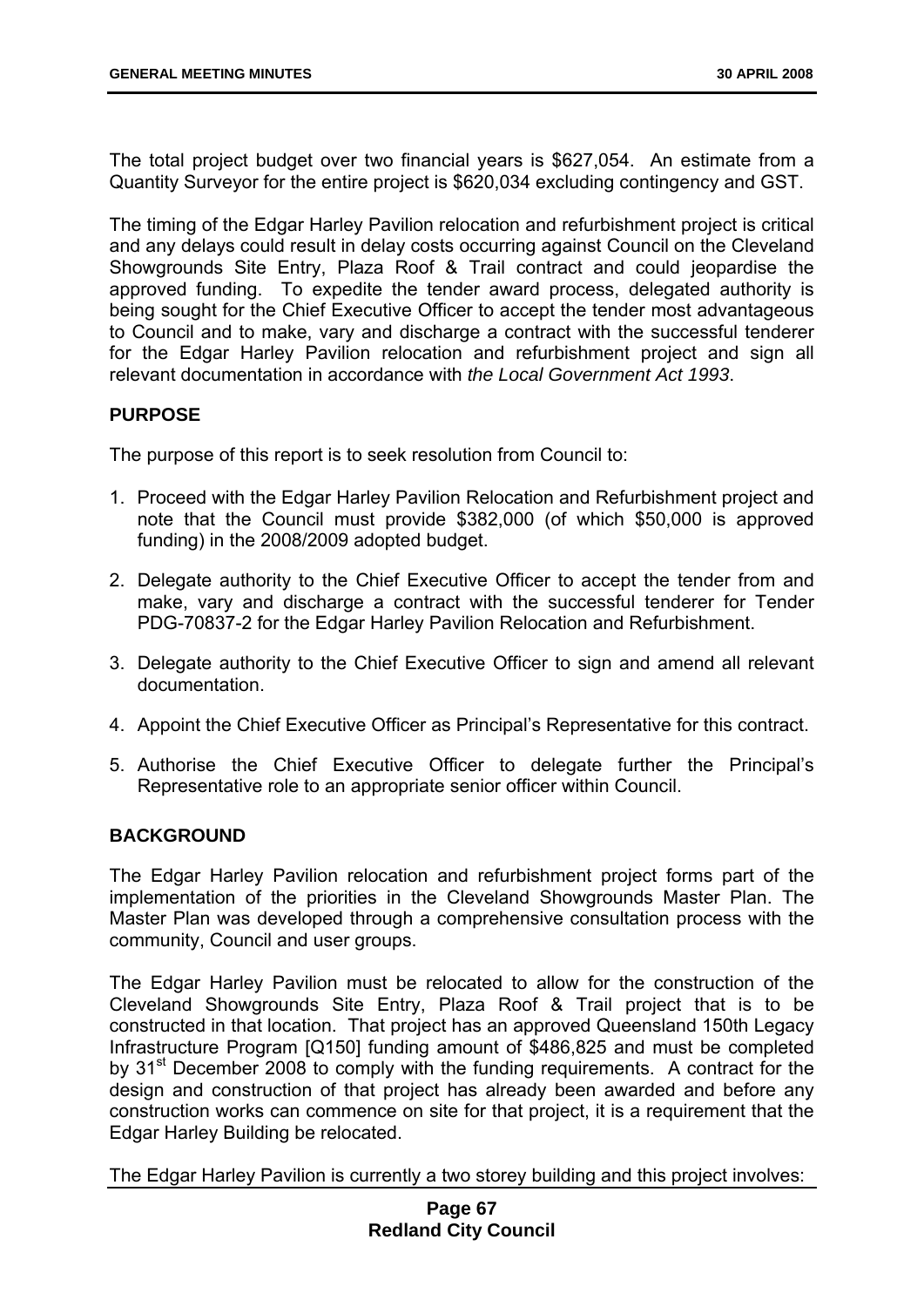- the relocation of the top storey only to another site within the Cleveland Showgrounds (adjacent to the Memorial Hall) and the re-establishment (excluding service connections) of the single storey building on new foundations at the new location;
- the demolition of the remaining bottom storey to allow for the Site Entry, Plaza Roof & Trail project to be constructed;
- the refurbishment and extension of the single storey building (including service connections) to incorporate toilets, kitchen facilities and provide disability access.

Council was successful in obtaining \$50,000 funding under the Arts Queensland "Gritty Places Partnership Program" for the refurbishment component of this project. A requirement of this funding is to complete the refurbishment by the end of September 2008.

The budget for this project is split over two financial years (2007/2008 and 2008/2009) with the relocation, re-establishment and demolition works to be completed in the current financial year and the refurbishment and extension works to be completed in the 2008/2009 financial year.

Due to the time constraints on the project and to obtain value for money it was decided to tender the works as one project with two separable portions that are in line with the budget allocations:

Separable Portion 1 – Stage 1 (to be completed in 2007/2008) - The relocation and re-establishment (excluding service connections) of the single storey building on new foundations and the demolition of the remaining bottom storey. This portion of the work is to be completed no later than  $30<sup>th</sup>$  June 2008.

Separable Portion 2 – Stage 2 (to be completed in 2008/2009) – The refurbishment and extension of the single storey building (including service connections) to incorporate toilets, kitchen facilities and provide disability access. This portion of the work is to commence in July 2008 and is to be completed no later than the end of September 2008.

# **ISSUES**

The timing of the Edgar Harley Pavilion relocation and refurbishment project is critical as it has to be relocated before the Cleveland Showgrounds Site Entry, Plaza Roof & Trail project can commence construction on site. The Cleveland Showgrounds Site Entry, Plaza Roof & Trail contract has been awarded as a design and construct contract and is currently in the early stages of the detailed design phase. Any delays with the Edgar Harley Pavilion project could result in delay costs occurring against Council on the Cleveland Showgrounds Site Entry, Plaza Roof & Trail contract as it would affect granting possession of site to the contractor. Any delays could also jeopardise the approved funding if the projects are not delivered within the timeframes set out in the funding agreements.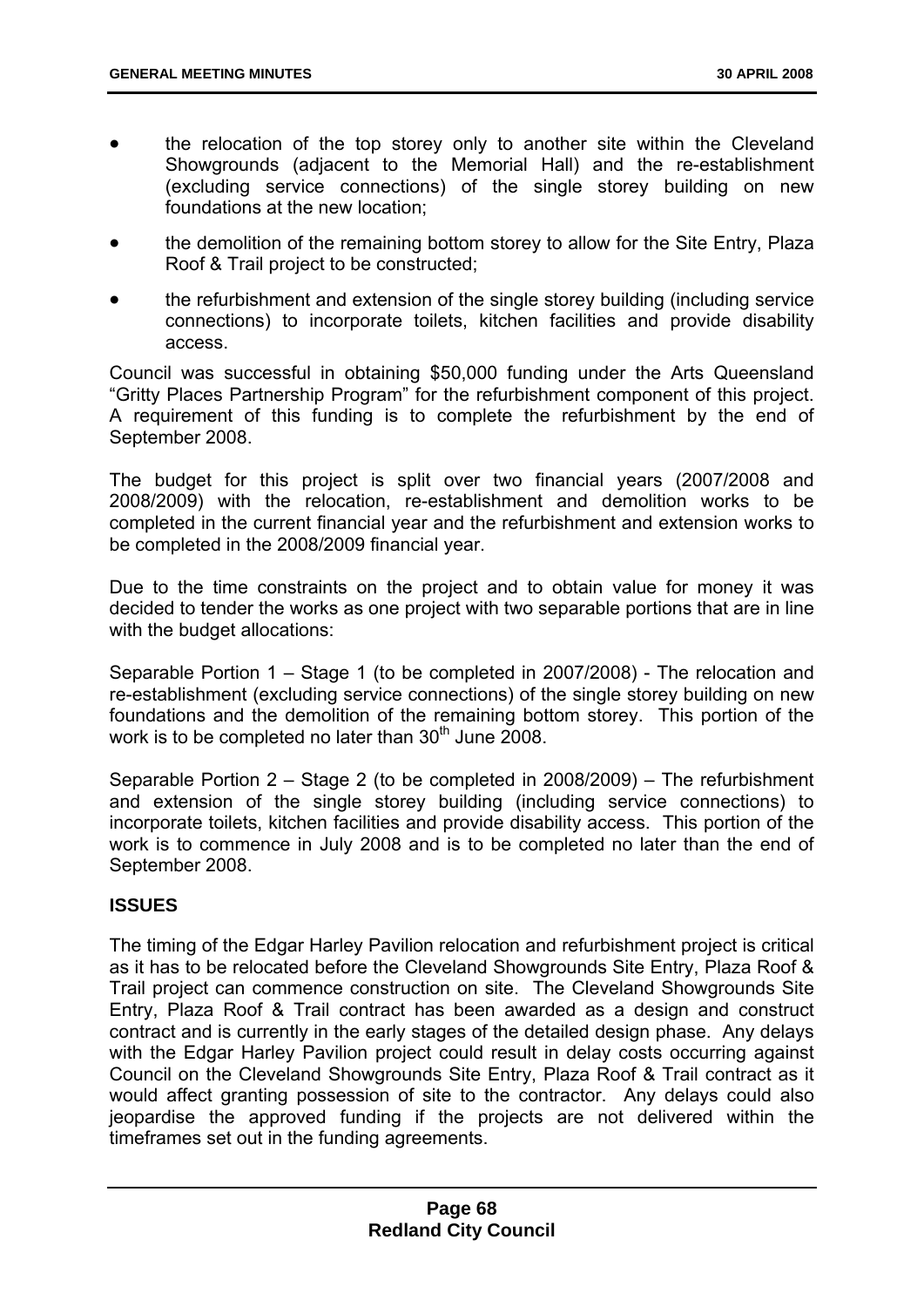This project is currently in procurement phase with the tender in the market place and scheduled for closure on  $6<sup>th</sup>$  May 2008. A tender evaluation will then be conducted to identify the most advantageous tender bid to Council with the intention of awarding a contract to the successful tenderer. In an effort to expedite the tender award process, delegated authority is being sought for the Chief Executive Officer to accept the tender most advantageous to Council and to make, vary and discharge a contract with the successful tenderer for the Edgar Harley Pavilion relocation and refurbishment project and sign all relevant documentation in accordance with the *Local Government Act 1993*.

As this project is to be carried out over two financial years, Section 522 of the *Local Government Act 1993* allows Council to enter into this contract which financially binds Council to allocate the funds of \$382,000 (of which \$50,000 is approved funding) from the 2008/2009 budget. Council must provide for this budget in the 2008/2009 adopted budget.

# **RELATIONSHIP TO CORPORATE PLAN**

The recommendation primarily supports Council's strategic priority to build safe, strong and self reliant communities with access to community services, infrastructure and opportunities for participation in community life.

## **FINANCIAL IMPLICATIONS**

The total project budget over the two financial years is \$627,054. An estimate from a Quantity Surveyor has been supplied for the entire project based on the detailed design and is \$620,034 excluding contingency and GST. The following table details the budget allocation and Quantity Surveyor's estimate over the two financial years. Please note all figures are exclusive of GST.

|                                                                                              | 2007/2008 | 2008/2009 | <b>TOTAL</b> |
|----------------------------------------------------------------------------------------------|-----------|-----------|--------------|
| <b>Budget Allocation</b>                                                                     | \$245,054 | \$332,000 | \$577,054    |
| Places Partnership<br>Gritty<br>Program<br>Funding                                           |           | \$50,000  | \$50,000     |
| <b>Total Budget (excluding GST)</b>                                                          | \$245,054 | \$382,000 | \$627,054    |
|                                                                                              |           |           |              |
| Quantity<br>Surveyor's<br>Project<br>Total<br>(excluding contingency and<br>Estimate<br>GST) | \$238,190 | \$381,844 | \$620,034    |

# **PLANNING SCHEME IMPLICATIONS**

The Land Use Planning Group was consulted and it is considered that the outcome of recommendations in this report will not require any amendments to the Redlands Planning Scheme.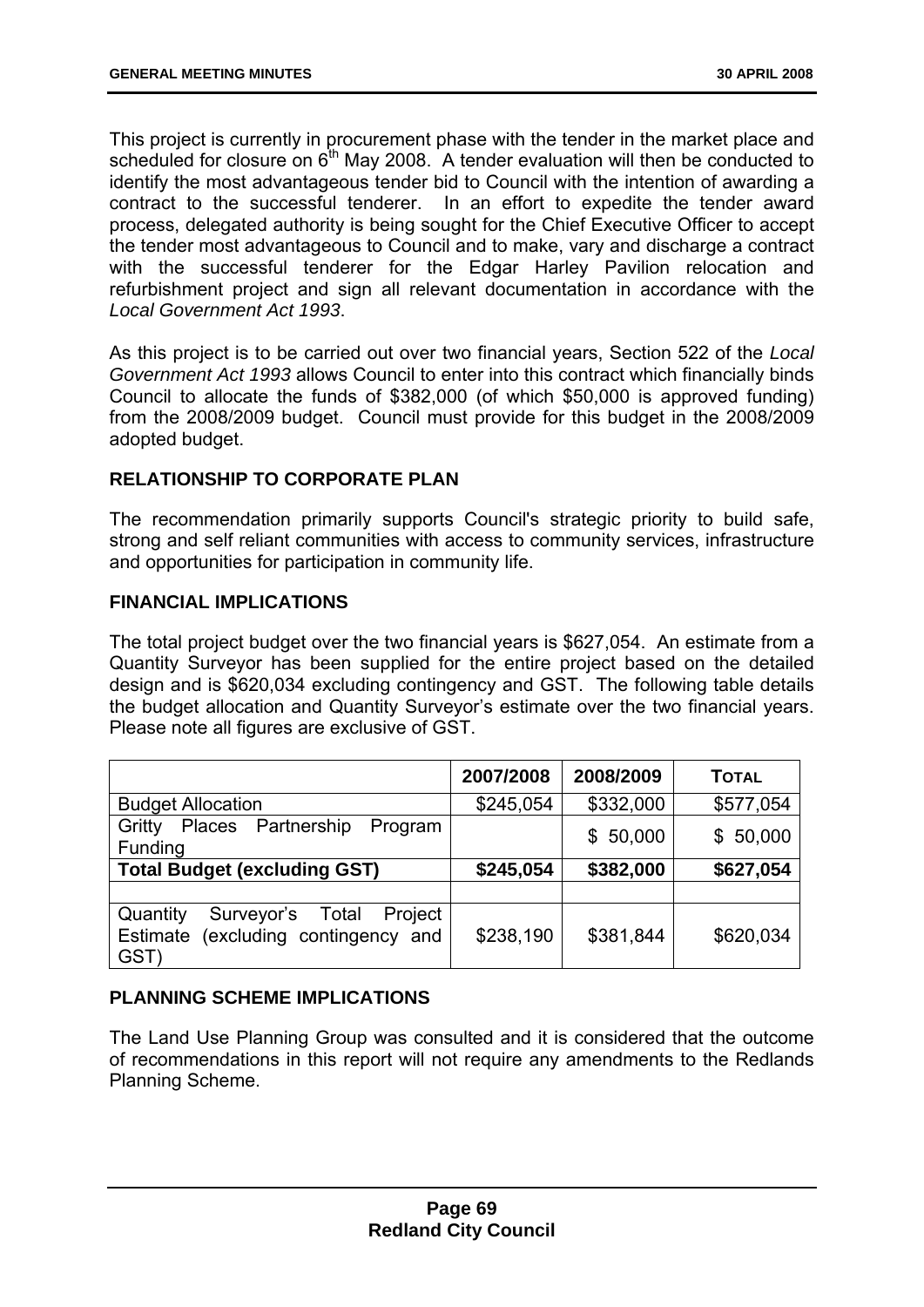# **CONSULTATION**

The Tenders and Contracts Officer, Technical Officer – Building, Project Management Services Manager and Group Manager, Project Delivery Group and the Senior Advisor Sport and Recreation have been consulted in the preparation of this report.

# **OPTIONS**

## **PREFERRED**

That Council resolve to:

- 1. Proceed with the Edgar Harley Pavilion Relocation and Refurbishment project and note that the Council must provide \$382,000 (of which \$50,000 is approved funding) in the 2008/2009 adopted budget.
- 2. Delegate authority to the Chief Executive Officer to accept the tender from and make, vary and discharge a contract with the successful tenderer for Tender PDG-70837-2 for the Edgar Harley Pavilion Relocation and Refurbishment.
- 3. Delegate authority to the Chief Executive Officer to sign and amend all relevant documentation.
- 4. Appoint the Chief Executive Officer as Principal's Representative for this contract.
- 5. Authorise the Chief Executive Officer to delegate further the Principal's Representative role to an appropriate senior officer within Council.

# **ALTERNATIVE**

That Council resolve to not delegate this authority to the Chief Executive Officer which could result in delay costs occurring against Council on the Cleveland Showgrounds Site Entry, Plaza Roof & Trail contract and could jeopardise the approved funding amount of \$536,825.

### **OFFICER'S/COMMITTEE RECOMMENDATION/ COUNCIL RESOLUTION**

| Moved by:    | <b>Cr Dowling</b> |
|--------------|-------------------|
| Seconded by: | <b>Cr Elliott</b> |

# **That Council resolve to:**

- **1. Proceed with the Edgar Harley Pavilion Relocation and Refurbishment project and note that the Council must provide \$382,000 (of which \$50,000 is approved funding) in the 2008/2009 adopted budget;**
- **2. Delegate authority to the Chief Executive Officer to accept the tender from and make, vary and discharge a contract with the successful tenderer for Tender PDG-70837-2 for the Edgar Harley Pavilion Relocation and Refurbishment;**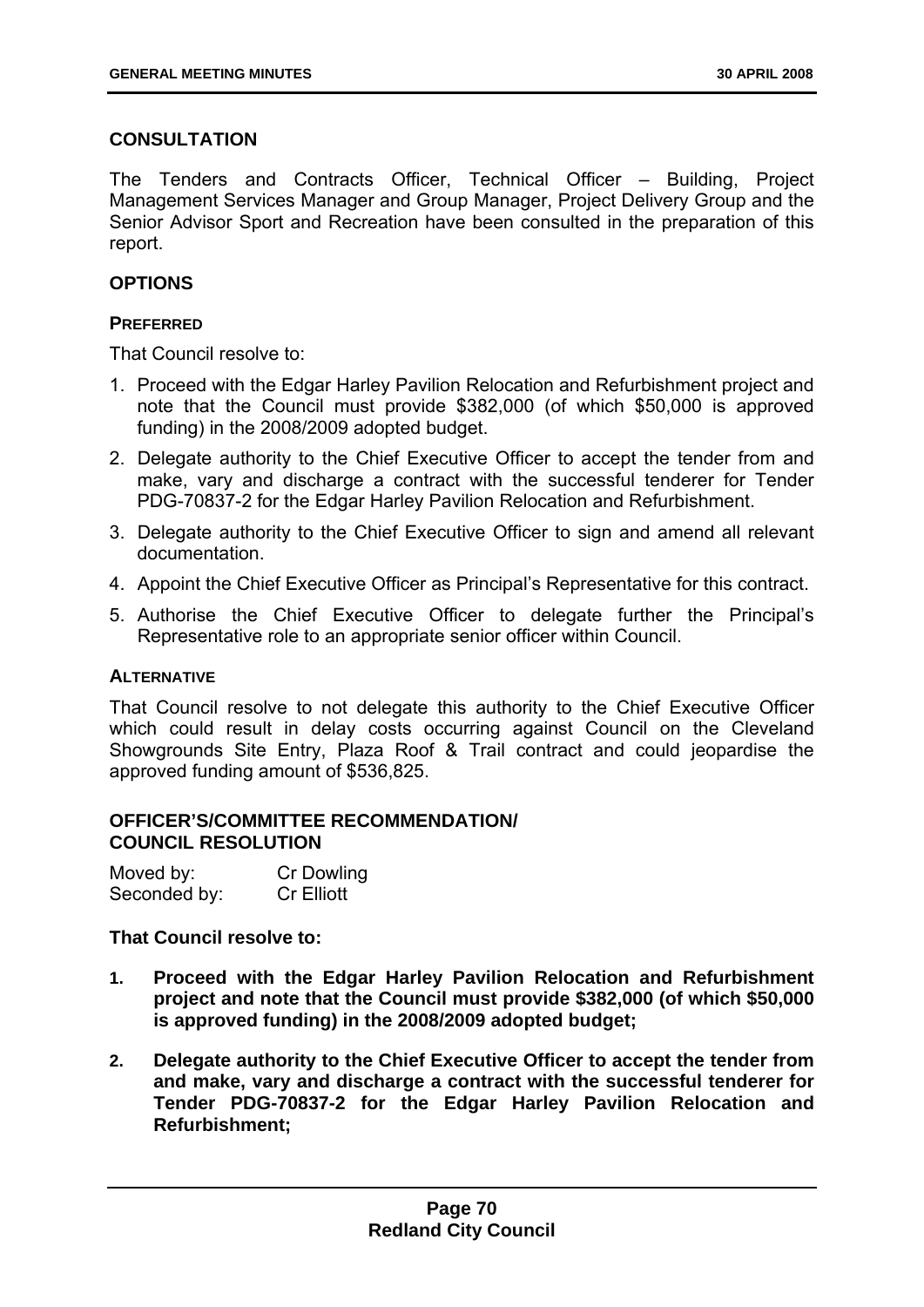- **3. Delegate authority to the Chief Executive Officer to sign and amend all relevant documentation;**
- **4. Appoint the Chief Executive Officer as Principal's Representative for this contract; and**
- **5. Authorise the Chief Executive Officer to delegate further the Principal's Representative role to an appropriate senior officer within Council.**

## **CARRIED**

Cr Williams returned to the meeting at 4.45 pm.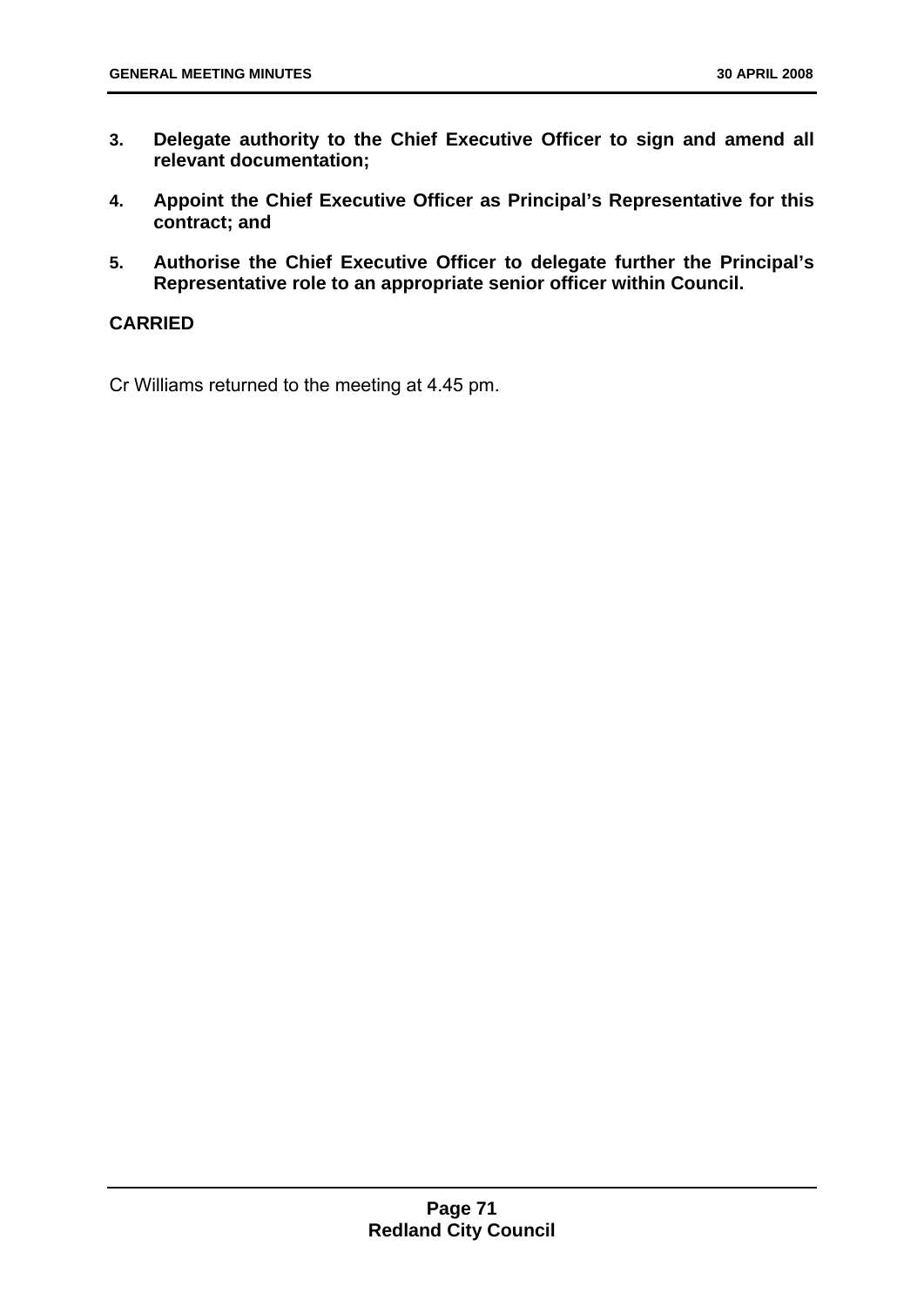### **12.3.2 PROPOSED ROAD OPENING FROM LOT 2 ON RP62499 AND LOT 13 ON RP14808**

| <b>Dataworks Filename:</b>       | 41855                                                                                                                                                         |
|----------------------------------|---------------------------------------------------------------------------------------------------------------------------------------------------------------|
| <b>Attachments:</b>              | <b>Proposed New Road From Lot 2 on RP62499</b><br><b>Proposed New Road From Lot 13 on RP14808</b><br><b>PDG-41855 Proposed Design</b><br><b>Locality Plan</b> |
| <b>Responsible Officer Name:</b> | <b>Jason Masters</b><br><b>Acting Survey Services Manager</b>                                                                                                 |
| <b>Author Name:</b>              | <b>Michelle Steel</b><br><b>Survey Administration Officer</b>                                                                                                 |

#### **EXECUTIVE SUMMARY**

As part of the 07/08 Transport Trunk Infrastructure Program, two separate road openings are required at Thornlands Road, Thornlands. This project is for the Thornlands Road culvert upgrade and widening, job number 41855. The road openings will facilitate the culvert upgrade, widening and associated road works. An acquisition of approximately 66m² will be required from Council owned Lot 2 on RP62499 and an acquisition of approximately 306m² from Council owned Lot 13 on RP14808. The widening will also improve pedestrian movements and accommodate any new services or existing service changes that may be required.

This report recommends the dedication of part of Council owned Lot 2 on RP62499 and Lot 13 on RP14808 for road purposes and that the Chief Executive Officer be authorised to sign all relevant documentation in accordance with the *Land Title Act 1994.* 

### **PURPOSE**

- 1. To seek Council approval to dedicate approximately 66m² from Lot 2 on RP62499 to road as shown on drawing AT2-1-1 (Rev A) pursuant to Section 51 of the *Land Title Act 1994*;
- 2. To seek Council approval to dedicate approximately 306m² from Lot 13 on RP14808 to road as shown on drawing AT2-2-1 (Rev A) pursuant to Section 51 of the *Land Title Act 1994*;
- 3. To amalgamate Lot 2 on RP62499 with Lot 13 on RP14808 to create one parcel of land.

### **BACKGROUND**

The road works design has identified the need for acquisition of approximately 66m² from Council owned Lot 2 on RP62499 and approximately 306m² from Lot 13 on RP14808 as shown on proposed design drawing 41855-3 (Rev A).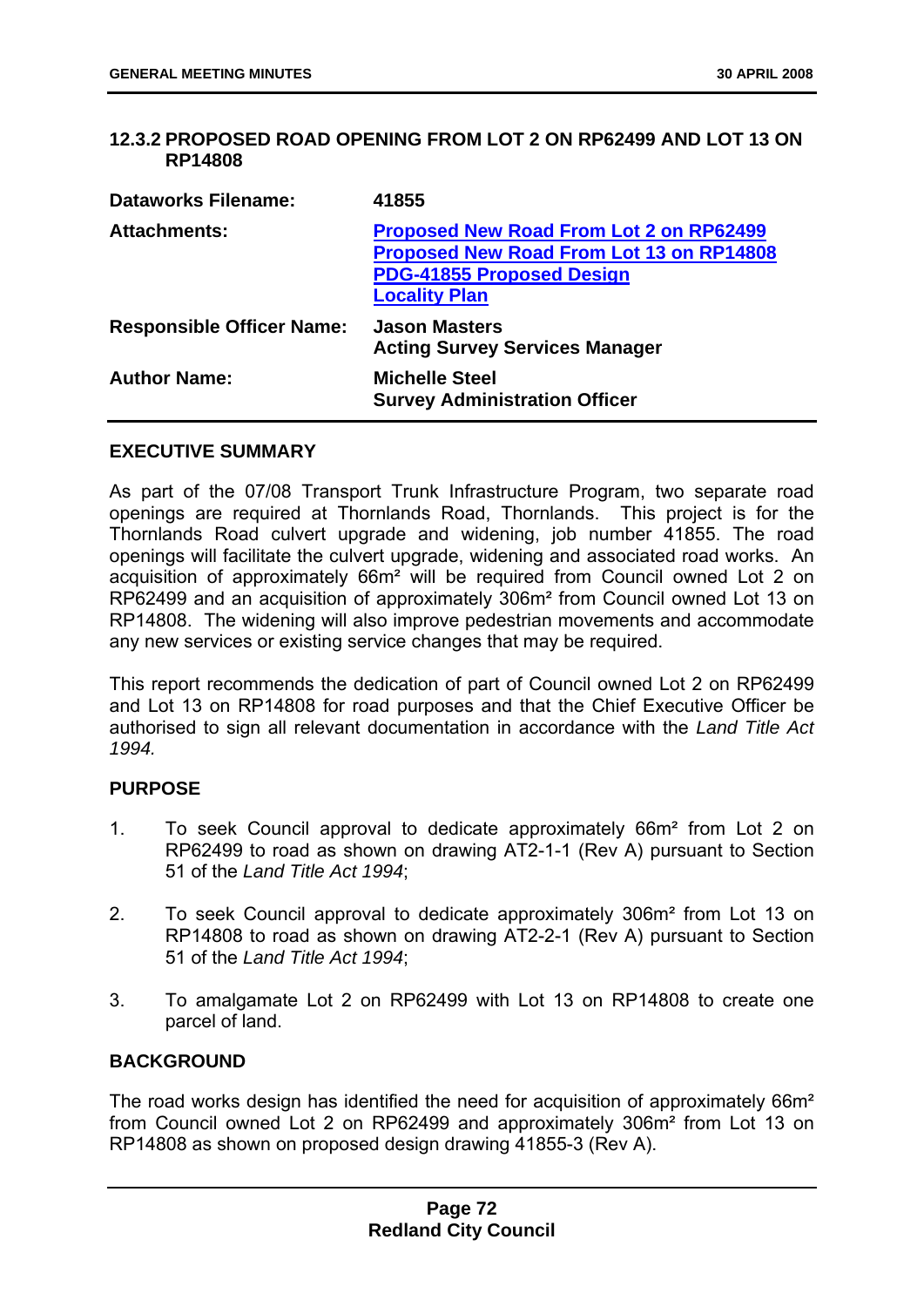The culvert upgrade will improve water flow to the site and the widening will enhance safe traffic sight distances, accommodate any new services or existing service changes and improve pedestrian movements. To facilitate the culvert upgrade, widening and associated road works to Council standards, both acquisitions will be required.

# **ISSUES**

The works are required as part of the Thornlands Development Control Plan (DCP). Developers have made financial contributions to the upgrade of the culverts.

An amalgamation of both Council owned Lot 2 on RP62499 and Lot 13 on RP14808 to form one parcel of land is proposed once the acquisitions are finalised. This will assist in future administration of the land.

When construction is completed, the headwall for the main culvert crossing (structure 2/2 on proposed design drawing 41855-3 Rev A) will intersect the boundary. The headwall for the smaller structure (structure 2/1 on proposed design drawing 41855-3 Rev A) taking stormwater from Thornlands Road will be contained within the new council owned lot. Advice from the Department of Natural Resources and Water indicates that Council will be creating an encroachment as per the *Property Law Act of 1974.* As Council is the owner of the lot where the encroachment will be contained, no further action is required at this stage. However, Council will accept additional risk in relation to the structure being on Council freehold land rather than road. The risk will be minimal and has presented no issues in past occurrences. The encroachment will need to be rectified in future should the lot be transferred to another owner.

### **RELATIONSHIP TO CORPORATE PLAN**

The recommendation primarily supports Council's strategic priority to provide and maintain water, waste services, roads, drainage and support the provision of transport and waterways infrastructure.

### **FINANCIAL IMPLICATIONS**

It is anticipated that the survey and legal fees associated with the proposed new road land actions will be in the order of \$5,500. The budget is being allocated from the 07/08 Capital Works project funding.

### **PLANNING SCHEME IMPLICATIONS**

The Land Use Planning Group was consulted and it is considered that the outcome of recommendations in this report will not require any amendments to the Redlands Planning Scheme.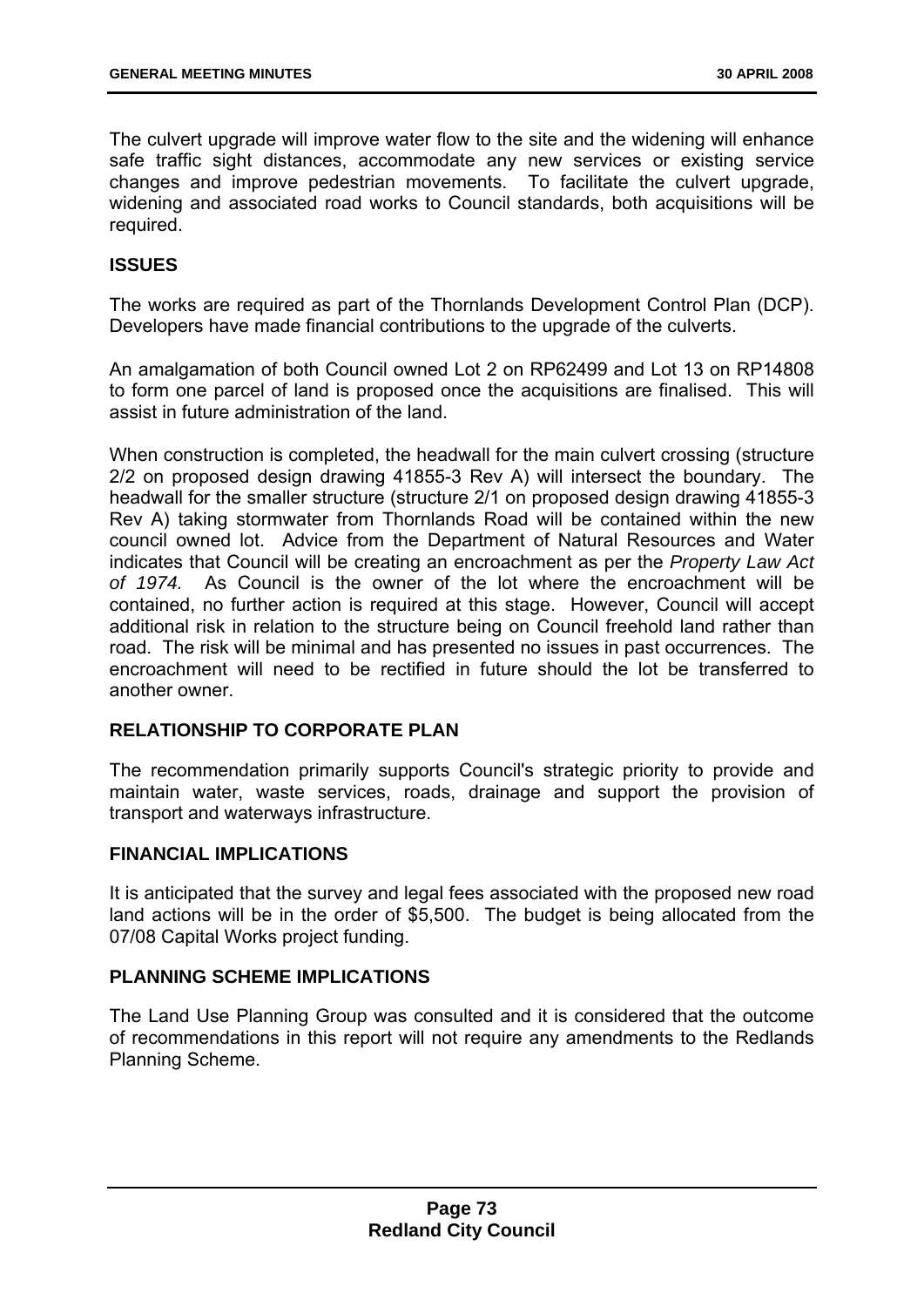# **CONSULTATION**

Consultation has occurred with the following officers:

- Manager Infrastructure Planning
- Manager Technical Support Redland Water
- Manager Land Use Planning
- Manager Customer Service and Business Performance
- Manager Environmental Management
- Acting Survey Services Manager
- Stormwater Management Engineer
- Manager Land Development
- Operations & Maintenance Manager
- Manager Project Delivery Group
- Property Services Manager
- Design Services Manager
- Services Manager Project Management
- Principal/Senior Design Technician
- Senior Surveyor with the Department of Natural Resources & Water

# **OPTIONS**

# **PREFERRED**

That Council resolve as follows:

- *1.* To dedicate part of Lot 2 on RP62499 as road under Section 51 of the *Land Title Act 1994;*
- *2.* To dedicate part of Lot 13 on RP14808 as road under Section 51 of the *Land Title Act 1994;*
- 3. To amalgamate Lot 2 on RP62499 with Lot 13 on RP14808 to create one parcel of land; and
- 4. That the Chief Executive Officer be authorised to sign any documentation relating to these matters.

# **ALTERNATIVE**

That Council resolve not to dedicate both Lot 2 on RP62499 and Lot 13 on RP14808 as road, resulting in the culvert upgrade, widening and associated road works not proceeding and the issues of water flow still remain**.**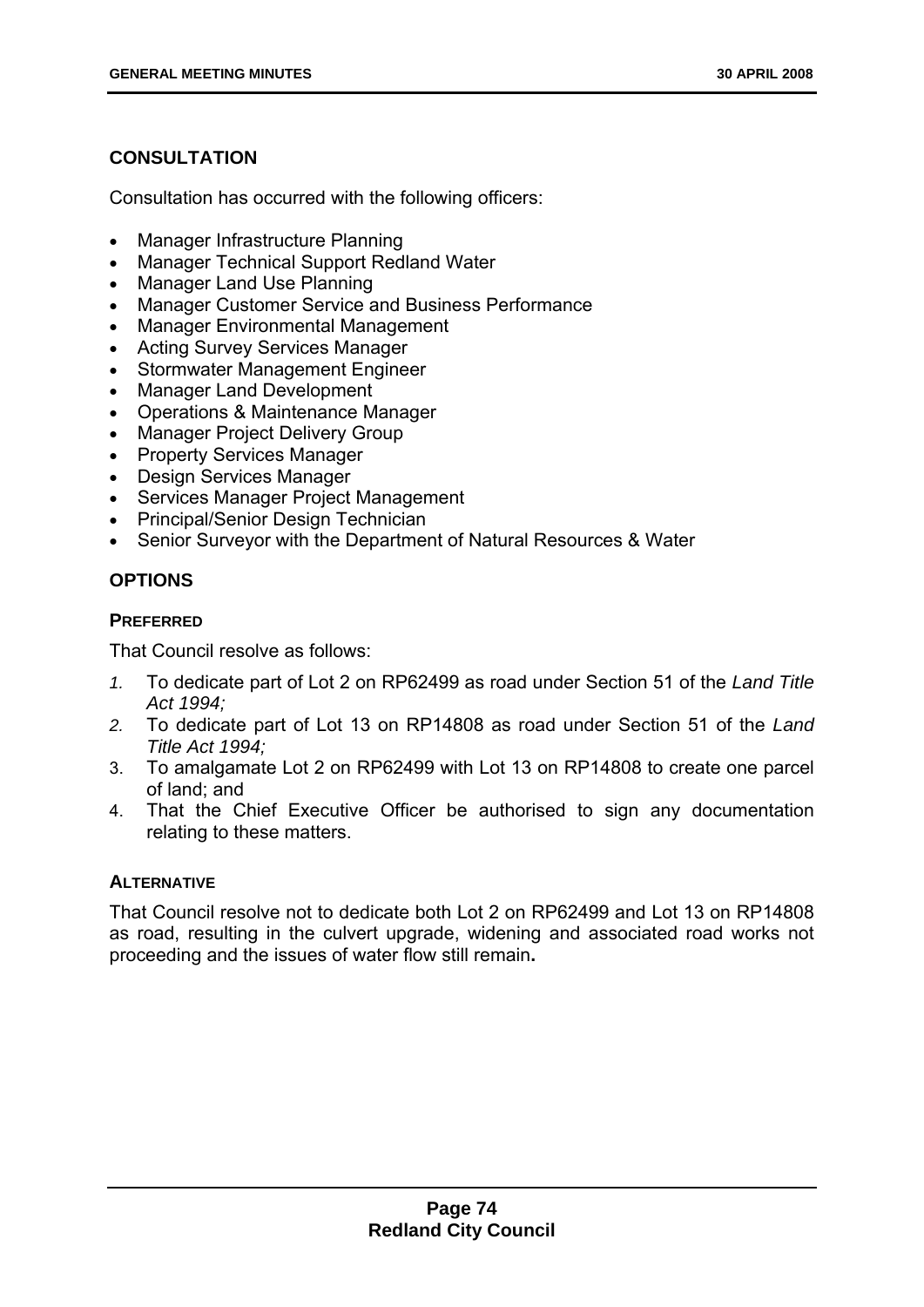# **OFFICER'S/COMMITTEE RECOMMENDATION/ COUNCIL RESOLUTION**

| Moved by:    | Cr Townsend       |
|--------------|-------------------|
| Seconded by: | <b>Cr Reimers</b> |

**That Council resolve as follows:** 

- **1. To dedicate part of Lot 2 on RP62499 as road under Section 51 of the** *Land Title Act 1994***;**
- **2. To dedicate part of Lot 13 on RP14808 as road under Section 51 of the** *Land Title Act 1994***;**
- **3. To amalgamate Lot 2 on RP62499 with Lot 13 on RP14808 to create one parcel of land; and**
- **4. That the Chief Executive Officer be authorised to sign any documentation relating to these matters.**

**CARRIED**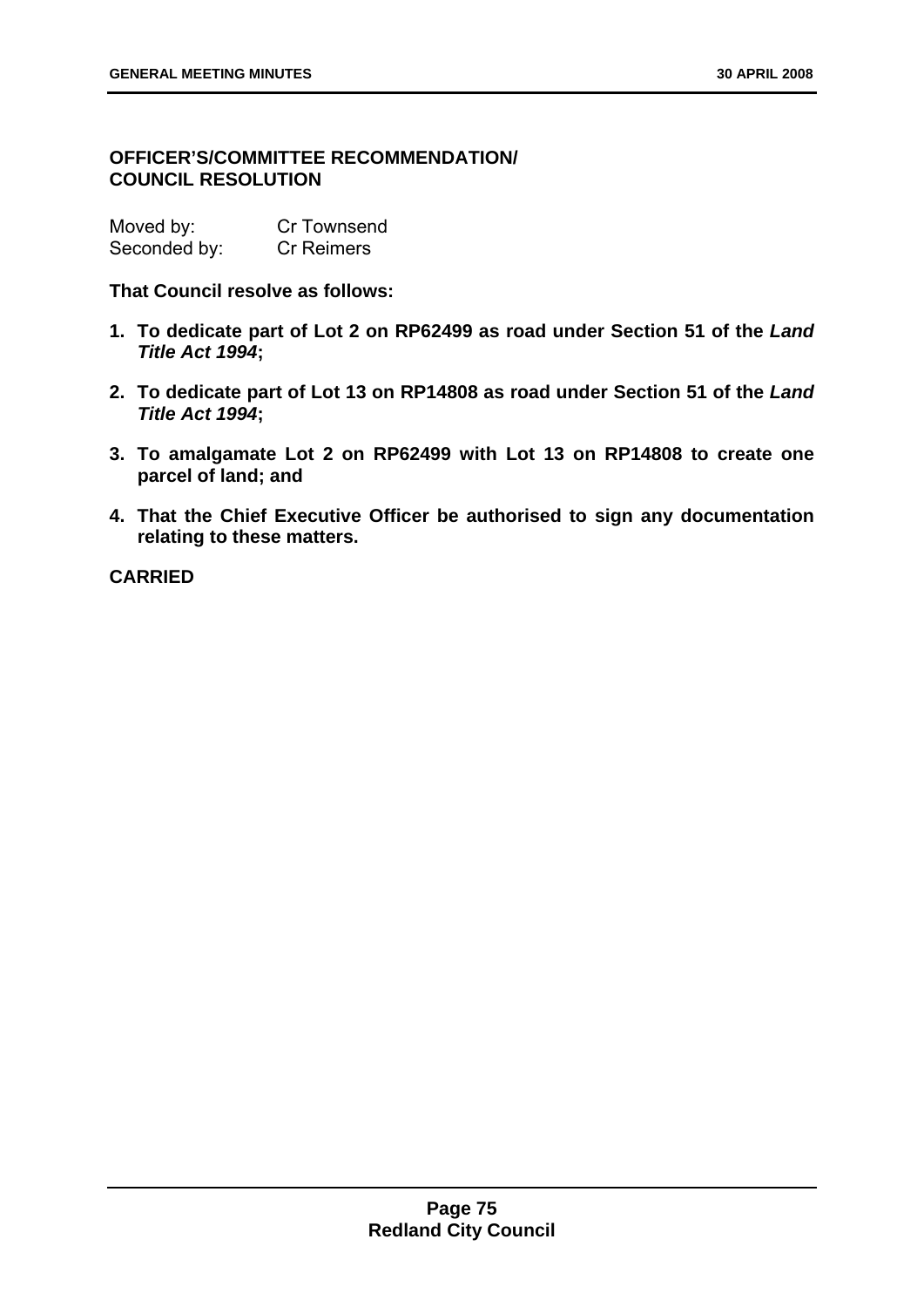### **12.4 PLANNING AND POLICY**

#### **12.4.1 CORPORATE MONTHLY BALANCED SCORECARD - MARCH 2008**

| <b>Dataworks Filename:</b>       | <b>GOV Corporate Balanced Scorecard Monthly</b><br><b>Report to Council</b>                    |
|----------------------------------|------------------------------------------------------------------------------------------------|
| <b>Attachments:</b>              | <b>Corporate Balanced Scorecard Report March</b><br>2008                                       |
| <b>Responsible Officer Name:</b> | Warren van Wyk<br>Manager, Corporate Planning, Performance &<br><b>Risk</b>                    |
| <b>Author Name:</b>              | <b>Grant Bennett</b><br><b>Service Manager, Corporate Planning &amp;</b><br><b>Performance</b> |

### **EXECUTIVE SUMMARY**

The monthly Corporate Balanced Scorecard report, as attached, provides a high level overview of Council's performance in key areas of Council business.

This report provides the performance results and comments for the month of March 2008. Performance is shown in one of four ranges: Outstanding (green), above standard (yellow), satisfactory (orange) or unsatisfactory (red). The overall rating for each Perspective is determined by the relative weightings of each KPI it includes.

The overall rating for Redland City Council for the month of March 2008 is Outstanding.

### **PURPOSE**

To provide Council with the Corporate Balanced Scorecard report for the month of March 2008.

### **BACKGROUND**

The performance management framework for Redland City Council includes the requirement for reports to Council on a monthly and quarterly basis as follows:

• The monthly Corporate Balanced Scorecard (BSC) report to Council of overall organisational performance. This report comprises a concise set of high level KPI's that have been developed to reflect organisational performance against financial, customer, internal/business processes, and people and learning perspectives. This report provides Council with a monthly snapshot on how the organisation is performing in key areas of our business.

A more detailed quarterly operational plan performance report that focuses on performance at a program level. This report comprises a summary of performance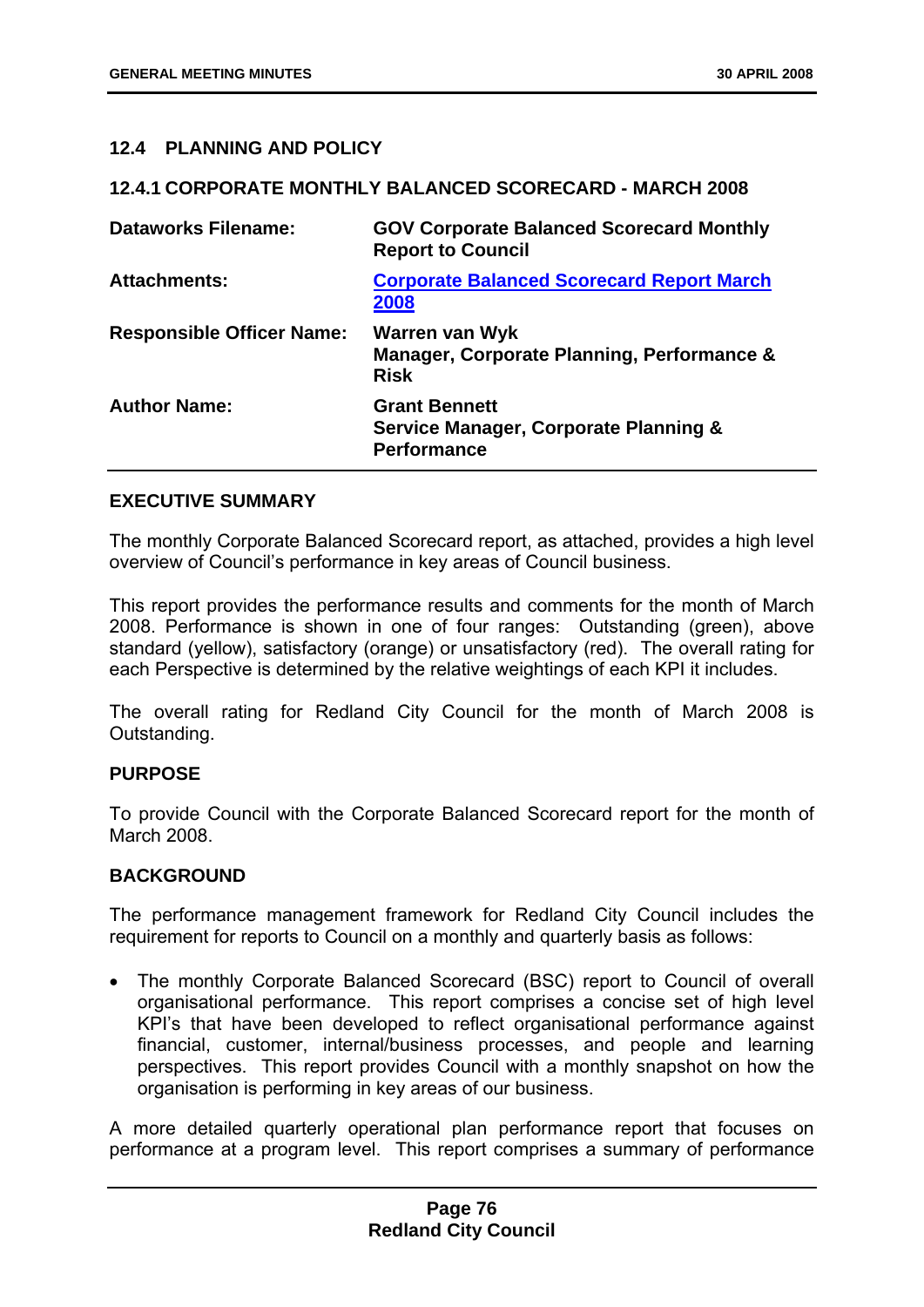against all KPI's and more detailed comments from Managers about performance that falls above or below an acceptable range.

### **ISSUES**

The following comments provide an overview of performance under each scorecard perspective and the associated key performance indicators.

### **Financial Perspective**

March Rating: Outstanding

Proven Earnings Before Interest Tax & Depreciation (EBITD) Savings to Budget (weighting 20%) rated at the outstanding level, with a budget of \$26.2 million actual \$34.1 million. Full details are provided in the monthly finance report.

Cash Levels within Targets (weighting 8%) rated satisfactory well within the target range.

The Capital Works Program Financial Performance KPI (weighting 12%) compares expenditure on finalised projects with budget. The current result is a 5.75% saving. PDG projects continue to be delivered with savings, with a budget of \$9,236,558 and actual expenditure of \$8,695,103.

### **Customer Perspective**

March Rating: Outstanding

Capital Works Program Practical Completion (weighting 15%) reports on the % of capital project milestones achieved compared to plan. PDG is currently managing 371 capital works projects, and have achieved 554 milestones. 127 projects have reached practical completion. Redland Water and Waste continues to be ahead of target with 36 milestones due and 41 achieved. Information Management was slightly behind schedule due to cable and server replacements. In Corporate Services, Corporate Assets, Fleet and Facilities all planned milestones have been met.

Compliance with the Australian Drinking Water Guidelines (ADWG, weighting 2.5%): Drinking water quality fully complied (100%) with all 4 key ADWG parameters: e-coli levels, turbidity, pH levels, and manganese levels.

Compliance with our EPA Licence for Wastewater (weighting 2.5%) currently rates as above standard, with no non-conformances during March at Capalaba WWTP.

Development Application Assessment Performance Index Timeframes (weighting 10%) achieved a satisfactory rating. This index reflects the performance of each of the 3 categories of applications - Integrated Commercial, Land Development and Development Assessment. Resources in Land Development were redirected due to a large scale development. Staff vacancies impacted on Development Assessment for March.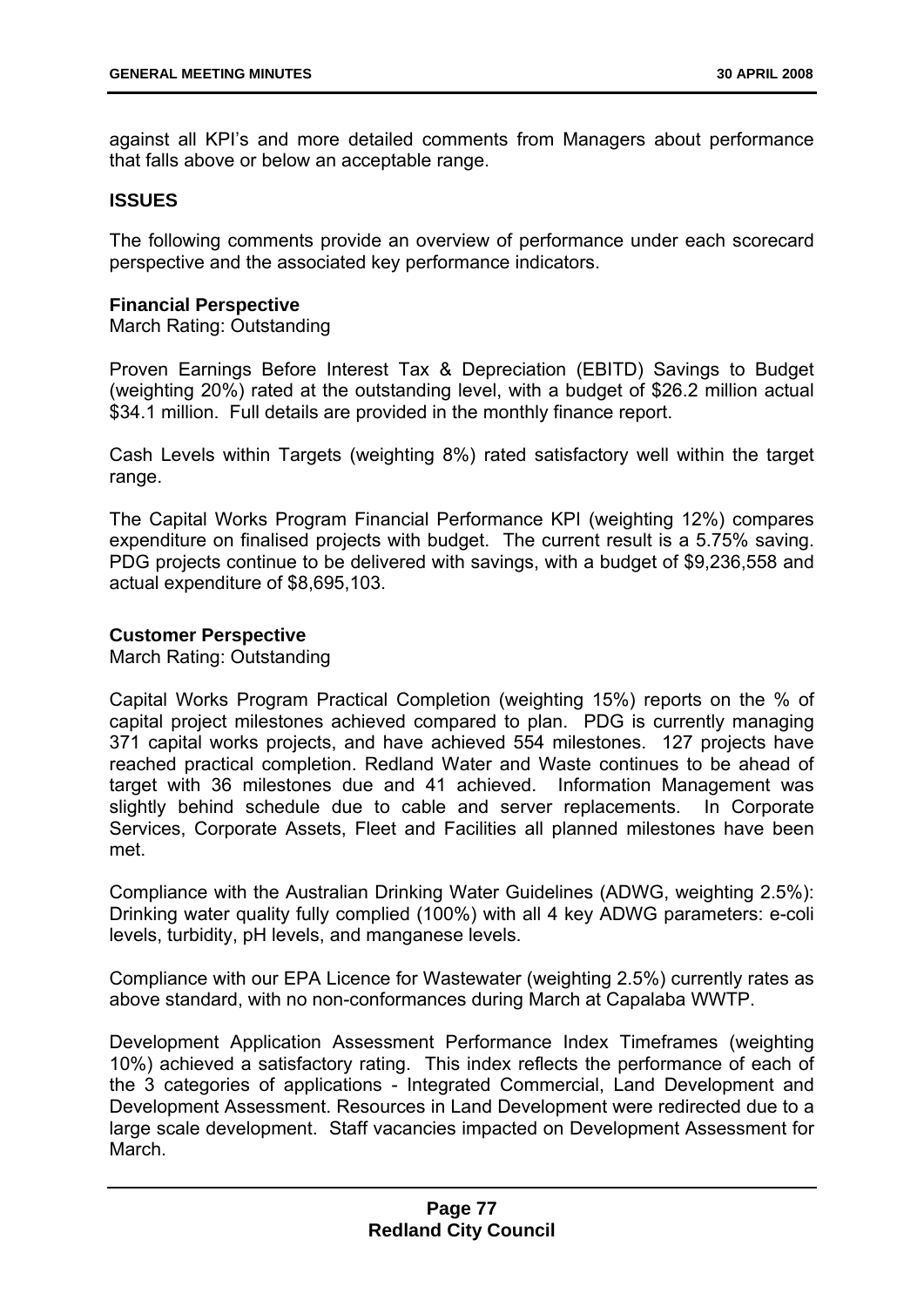#### **Internal Perspective**

March Rating: Outstanding

Asset Management Plans Actions Completed (weighting 7.5%) was above standard with 93% completed on time.

% of Internal Audit Actions Completed within agreed timeframes (weighting 7.5%), continues to rate as outstanding with 100% of audit recommendations completed on schedule.

### **People & Learning Perspective**

March Rating: Outstanding

% of Funded Workplace Health and Safety Management Plan Actions (weighting 10%) rated as outstanding. All actions are on target.

The Lost Time Injury Frequency Rate (weighting 5%) is expressed as a rolling 12 month average and rated as above standard. There were three injuries during March, two have returned to full time duties.

### **RELATIONSHIP TO CORPORATE PLAN**

The recommendation in this report primarily supports Council's strategic priority to provide a clear organisational direction supported by effective leadership and a framework of policies, plans and strategies that are responsive to the community's needs and which promote accountable and ethical standards of practice.

### **FINANCIAL IMPLICATIONS**

No direct financial implications arise from this report. The report does contain several indicators that either reflects financial performance to date, or which will have had a direct or indirect impact on financial performance.

### **PLANNING SCHEME IMPLICATIONS**

It is considered that the outcome of recommendations in this report will not require any amendments to the Redlands Planning Scheme.

### **CONSULTATION**

The data and comments in the report were provided by relevant managers and were compiled by the Corporate Planning, Performance and Risk Group.

### **OPTIONS**

### **PREFERRED**

That Council resolve to note the Corporate Balanced Scorecard for the month of March 2008, as attached.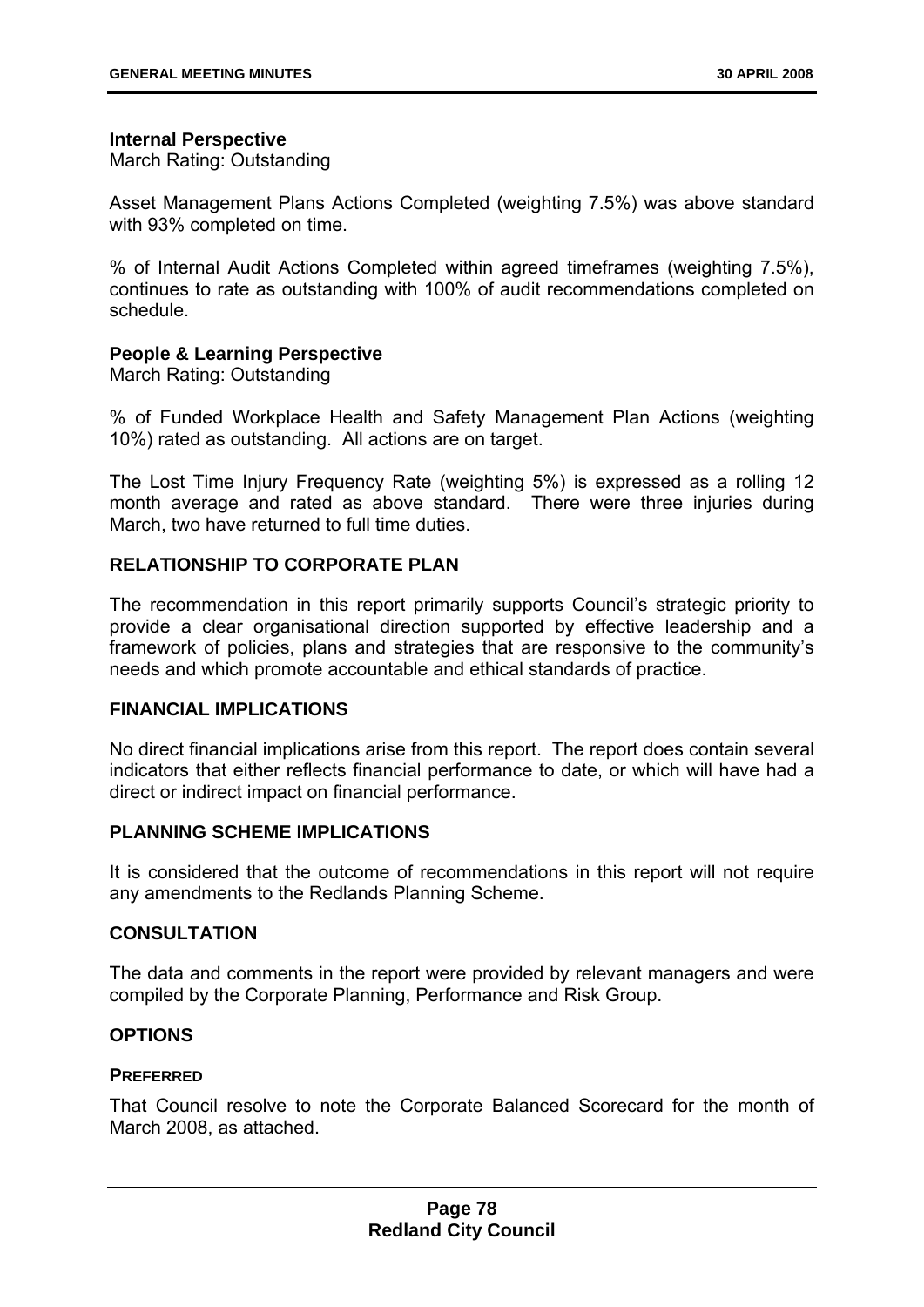# **ALTERNATIVE**

That Council resolve to note the Corporate Balanced Scorecard for March 2008 and request additional information.

# **OFFICER'S/COMMITTEE RECOMMENDATION/ COUNCIL RESOLUTION**

Moved by: Cr Townsend Seconded by: Cr Reimers

**That Council resolve to note the Corporate Balanced Scorecard for month of March 2008 as attached.** 

**CARRIED**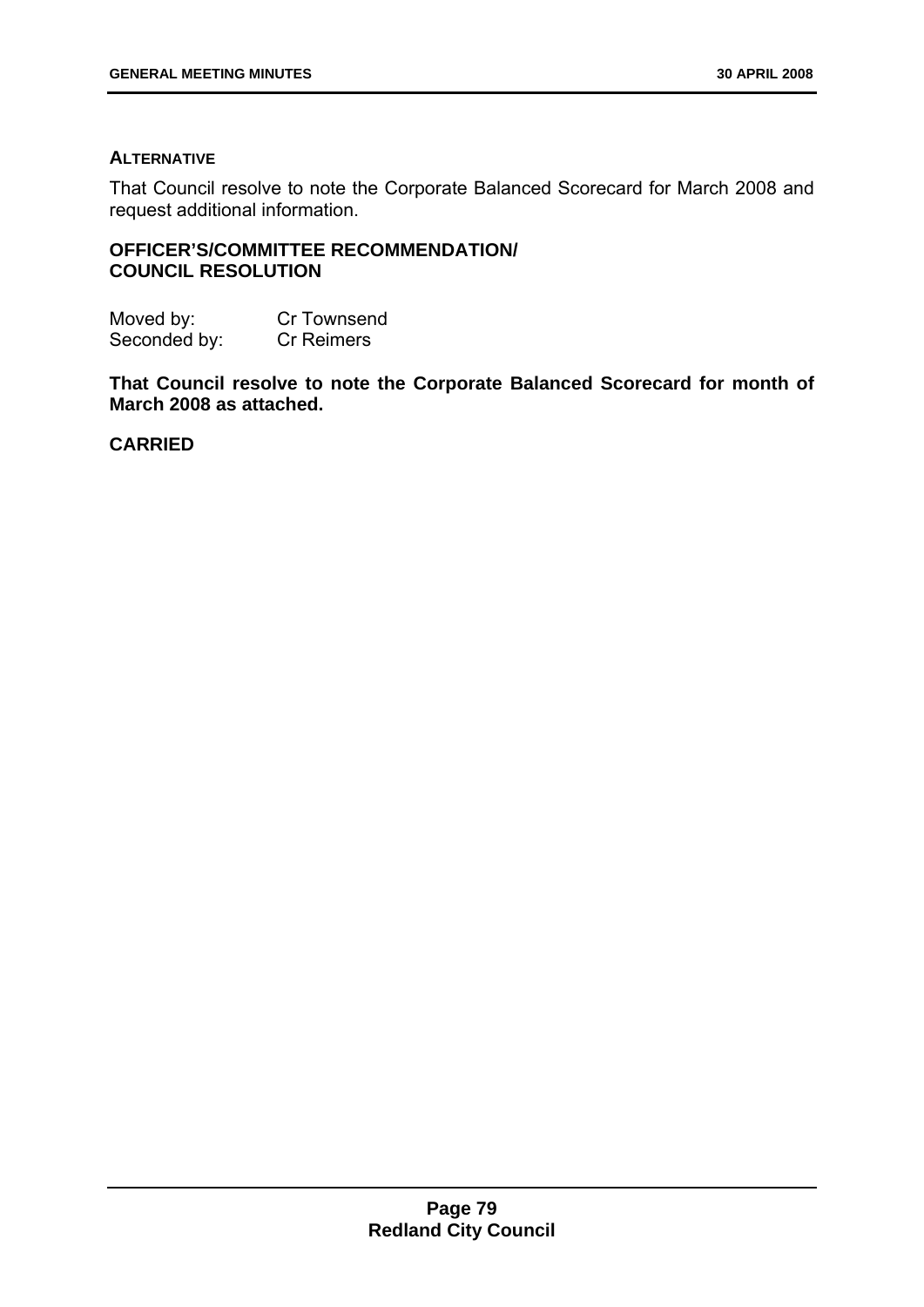# **12.4.2 QUARTERLY OPERATIONAL PLAN REPORT FOR MARCH 2008**

| <b>Dataworks Filename:</b>       | <b>Gov - Corporate Performance Reporting</b><br>Quarterly                                     |
|----------------------------------|-----------------------------------------------------------------------------------------------|
| Attachment:                      | <b>Quarterly Operational Plan March 2008</b>                                                  |
| <b>Responsible Officer Name:</b> | <b>Warren van Wyk</b><br><b>Manager Corporate Planning Performance &amp; Risk</b>             |
| <b>Author Name:</b>              | <b>Grant Bennett</b><br><b>Service Manager Corporate Planning &amp;</b><br><b>Performance</b> |

### **EXECUTIVE SUMMARY**

The Corporate Plan for 2006 – 2010 was adopted by Council on 21 December 2005. In June 2007 the Corporate Plan was refined to reduce overlap between programs, to simplify terminology and to reduce the number of internally focused strategic priorities. Implementation of the Corporate Plan occurs through the annual Operational Plan.

The 2007-08 Operational Plan, as adopted in June 2007 and amended in October 2007, highlights to the Council and the community the key initiatives that Council will pursue this financial year towards achievement of the Corporate Plan's long term objectives.

In line with the *Local Government Finance Standard 2005*, the 2007-08 Operational Plan sets out the Key Outputs that will be delivered during the 2007-08 financial year for each of the Strategies in the Corporate Plan, and the Key Performance Indicators (KPI's) for those Outputs. This quarterly report shows the actual achievements to date towards delivering on those KPI's, and by doing so also ensures that Council meets its obligations to monitor progress on delivering its Corporate and Operational Plans as required by the *Local Government Act 1993.* 

The reporting system is designed to rate performance against each KPI in one of four ranges:

- Outstanding Green (or  $\dot{x}$  in the summary);
- Above Standard Yellow  $(v)$ ;
- Satisfactory Orange  $($ \triangle );
- Unsatisfactory Red  $(x)$ .

# **PURPOSE**

This report ensures Council complies with the requirements of the *Local Government Act* and enables Council to monitor its business performance against its approved Operational Plan.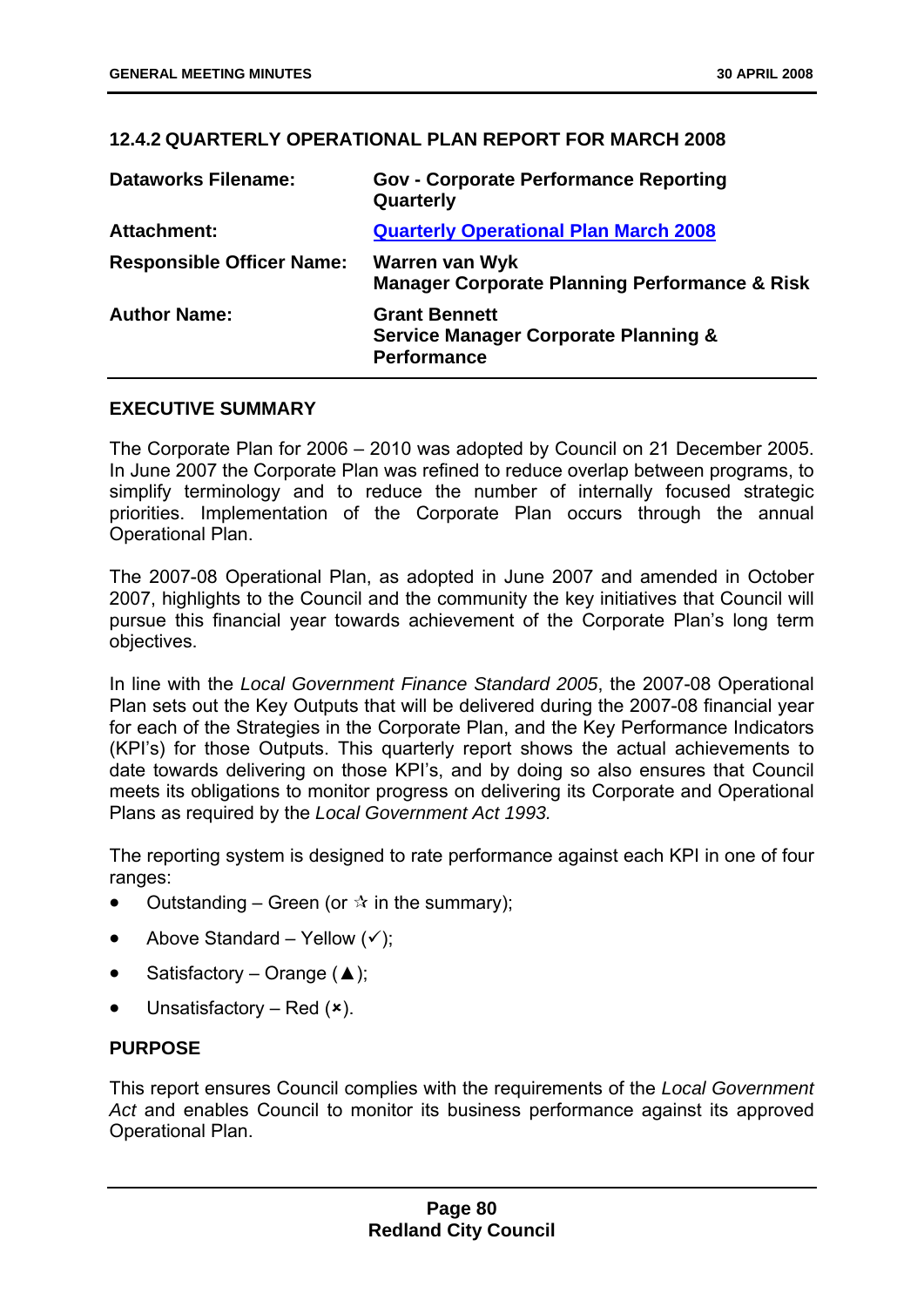### **BACKGROUND**

The Corporate Plan 2006 – 2010 includes 127 Strategies. To ensure a more strategic focus is maintained and reports are manageable, Council identified in this year's Operational Plan only the most significant Outputs scheduled to occur this year for each Strategy. For some Strategies there are no Key Outputs identified this year because they, either have been delivered in the previous financial year or are scheduled to be delivered in later years of the Corporate Plan.

The attached report details results for all KPI's. Results for KPI's are based on a schedule of key milestones or targets which are included in the 2007-08 KPI Register. This Register includes comprehensive details of all KPI's including detailed definitions, sources of data, calculation methodology, targets each quarter, responsible officers and associated information; and is available electronically on the Intranet.

The targets for some KPI's are shown in the report as Satisfactory 0, Above Standard 1 and Outstanding 2. This indicates that there were no planned action/s in the relevant quarter. These ranges are required due to limitations with the current reporting software, and allow the system to assign scores when an actual result is entered.

### **ISSUES**

Overall Performance – March Quarter (refer to the Attachment p.7)

Performance against the Operational Plan as a whole rated in the outstanding range this quarter.

The overall performance of each strategic priority this quarter was as follows:

| Outstanding:    | Natural Environment, Community Health & Wellbeing, |
|-----------------|----------------------------------------------------|
|                 | Governance and Corporate Services                  |
| Above Standard: | <b>Essential Services, Economic Prosperity</b>     |
| Satisfactory:   | Land Use                                           |

KPI Performance Summary

There are 115 KPI's that are reportable in the Operational Plan for the 2007-08 year. These KPI's rated as follows:

- Outstanding 87 KPI's (76%)
- Above Standard  $-1$  KPI's (1%)
- Satisfactory 12 KPI's (10%)
- Unsatisfactory 15 KPI's (13%) performed below expected levels.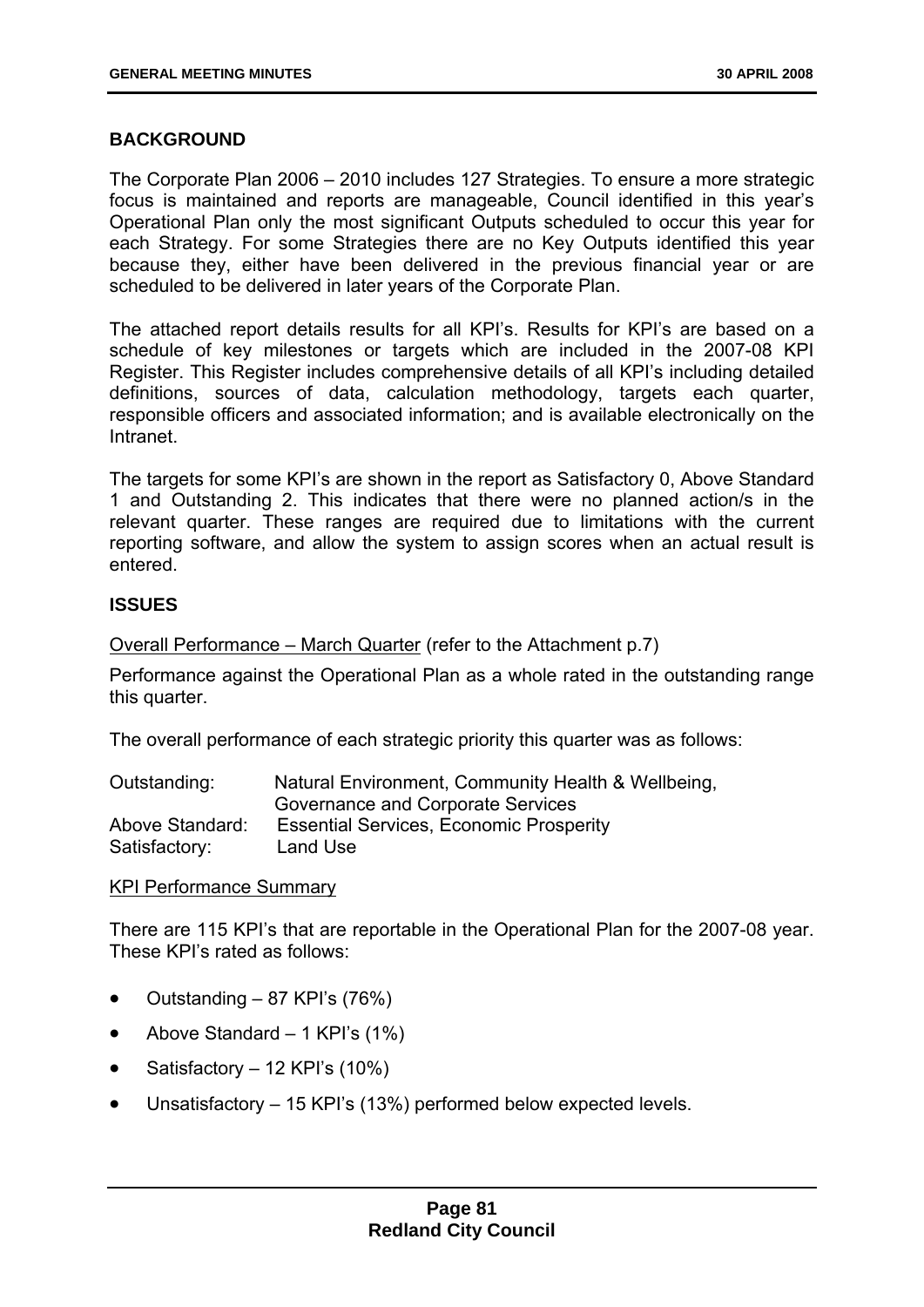Summary comments on the performance against each Strategic Priority follow. Comments on specific KPI's are included where an unsatisfactory result has occurred this quarter.

Natural Environment (refer to the Attachment pp. 8 - 14)

• Coastal & Waterways, Environmental Performance and Biodiversity Programs all performed at an outstanding level with all key initiatives on target.

Land Use (refer to the Attachment pp. 15-21)

Council should note that the process of gaining approvals and commitments from the State Government for a number of Land Use projects and initiatives has been affected by decisions of the State Government to put many significant matters on hold until after the local government elections were completed.

- The Local Area Planning and Rural Landscape & Green Space Programs rated as outstanding and all initiatives are meeting or exceeding planned milestones.
- The Integrated Planning Program achieved an above standard result with only one initiative behind target – the completion of 6 monthly RPS scheme amendments is behind schedule due to delays with State responses and action is being taken in an endeavour to address this problem.
- Development Assessment program met targets, with DA's overall being processed within timeframes. Lack of staff resources however delayed the planned roll-out of further on-line DA projects and this KPI rated as unsatisfactory.

Essential Services (refer to the Attachment pp.22-34)

- Transport, Roads & Drainage and Marine Facilities programs all achieved an outstanding rating, with all projects performing at the outstanding level.
- Waste Water and Water Supply programs rated as satisfactory this quarter. Some delays, which are expected to be overcome next quarter, occurred in finalising waste water treatment plant renewal and replacement reports. Installation of monitoring equipment to monitor riparian vegetation data at Leslie Harrison Dam is behind schedule due to delayed delivery of equipment from suppliers, and documentation of critical control points and emergency protocols is slightly behind schedule but is currently in progress.

Community Health & Wellbeing (refer to the Attachment pp.35 - 47)

- Strong Communities and Disaster Management Programs achieved an outstanding rating. All initiatives are on or ahead of schedule.
- Sport & Recreation, Arts & Culture, and Community Health & Safety Programs achieved an above standard result, with most KPI's well on target. The recreation program review continues to experience delays out of our control – the State Government has not yet released its grants program as scheduled. The Community Safety Committee priority project also continues to be behind schedule due to the resignation of the Community Safety Officer. In Arts &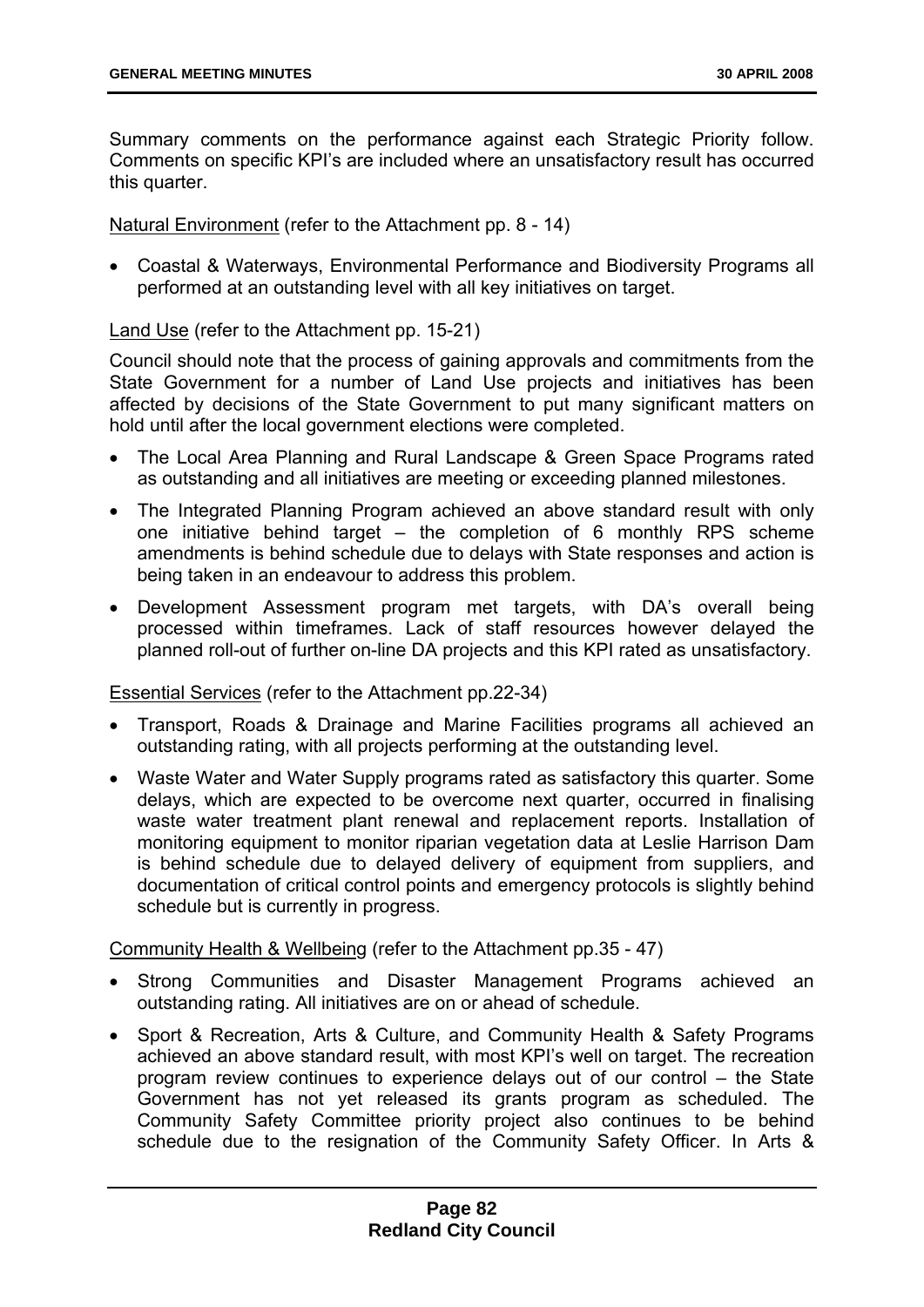Culture, the opening of the new Redlands Performing Arts Centre has been delayed.

Economic Prosperity (refer to the Attachment pp.48-54)

- Business Retention & Expansion and Business Attraction programs rated in the outstanding range. All initiatives are on schedule.
- Tourist Development Program achieved an above standard rating this quarter. The visitor guide is slightly behind schedule but is nearing completion.

Governance (refer to the Attachment pp.55 - 62)

- Strategic Planning and Governance Programs rated in the outstanding range. All initiatives are on schedule, except the development of a marketing and communications plan which has been deferred until next financial year to ensure alignment with the new Council's directions.
- Financial Planning and Disclosure Program rated in the above standard range with all initiatives which were due on schedule.

Corporate Services (refer to the Attachment pp. 63-73)

- Treasury, Asset Management, Marketing and Communications and Human Resource Management programs all achieved an outstanding result with most initiatives progressing well.
- Information Management and Learning Programs rated as above standard with the vast majority of initiatives on schedule. Some initiatives are scheduled to commence later in the year. The leadership development program has now been given priority following completion of the e-learning modules, and the conversion from microfilm to digital project is behind schedule but will be completed next quarter.
- Organisational Improvement program rated as satisfactory, whilst the change leadership program is on schedule, the tender process for the leadership development program for senior management is behind schedule as resources have been dedicated to the e-learning project.

# **RELATIONSHIP TO CORPORATE PLAN**

The recommendation in this report primarily supports Council's strategic priority to provide a clear organisational direction supported by effective leadership and a framework of policies, plans and strategies that are responsive to the community's needs and which promote accountable and ethical standards of practice.

# **FINANCIAL IMPLICATIONS**

No direct financial implications arise from this report. The report does contain several indicators that either reflects financial performance to date or which will have had a direct or indirect impact on financial performance.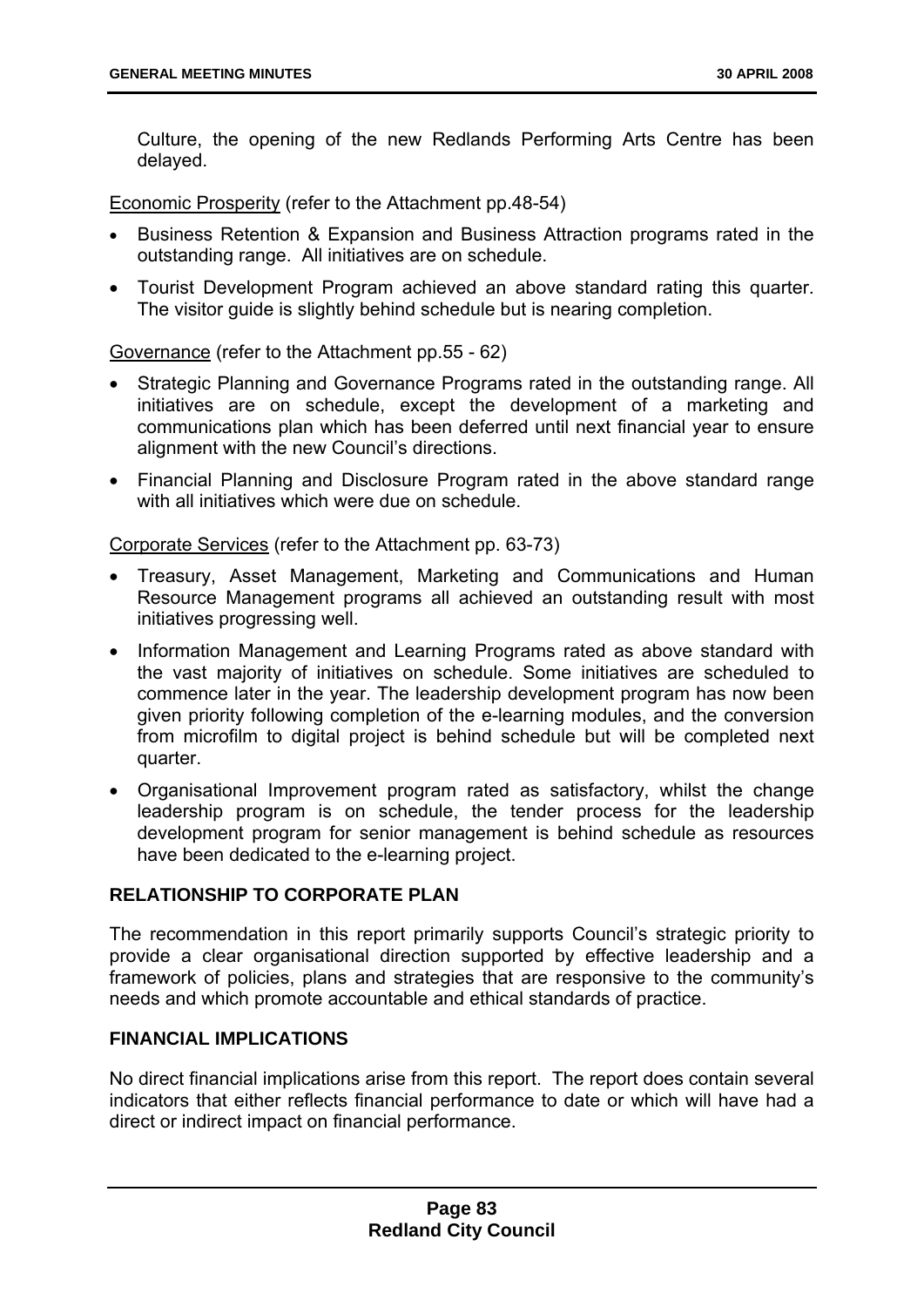### **PLANNING SCHEME IMPLICATIONS**

The Land Use Planning Group was consulted and it is considered that the outcome of recommendations in this report will not require any amendments to the Redlands Planning Scheme.

### **CONSULTATION**

The data and comments in the report were provided by relevant managers and were compiled by the Corporate Planning, Performance and Risk Group.

#### **OPTIONS**

#### **PREFERRED**

That Council resolve to note the Operational Plan Report for the 2008 March Quarter, as attached.

#### **ALTERNATIVE**

That Council resolve to note the Operational Plan Report for the 2008 March Quarter and seek additional information.

### **OFFICER'S/COMMITTEE RECOMMENDATION/ COUNCIL RESOLUTION**

| Moved by:    | Cr Townsend       |
|--------------|-------------------|
| Seconded by: | <b>Cr Reimers</b> |

**That Council resolve to note the Operational Plan Report for the 2008 March Quarter, as attached.** 

### **CARRIED**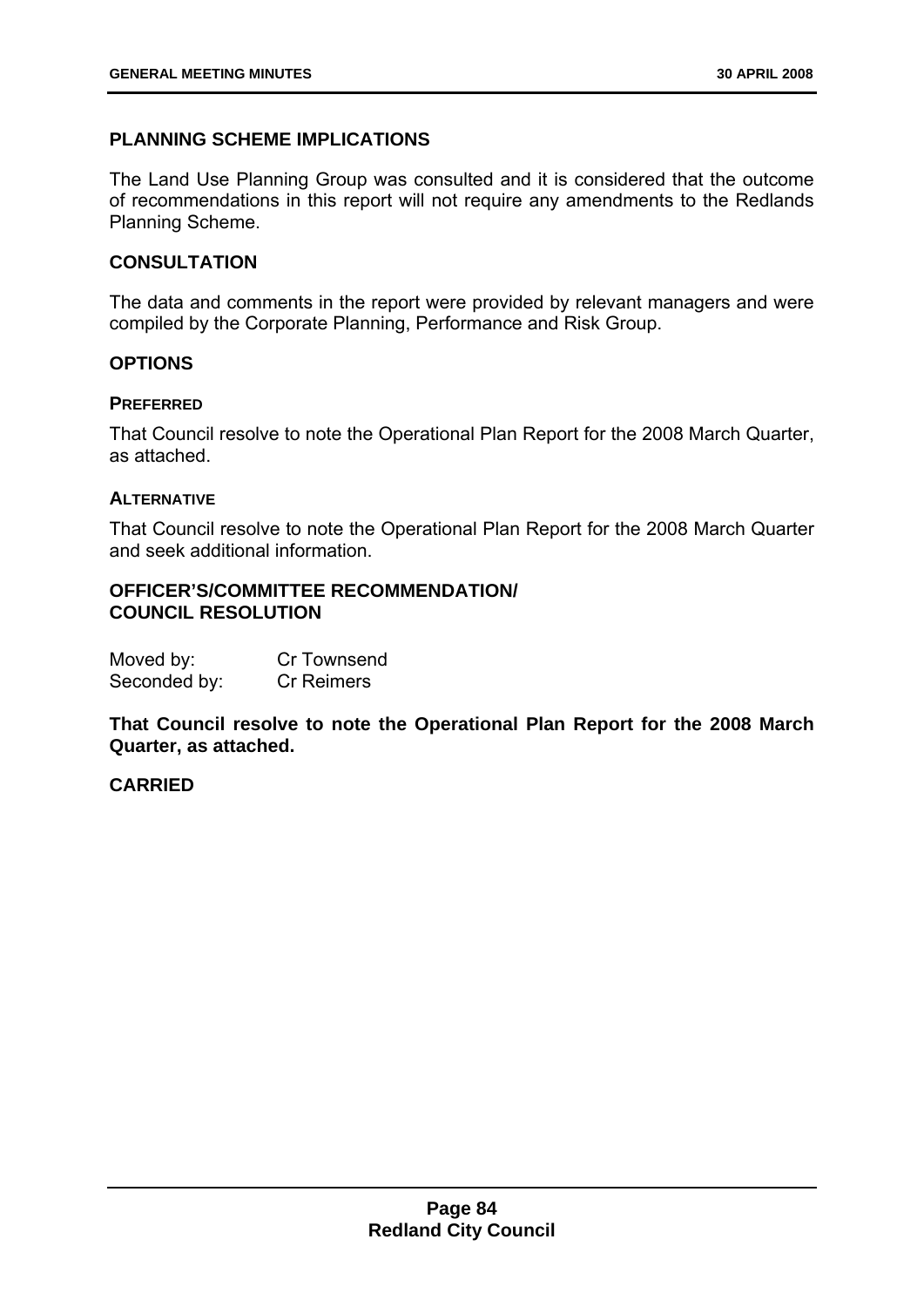- **13 ITEM REFERRED FROM DEVELOPMENT ASSESSMENT COMMITTEE MEETING OF 29 APRIL 2008**
- **13.1 REPORT FROM CUSTOMER SERVICES**
- **13.1.1 DEDICATION OF LAND FOR ROAD PURPOSES AT 58-70 STATION STREET, WELLINGTON POINT**

| <b>Dataworks Filename:</b>       | EC005170.1                                                                 |
|----------------------------------|----------------------------------------------------------------------------|
| <b>Attachments:</b>              | <b>Locality Map</b><br><b>Proposed Intersection Plan</b>                   |
| <b>Responsible Officer Name:</b> | <b>Tim Donovan</b><br><b>Manager Assessment Services</b>                   |
| <b>Author Name:</b>              | <b>Bruce Appleton</b><br><b>Services Manager Development Co-Ordination</b> |

#### **EXECUTIVE SUMMARY**

| <b>Application Type</b>          | Reconfiguration of Lot                         |  |
|----------------------------------|------------------------------------------------|--|
| <b>Proposed Use</b>              | Dedication for road                            |  |
| <b>Property Description</b>      | Lot 38 SP 171297                               |  |
| Location                         | 58-70 Station Street Wellington Point QLD 4160 |  |
| <b>Total Land Area</b>           | 2.2125 ha                                      |  |
| <b>Zoning</b>                    | CN - Conservation (Sub Area CN2)               |  |
| <b>Overlays</b>                  | <b>Acid Sulphate Soils Overlay</b>             |  |
|                                  | <b>Bushfire Hazard Overlay</b>                 |  |
|                                  | <b>Bushland Habitat Overlay</b>                |  |
|                                  | Flood Storm and Drainage Constrained Land      |  |
|                                  | Overlay                                        |  |
|                                  | Road and Rail Noise Impact Overlay             |  |
|                                  | Waterways Wetlands and Moreton Bay Overlay     |  |
| <b>No. of Public Submissions</b> | n/a                                            |  |
| <b>Applicant</b>                 | <b>Redland City Council</b>                    |  |
| <b>Land Owner</b>                | <b>Redland City Council</b>                    |  |
| Date of Receipt                  | n/a                                            |  |
| <b>Start Decision Stage</b>      | n/a                                            |  |
| <b>Statutory Decision Date</b>   | n/a                                            |  |
| <b>Application Coordinator</b>   | <b>Bruce Appleton</b>                          |  |
| <b>Manager</b>                   | Timothy Donovan - Manage Assessment            |  |
|                                  | <b>Services</b>                                |  |

This proposal is to seek a resolution of Council for the dedication of part of Council's property at 58-70 Station St, Wellington Point, to be used for road purposes.

The matter has been assessed against all relevant legislation including the Redlands Planning Scheme. The proposed road is to facilitate the redesign of the proposed Sawmill Rd alignment to avoid the loss of significant vegetation.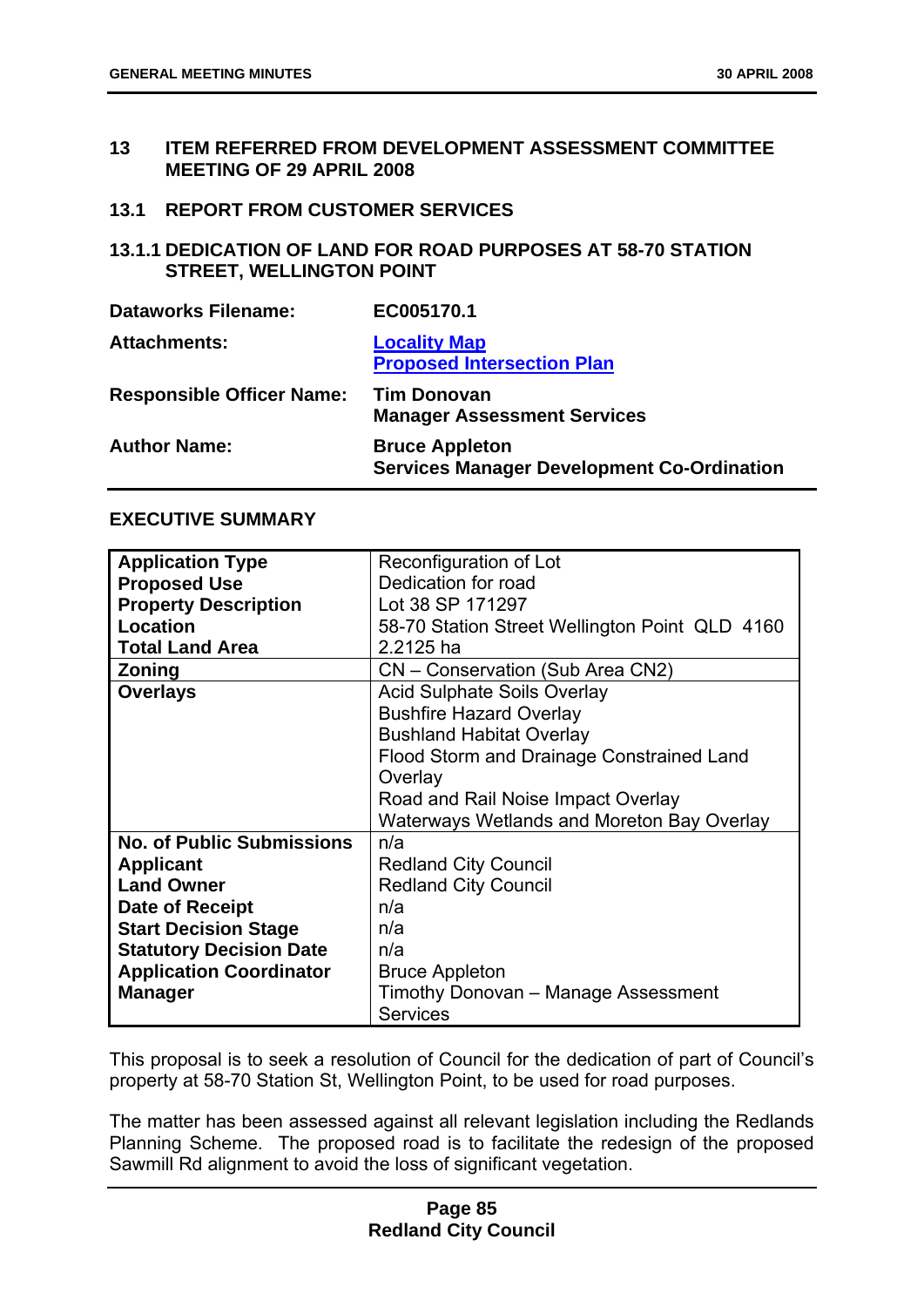It is recommended that Council resolve to deal with the property described as Lot 38 on SP171297 by dedicating part of the land for road purposes, and to delegate the CEO to sign all relevant legal documents arising from the proposal.

This report is presented to the Development Assessment Committee for consideration and will be presented to the General Meeting on 30 April 2008 for final resolution, due to the conditions of the powers delegated to this Committee.

### **BACKGROUND**

# **Compliance or non compliance with Legislation and relevant Planning Instruments**

The following Legislation and Planning Instruments were considered in the assessment of this proposal:

- The *Integrated Planning Act 1997*; and
- Redlands Planning Scheme 2006, and
- *Land Title Act*;
- *Local Government Act*.

The proposal generally complies with the Legislation and Planning Instruments. The site from which the road dedication is to occur is zoned Conservation (Sub Area CN2) under the Redlands Planning Scheme 2006. The proposal is considered to be consistent with community expectations for vegetation protection and enhancement.

### **Consultation**

The Manager Development Coordination has consulted with the Property Services, Legal Services, Parks & Conservation and the General Manager Customer Services. Consultation has also occurred with the developer and consultants responsible for engineering design of the proposed Sawmill Road.

### **Issues**

This proposal is to consider the realignment of works to avoid the loss of significant vegetation located in the current road reserve for Sawmill Drive, Wellington Point. The realignment of roadworks will necessitate the dedication of extra land for road purposes from land described as Lot 38 on SP171297. That land is Council owned in freehold.

There is a current development application for approval of engineering works in Sawmill Road which is nearing final approval. That has been put on hold by agreement with the developer. That design will need to be amended and re-lodged for Council approval.

The redesign will need to follow survey of a new road centreline which will then identify the extent of land to be dedicated.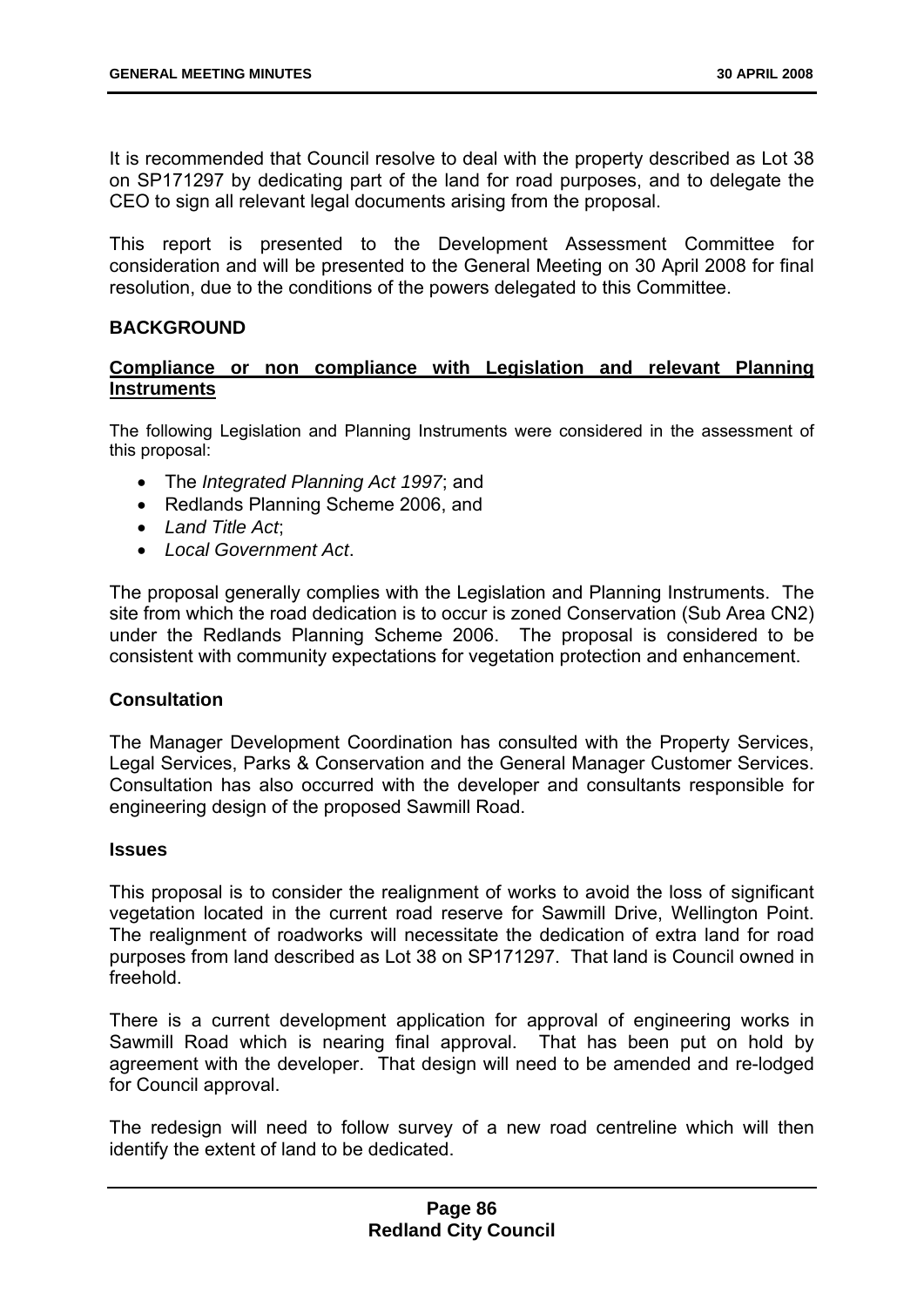The survey of land to be dedicated and the preparation of a plan of survey will need to be prepared by Council and lodged for registration in the Titles Office. That will be a cost attributable to Council. The costs for the redesign of engineering works will be borne by the developer.

The parameters for the redesign have been given to the developer and include the relocation of all road pavements, underground service alignments and earthworks that might otherwise impact on the specific vegetation.

### **Financial Implications**

The financial implications include the costs to survey the land for road dedication, the costs to prepare the plan of survey and costs to lodge the plan of survey at the Titles Office.

Other costs include the redesign of roadworks prepared by the developer in accordance with Council's approvals.

The developer is not prepared to fund the land dedication costs, but will meet the costs to redesign the road.

Council then must fund the survey and lodgement costs for the road dedication.

### **Conclusion**

It is recommended that Council resolve to dedicate part of the land described as lot 38 on SP171297 for road purposes, fund the costs to dedicate land for new road and delegate the Chief Executive Officer to sign all relevant documents on behalf of **Council** 

This report was presented to the Development Assessment Committee for consideration and is now presented to the General Meeting for final resolution, due to the conditions of the powers delegated to this Committee.

#### **COMMITTEE RECOMMENDATION/ COUNCIL RESOLUTION**

| Moved by:    | Cr Boglary        |
|--------------|-------------------|
| Seconded by: | <b>Cr Dowling</b> |

## **That Council resolve as follows:**

- **1. To dedicate part of the land described as Lot 38 on SP171297 for road purposes, the extent of dedication is as described in the attached Proposed Intersection Plan;**
- **2. To fund the costs to dedicate land for new road; and**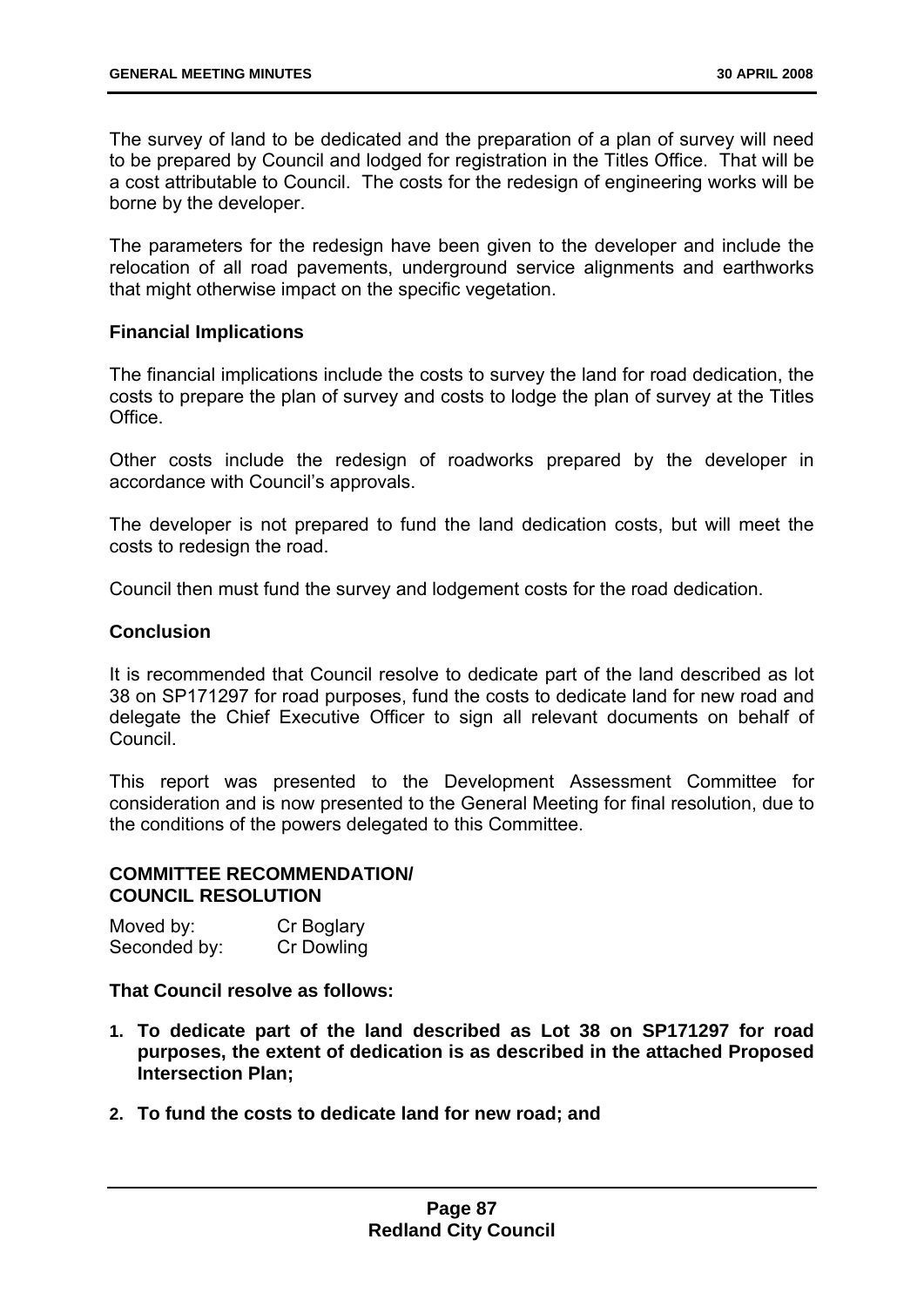- **3. To delegate authority to the Chief Executive Officer to sign all relevant documents on behalf of Council; and**
- **4. That this report will be presented to the General Meeting on 30 April 2008 for final resolution.**

**CARRIED**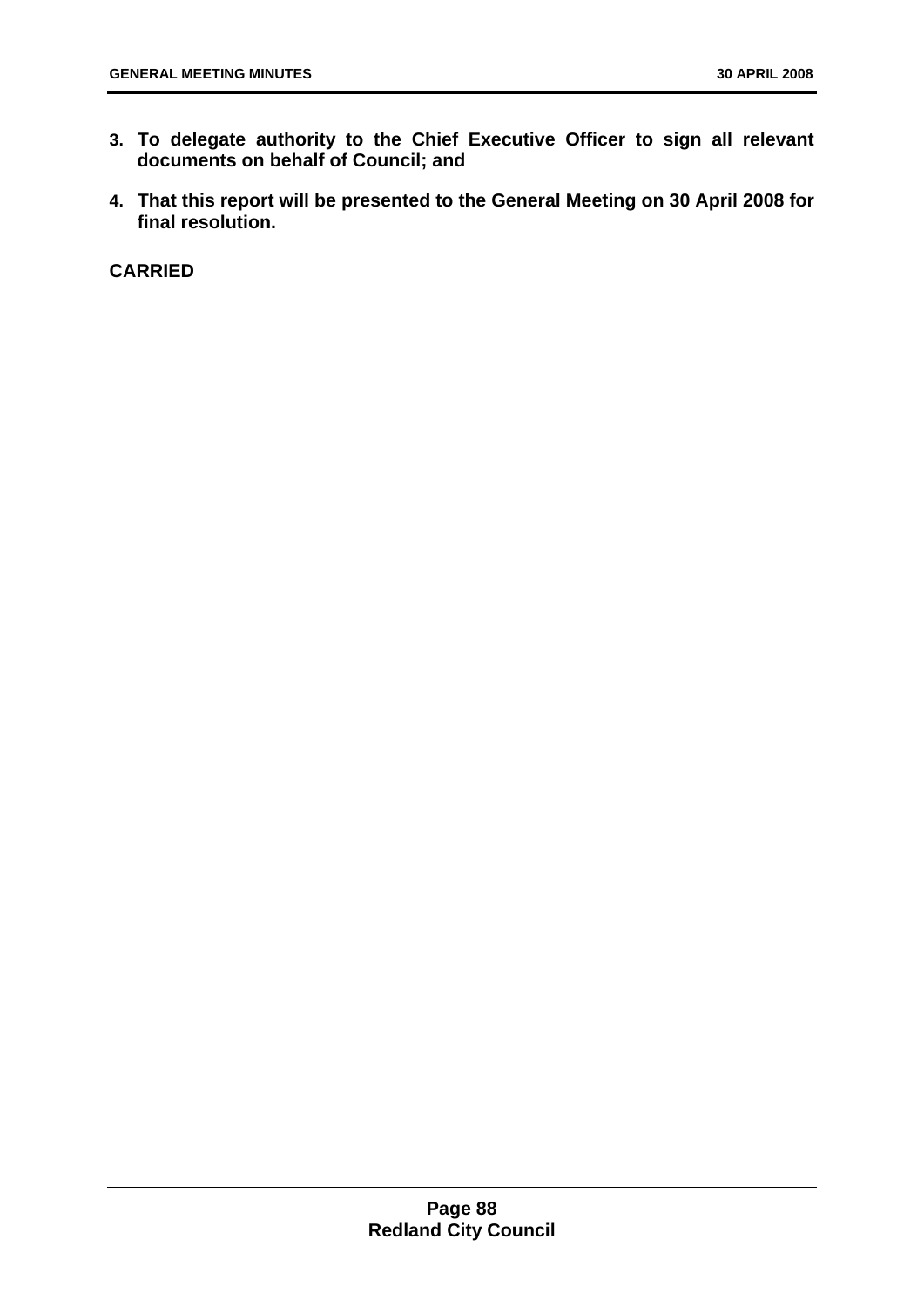Cr Bowler declared a conflict of interest in this item at today's General Meeting and left the chamber prior to discussion and decision in this matter.

### **14 DIRECT TO COUNCIL REPORTS**

### **14.1 OFFICE OF CEO**

# **14.1.1 CODE OF CONDUCT MATTER RELATING TO CR TONI BOWLER**

| <b>Dataworks Filename:</b>       | <b>GOV Councillors - Code of Conduct</b>                                                                                                                                      |
|----------------------------------|-------------------------------------------------------------------------------------------------------------------------------------------------------------------------------|
| <b>Attachments:</b>              | <b>Att 1 Conduct Review Panel Report</b><br><b>Att 2 Letter from Nathan Lawyers</b><br><b>Att 3 Independent Legal Advice</b><br><b>Att 4 Email Response from CRP Convenor</b> |
|                                  | <b>Att 5 Letter from Queensland Ombudsman</b>                                                                                                                                 |
| <b>Responsible Officer Name:</b> | <b>Susan Rankin</b><br><b>Chief Executive Officer</b>                                                                                                                         |
| <b>Author Name:</b>              | <b>Susan Rankin</b><br><b>Chief Executive Officer</b>                                                                                                                         |

## **EXECUTIVE SUMMARY**

At the General Meeting of 27 February 2008, Council resolved that this item be deferred to the first General Meeting of Council after the March 2008 Election.

This matter is now presented to Council for consideration.

Attached is a report and recommendations from the SEQ Code of Conduct Panel dealing with a Code of Conduct referral concerning Cr Toni Bowler.

This matter deals with a formal complaint by a shire resident that Cr Bowler was absent from Council on personal business without providing appropriate prior notice to Council in accordance with a Council guideline dealing with Councillor Attendance, and also that the Councillor was, therefore, unavailable to represent her constituents. The complaint also makes other allegations in relation to behaviour of Cr Bowler inappropriately attempting to interfere with a building matter.

### **PURPOSE**

To provide Council with the report from the SEQ Code of Conduct Panel for Council's consideration and decision regarding this matter.

### **BACKGROUND**

The complainants had a building application with Council for the construction of a shed. This application had issues to resolve with respect to the placement of the shed and clearing of associated vegetation. The complainants were unsatisfied with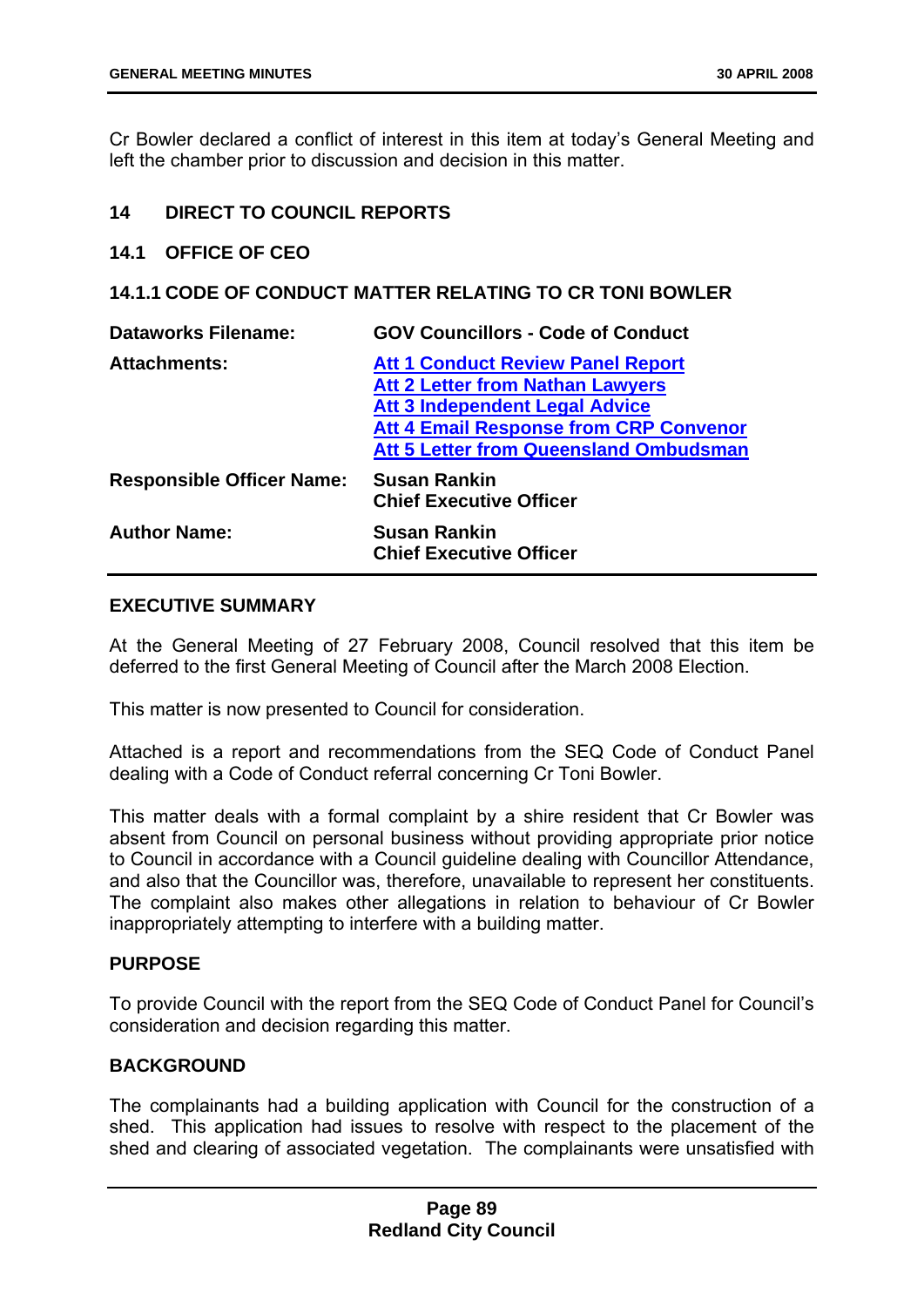Council's treatment of their application and made a written complaint to the CEO regarding the matter.

This original complaint was investigated in accordance with Council's Complaint Management policy and guideline by the Manager Internal Audit, who was subsequently able to mediate a resolution which was agreeable to all parties.

Cr Bowler is the complainants' Divisional Councillor and was absent overseas during this time and also during the period when their original complaint was investigated. Prior to the finalisation of the decision on the shed application, Cr Bowler called the matter to Council for final determination, as she is entitled to do as the Divisional Councillor.

Based on Cr Bowler's alleged behaviour in this matter, the complainants lodged a second written complaint in relation to Cr Bowler under the Councillor Code of Conduct.

As the Manager Internal Audit had previously been successful in mediating an outcome to the original complaint she was requested to contact the complainants to see if mediation was an alternative and to clarify the substantive allegations of the complaint.

The complainants advised that mediation was not a course of action they wished to pursue and the matter was subsequently referred to the Convenor of the SEQ Code of Conduct Panel. The initial referral was for advice as to whether or not, based on her experience as Convenor, she considered this matter was of a trivial nature. The Convenor advised that she did not consider the matter trivial and provided several examples in relation to the Code which she believed may be considered by the panel. Therefore, the matter was formally referred to the Convenor for appropriate action.

Details of the process and consideration of this matter are contained in the Panel's report (Attachment 1) which was received at 9pm on 12 February 2008. A copy of this report was provided to Councillor Bowler at 10am on 13 February 2008.

On 21 February a response was received from Nathan Lawyers, who are representing Councillor Bowler in this matter. A copy of their correspondence is also attached for Council's information (Attachment 2). Given the nature of some of the comments in the Nathan Lawyers correspondence, independent advice was obtained and a copy of this advice is also attached for Council's information (Attachment 3). A copy of the response from the Convenor of the SEQ Panel to Nathan Lawyers is also attached for noting (Attachment).

The matter is now presented to Council in Accordance with section 250S of the *Local Government Act 1993* for Council's decision.

# **RELATIONSHIP TO CORPORATE PLAN**

The recommendation in this report primarily supports Council's strategic priority to provide a clear organisational direction supported by effective leadership and a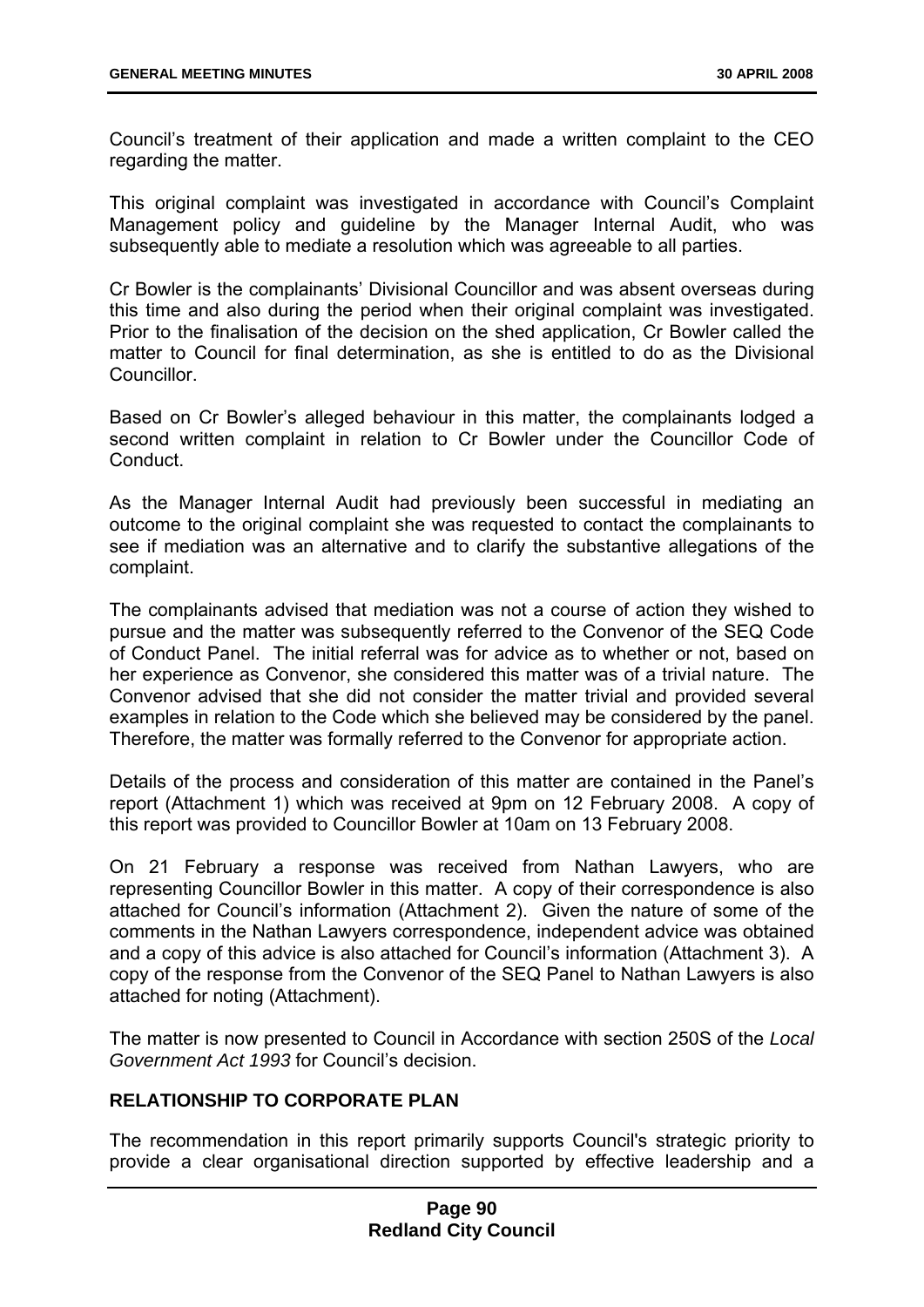framework of policies, plans and strategies that are responsive to the community's needs and which promote accountable and ethical standards of practice.

### **FINANCIAL IMPLICATIONS**

There are no financial implications associated with implementing the recommendations of this report.

#### **CONSULTATION**

Consultation has occurred with the Convenor of the SEQ Code of Conduct Panel and Panel members.

## **OPTIONS**

#### **OPTION 1**

Council resolve to accept the recommendations of the SEQ Code of Conduct Panel, namely that:

- 1. The Councillor be given a written reprimand for her breach of section 8.1.3 of the Councillor Code of Conduct;
- 2. The Chief Executive Officer provide written advice to Chairs of Committees and General Meetings of the need for care and rigour in the recording of absences of councillors from scheduled meetings; and
- 3. The Chief Executive Officer take appropriate action so as to ensure that councillors are properly briefed in relation to the need for councillors to give a fulltime commitment to their role and to attend Council meetings whenever required.

### **OPTION 2**

Council resolve not to accept the recommendations of the SEQ Code of Conduct Panel and make some other resolution regarding this matter.

#### **PROPOSED MOTION 1**

| Moved by:    | Cr Williams |
|--------------|-------------|
| Seconded by: | Cr Dowling  |

That this item be deferred to allow time for Councillors to read all relevant documentation relating to this matter.

On being put to the vote, the motion was LOST.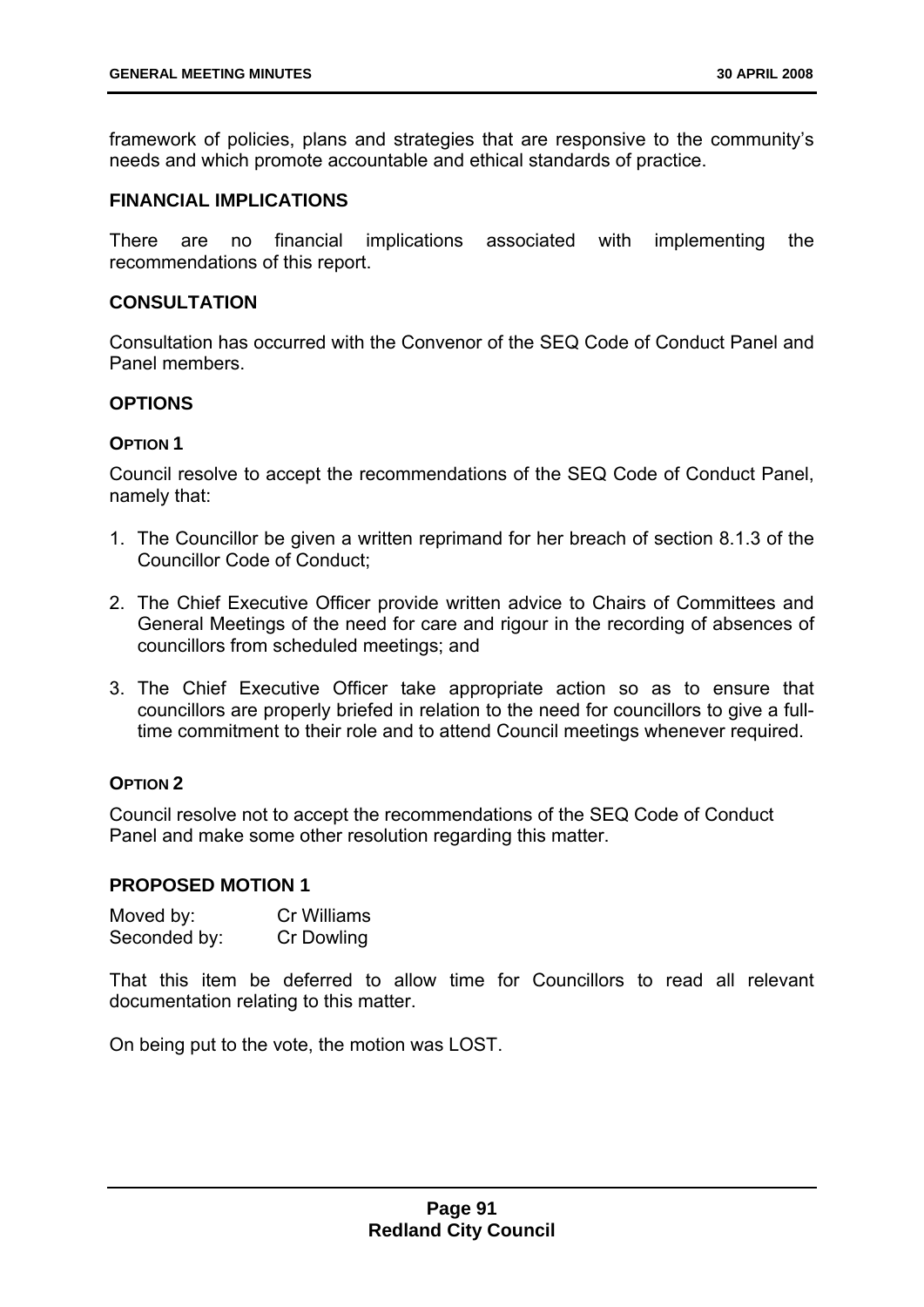#### **PROPOSED MOTION 2**

| Moved by:    | Cr Dowling  |
|--------------|-------------|
| Seconded by: | Cr Williams |

That Council resolve to accept Option 1 of the SEQ Code of Conduct Panel, as follows:

- 1. The Councillor be given a written reprimand for her breach of section 8.1.3 of the Councillor Code of Conduct;
- 2. The Chief Executive Officer provide written advice to Chairs of Committees and General Meetings of the need for care and rigour in the recording of absences of councillors from scheduled meetings; and
- 3. The Chief Executive Officer take appropriate action so as to ensure that councillors are properly briefed in relation to the need for councillors to give a fulltime commitment to their role and to attend Council meetings whenever required.

On being put to the vote, the motion was LOST.

A division was called for.

Crs Dowling and Williams voted in the affirmative.

Crs Boglary, Ogilvie, Henry, Elliott, Murray, Townsend, Reimers and Hobson voted in the negative.

Cr Bowler was absent from the meeting when the vote was taken.

The motion was declared by the Mayor as LOST.

### **COUNCIL RESOLUTION**

| Moved by:    | Cr Ogilvie |
|--------------|------------|
| Seconded by: | Cr Henry   |

**That Council resolve as follows:** 

- **1. Not to accept the recommendations of the SEQ Code of Conduct Panel and that no further action be taken; and**
- **2. That the letter dated 24th April 2008 from the Ombudsman to the Acting Chief Executive Officer be included in the minutes.**

After further debate, Cr Elliott moved that Cr Ogilvie's motion be put.

The motion to put the motion was put to the vote and CARRIED.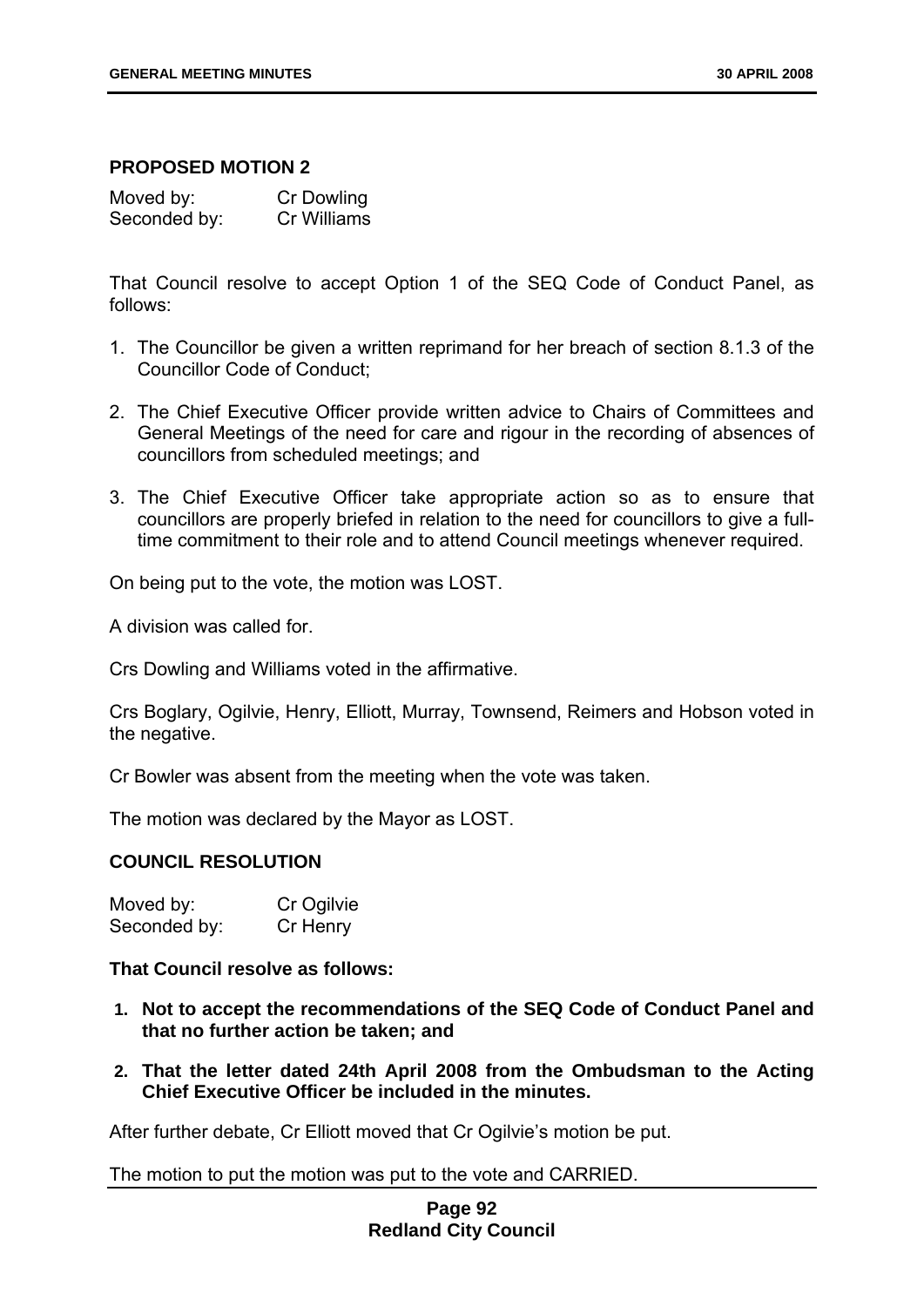The Mayor put the motion and the motion was declared as **CARRIED.** 

Cr Bowler returned to the meeting at 5.06 pm.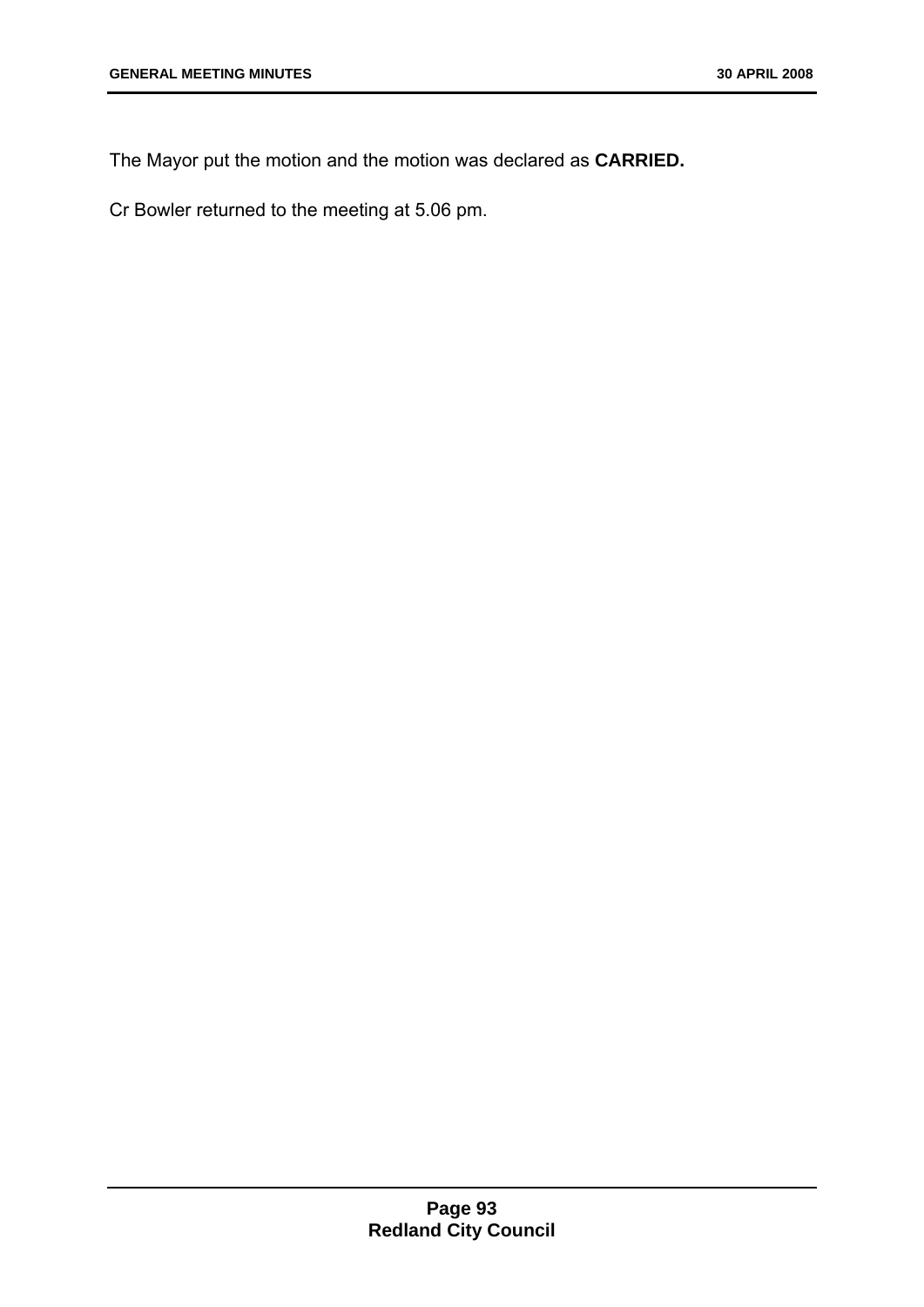## **14.2 REPORT FROM CUSTOMER SERVICES**

### **14.2.1 DEVELOPMENT APPLICATION FOR A MCU MIXED DEVELOPMENT (RES/COMM & REC FACILITIES) AT 219-221 BLOOMFIELD STREET, CLEVELAND - DECISION MADE UNDER DELEGATION IN ACCORDANCE WITH COUNCIL RESOLUTION OF 27/02/2008**

| <b>Dataworks Filename:</b>       | <b>GOV-DAC Delegated Items</b>                                              |
|----------------------------------|-----------------------------------------------------------------------------|
| <b>Responsible Officer Name:</b> | <b>Tim Donovan</b><br><b>Manager, Assessment Services</b>                   |
| <b>Author Name:</b>              | <b>Pat McKendrick</b><br><b>Administration Officer, Assessment Services</b> |

#### **EXECUTIVE SUMMARY**

At the General Meeting on 27 February 2008, Council resolved as follows:

- 1. *That in accordance with section 472(1) of the Local Government Act 1993, to delegate to the Chief Executive Officer for the period from 28 February, 2008 until the first Development Assessment Committee Meeting and General Meeting after the 15 March 2008 local government quadrennial election the following powers:* 
	- d. *to decide development applications under the Integrated Planning Act 1997;*
	- e. *to decide applications under the Redlands Planning Scheme;*
	- f. *to provide instructions to legal counsel for litigation including appeal matters actioned under Chapter 4 of the Integrated Planning Act 1997;*
	- g. *to make vary and discharge contracts with a value in excess of \$500,000 subject to the requirements of the Local Government Act 1993;*
	- h. *to apply to the Minister for Local Government for approval to make any major policy decision during the caretaker period in accordance with section 441D of the Local Government Act 1993;*
- 2. *The above delegations are to be exercised subject to the requirements of the Local Government Act 1993, the Integrated Planning Act 1997 and any other relevant legislation; and*
- 3. *That all matters determined under the above delegations be reported to the first General Meeting of the new Council.*

### **PURPOSE**

The purpose of this report is for Council to note that the following application was dealt with in accordance with Council's resolution of 27 February, 2008.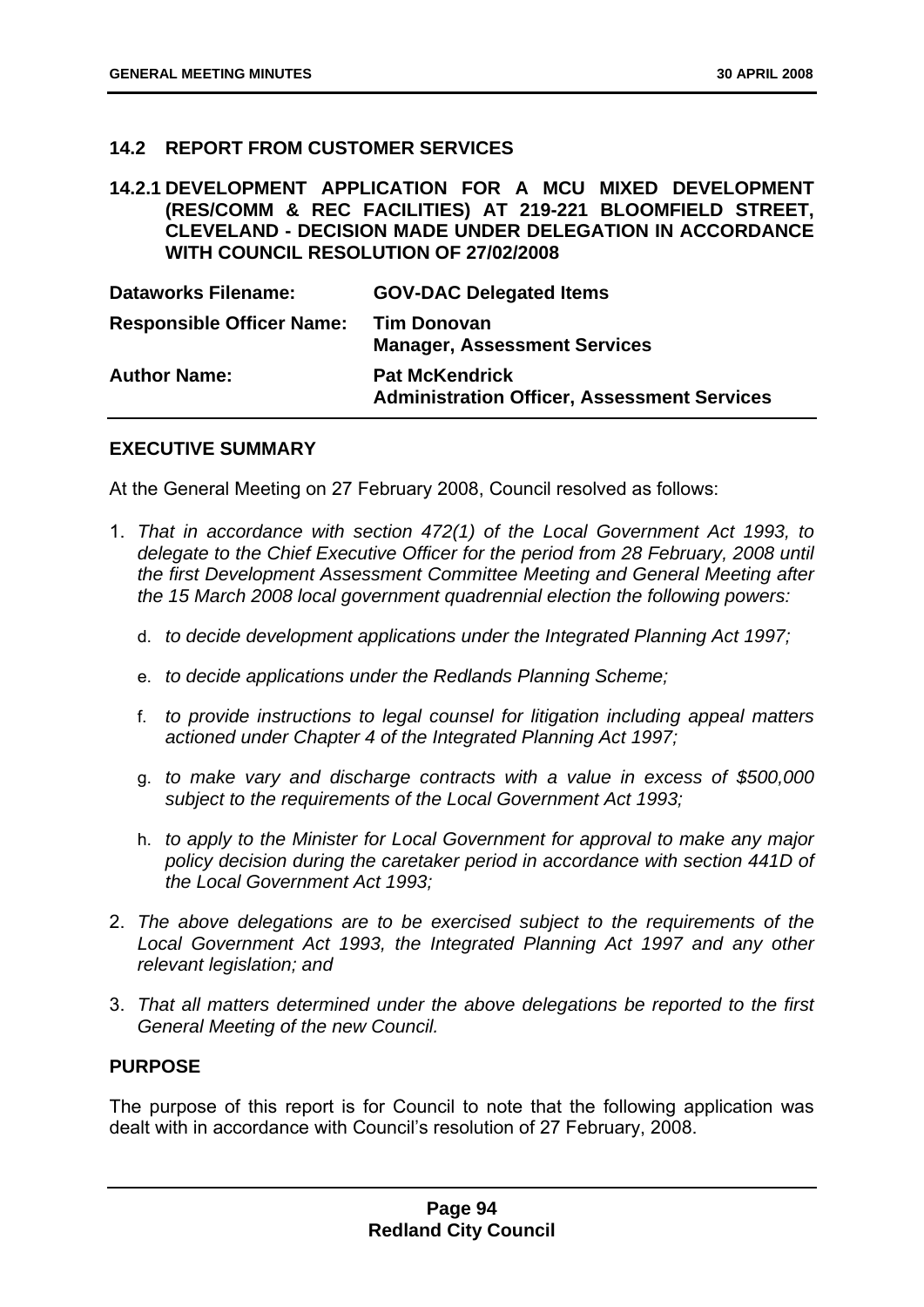## **Development application for a material change of use for a mixed development (residential, commercial and recreational facilities) at 219-221 Bloomfield Street, Cleveland. RGF Kempe Australia Pty Ltd. (MC010790).**

The application is to modify a previous approval issued by Council for a Mixed Use Development (Residential, Commercial and Recreational Facilities) on a site located at 219-221 Bloomfield Street, Cleveland.

The uses include apartments, commercial offices, public and private indoor recreation centre (bowling alley, squash court, gym and tennis court), refreshment establishments, child care centre, educational facility, health care centre and shops.

The application has been assessed against the *Redlands Planning Scheme* and all other applicable standards and policies. The proposal is considered to be generally in accordance with these documents and it is therefore recommended that the application be approved and a Development Permit be granted subject to conditions.

### **KEY BACKGROUND ISSUES**

The current application is essentially a modification of a previous approval (MC009427) and includes changes to:

- GFA of residential apartments, which have been increased by  $5480m^2$  (total 28,  $960m^2$ );
- Balcony areas were also increased to accommodate access for the disabled;
- Increase in commercial office space by  $500m^2$  and subsequent reduction in GFA for Health Care Centre;
- Geometry of the residential towers, from angled to orthogonal to simplify the structural grid at car park level;
- Reduction in southern and eastern boundaries of the residential towers (to approximately 6m);
- Car parking numbers increased by 5, however layout of the car parks changed, in that 71 spaces are tandem;
- Reduction in northern and southern side setbacks reduced due to change in geometry of the buildings;
- Site coverage increased to 68%, reducing open space to 32%;
- Change in proposed uses to landscaped podium (gym and child's play area instead of squash court and sauna);
- Introduction of private recreational area for commercial offices.

### Scale of Centre Uses

A key consideration of the application is the scale of centre uses and its impact on the Cleveland Business District. The overall outcomes for the MC8 zoning envisages, amongst other things, the provision of a range of uses that:

## **Page 95 Redland City Council**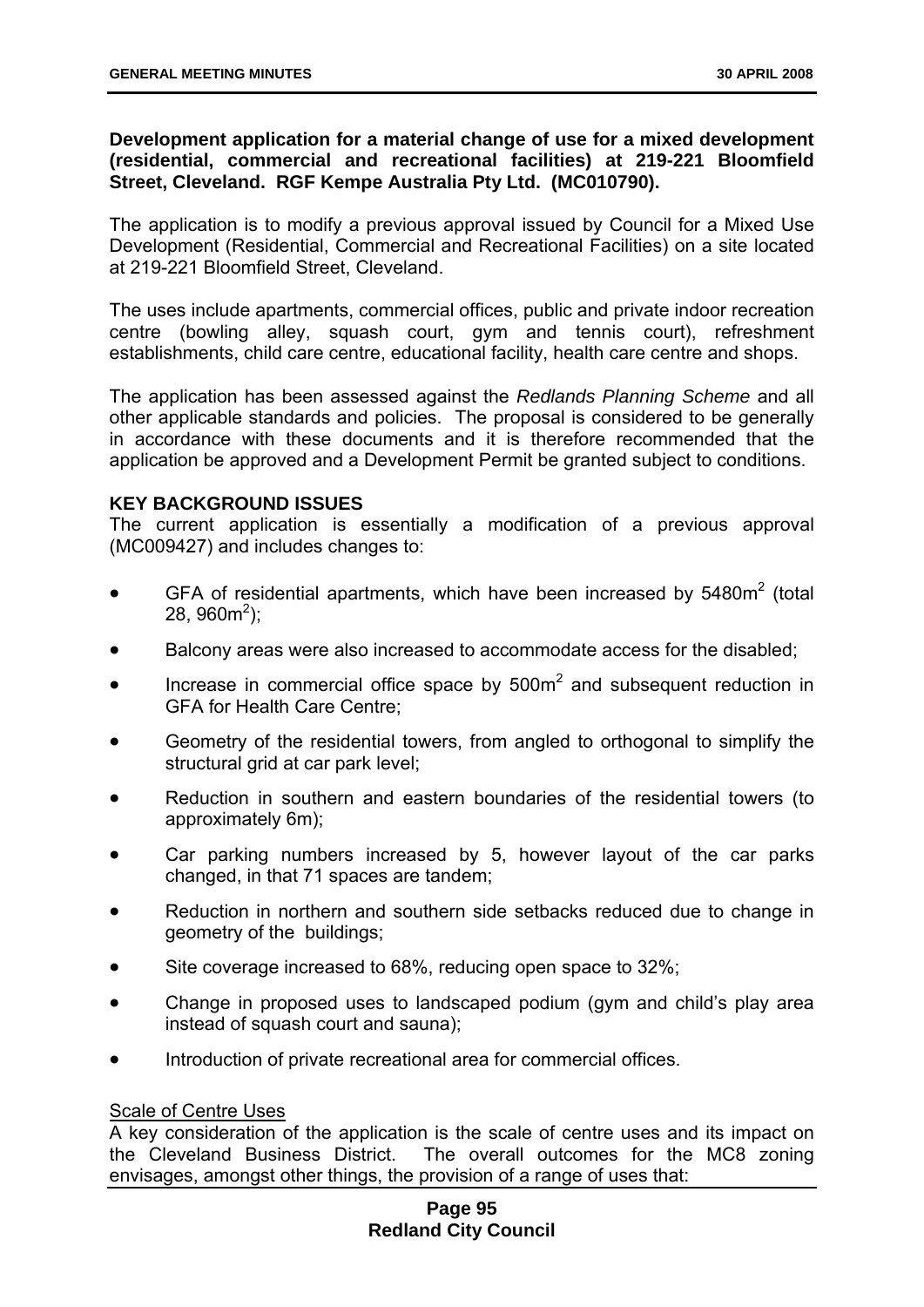*encourages potential redevelopment for apartment buildings and a range of other non-retail uses that are appropriate on the land, which support the centre but do not result in its fragmentation and decentralization.* 

The combined centre uses, (excluding the residential component) is equivalent to 11,254sqm. This is significant considering the close proximity of the Cleveland Business District. However, the centre is unique to the Shire in that it provides for a concentration of health and natural healing facilities in the one complex. Furthermore, the centre does not contain key businesses, which are commensurate of the Cleveland Business District. The retailing component is also capped at a maximum of 500sqm and provides for convenience shopping only. The commercial component is intended to encourage those who live at the centre to work at the same location.

#### Social and Economic Impact Assessment

It is recognized that the size of the centre uses is substantial and arguably should demonstrate, via a Social and Economic Impact Assessment that it will not result in the fragmentation or decentralization of the Cleveland Business Core. Such a study was requested with the initial application, however the applicant did not respond. As the proposal includes a natural therapies emphasis, and is not proposed to include businesses that are similar in nature to the Cleveland Business District, it is unlikely that the proposal will fragment the CBD.

### Requirement for Basement Car parking

Hendriks House Engineers have advised that the Ross Creek flood levels are too high to allow the use of a basement car park. With reference to their report "Site Based Stormwater Management Plan for 219-221 Bloomfield St, Cleveland," (p9) they noted that at the middle of the site, the Q100 flood level is RL 8.197 and the minimum habitable floor level is 8.677m. A car park could be set at RL 8.197. With ground levels over the site varying from RL 7.5 to RL 9.5 a basement car park cannot be built, without being well below the Q100 level. In addition, the applicants have elected to deal with as little acid sulphate soils as possible.

The Planning Scheme does not have a preference for basement car parking over under croft car parking.

### Major Centre Zone Code, Redlands Planning Scheme **Probable Solution P2.1 (1)**  *Buildings or structures do not exceed –*

*the height limits as shown on the following – (ii) Map 2 – Cleveland Height Limits;* 

Map 2 indicates a maximum height of 20m.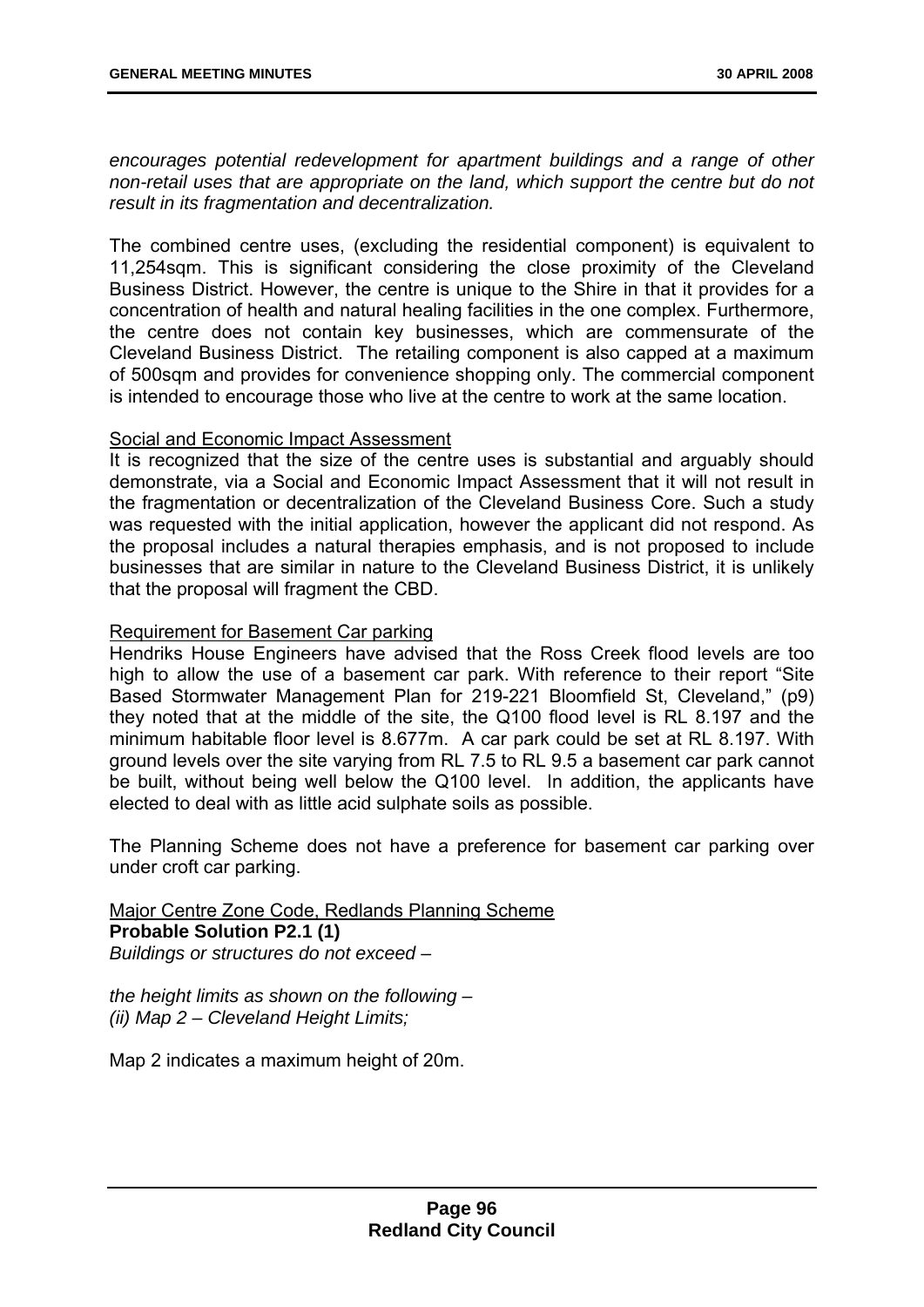### Centre Design Code, Redlands Planning Scheme

# **Table 1 – Maximum Height to the Top of the Floor Level of Highest Habitable Room/Commercial Storey**

The site, being in the MC8 sub-area is restricted to 20m overall height, with 14m to the finished floor level of the highest habitable room (5 storey). The proposal, as previously approved has a maximum overall height of 22.5m. It is considered that the extra 2.5m in height (above the probable solution in the RPS) will not have any adverse impacts on adjoining or surrounding properties and will result in optimum development of the site that will ultimately support the Cleveland Business District.

### **CONSULTATION**

The Development Assessment Team has consulted with other assessment teams where appropriate and relevant external Concurrence Agencies for comment. Copies of the original proposal to the application were provided to Councillor Ogilvie on 30 August, 2007 and 23 November, 2007.

The application was publicly notified in accordance with the provisions of the *Integrated Planning Act 1997* and two submissions were received. The issues raised in the submissions have been taken into consideration (refer to section 4.0 for detailed assessment).

# **1.0 DEVELOPMENT PROPOSAL AND SITE DESCRIPTION**

### **1.1 Proposal**

The proposal is for a Mixed Use Development comprising the following:

- Eight (8) high rise residential towers with a total of 152, one, two and three bedroom units on six (6) storeys which sit above a two-level carpark;
- 3,280sqm commercial office space, 500sqm retail and 360sqm refreshment establishment uses totalling 3,640sqm and located on three levels;
- A pedestrian plaza along the building comprising commercial, retail and refreshment establishment uses;
- 5,265sqm of natural healing including conference rooms, sporting and recreation facilities;
- Child care centre (300sqm) for residents and patrons using the natural healing facilities;
- 370sqm of multi function area to be used as exercise studios and overflow conference facilities;
- Bowling alley that will be open to the general public (1179sqm);
- Two (2) tennis courts for residents;
- A recreation centre comprising indoor and outdoor pool, sauna, gym and child's playground for use by residents;
- Two levels of car parking;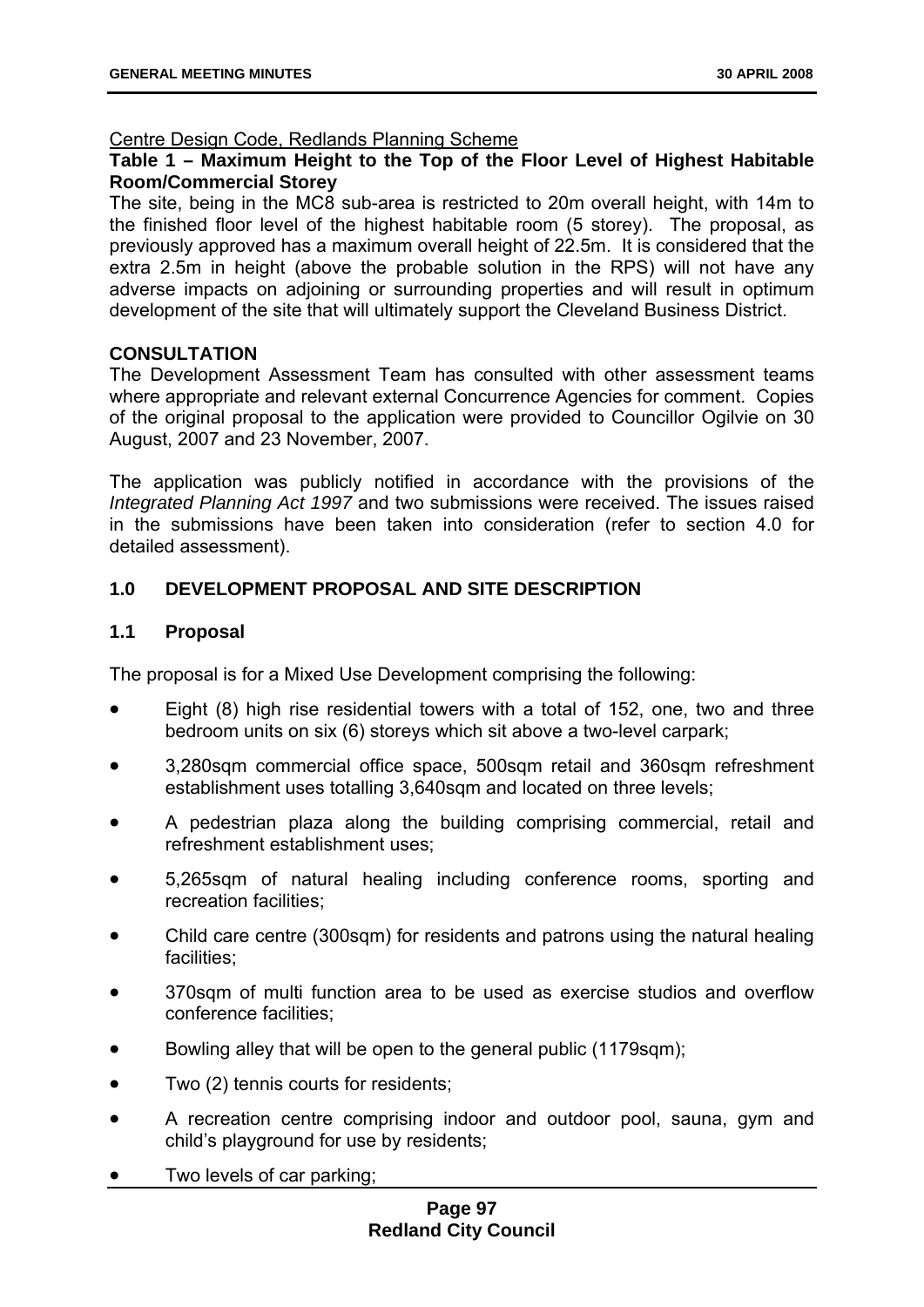### Precinct A

The main part of the site will comprise two (2) levels of car parking and eight (8) high rise residential towers with a total of 152, one, two and three bedroom units on six (6) levels. Access to each tower will be gained from the foyer located at ground level. Recreational facilities will be available for the exclusive use of the residents, including two tennis courts (ground level), indoor and outdoor swimming pools, sauna and gym (level 2). In the north eastern corner of the carpark (ground level and level 1) will be a bowling alley which will also be available to the public. At ground level there will be a multi-function building which is proposed to be used by the natural healing centre as an exercise studio (eg for yoga, pilates, tai chi classes) and for overflow conference facilities when required.

### Precinct B

Along the rear of the existing service station and the single storey dwelling site on Bloomfield Street will be a three storey building separated from the main complex by a pedestrian plaza. It will be occupied by commercial offices and businesses (including craft type uses) and refreshment establishments on the ground level.

### Precinct C

The five (5) storey building on the southern boundary will be mainly occupied by a Natural Healing Centre (Levels 2 and 3) with associated conference facilities on levels 4 and 5. On the ground floor there will be 500sqm of retail shopping space (occupied by a "Night Owl" type convenience store) and a restaurant (360sqm). Also on the ground floor will be a child care centre and outdoor play area for use by the residents and patrons of the natural healing facilities.

The natural healing centre will offer a range of natural therapies for visitors and residents. The range of services will include Diet, Acupuncture, Homeopathy, Osteopathy, Herbal Medicine, Hypnotherapy, Counselling Services, Chiropractic, Reflexology, Relaxation (Massage and Yoga), Exercise and Nutrition. It is proposed that the centre will include a health education program to develop improved health products and techniques.

### **1.2 Site**

The site is 2.4395ha in area and is centrally located in Cleveland in close proximity to the town centre. It has two street frontages, one on Bloomfield Street (East) and the second on Ross Court (North).

The site is vacant and predominately flat and virtually devoid of trees, except for a few on the western boundary and a buffer that has been established along the southern boundary to screen 'Gill and Co's' timber yard on an adjoining site. It is in close proximity to a number of existing retail and commercial uses.

The site is adjoined by an Ampol service station located on the corner of Bloomfield Street and Ross Court. A site adjoining the service station to the south is occupied by a single storey dwelling currently used for a hire vehicle business. To the east, on the opposite side of Bloomfield Street is a large town house complex accessed from Princess Street. To the north, on the opposite side of Ross Court, are the Ross Court retail/commercial complex and other service industrial and commercial uses. To the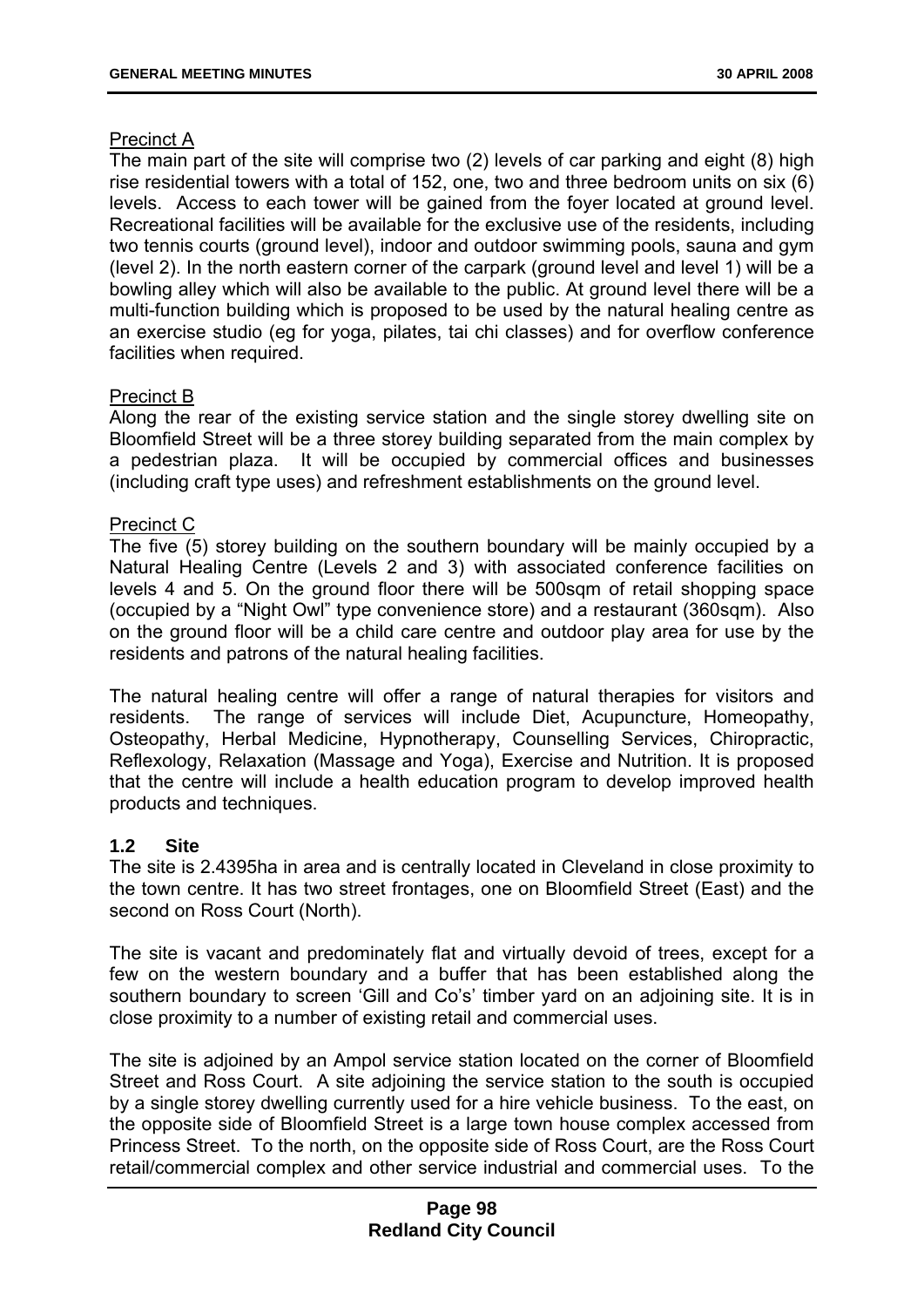west, beyond Waterloo Street, are the showground complex and the open drainage channel within the Waterloo Street road reserve.

The site is separated from the residential uses to the east by busy Bloomfield Street, with a wide reserve and divided carriageways each way with two traffic lanes and one parking lane.

# **1.3 Surrounding Area**

The site is surrounded by commercial development. To the south is a large timber yard. Adjoining the site to the east and on the corner of Bloomfield Street and Ross Court is a service station. Directly across from the site is a retail and commercial complex (Ross Court). To the west is the showground complex separated by the Ross Creek waterway and a public walkway. Across from the site to the east is a town house complex.

The site is located at the periphery of the Cleveland Major Centre and has access to public transport, including the train station.

### **1.4 Amenity and Character**

The locality is in close proximity to a number of existing retail and commercial uses, employment, recreation areas and public transport. The site is located within walking distance to Ross Court and to the Cleveland Major Centre. It is within reasonably close proximity to the Cleveland Train Station, various bus services and the Raby Bay Harbour. There are a number of public open spaces for recreation in close vicinity such as the showground complex and the park on the corner of Bloomfield and Russell Streets.

The character of the surrounding area is a mix of residential and commercial with a moderate level of traffic along Bloomfield Street during peak periods.

# **2.0 APPLICATION ASSESSMENT**

### **2.1** *Integrated Planning Act 1977 (IPA)*

This application has been made in accordance with Chapter 3 (Integrated Development Assessment System, IDAS) of the *Integrated Planning Act 1997* and constitutes an application for impact assessment for a material change of use under the

### **2.6 SEQ Regional Plan 2005-2026**

The subject land is located within the urban Footprint in the SEQ Regional Plan 2005-2026.

The Urban Footprint identifies land to provide for the region's urban development needs to 2026. The Urban Footprint includes existing urban areas and greenfield areas potentially suitable for future urban development. The area includes sufficient land to accommodate the full range of acceptable urban uses, such as housing, industry, business, infrastructure, community facilities and urban open spaces projected to be required over the next 20 years.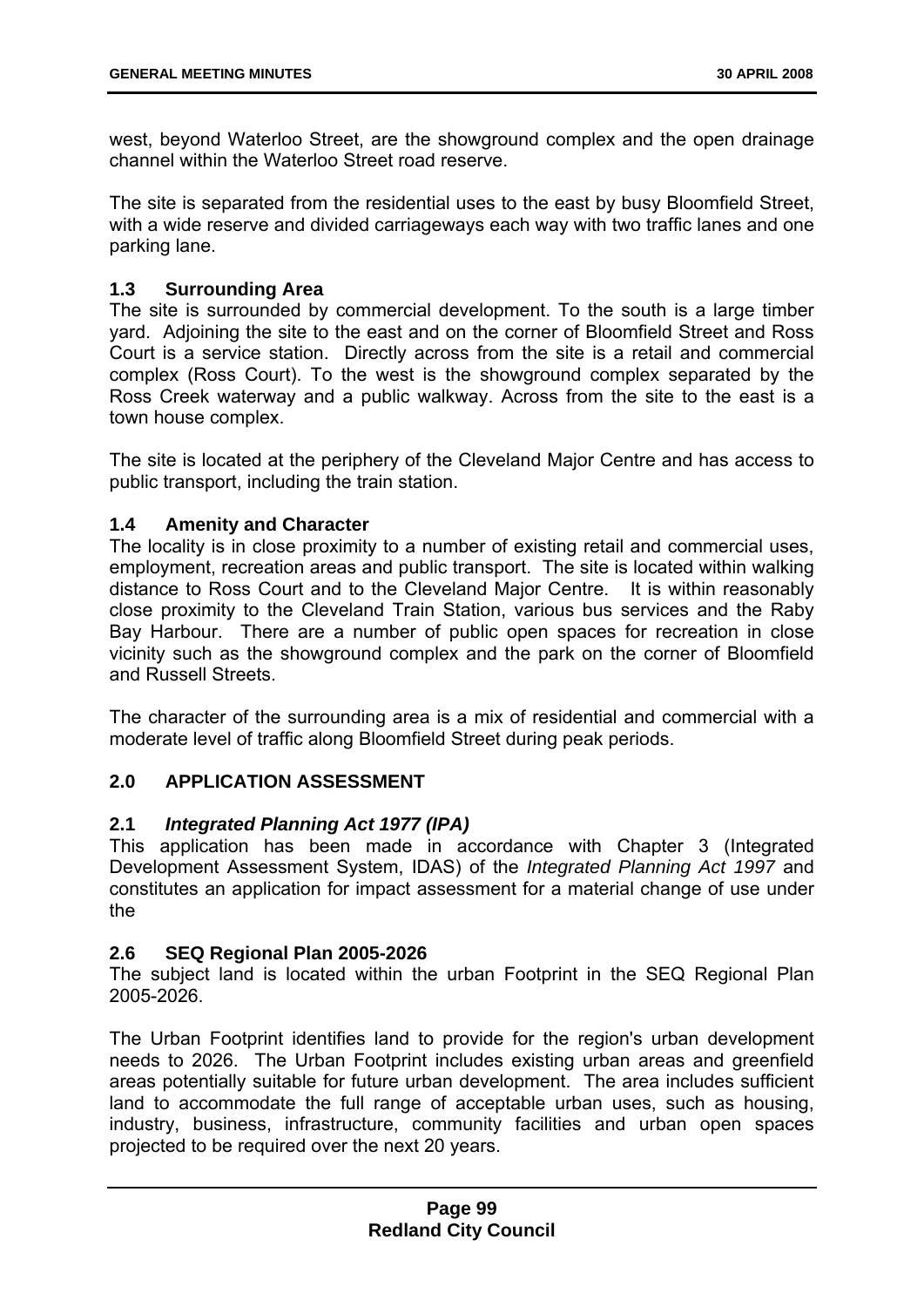### **2.7 State Planning Policies**

There are no applicable State Planning Policies for this application.

### **Architecture/Urban Design**

The proposal represents a significant departure from the previous design on this site. The residential towers have been considerably increased in size and more closely spaced which will have the effect of one large building rather than a number of individual towers. This may be acceptable in this zone for commercial buildings but does not produce a high quality residential outcome and provides poor amenity for the occupants.

The closest separation distance of the towers varies from approx. 5.5m to approx. 8.0m, and visual privacy is of concern. A condition to meet Probable Solution P4 of the Apartment Building Use Code is to be included.

### **Engineering**

The proposal has been assessed against all relevant engineering requirements. Details are as follows: -

### **Road Access and Required Road Frontage Works**

The site has street frontages to Bloomfield Street and Ross Court. The proposed development provides access to both streets where the main access is through an internal circulation system that connects to Bloomfield Street. Two driveway entries have been provided for Ross Court.

### *Bloomfield St*

Currently kerb and channel is present along the entire frontage of the site as well as a concrete footpath. There will be a requirement to widen the concrete footpath to accommodate a 2.5m width shared use path. There will be a requirement to provide further information in relation to the left in and left out provision at this entrance, this can be addressed at the Engineering Compliance-Operational Works stage.

### *Ross Court*

Kerb and channel as well as a concrete footpath are present on part of the road. The proposed works will involve the re-alignment of the kerb and channel as well as construction of a concrete footpath as per council standards for an access street.

The proposed development will have an impact on the local traffic network for the area. A Traffic Impact Report submitted with the application identified the need to restrict right turning movements from Ross Court into Bloomfield St.

This restriction has a direct impact on the intersection of Russell St and Bloomfield St as the present roundabout has not the ability to cater for u-turns movements for commercial vehicles.

An initial response from Main Roads Department supported the banning of the right turn movement from Ross Court, however, this position has been modified in view of the traffic impact on the intersection previously mentioned.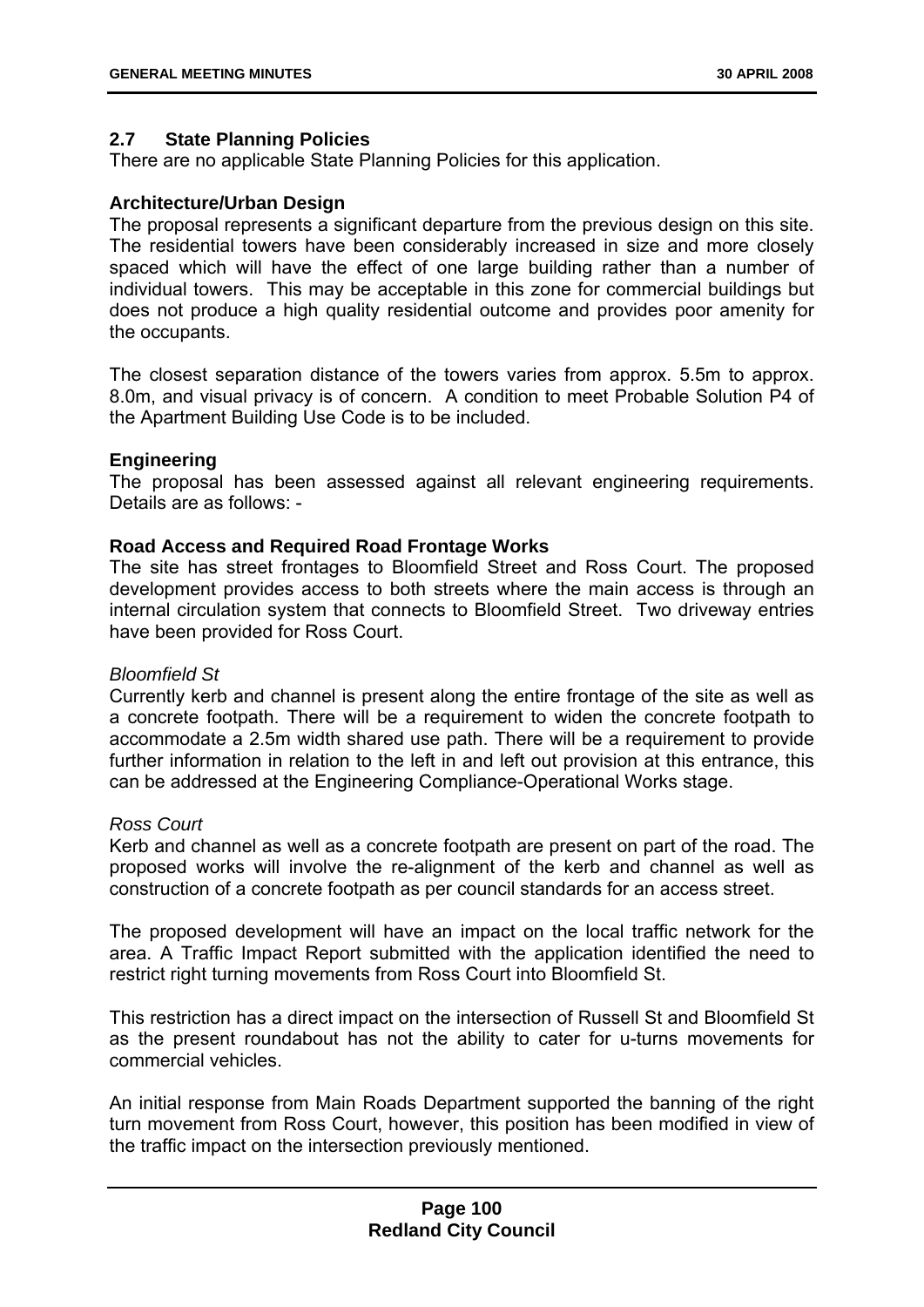Therefore, it is required that all the Ross Court intersection all-turns movement be retained and signalised in order to provide for turning movements required for this development. It will be necessary for the applicant to provide Council with a traffic assessment of the capacity of the right turn movements into Ross Court. Any improvements for the intersection identified in the report will be constructed by the applicant as a condition of any Operational Works – Compliance Assessment (Engineering) approval.

### **Internal Traffic Movement and Car Parking**

The car parking requirement for this development is as follows:

## **Precinct A**

Residential: 235 Bowling Alley: 36 Multi-Function Centre: 37

#### **Precinct B**

Commercial Businesses: 56 Refreshment Establishment: 36

#### **Precinct C:**

Retail: 13

Natural Healing: The car parking requirement for the Natural Healing Centre is dependant upon the number of practitioners, employees and rooms. However, 173 car parks are available for this use.

#### **Total Requirement: 413 plus the number required for Natural Healing Centre**

The applicant has provided a total of 586 car parks. It is anticipated that the total car parking will exceed the Planning Scheme requirements.

The additional cross-over driveways on Ross Court improves the internal vehicle movement for the site.

The proposed Car Parking Layout to complies with Council Access and Parking Code and Schedule, Infrastructure Works Policy and Australian Standards 2890.1, AS 2890 and AS 1428. However, a detailed application is required at the Associated Development Works - Engineering stage in order to fully assess the proposal.

Dimensions and layouts of the car parking spaces generally comply with AS2890.1. However, the Disabled Parking Spaces in front of the Commercial use building and the Natural Healing building need to comply with AS 1428 requirements.

#### **Stormwater**

With adequate engineering design to be provided during a subsequent Associated Development Works application, it is believed that no stormwater problems will occur for upstream or downstream properties, or for the site itself. No stormwater quality plan has been developed.

The nominated point of discharge is Ross Creek Drain.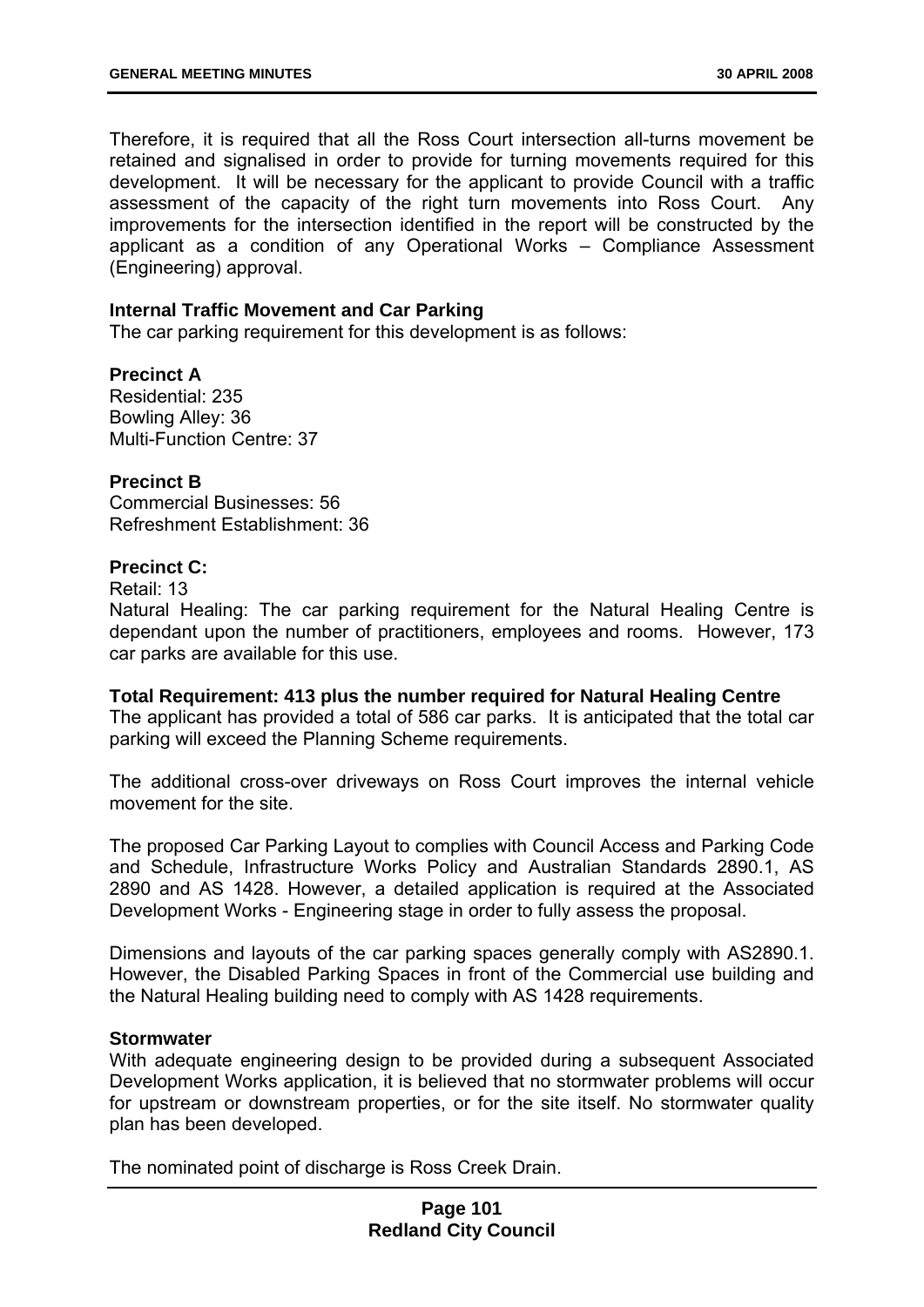### **Flood Assessment**

The site is bounded by Ross Creek that is subject to flooding in a Q100 storm event. The floor levels for the proposed development are above the calculated Q100 levels.

Advice from Infrastructure Planning has confirmed that the Flood Levels contained in the Site-Based Stormwater Management Plan (subject to a minor correction) are acceptable to Council.

### **Waste Water**

The proposed development can be connected to the existing Waste Water reticulation system. The development may have an impact on the capacity of the waste water system, and a condition will require the applicant to provide a report and recommendations for any relevant augmentation necessary.

### **Water Supply**

The proposed development can connect to the existing water reticulation system. The development may have an impact on the capacity of the water reticulation system, and a condition will require the applicant to provide a report and recommendations for any relevant augmentation necessary.

### **Electricity Services**

The subject land has electricity services available but it will be a requirement of the development that agreement be provided by Energex that there is suitable capacity for the development prior to any commencement of use.

# **Telecommunication Services**

The subject land has access to telecommunication services and a Telstra agreement will be required to be provided to Council prior to any commencement of use.

### **2.9 Pollution Prevention**

Council's Pollution Prevention Unit has assessed the proposal and has imposed conditions as necessary.

### **2.10 Environmental Assessment**

The site is substantially cleared with the only natural environmental values being the Queensland blue gums in the north western corner with other native vegetation adjacent to the property boundary in the Ross Creek waterway / Waterloo Street road reserve. The largest blue gum is on the property boundary. All are worthy of retention and the design of the complex should incorporate these trees. The main environmental issues are the discharge of water from the site that will meet Council's water quality objectives and the creation of a western enhancement corridor.

Water quality objectives should be able to be achieved with a combination of water reuse and treatment prior to discharge to Ross Creek. The stormwater report by Hendricks House, while mentioning water quality, does not address the treatment requirements. A water quality condition has been included as part of the environmental conditions of this approval.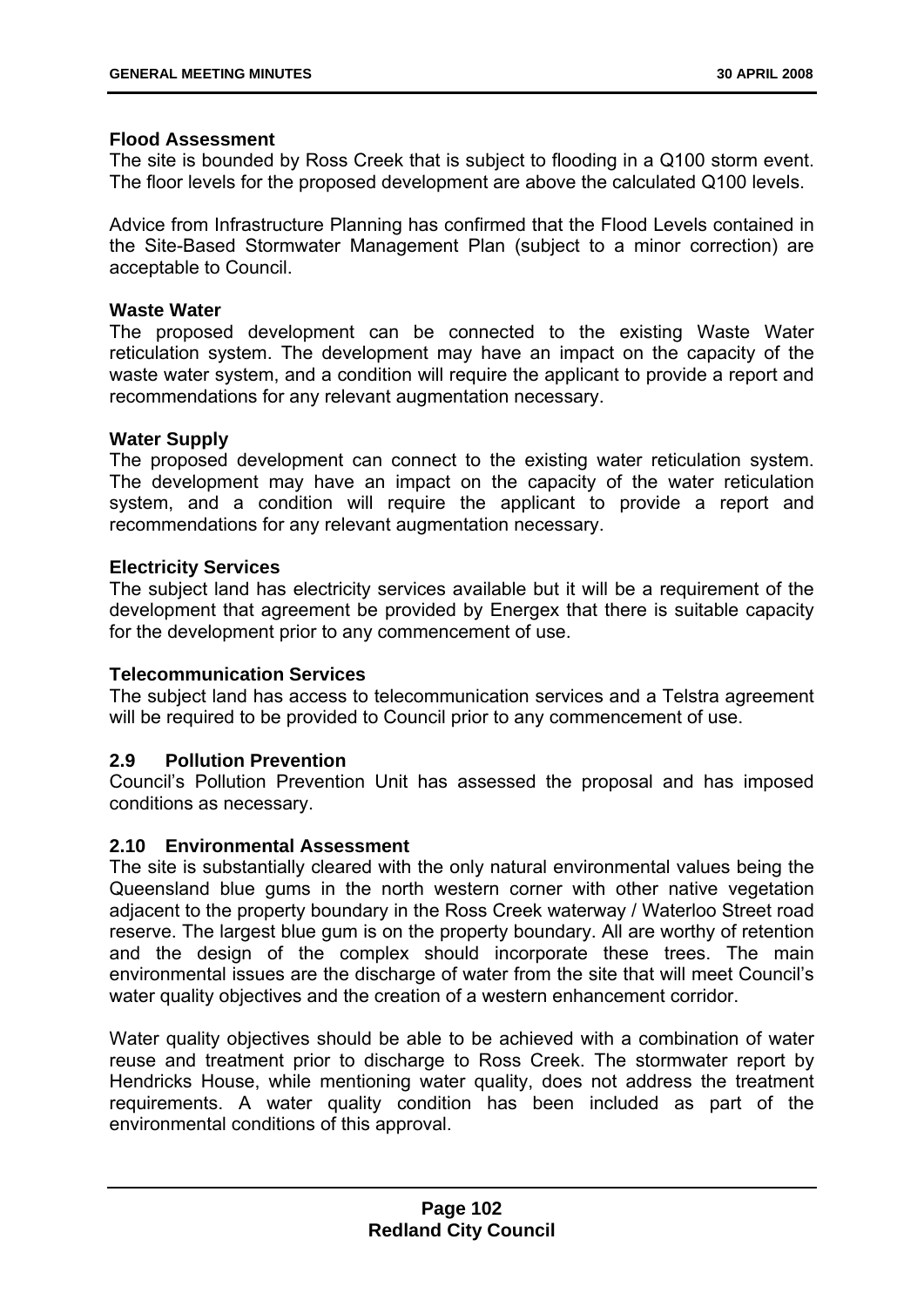The enhancement of the Ross Creek waterway is being investigated by the Council and the creation of the 12 metre wide Enhancement Corridor of the Redlands Planning Scheme within this property would complement these future works. The intent of the planning scheme has been conditioned.

## **2.11 Landscaping**

The landscape concept plan is considered satisfactory. A detailed Compliance Assessment – Operational Works (Landscaping) application is conditioned to form a part of the post-approval process.

### **2.12 Waste Management**

The proposed land use has the potential to generate a total volume of 27,000 litres of waste and 20,000 litres of recyclables per week, which is equivalent to filling almost two collection trucks of rubbish. To collect such large waste and recyclable volumes in a safe and efficient manner, the applicant has provided collection truck access via a service road extending around the western end of the site. This service road passes through temporary bin storage areas that are located to ensure adequate vertical clearance for bin lifting.

The eight residential towers in Precinct A have waste chutes that lead to internal waste rooms on the ground floor. It will be responsibility of site management to locate the 1.5 $\text{m}^3$  bulk waste and recycle bins from the waste rooms to the temporary storage areas on collection days, and return the bins to the waste rooms soon after. Waste and recyclables from Precincts B and C will be collected in bulk bins that will be serviced adjacent to the Natural Healing Centre.

### **2.13 Referral Agencies**

The application triggered a referral to the Department of Main Roads (DMR) under the IDAS. The Department provided a response to the application on  $12<sup>th</sup>$ September, 2007 and advised Council that: -

- Original conditions (outlined in letter dated 23<sup>rd</sup> August, 2006) remain;
- That they support the original condition of approval (14.15) to signalise the Ross Court and Bloomfield Street intersection and confirm that where there is inconsistency with original condition imposed by Main Roads (to close right turn from Ross Court to Bloomfield Street), then Council's requirement for signalisation prevails;
- Signalisation, as imposed by Council is to be at no cost to Main Roads;
- An application for road access works on the state-controlled roads will be required.

All original conditions for the previous application (MC009427), as outlined in Decision Notice dated 2 January, 2007 will remain as part of the current application.

Department of Natural Resources and Mines were acknowledged as an Advice Agency due to the potential disturbance of Acid Sulphate Soils. The Department provided supplementary advice on 16 January, 2008 confirming they have no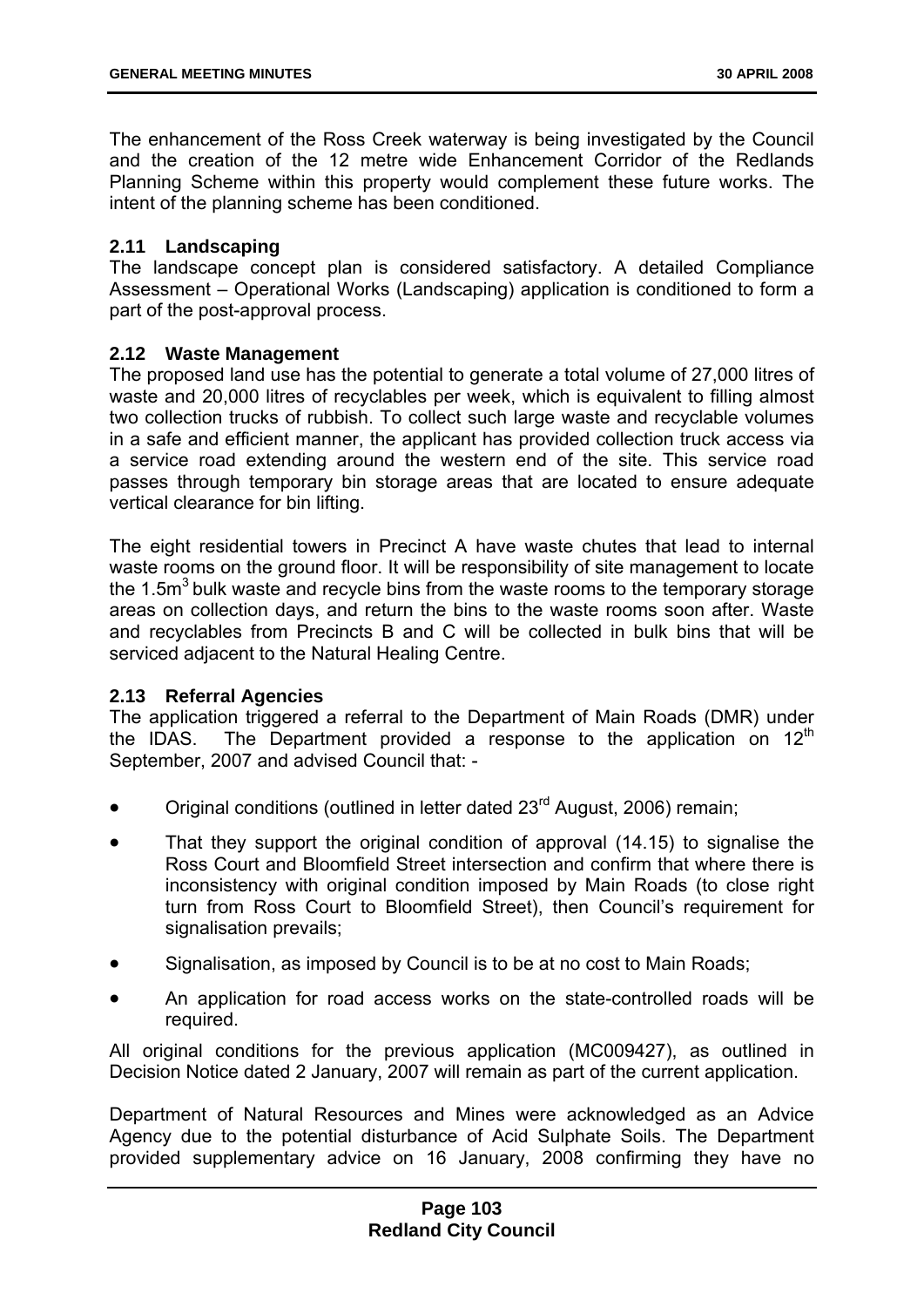comments on the proposal as the applicant has demonstrated that less than 100  $m<sup>3</sup>$ of soil will be disturbed below 5mAHD.

### **REDLANDS PLANNING SCHEME**

According to the *RPS*, the subject site is within the Major Centre Zone, sub-area 8 (MC8) (Cleveland – Waterloo Street, Ross Court, Bloomfield Street and Princess Street), and is affected by the Acid Sulphate Soils, Bushland Habitat and Road and Rail Noise Impacts Overlays. The proposed uses are defined under the *RPS* as:

*Apartment Building – means the use of premises for three or more dwelling units in a building that:* 

- *(a) is three or more storeys in height;*
- *(b) results in another dwelling above or below;*
- *(c) has a common foyer entrance;*
- *(d) has communal facilities including outdoor spaces, car parking and waste collection.*

*Commercial Office - means the use of premises for a business or office where the principal activity provides:* 

- *(a) business or professional advice;*
- *(b) services or goods that are not physically on the premises;*
- *(c) the office based administrative functions of an organisation.*

*Child Care Centre - means the use of premises for the minding or care, but not residence, of children under school age. The term includes a kindergarten, crèche, preschool and after school care.* 

*Health Care Centre - means the use of premises for the medical care or treatment of persons not resident on the premises. The term includes premises used for the following like activities - maternal and child welfare clinic; acupuncturist; chiropodist; chiropractor; dentist; medical practitioner; naturopath clinics and alternative therapies; nursing service; optometrist; pathologist; physiotherapist and radiologist.* 

*Indoor Recreation Facility - means the use of premises for playing of a game, recreation, athletics, sport and entertainment where these activities take place primarily in a building. The term includes theatres, cinemas, amusement centres, function and convention centres, sport and fitness centres and gyms.* 

*Refreshment Establishment - means the use of premises for a cafe, fast food outlet, milk bar, refreshment kiosk, restaurant, snack bar, take-away food premises, tea garden, tea room or uses of a like nature. The term includes ancillary activities that involve entertainment or the consumption of liquor.* 

*Service Industry - means the use of premises for a small scale, low impact industrial*  activity which is intended to provide industry services to the general public or is *similar to those activities set out below and ancillary activities that support the industrial use such as administration offices or sales and display areas for products manufactured, assembled or finished on the site -*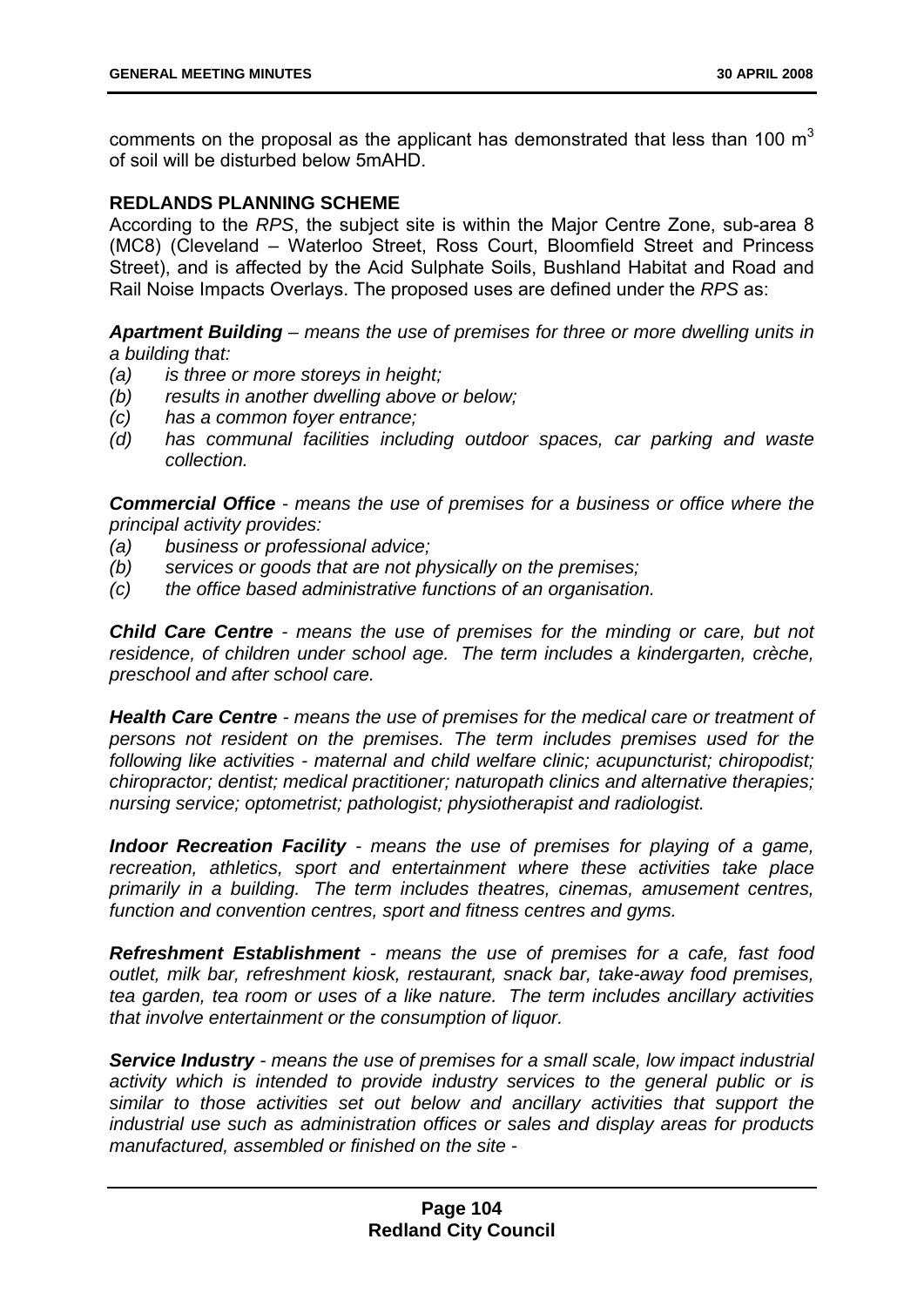- *(a) making of the following* 
	- *(i) artificial flowers;*
	- *(ii) bread, cakes and pastry;*
	- *(iii) dental prostheses;*
	- *(iv) fashion accessories;*
	- *(v) garments;*
	- *(vi) jewellery;*
	- *(vii) optical goods, being spectacles and the like;*
	- *(viii) soft furnishings;*
	- *(ix) toys;*
- *(b) assembling the following from components manufactured elsewhere* 
	- *(i) aids and appliances for people with a disability;*
	- *(ii) audio-visual equipment;*
	- *(iii) barbeques;*
	- *(iv) blinds;*
	- *(v) furniture;*
	- *(vi) portable domestic electrical appliances;*
	- *(vii) domestic light fittings and accessories;*
	- *(viii) scientific instruments;*
	- *(ix) sports equipment, other than ammunition, vehicles and water craft;*
	- *(x) television and video equipment;*
- *(c) repairing and servicing the following* 
	- *(i) blinds;*
	- *(ii) cameras or other photographic equipment;*
	- *(iii) canvas goods, tents and camping soft goods;*
	- *(iv) computers and computer equipment;*
	- *(v) electronic instruments and equipment;*
	- *(vi) garments;*
	- *(vii) mowers, including motor mowers and portable gardening equipment;*
	- *(viii) optical goods, being spectacles and the like;*
	- *(ix) domestic electrical appliances;*
	- *(x) power and other tools;*
	- *(xi) scientific instruments;*
- *(d) providing the following services* 
	- *(i) book binding;*
	- *(ii) document duplicating or copying or photocopying;*
	- *(iii) engraving by hand;*
	- *(iv) laboratory facilities;*
	- *(v) locksmith services;*
	- *(vi) photographic film processing;*
	- *(vii) picture framing;*
	- *(viii) plan printing;*
	- *(ix) restoration of small articles of a personal or domestic nature or works of art;*
	- *(x) studio facilities for film, theatre or television.*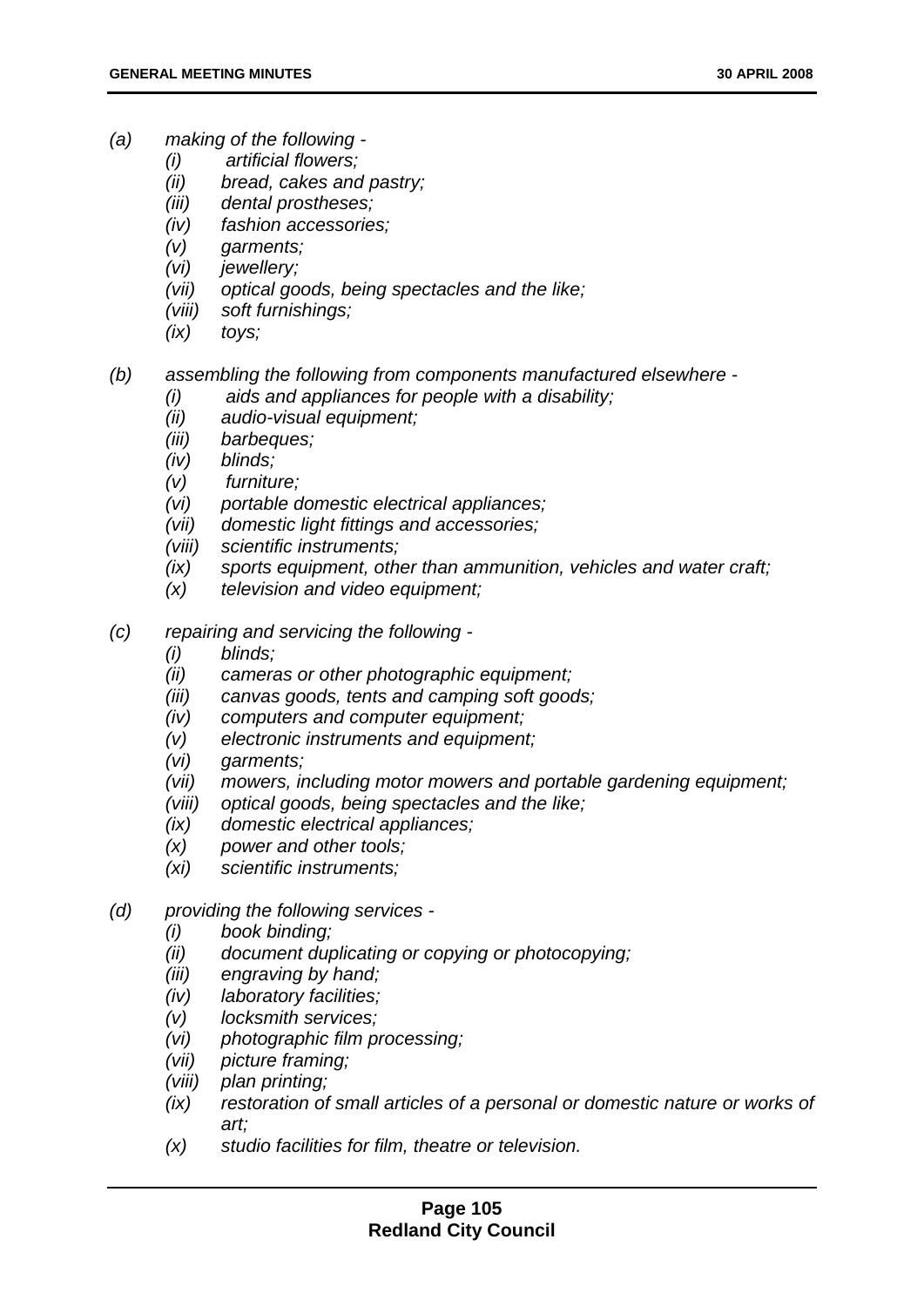*The term does not include any use defined as a dangerous goods location, large dangerous goods location or major hazard facility.* 

*Shop - means the use of premises for the purpose of displaying or offering goods or personal services for retail sale or hire. The term includes supermarkets, chemists, newsagent, boutiques or the like and the incidental storage of such goods on the same premises.* 

In accordance with the Table of Assessment for Material Change of Use of Premises for the Major Centre Zone, an Apartment Building is impact assessable where it exceeds the height limit contained within Map 2.

The proposed use of land for apartments and other uses is considered to be consistent with the primary objectives of the Major Centre Zone, sub-area 8 and the applicable codes under the *RPS*, in that the proposal:

- will provide a key source of economic activity and employment.
- encourages potential redevelopment for apartment buildings and a range of other non-retail uses that are appropriate on the land that support the Cleveland Major Centre.
- a building height of 22.5m does not overwhelm or dominate the Cleveland Major Centre given the current ground levels and the separation distance from the main centre and will not impact adversely on neighbouring properties ability to access solar energy.
- subject to conditions on any permit issued, the development will satisfactorily address issues related to the protection of neighbourhood amenity and natural environment, creation of a public place, connectivity, as well as provision of infrastructure and services for the site and the surrounds.

The proposal does not comply with the Probable Solution (P2.3 (3)) for setbacks above podium levels however it does comply with the relevant specific outcome in that:

- The separation between each residential tower allows light penetration and reduces overall building bulk;
- Landscaped areas at ground level and on podiums (level 3) maintain a sense of open space and maintain pedestrian scale both at ground and above ground level.

The Bushland Habitat Overlay designates an Enhancement Corridor over a 12 to 15 metre wide strip along the western boundary. The design of the complex has not addressed this aspect of the scheme. This has been conditioned to address the intent of the Planning Scheme.

Accordingly, it is considered that the proposal, if approved, will not detrimentally impact on the intended objectives for the area under the *RPS* and can be supported, subject to conditions.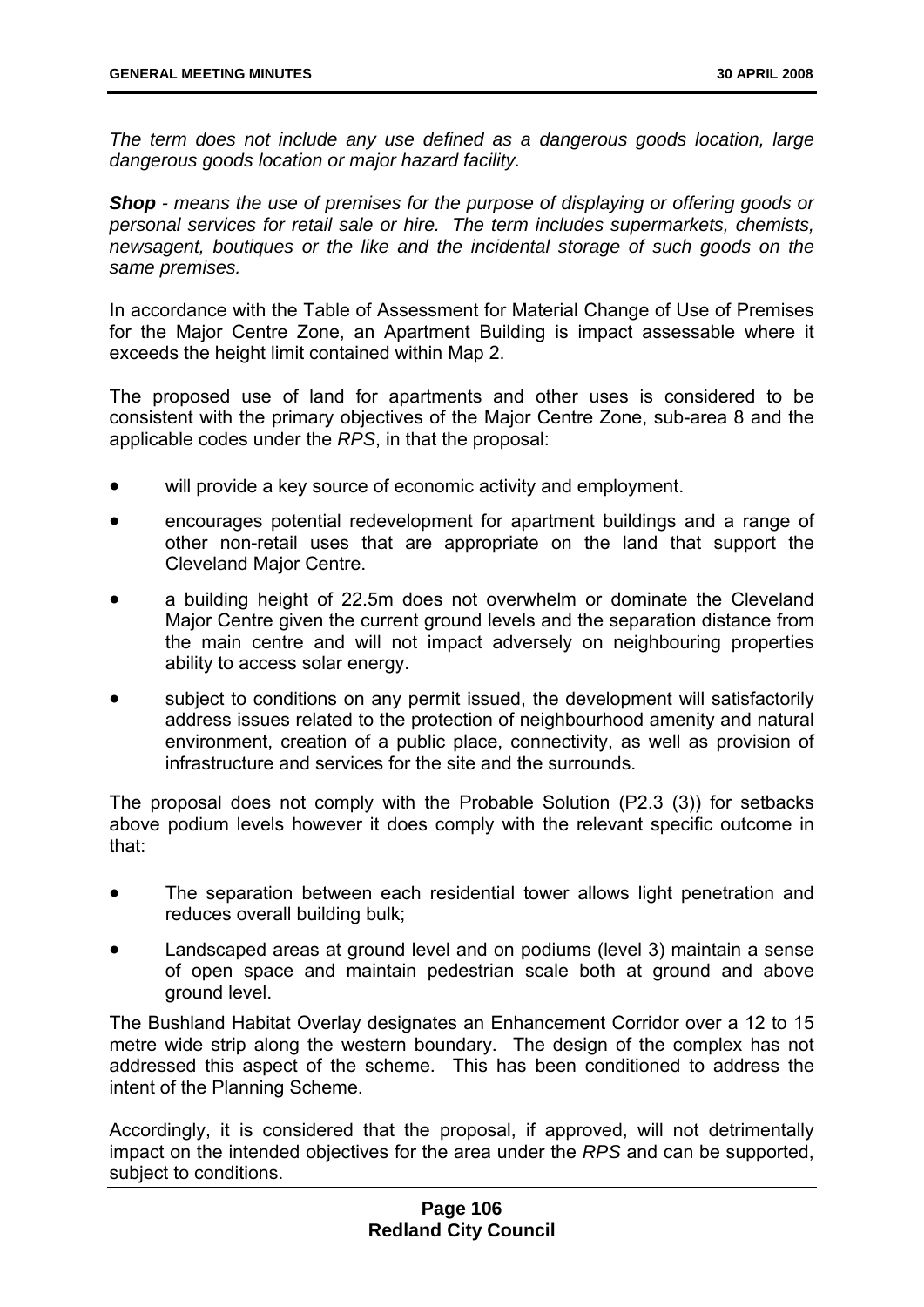### **GROUNDS OF SUBMISSIONS**

Two submissions have been received. A summary of responses to the submissions is provided below.

*Objection to the proposed overall maximum height of 25.5m when the Planning Scheme permits up to 20m.* 

The overall height to 22.5m, as a result of negotiations as part of the initial application. This is considered to be an acceptable solution in achieving the overall outcomes for the site.

*Increased traffic in the area/traffic generated by the child care centre should not affect amenity of residences* 

The Traffic Report undertaken by Arup has identified deficiencies in the current local network. However, it has been concluded, in conjunction with DMR, that the signalisation of Ross Court/Bloomfield Street will lessen the impact of the traffic generated by this development.

In zoning the site to Major Centre Zone, it was envisaged that the current road networks would be sufficient to cater for the demand generated by such a development.

The Child Care Centre is for the use of residents and patrons of the complex only, with conditions imposed to reflect this.

*It is unreasonable to expect review of the impact of the proposed development in relation to noise, odour, fumes and dust to be undertaken without modelled data and predictions based on industry standards available…it is unreasonable to expect*  anything other than that mitigation occur at the receiver. And to ensure that the *facades of the building and the ventilation are conditioned to ensure this occurs.* 

Council's Pollution Prevention Team has imposed conditions that require mitigation occur at the receiver i.e. on the development site.

*Lack of information provided and justification being that the proposal is 'modification' of an existing approval.* 

Amended reports were requested as part of the information request. Letters have been provided from the relevant consultants, however conditions will be imposed to ensure amended reports are received prior to Operational Works (Engineering) Assessment.

### **CONCLUSION**

The proposal is considered to be generally in accordance with the provisions of the Redlands Planning Scheme and the applicable planning policies and codes and is not a significant departure from the approval.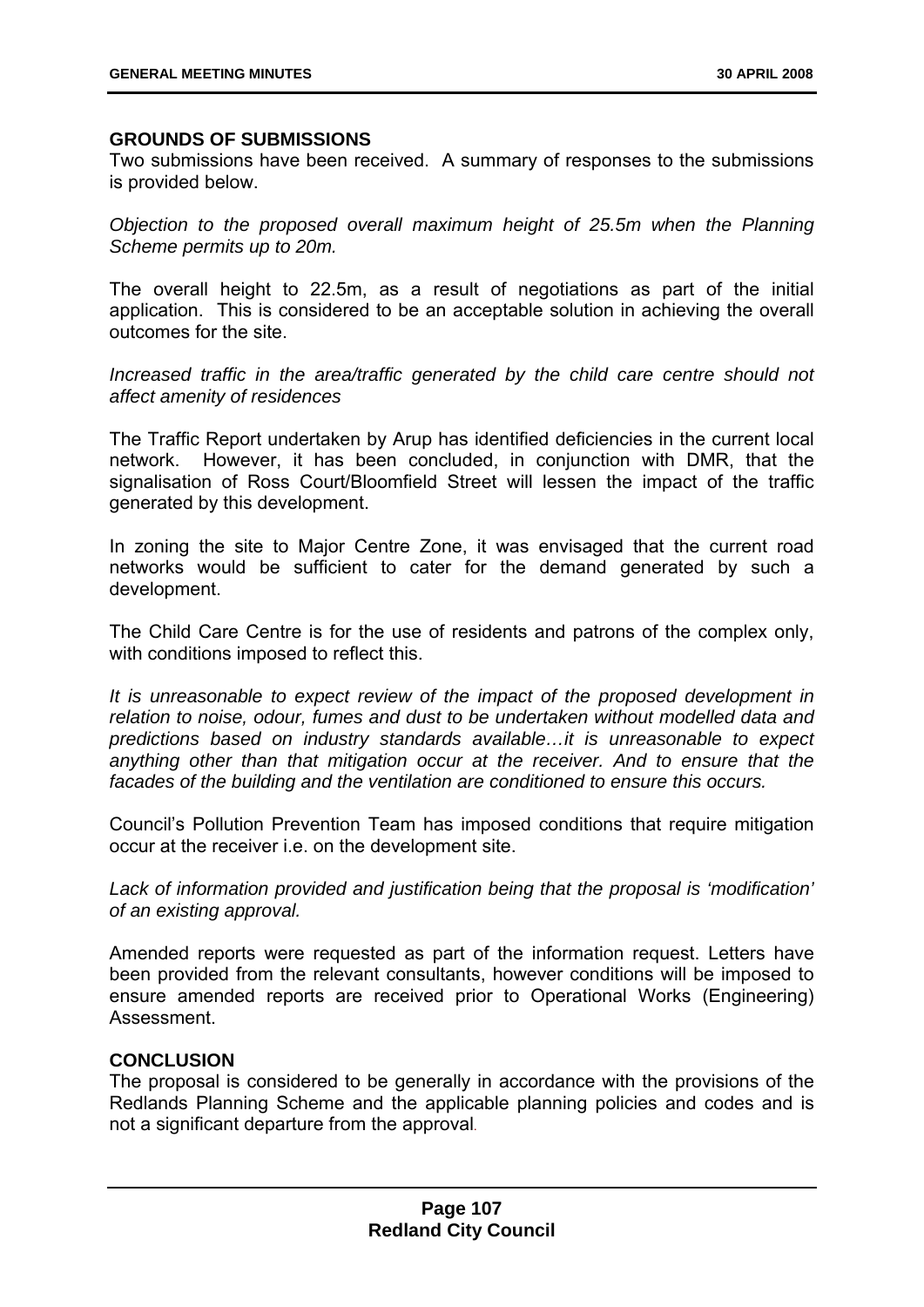Accordingly, it is recommended that a development permit be granted, subject to conditions.

## **DECISION UNDER DELEGATED AUTHORITY**

**In accordance with Council resolution of 27 February, 2008, the Chief Executive Officer was provided with a copy of the development application report.** 

**After consideration of this report, the Chief Executive Officer granted a development permit under delegated authority.** 

**The applicants have been advised that a development permit has been granted subject to conditions.** 

# **OFFICER'S RECOMMENDATION/ COUNCIL RESOLUTION**

| Moved by:    | Cr Dowling        |
|--------------|-------------------|
| Seconded by: | <b>Cr Elliott</b> |

**That Council resolve to note the report and decision in this matter.** 

# **CARRIED**

A division was called for.

Crs Boglary, Ogilvie, Henry, Dowling, Townsend, Elliott, Reimers and Murray voted in the affirmative.

Crs Bowler, Williams and Hobson voted in the negative.

The motion was declared by the Mayor as **CARRIED**.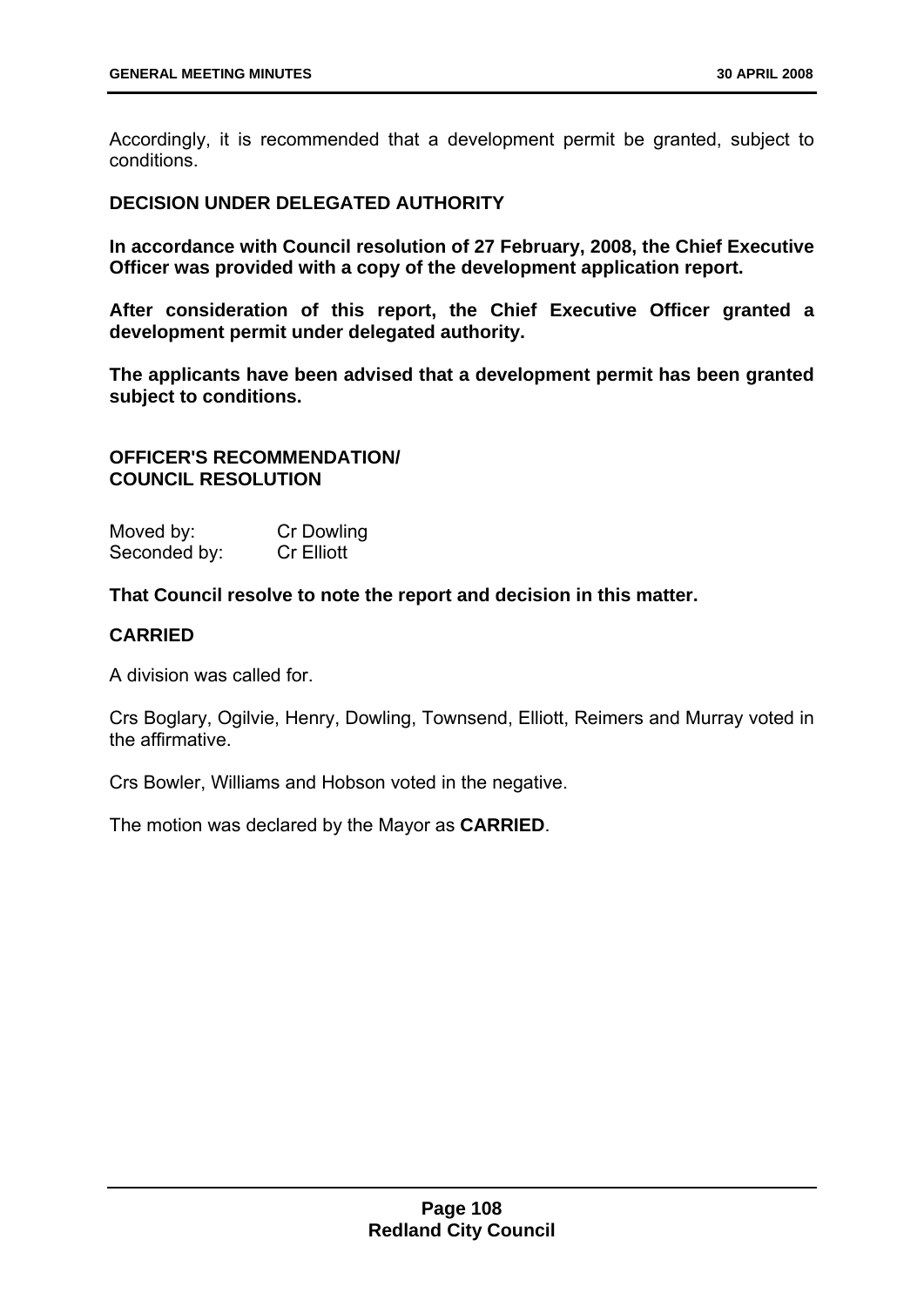- *15* **NOTICE OF MOTION UNDER SECTION 451 OF** *LOCAL GOVERNMENT ACT 1993*
- **15.1 NOTICE OF MOTION TO AMEND COUNCIL RESOLUTION OF 31 OCTOBER 2007 – COUNCIL OWNED LAND ON THE SOUTHERN MORETON BAY ISLANDS (CR TOWNSEND)**

# **BACKGROUND**

At the General Meeting of 31 October 2007, (item 10.2.1 refers) Council resolved as follows:

- 1. *To confirm the list of Council owned freehold lots identified in confidential Attachment 1 'Southern Moreton Bay Islands Land Disposal Schedule 2007' as surplus to Local Government requirements;*
- 2. *To approve the disposal of all land identified in confidential Attachment 1 through a land sale program and land exchange program in accordance with sections 491 and 492 of the Local Government Act 1993;*
- 3. *To initiate a land sale program to undertake the staged public auction of Council owned freehold lots identified in confidential Attachment 1 at a rate of 50 lots/annum subject to annual review;*
- 4. *To initiate a land exchange program to commence negotiations to voluntarily acquire, through land exchange, private lots identified in Maps 2a and 2b of the confidential attachments;*
- 5. *To prepare a community consultation strategy to accompany the disposal of surplus Council land;*
- 6. *To delegate authority to the Chief Executive Officer to identify and implement the Council surplus land sale program with annual progress reporting to Council;*
- 7. *To amend the Redlands Planning Scheme in accordance with Schedule 1 of the Integrated Planning Act [1997] to:* 
	- *a. Include all Council owned freehold lots identified in confidential Attachment 1 – SMBI Land Disposal Schedule 2007 in the SMBI Residential zone;*
	- *b. Include all Council owned freehold lots identified in confidential Attachment 2 – SMBI Land Retention Schedule 2007 within the Conservation Sub-Area CN1 zone or Open Space zone;*
- 8. *That Council lots identified in confidential Attachment 1 and currently included in the Community Purposes Sub-Area CP10 zone not be disposed of through sale or exchange until such time as the Redlands Planning Scheme is amended to include these lots within the SMBI Residential zone;*
- 9. *To commence investigation into the amalgamation of Council owned allotments included within the Conservation Sub-Area CN1 zone of the Redlands Planning Scheme, with a further report to be provided to Council for its consideration of the matter;*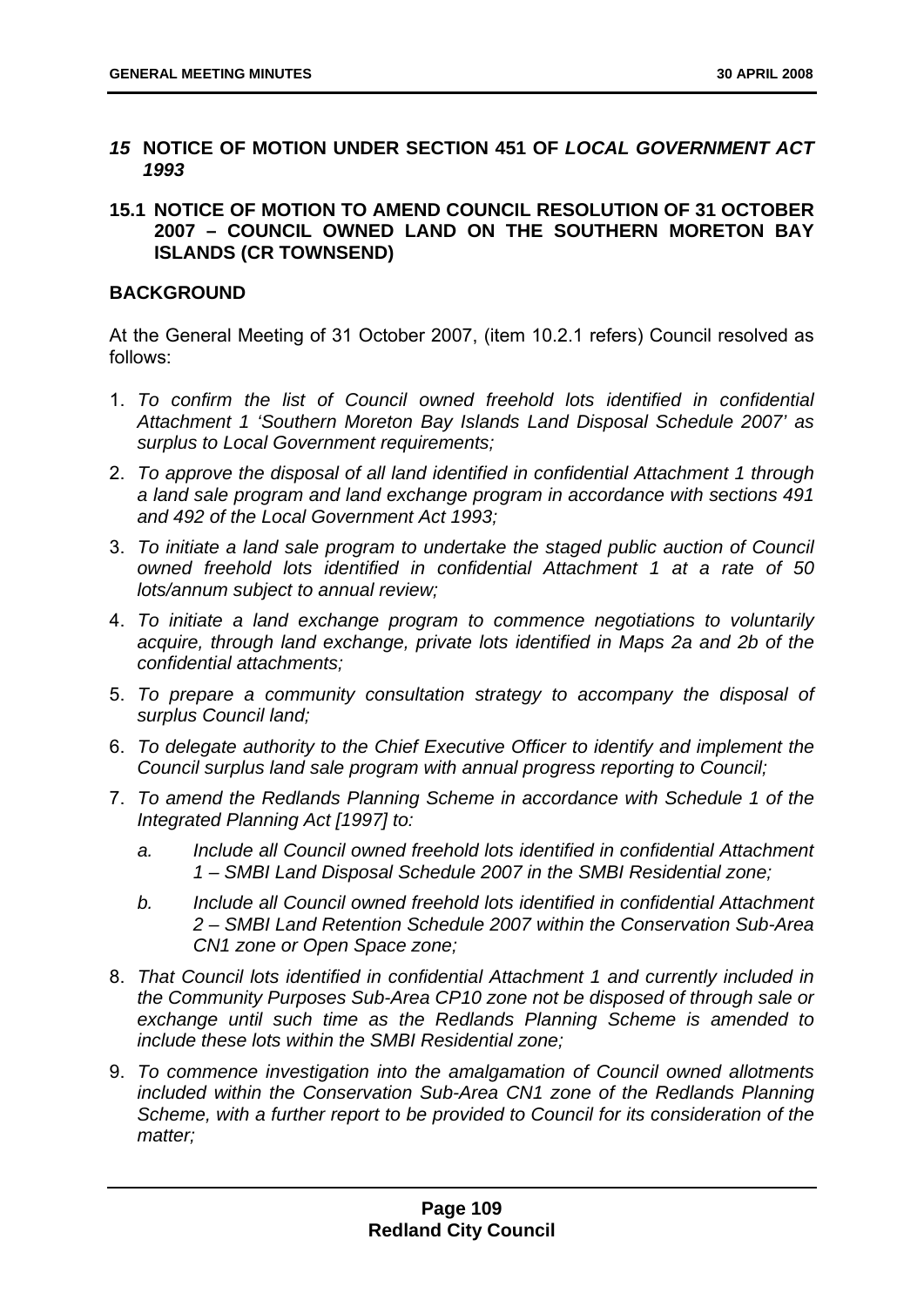- 10. *That water access charges be removed from all Redland Water & Waste categorised Category 3 properties listed in the confidential schedule attached to the addendum, with owners notified as part of the land swap proceedings; and*
- 11. *That the attachments referred to in this report and details of properties identified in the addendum remain confidential.*

On 9 April 2008, Cr Townsend gave notice that she intends to move as follows:

That the resolution of Council at the General Meeting of 31 October 2007 in relation to item 10.2.1 of the Planning & Policy Committee Report of 17/10/2007 – Council owned land on the Southern Moreton Bay Islands:

be AMENDED by;

- a. adding "at this stage" after, "Local Government requirements" in part 1; and
- b. deleting "land sale program and" after "Attachment 1 through a" in part 2; and
- c. deleting parts 3, 5 & 6 altogether; and
- d. deleting section a. in part 7; and
- e. deleting "sale or" after "disposed of through" in part 8; and
- f. all parts to be numbered 1 through to 8

Prior to discussion on this item, the Mayor reminded all councillors of their responsibilities in respect to any Material Personal Interest.

Crs Hobson and Bowler both conceded a perceived potential Material Personal Interest, both being owners of property on Macleay and Russell Islands respectively and left the chamber prior to discussion and decision in this matter.

With both the Mayor and Deputy Mayor absent from the proceedings, the following motion was put to the vote.

| Moved by:    | Cr Dowling  |
|--------------|-------------|
| Seconded by: | Cr Williams |

That Cr Elliott chair the meeting in the absence of both Cr Hobson, Mayor and Cr Bowler, Deputy Mayor.

CARRIED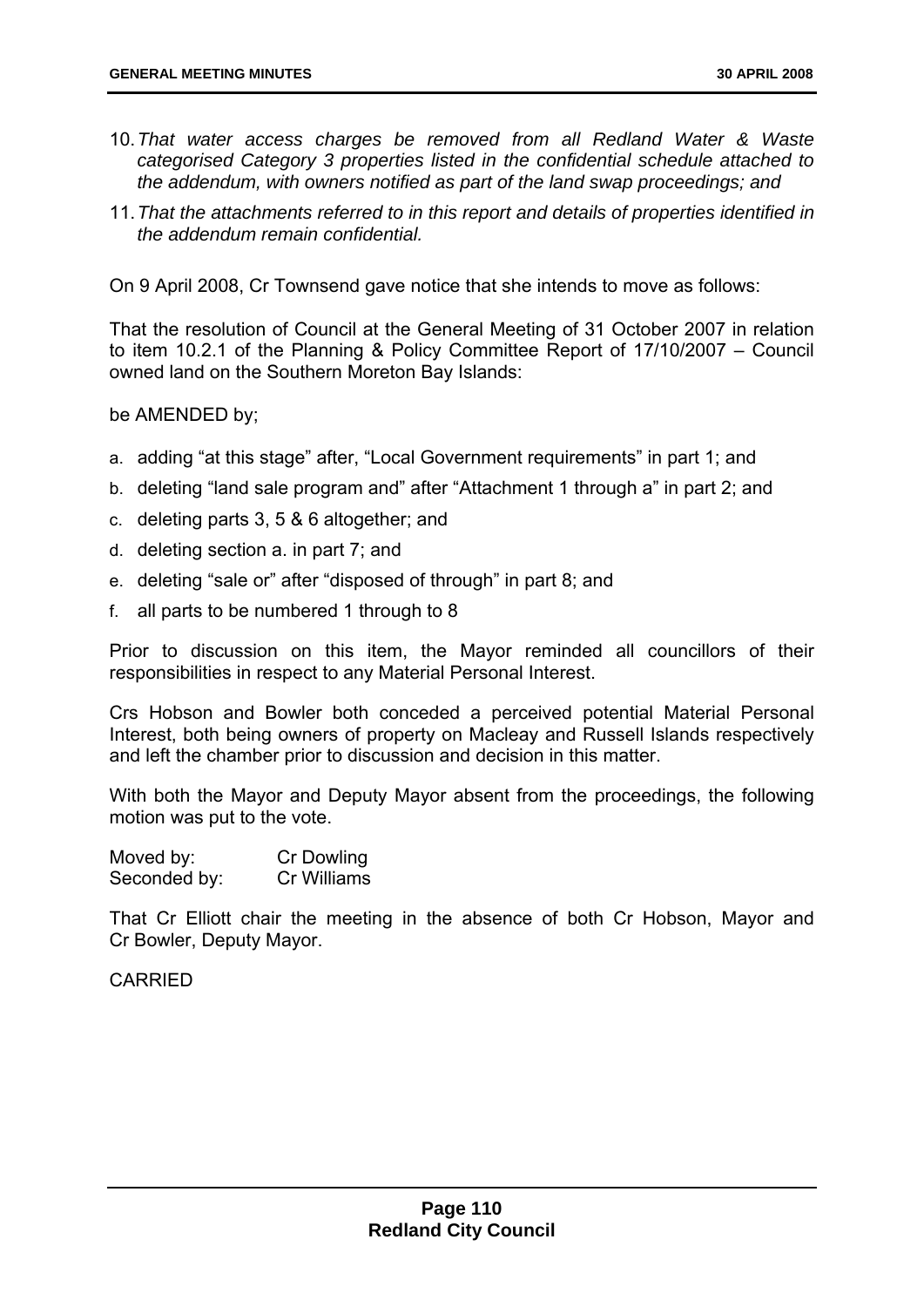## **COUNCIL RESOLUTION**

| Moved by:    | Cr Townsend |
|--------------|-------------|
| Seconded by: | Cr Boglary  |

**That Council resolve as follows:** 

- **1. To confirm the list of Council owned freehold lots identified in confidential Attachment 1 'Southern Moreton Bay Islands Land Disposal Schedule 2007' as surplus to Local Government requirements at this stage;**
- **2. To approve the disposal of all land identified in confidential Attachment 1 through a land exchange program in accordance with sections 491 and 492 of the Local Government Act 1993;**
- **3. To initiate a land exchange program to commence negotiations to voluntarily acquire, through land exchange, private lots identified in Maps 2a and 2b of the confidential attachments;**
- **4. To amend the Redlands Planning Scheme in accordance with Schedule 1 of the Integrated Planning Act [1997] to Include all Council owned freehold lots identified in confidential Attachment 2 – SMBI Land Retention Schedule 2007 within the Conservation Sub-Area CN1 zone or Open Space zone;**
- **5. That Council lots identified in confidential Attachment 1 and currently included in the Community Purposes Sub-Area CP10 zone not be disposed of through exchange until such time as the Redlands Planning Scheme is amended to include these lots within the SMBI Residential zone;**
- **6. To commence investigation into the amalgamation of Council owned allotments included within the Conservation Sub-Area CN1 zone of the Redlands Planning Scheme, with a further report to be provided to Council for its consideration of the matter;**
- **7. That water access charges be removed from all Redland Water & Waste categorised Category 3 properties listed in the confidential schedule attached to the addendum, with owners notified as part of the land swap proceedings; and**
- **8. That the attachments referred to in this report and details of properties identified in the addendum remain confidential.**

## **CARRIED**

A division was called for.

Crs Boglary, Murray, Reimers, Townsend and Elliott voted in the affirmative.

Crs Ogilvie, Henry, Dowling and Williams voted in the negative.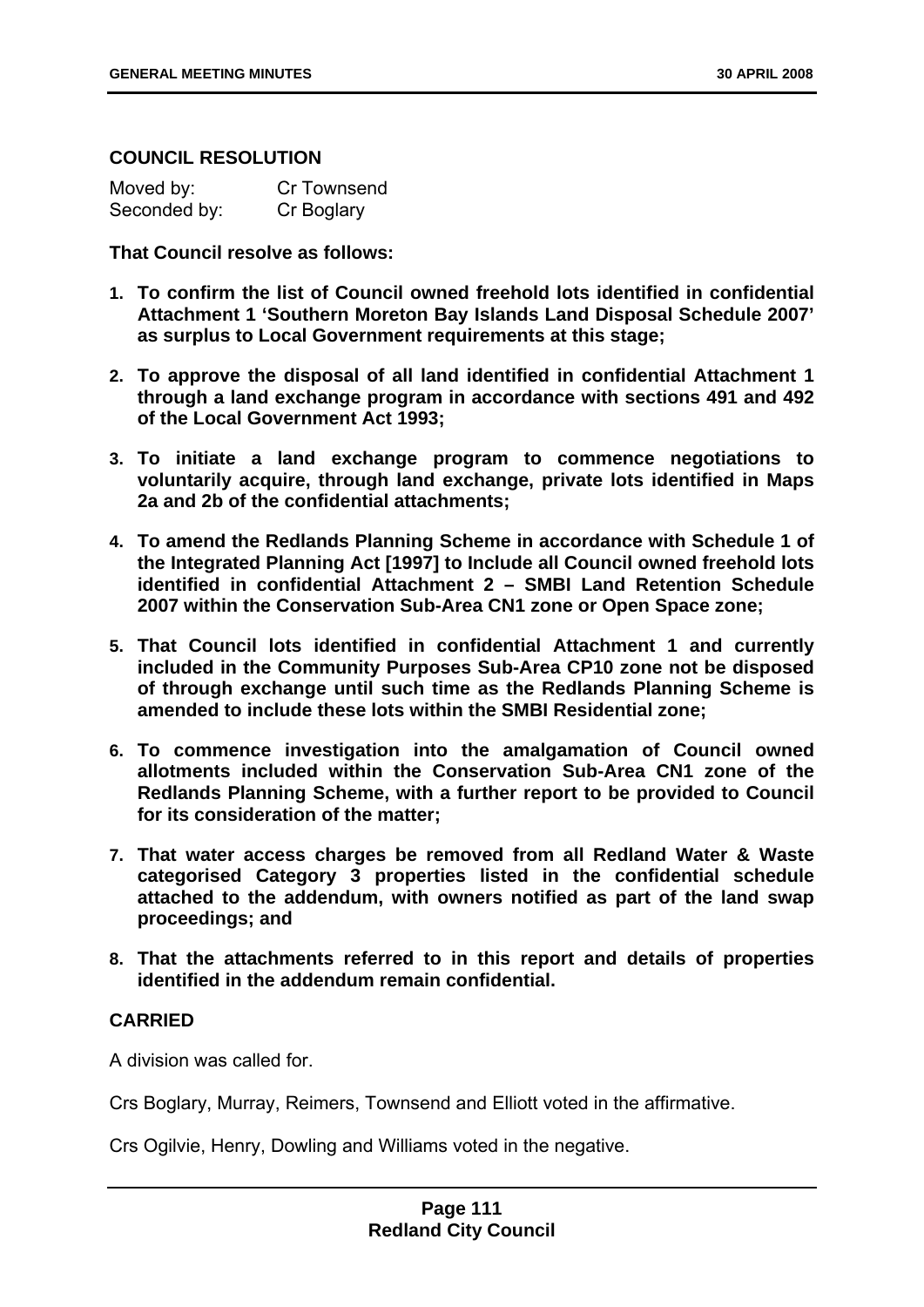Crs Hobson and Bowler were absent from the meeting when the vote was taken.

The motion was declared by the Acting Chair as **CARRIED.** 

Cr Hobson returned to the meeting at 5.40 pm and resumed the Chair.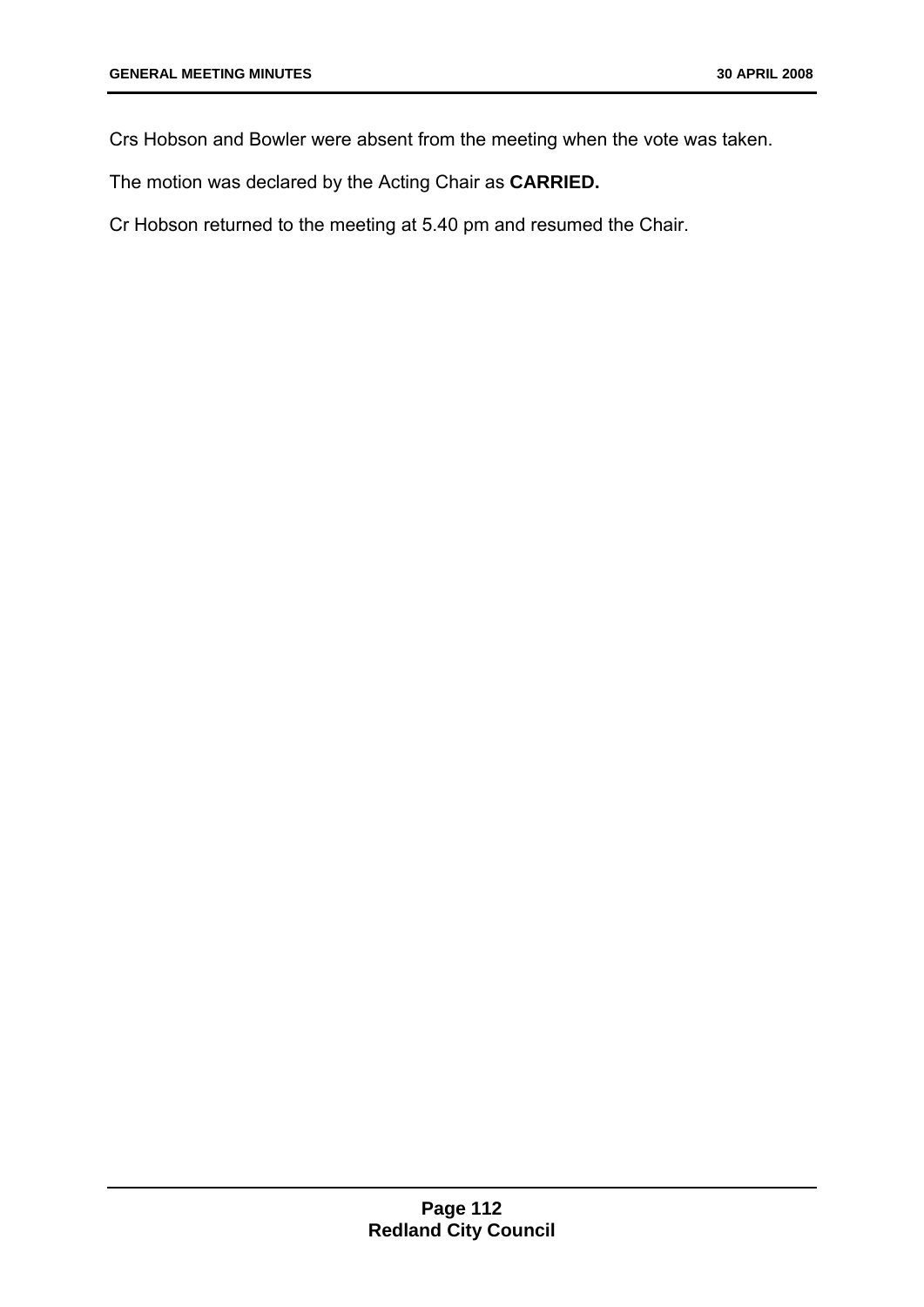# **16 MAYORAL MINUTES**

# **16.1 SOUTH EAST THORNLANDS STRUCTURE PLAN**

#### **Background**

Council at its General Meeting on 27 February, 2008 resolved to commence public notification of the draft South-East Thornlands Structure Plan and associated Redlands Planning Scheme Amendments. The Consultation Period commenced on 4 March, 2008 and is to conclude on 2 May, 2008. Whilst this period met the requirements of the *Integrated Planning Act,* the additional period to the 2 June 2008 will afford further opportunity for interested persons to review the Plan and Proposed Amendments and if desired, make an informed submission for Council's consideration.

## **COUNCIL RESOLUTION**

Moved by: Cr Hobson

**That Council resolve to extend the Consultation Period (under Schedule 1 Part 2 (12)(2) of the** *Integrated Planning Act)* **for the South-East Thornlands Structure Plan and associated proposed amendments to the Redlands Planning Scheme, by a further 20 business days to the 2 June 2008. Additionally, appropriate public notification of this extended consultation period is to be communicated via the local newspaper, on Council's website and by direct mail out to affected landowners.** 

**CARRIED**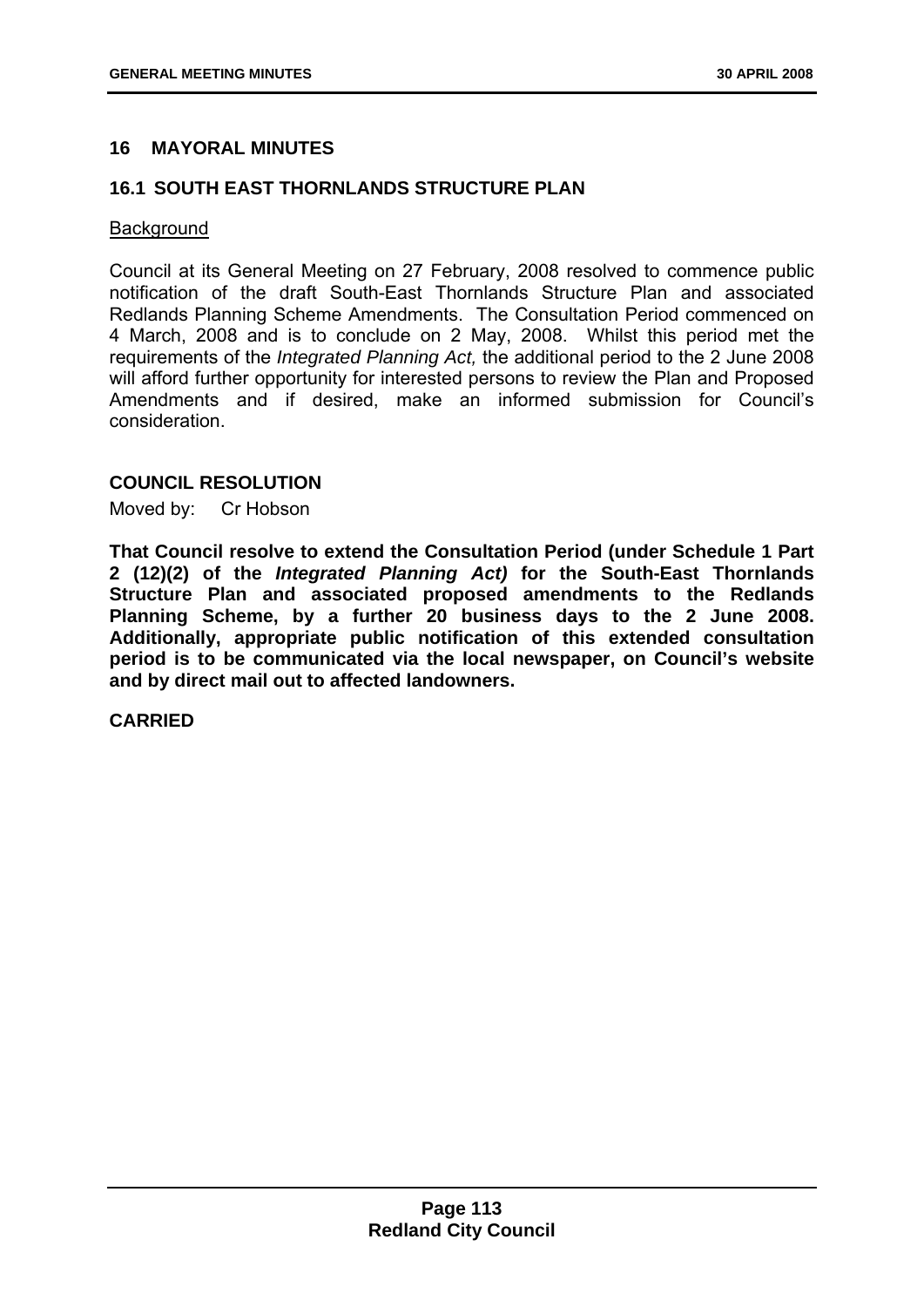# **16.2 LOCAL GROWTH MANAGEMENT STRATEGY (LGMS)**

#### **Background**

Council, at a Special Meeting on 21 June 2007, resolved to adopt the draft LGMS and associated Planning Study and Schedule of Implementation Activities for referral to the State Government for first State interest review.

The State Government's comments were considered by Council at its General Meeting on 31 October 2007, with Council adopting the recommended responses to the State Agencies comments and forwarding a copy to the Regional Planning Minister for finalising the first state interest review .

The first State interest review is not yet finalised by the Minister and as a new Council was elected in March 2008, it is considered appropriate that such a significant strategy/policy document be withdrawn back from the State Government for review and further consideration.

Through the recent local government election, the local community has raised concerns regarding the level of predicted population growth, identified new development areas and sequencing / timing of this predicted growth in the City to 2026.

Furthermore, Council has been recently advised (at officer level) by the State that it will defer finalisation of Redland City Council's draft LGMS to enable Council time to review its position and provide advice back to the State on its strategic intent for input into the SEQ Plan Review.

Cr Bowler returned to the meeting at 5.44 pm.

## **COUNCIL RESOLUTION**

Moved by: Cr Hobson

**That Council write to the Deputy Premier and Minister Infrastructure & Planning and advise that the draft Local Growth Management Strategy (LGMS) together with the accompanying Planning Study & Schedule of Implementation Activities documents, as submitted to the State Government in June 2007 (for first State interest review) and in January 2008 (revised in response to the First State Interest Comments) are being withdrawn by the new Redland City Council for review and reconsideration of the strategies for growth management in the City to 2026. Council in due course will resubmit a response to the State Government for reconsideration.** 

**CARRIED** (unanimously)